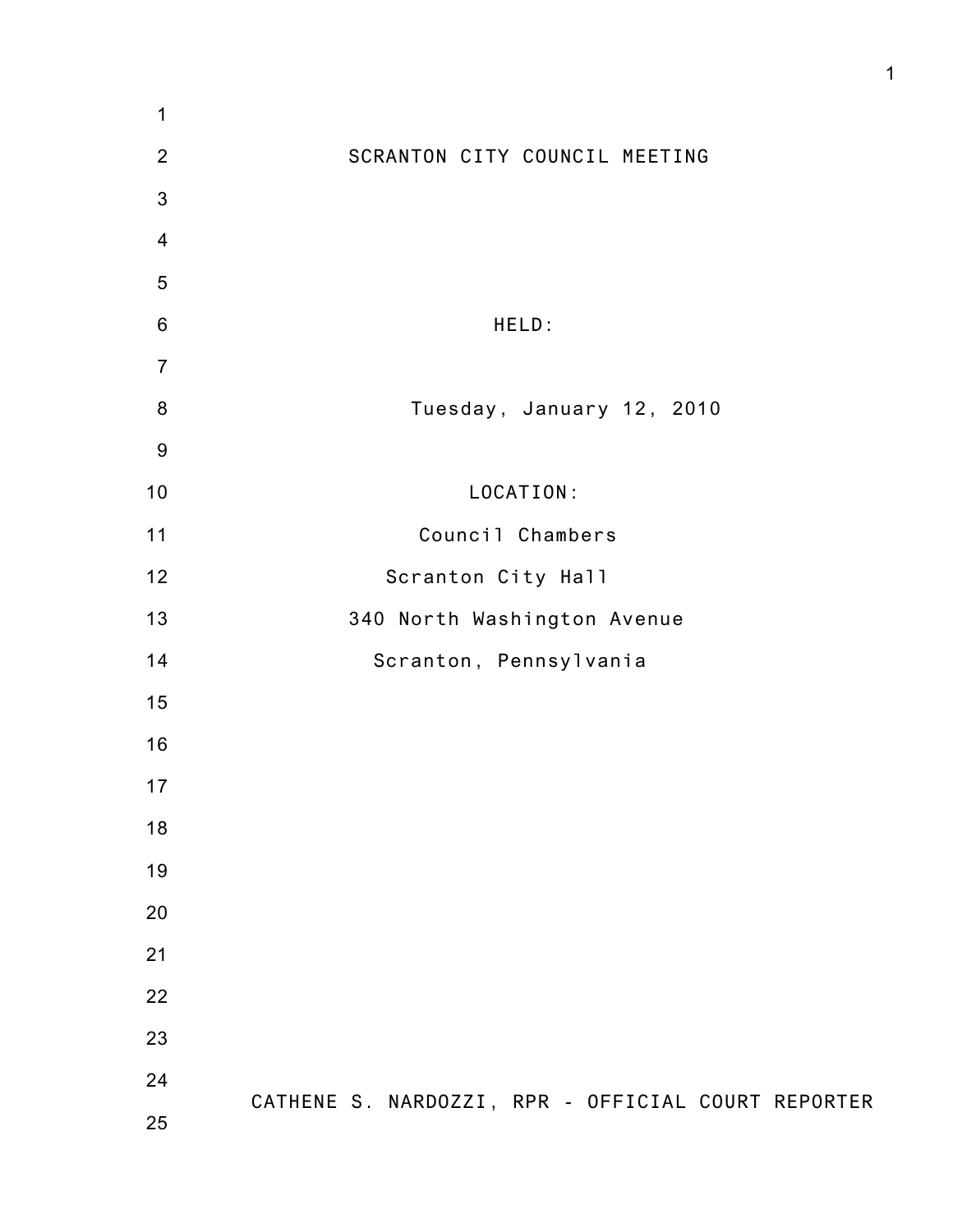| $\mathbf{1}$   |                                     |
|----------------|-------------------------------------|
| $\overline{2}$ |                                     |
| 3              | CITY OF SCRANTON COUNCIL:           |
| $\overline{4}$ | JANET EVANS, PRESIDENT              |
| 5              | PAT ROGAN, VICE-PRESIDENT           |
| 6              | ROBERT MCGOFF                       |
| $\overline{7}$ | FRANK JOYCE                         |
| 8              | JOHN LOSCOMBE                       |
| 9              | NANCY KRAKE, CITY CLERK             |
| 10             | NEIL COOLICAN, ASSISTANT CITY CLERK |
| 11             | BOYD HUGHES, SOLICITOR              |
| 12             |                                     |
| 13             |                                     |
| 14             |                                     |
| 15             |                                     |
| 16             |                                     |
| 17             |                                     |
| 18             |                                     |
| 19             |                                     |
| 20             |                                     |
| 21             |                                     |
| 22             |                                     |
| 23             |                                     |
| 24             |                                     |
| 25             |                                     |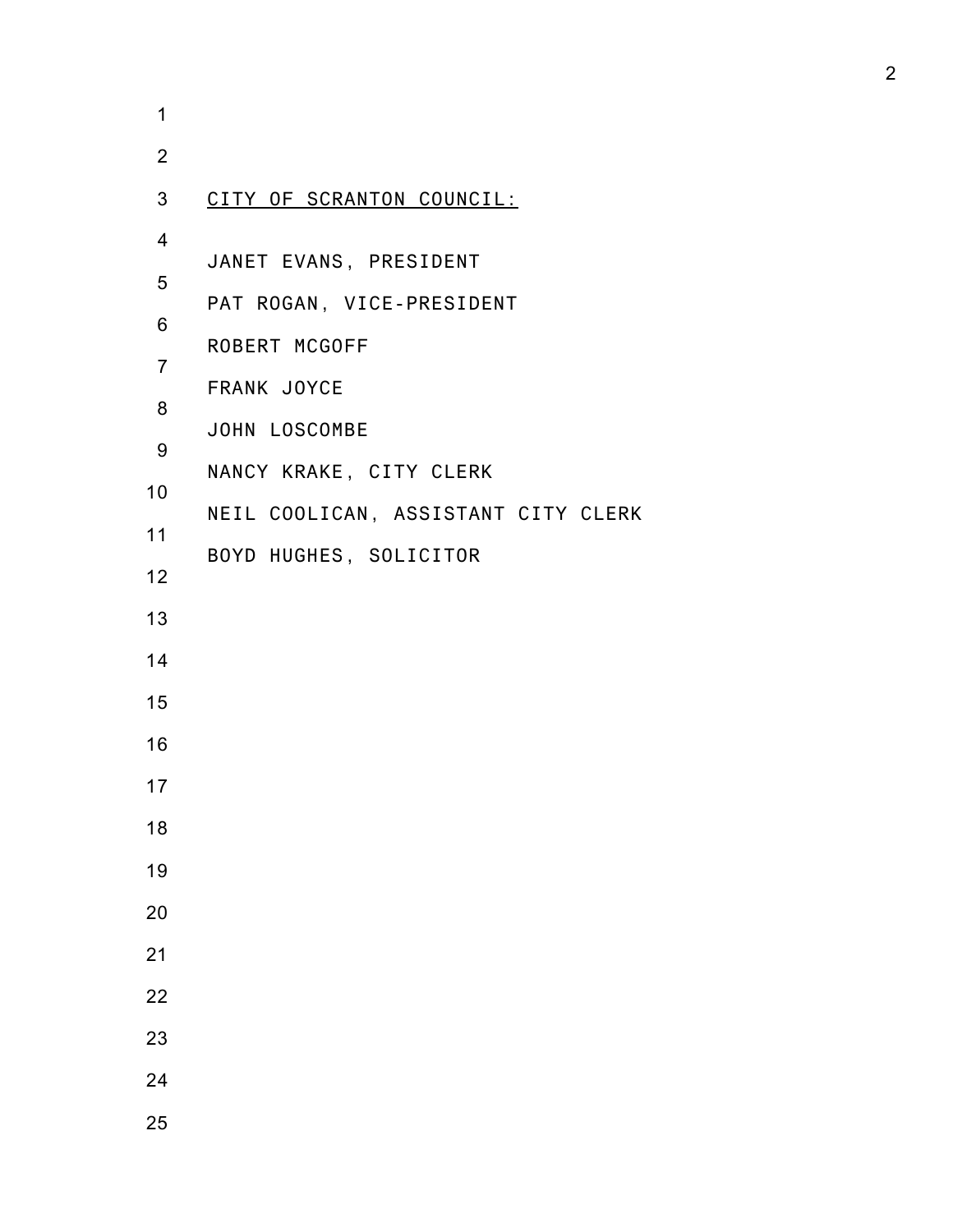1 2 3 4 5 6 7 8 9 10 11 12 13 14 15 16 17 18 19 20 21 22 23 24 25 (Pledge of Allegiance recited and moment of reflection observed.) MS. EVANS: Roll call, please. MR. COOLICAN: Mr. McGoff. MR. MCGOFF: Here. MR. COOLICAN: Mr. Rogan. MR. ROGAN: Here. MR. COOLICAN: Mr. Joyce. MR. JOYCE: Here. MR. COOLICAN: Mrs. Evans. MS. EVANS: Here. Dispense with the reading of the minutes. MS. KRAKE: THIRD ORDER. 3-A. MINUTES OF THE NON-UNIFORM MUNICIPAL PENSION BOARD MEETING HELD ON NOVEMBER 18, 2009. MS. EVANS: Are there any comments? If not, received and filed. MS. KRAKE: 3-B. MINUTES OF THE COMPOSITE PENSION BOARD MEETING HELD ON NOVEMBER 18, 2009. MS. EVANS: Are there any comments? If not, received and filed. MS. KRAKE: 3-C. MINUTES OF THE FIREMEN'S PENSION COMMISSION MEETING HELD ON NOVEMBER 18, 2009.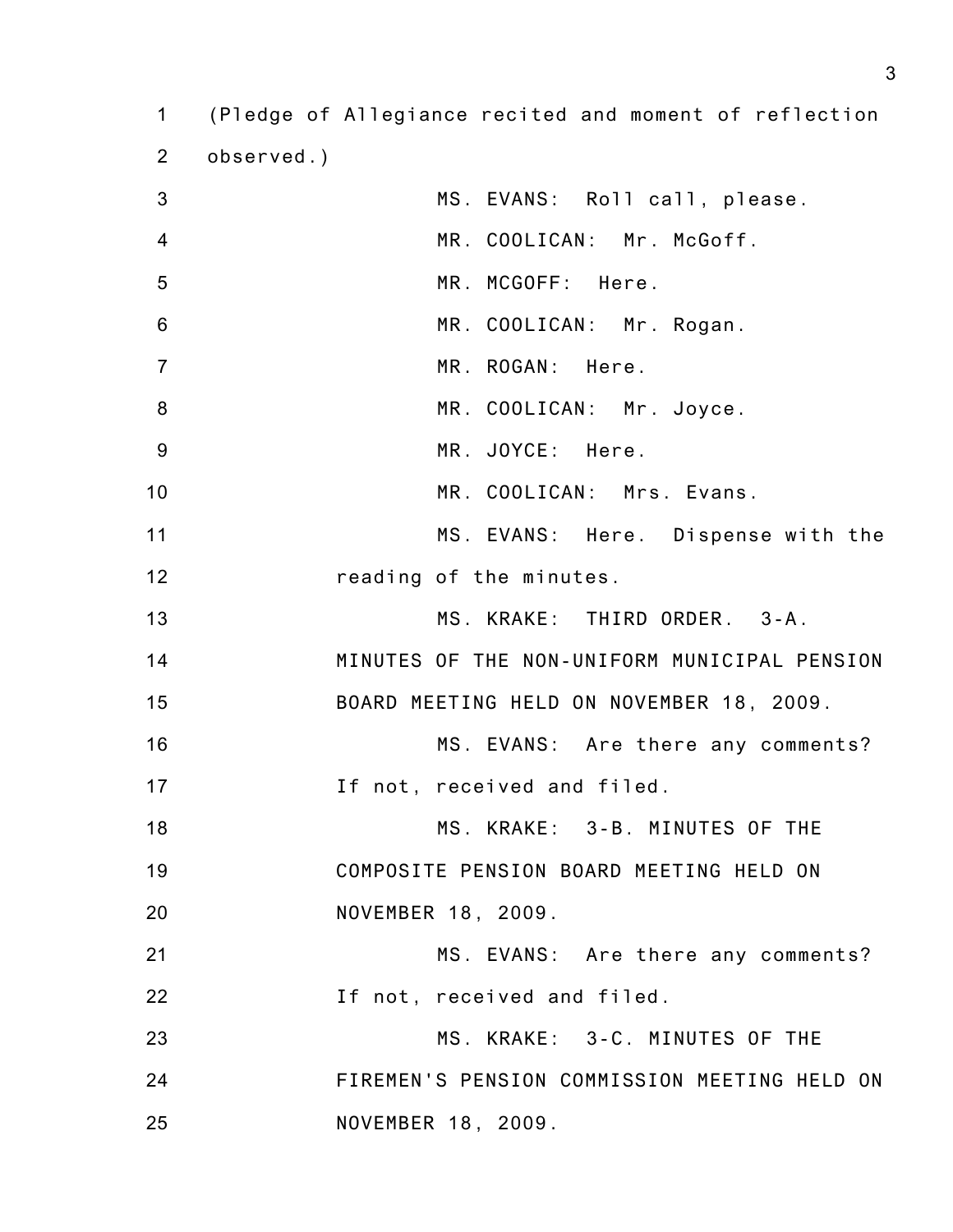| $\mathbf 1$    | MS. EVANS: Are there any comments?          |
|----------------|---------------------------------------------|
| 2              | If not, received and filed.                 |
| 3              | MS. KRAKE: 3-D. MINUTES OF THE              |
| 4              | SCRANTON POLICE PENSION COMMISSION MEETING  |
| 5              | HELD ON NOVEMBER 18, 2009.                  |
| $6\phantom{1}$ | MS. EVANS: Are there any comments?          |
| $\overline{7}$ | If not, received and filed.                 |
| 8              | MS. KRAKE: 3-E. AGENDA FOR THE              |
| 9              | NON-UNIFORM MUNICIPAL PENSION MEETING HELD  |
| 10             | ON DECEMBER 16, 2009.                       |
| 11             | MS. EVANS: Are there any comments?          |
| 12             | If not, received and filed.                 |
| 13             | MS. KRAKE: 3-F. MINUTES OF THE              |
| 14             | SCRANTON-LACKAWANNA HEALTH & WELFARE        |
| 15             | AUTHORITY MEETING HELD ON OCTOBER 15, 2009. |
| 16             | MS. EVANS: Are there any comments?          |
| 17             | If not, received and filed.                 |
| 18             | MS. KRAKE: 3-G. TAX COLLECTION              |
| 19             | COMPARISON REPORTS RECEIVED FROM THE SINGLE |
| 20             | TAX OFFICE ON DECEMBER 31, 2009.            |
| 21             | MS. EVANS: Are there any comments?          |
| 22             | If not, received and filed.                 |
| 23             | MS. KRAKE: 3-H. CONTROLLER'S                |
| 24             | REPORT FOR THE MONTH ENDING NOVEMBER 30,    |
| 25             | 2009.                                       |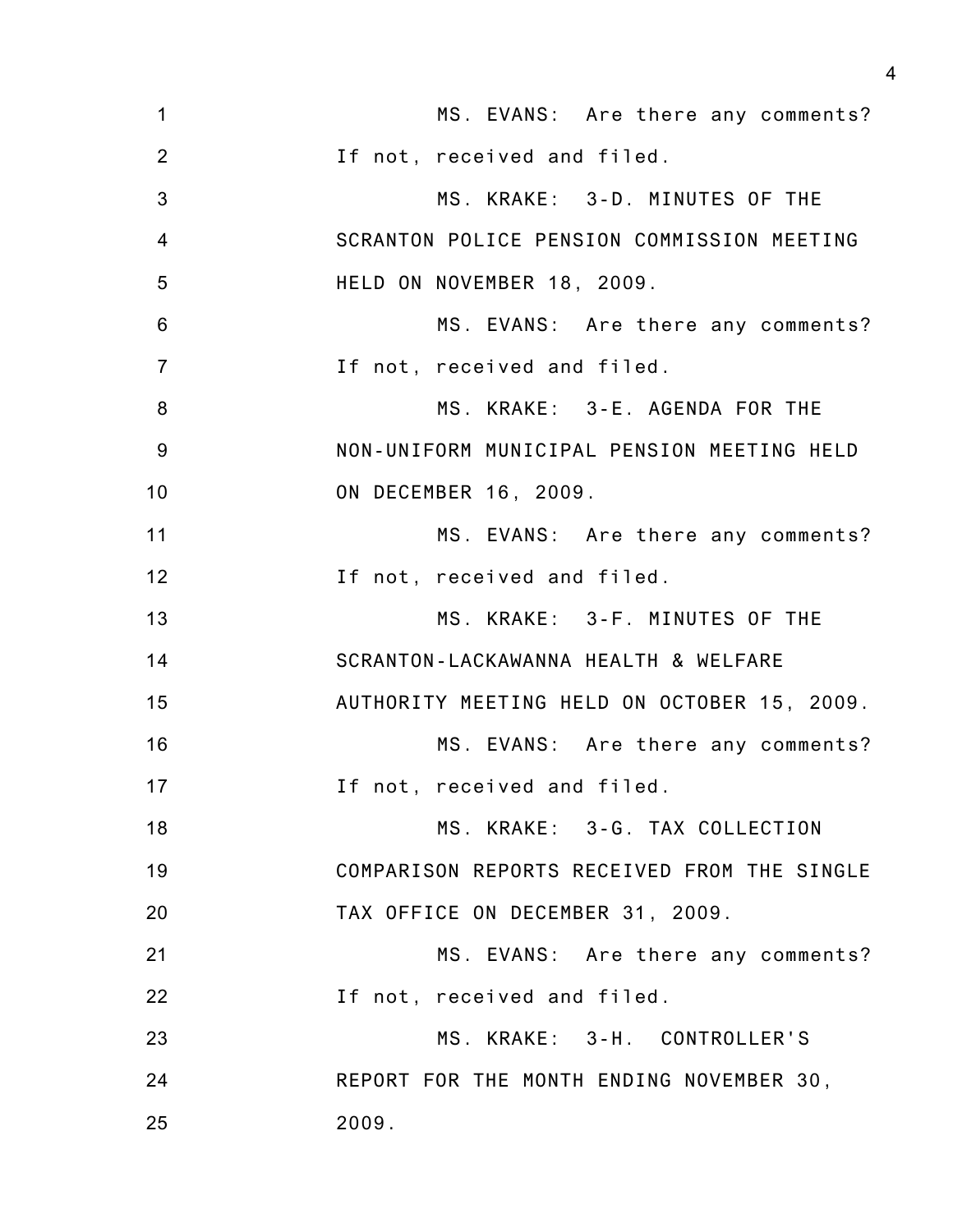| $\mathbf 1$    | MS. EVANS: Are there any comments?           |
|----------------|----------------------------------------------|
| $\overline{2}$ | If not, received and filed.                  |
| 3              | MS. KRAKE: 3-I. AGENDA FOR THE               |
| 4              | ZONING HEARING BOARD MEETING TO BE HELD ON   |
| 5              | JANUARY 13, 2010.                            |
| 6              | MS. EVANS: Are there any comments?           |
| $\overline{7}$ | If not, received and filed.                  |
| 8              | MS. EVANS: Do any council members            |
| $9\,$          | have announcements at this time?             |
| 10             | MR. JOYCE: Yes. I have been                  |
| 11             | notified by Charlie Spano, who is organizing |
| 12             | many of the efforts in the 2010 census in    |
| 13             | Lackawanna County to inform that the Census  |
| 14             | Bureau is seeking the census taker           |
| 15             | applicants amongst our employees to perform  |
| 16             | a variety of jobs. To learn more about the   |
| 17             | opportunities available, I encourage you to  |
| 18             | visit the census bureau's website at         |
| 19             | www.2010census.gov and to click on job       |
| 20             | seekers. From the site you will be able to   |
| 21             | learn about the positions available and also |
| 22             | viable applicants are strongly encouraged to |
| 23             | apply.                                       |
| 24             | To qualify for a position, you must          |

pass a background check and also complete a

25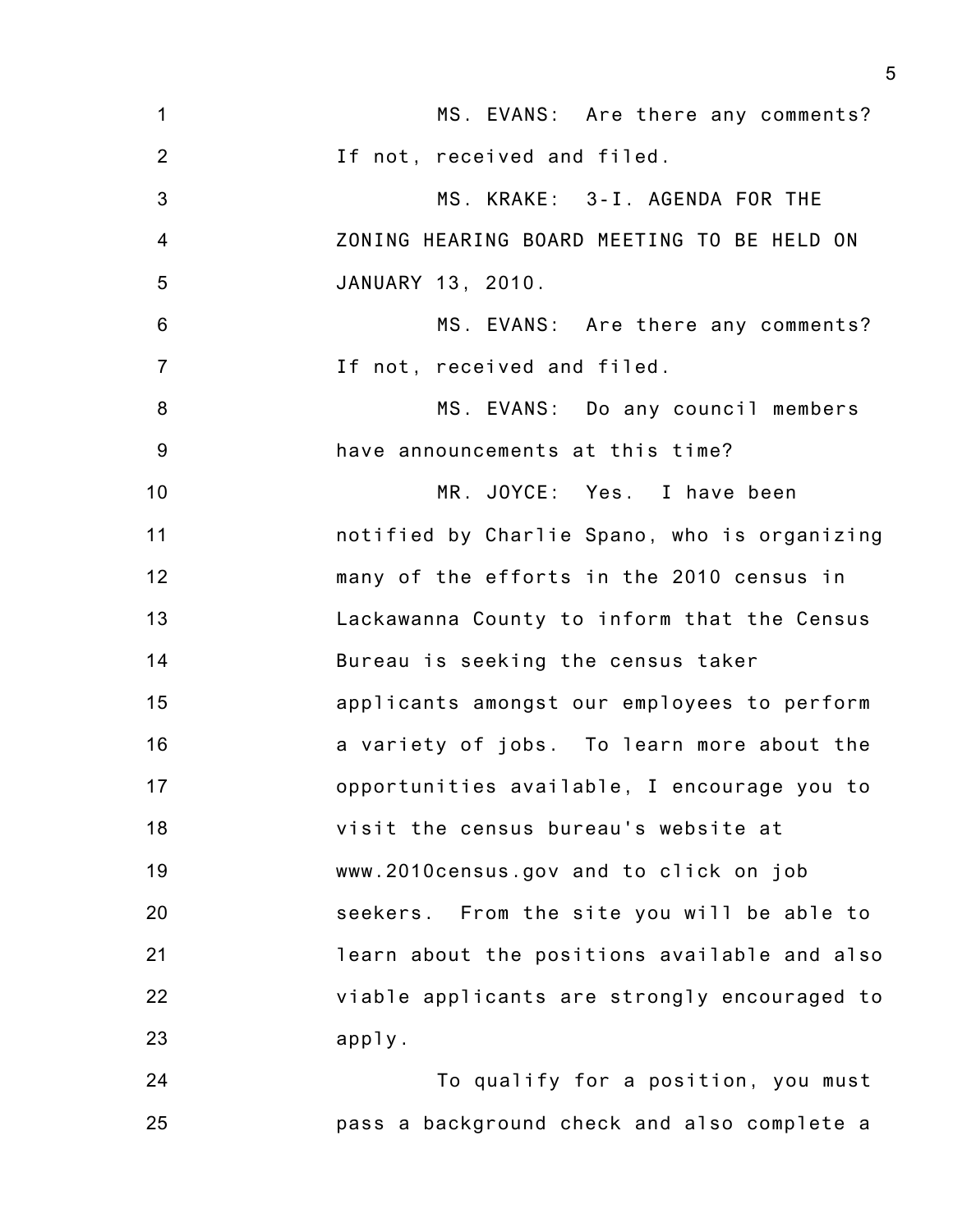1 2 3 4 5 6 7 8 9 10 28 question basic skills test which can also be seen on the website, so if you are interested you may submit applications at the census bureau's local office on Lackawanna Avenue and they can also be reached by calling 903-6020, that's area code 570, and I encourage all who are interested to seriously consider applying because it's very important that everybody is counted in the census.

11 12 13 14 15 16 The data that is generated -- or gathered from the census is used in a variety of ways, but one of those ways is to determine grant eligibility for many of our neighborhoods, so it's very important that everybody is counted.

17 18 19 20 21 22 23 24 25 Second, I have also been asked to read that there is a CPA wrestling show January 23, 2010 at the St. Mary's Center. Doors open at 6:30. Bell time is 7:00 and that's located on 320 Mifflin Avenue, tickets are \$10 for kids five and under - for kids five under they are free, otherwise \$10 and you can also call 955-0923 for tickets or you can get them at the door and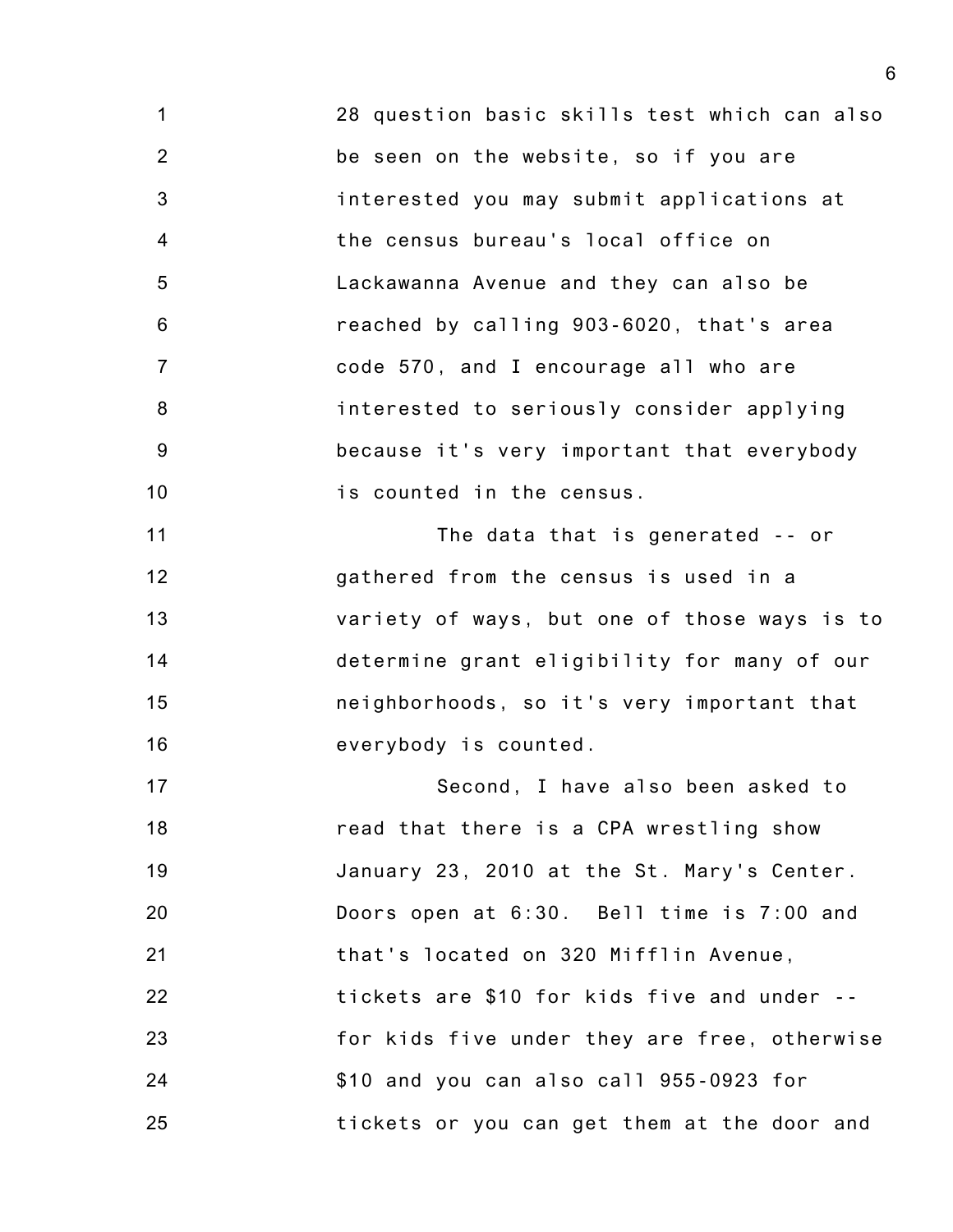1 2 proceeds benefit the St. Mary's Center. That's all.

3 4 5 6 7 8 9 10 11 12 13 MS. EVANS: Is there anyone else? MR. ROGAN: Nothing at this time. MS. EVANS: On behalf of Scranton City Council I wish to congratulate the Honorable US District Court Judge William J. Nealon for his 50 years of service on the bench as of last Tuesday, January 5, 2010. He is a highly respected and revered judicial member, a loving dedicated man of faith and family, a marine corp veteran and an endearing, compassionate human being.

14 15 16 17 18 19 20 21 22 23 24 25 The public suffered a blow to our faith and trust in government following the corruption scandals in Luzerne and Lackawanna Counties in 2009. In these troubled times, Judge Nealon's stelar half-century career severs as an example to his colleagues, an inspiration to the legal community and a shining beacon to the public. He is he is proof that good men live among us and truth and justice prevail in some courtrooms. Congratulations, Judge Nealon, and Scranton City Council will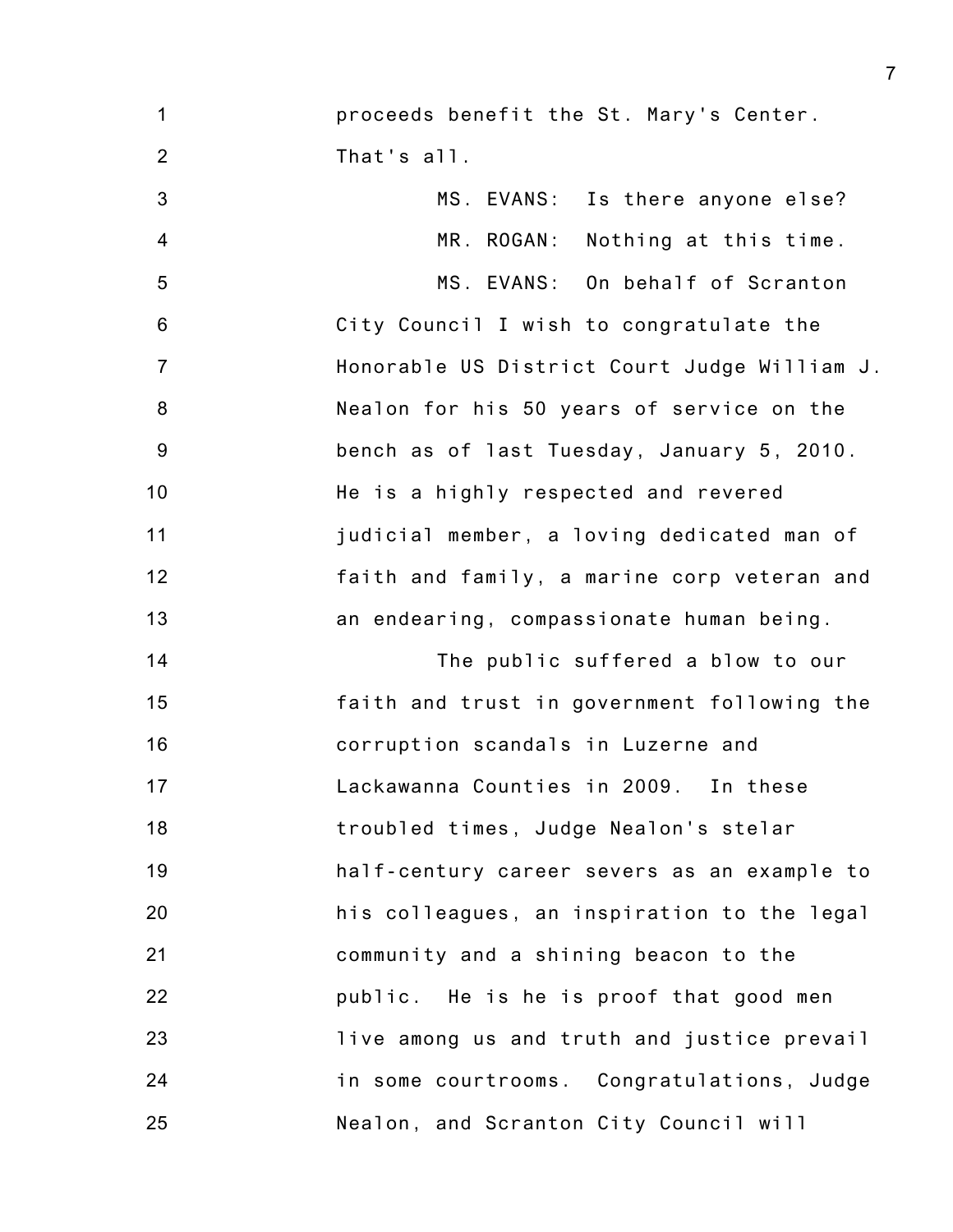1 2 3 4 5 6 7 8 9 10 11 12 13 14 15 16 17 18 19 20 21 22 23 24 25 present Judge Nealon with a formal proclamation at sometime in the future. MR. ROGAN: I make a motion for nominating a person to fill the vacant seat of Councilman William Courtright's position as a member for the remainder of his term of office which will expire at twelve noon on January 2, 2012, which nomination will require a second. MS. EVANS: A motion has been made and for nominating a person to fill the vacancy of Council Member William Courtright's position as a council member for remainder of his term of office which will expire at 12 p.m. noon on January 2, 2012, which nomination will require a second. Is there a second? MR. JOYCE: Second. MS. EVANS: All those in favor signify by saying aye? MR. MCGOFF: Aye. MR. ROGAN: Aye. MR. JOYCE: Aye. MS. EVANS: Aye. Opposed? The ayes have it and so moved.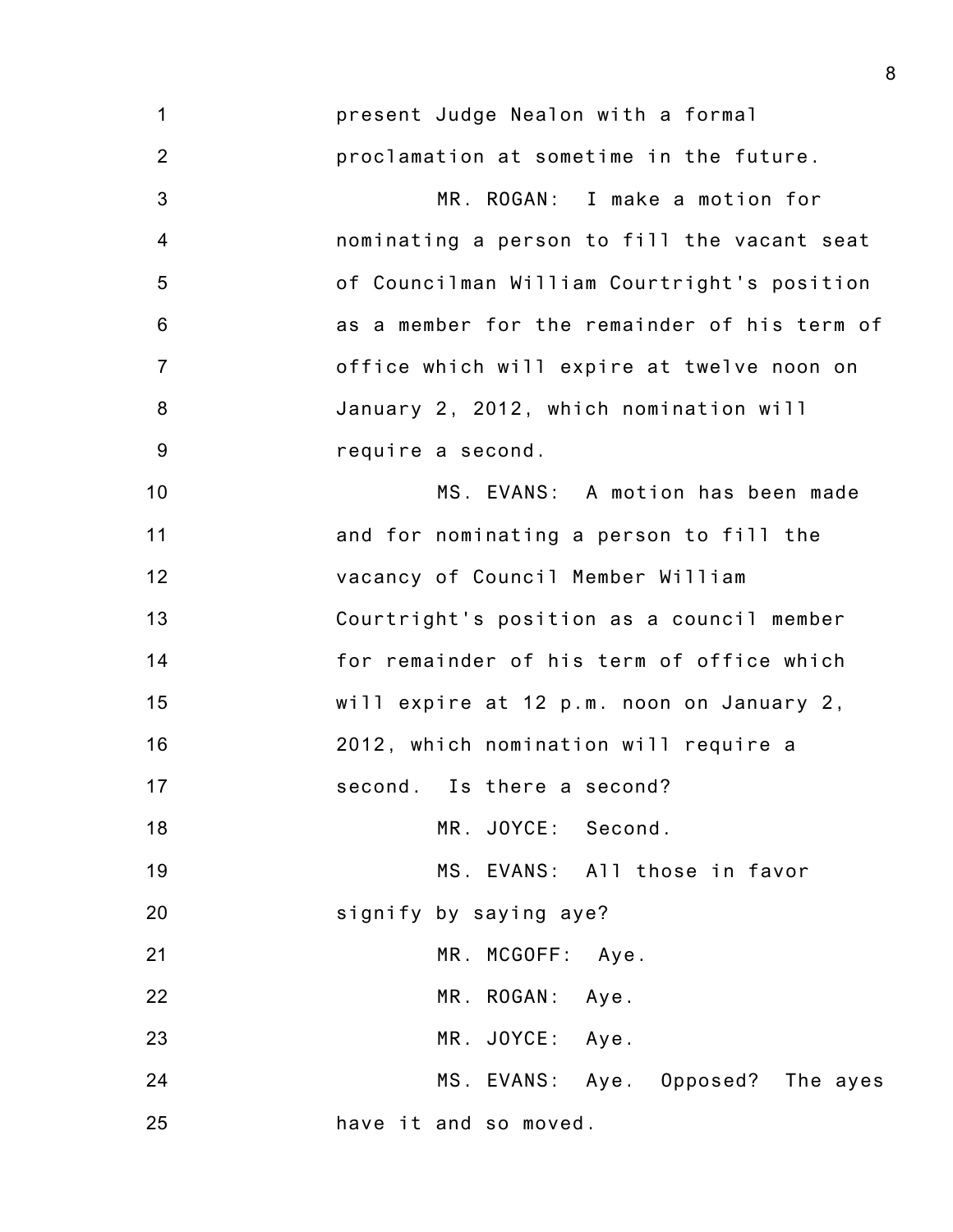| $\mathbf 1$    | MR. ROGAN: I nominate Jack Loscombe          |
|----------------|----------------------------------------------|
| 2              | to fill the unexpired term of Councilman     |
| 3              | Courtright.                                  |
| $\overline{4}$ | MS. EVANS: Is there a second?                |
| 5              | MR. JOYCE: Second.                           |
| $6\,$          | MS. EVANS: Seeing that there are no          |
| $\overline{7}$ | further nominations, I now entertain a       |
| 8              | motion to close nominations.                 |
| 9              | MR. MCGOFF: We have a motion on the          |
| 10             | floor.                                       |
| 11             | MR. ROGAN: Second.                           |
| 12             | MS. EVANS: A motion has been made            |
| 13             | to close nominations, is there a second?     |
| 14             | MR. MCGOFF: Second.                          |
| 15             | MS. EVANS: All those in favor                |
| 16             | signify by saying aye?                       |
| 17             | MR. MCGOFF: Aye.                             |
| 18             | MR. ROGAN: Aye.                              |
| 19             | MR. JOYCE: Aye.                              |
| 20             | MS. EVANS: Aye. Opposed? The ayes            |
| 21             | have it and so moved. On the nomination of   |
| 22             | Mr. John Loscombe to fill the vacancy of     |
| 23             | Councilman Courtright for his unexpired term |
| 24             | which will expire at 12 p.m. noon on January |
| 25             | 2, 2012, may we have a roll call, please?    |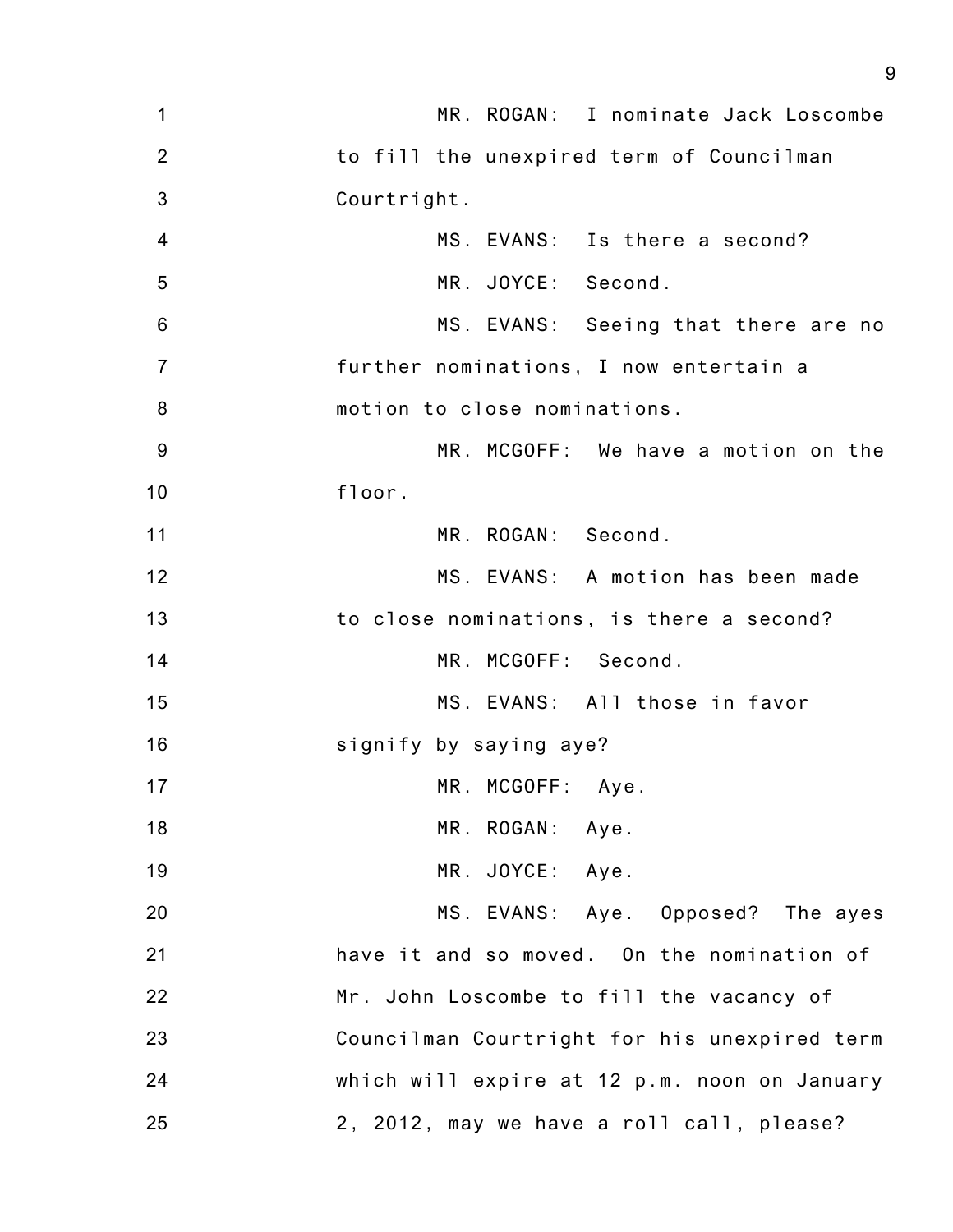1 2 3 4 5 6 7 8 9 10 11 12 13 14 15 16 17 18 19 20 21 22 23 24 25 MR. COOLICAN: Mr. McGoff. MR. MCGOFF: Yes. MR. COOLICAN: Mr. Rogan. MR. ROGAN: Yes. MR. COOLICAN: Mr. Joyce. MR. JOYCE: Yes. MR. COOLICAN: Mrs. Evans. MS. EVANS: Yes. So ordered. MS. KRAKE: FOURTH ORDER. CITIZENS' PARTICIPATION. MS. EVANS: Our first speaker is Mr. Quinn. MR. QUINN: Ozzie Quinn, member of the Scranton-Lackawanna County Taxpayers' Association, Inc. I want to congratulate the newly elected members and the re-elected member, Janet. MS. EVANS: Thank you. THE COURT: And I also want to Mr. Hughes, Attorney Hughes, as the new solicitor, it's an adventure. I heard today a woman went down to the Sewer Authority and they reversed their decision in regard to the flat sewer rate and they reverted back to the old sewer rate. Now, did you hear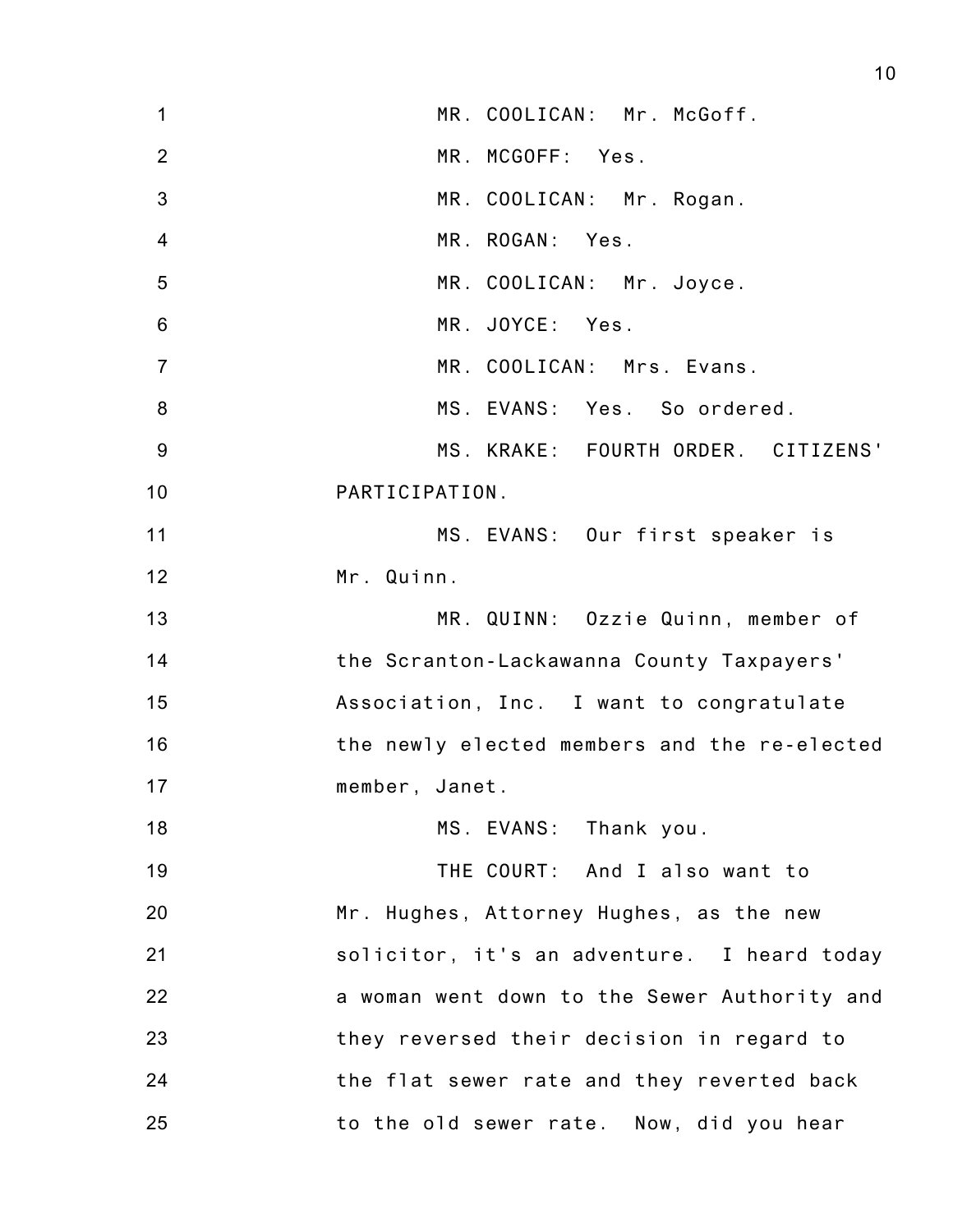| 1              | anything on that?                             |
|----------------|-----------------------------------------------|
| $\overline{2}$ | MS. EVANS: No, I haven't.                     |
| 3              | MR. QUINN: That woman called me               |
| 4              | today and told me that she did, that's what   |
| 5              | happened, but how it got there disturbs       |
| 6              | because of the fact that in 1968 the Sewer    |
| $\overline{7}$ | Authority would venture with the Dunmore      |
| 8              | Borough became the Scranton-Dunmore Sewer     |
| 9              | Authority, '74 we elected to have the Home    |
| 10             | Rule Charter which was by the citizens of     |
| 11             | the Scranton, we elected that, and then in    |
| 12             | '79 we had a contract -- in '99 we had a      |
| 13             | contract with Anglican American Water         |
| 14             | Company and in 2007 the mayor signs a lease,  |
| 15             | lease termination, global settlement and      |
| 16             | general release for \$6,595,000, the city.    |
| 17             | That's not including Dunmore, okay? Dunmore   |
| 18             | was $$1,362,000$ , and it was -- I don't know |
| 19             | if you know anything about this here, and it  |
| 20             | was seconded and witnesses by Sally Doctor,   |
| 21             | whoever that is. No city council signatures   |
| 22             | on this, no solicitor's opinion, no           |
| 23             | solicitor's signature.                        |
| 24             | And also at this time he said that            |

now the sewer authority is autonomous and

11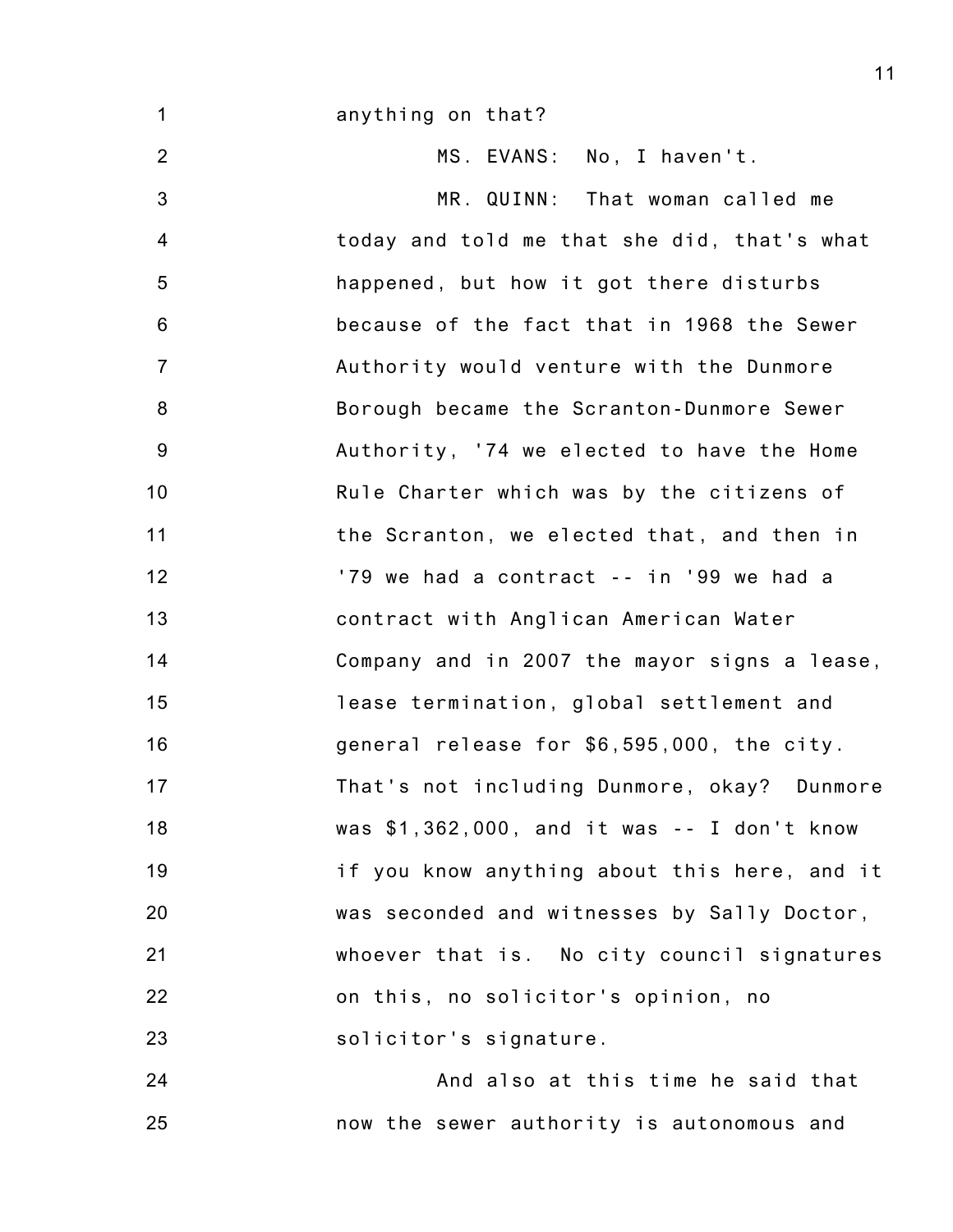1 2 3 4 5 6 7 8 9 10 11 12 13 14 15 16 17 they could set the rates. That's a bunch of baloney. In 1974 when the Home Rule Charter was set there was a stipulation, a regulation in there said that the city council has to set the rates and that was because they didn't want these authorities just to go where the heck they wanted to go, and what happened was Mr. Doherty and the through the Sewer Authority circumvented this city council and the former majority didn't do anything about it, went along with it, and now they got a raise, a 56 percent raise in 2007, June of 2007, the payoff was 6.5 million and now they changed the fat rate to \$90, which now it's rescinded, but they should not never been allowed to do that.

18 19 20 21 22 23 24 25 I'm going to ask Attorney Hughes, I'm asking you Mrs. Evans, Madame President, to ask Attorney Hughes if this is legal. If they can just arbitrarily say that we are going to raise the rates without going before the city council. As I read the Home Rule Charter it says that they cannot do it. So I appreciate that if you would do that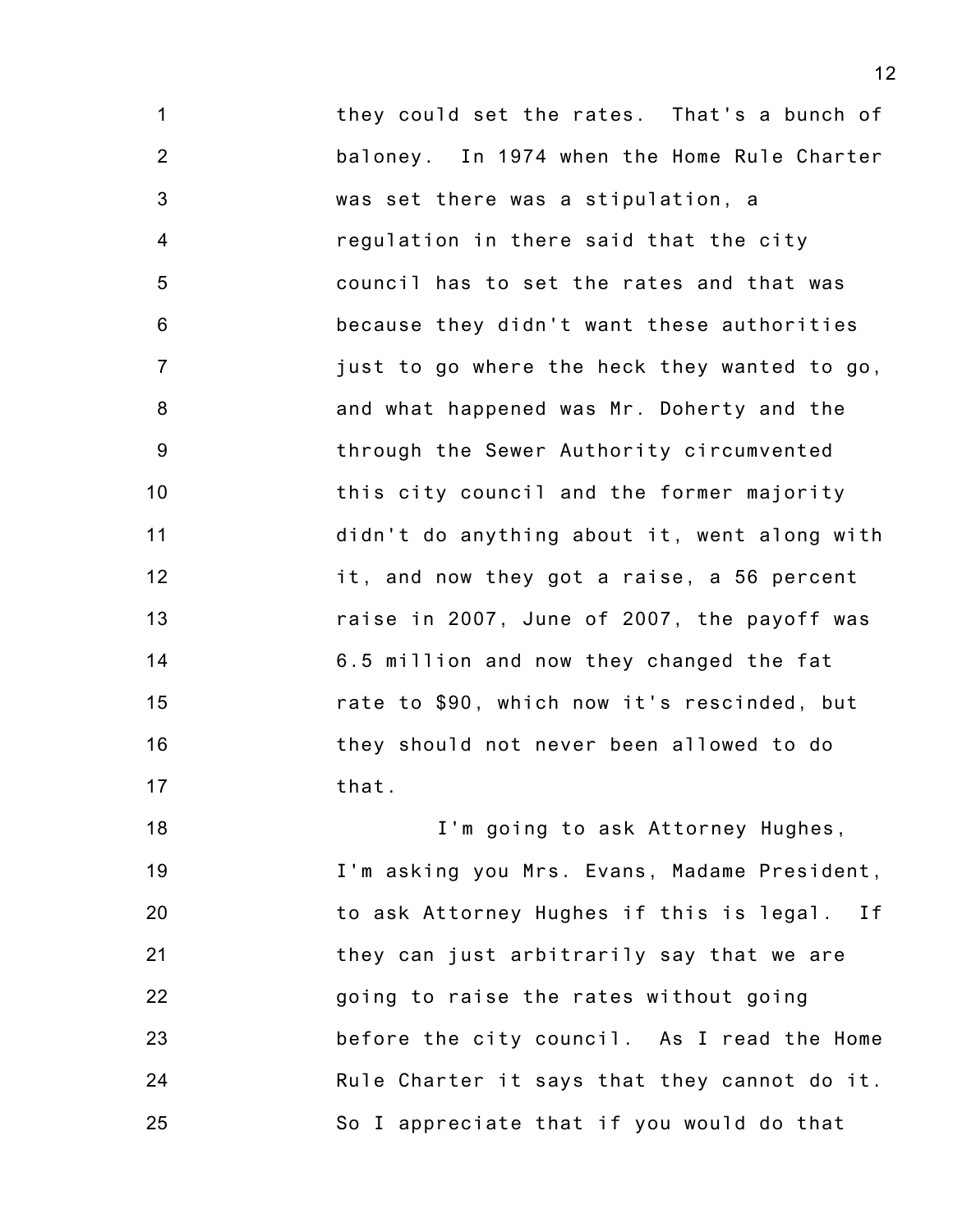| 1              | for us, okay?                                |
|----------------|----------------------------------------------|
| $\overline{2}$ | MS. EVANS: Yes.                              |
| $\mathbf{3}$   | MR. QUINN: We've got to have                 |
| $\overline{4}$ | control of what's going on in this city      |
| 5              | council and in the city because these        |
| $\,6$          | authorities and that's what they form        |
| $\overline{7}$ | authorities. Back in the 70's, Attorney      |
| 8              | Hughes will remember this here, Dr. Harry    |
| $9\,$          | Strickland from the University of Scranton   |
| 10             | wrote a book, "The Trojan Horse" and what    |
| 11             | that book was about was at one point, as you |
| 12             | know in history, the Trojan Horse opened and |
| 13             | all the soldiers come out, well, this is     |
| 14             | what he says is happening with authorities.  |
| 15             | That horse is opening up and all of these    |
| 16             | authorities are coming out and these         |
| 17             | authorities are controlling government when  |
| 18             | the elected should be controlling it, when   |
| 19             | the elected officials should be controlling  |
| 20             | it and the authorities are saying they are   |
| 21             | autonomous and they are trying to control    |
| 22             | it. Thank you very much.                     |
| 23             | MS. EVANS: Mr. Quinn, I'm sorry, if          |
| 24             | you would be so kind as to give Neil the     |

information from which you were quoting and,

25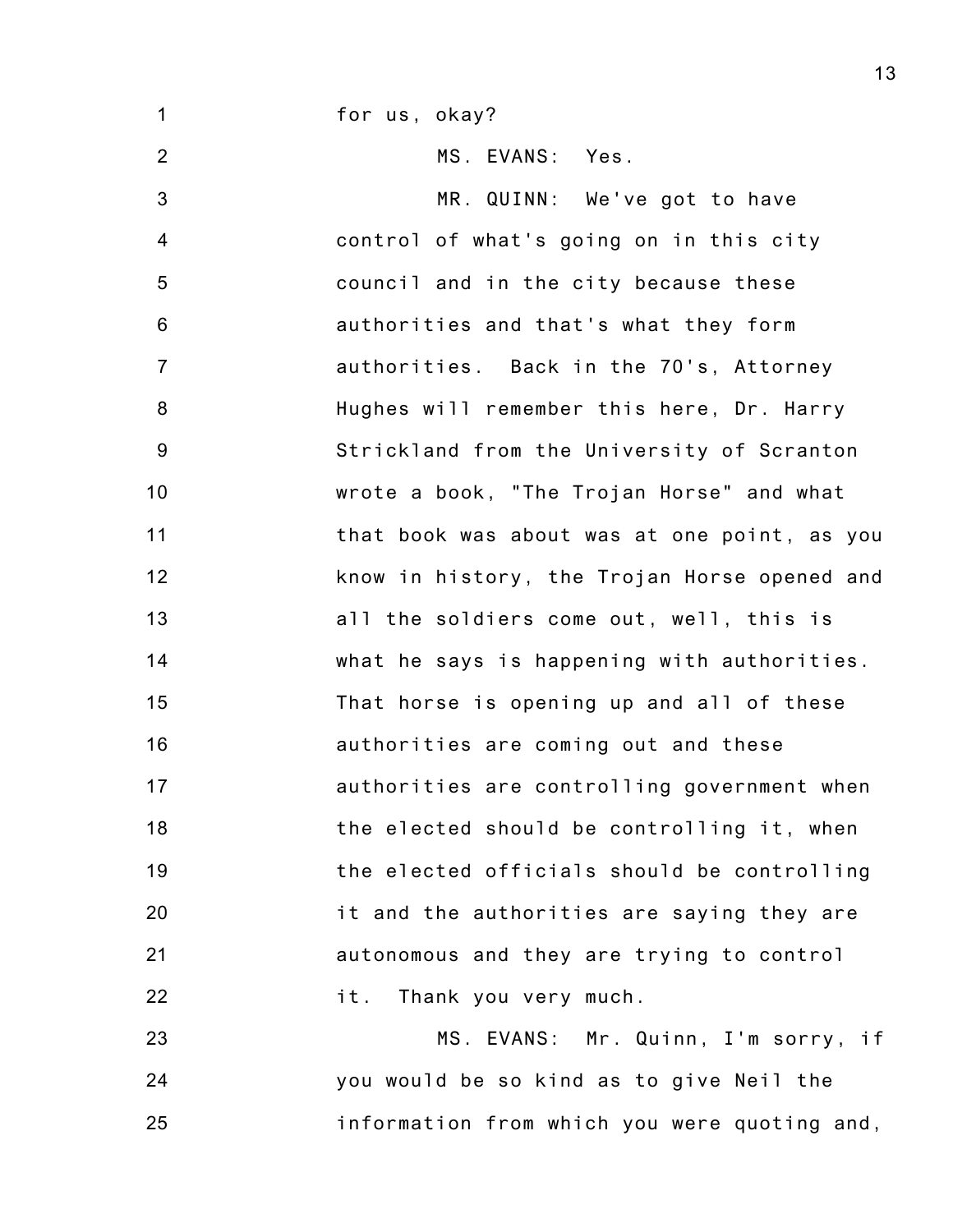| $\mathbf 1$    | Neil, if you can make copies of that please, |
|----------------|----------------------------------------------|
| $\overline{2}$ | for Attorneys Hughes and for council as      |
| 3              | well? Thank you.                             |
| $\overline{4}$ | MR. QUINN: Okay. Thank you.                  |
| 5              | MS. EVANS: Thank you. Robert                 |
| 6              | Neveroski.                                   |
| $\overline{7}$ | MR. NEVEROSKI: I lost 17 pounds,             |
| 8              | Janet.                                       |
| 9              | MS. EVANS: You look wonderful.               |
| 10             | MR. NEVEROSKI: Thank you. Council,           |
| 11             | Nancy, Neil, Attorney Hughes, always a       |
| 12             | pleasure to see you, sir.                    |
| 13             | MR. HUGHES: That's likewise, Bob.            |
| 14             | MR. NEVEROSKI: Ozzie stole my                |
| 15             | thunder here, I want to talk about the same  |
| 16             | thing. Our forefathers in Boston had a       |
| 17             | revolution over the taxes that we called the |
| 18             | Boston Tea Party. I got the letter from the  |
| 19             | authority, I live alone. I use about 2,000   |
| 20             | gallons of water a month. Why should I       |
| 21             | subsidize somebody who uses and got a big    |
| 22             | family and uses a lot more water? When they  |
| 23             | did the deal with American Water and got the |
| 24             | 6 million dollars which went down the black  |
| 25             | hole then they undid the deal and they said  |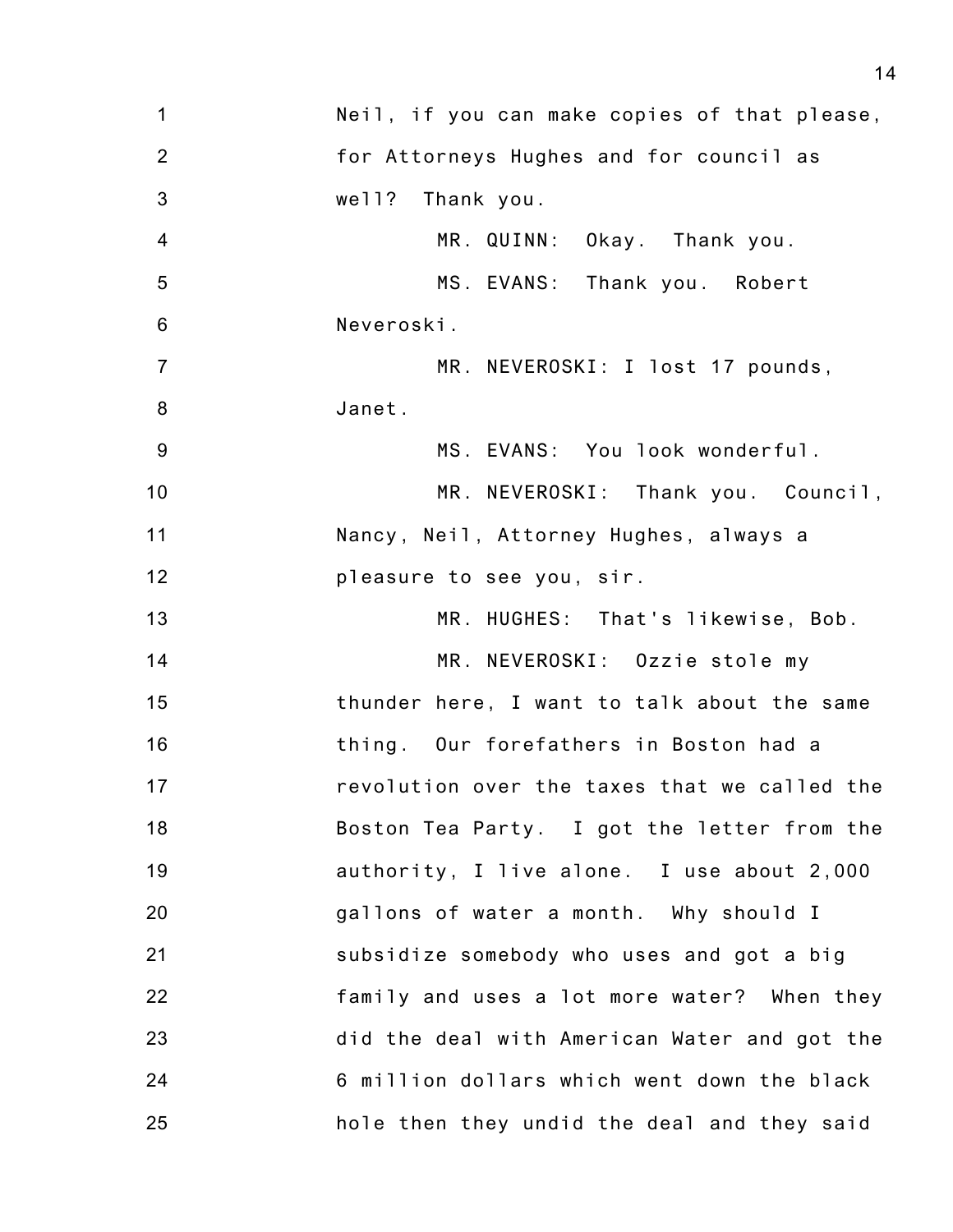1 2 3 4 5 6 7 8 9 10 11 12 13 14 15 16 17 18 19 20 21 22 23 24 25 we won't be penalized, it was illegal, but then we had to pay back that 6 million dollars. They usurped the city charter, the Home Rule Charter by doing that which was illegal, so I would ask that you ask Attorney Hughes to research that. MS. EVANS: Yes. MR. NEVEROSKI: And get it back on track again because these people -- the only person to vote against that was Noone and the rest of them are unelected officials, not even an official, they are just unelected people who got put on an authority who nobody knows where they meet or what time they ever meet because I never seen it, so they are meeting in secret like the Senate did now to pass this health bill, they are meeting in secret, so let's know where they meet. The people should go down and voice their outrage at this most unfair rate increase. And I never mind paying a sewer bill, because we all clean the rivers up which we did a great job here, but not to get raped which is what they are doing now. And the second reason I came here,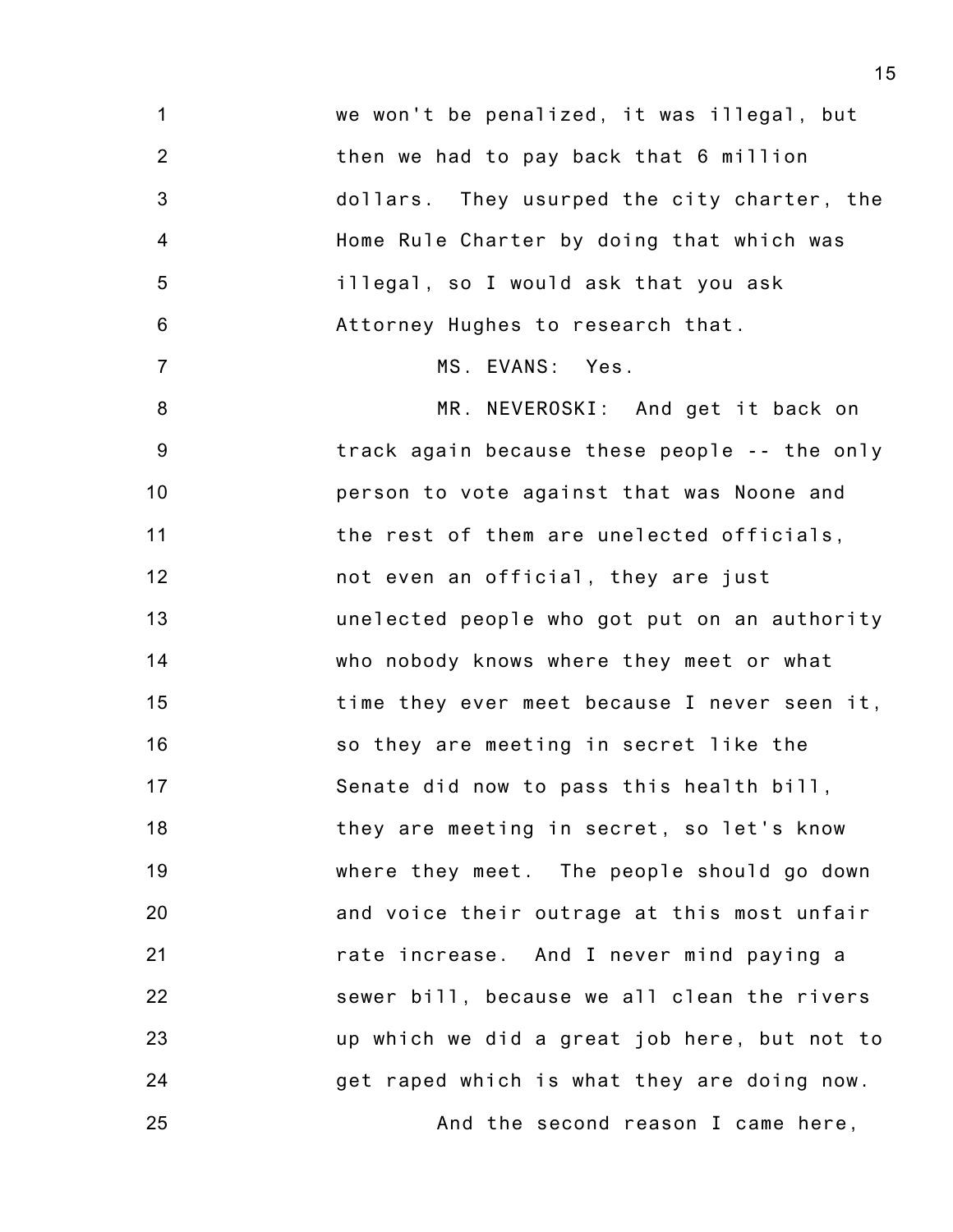| 1              | Ozzie, what's that address at the Bunker     |
|----------------|----------------------------------------------|
| $\overline{2}$ | Hill Street, with the house?                 |
| $\mathfrak{B}$ | MR. QUINN: 1023.                             |
| $\overline{4}$ | MR. NEVEROSKI: I believe 1023                |
| 5              | Bunker Street there is a burnt out house,    |
| $6\phantom{1}$ | it's been burned out for three or four       |
| $\overline{7}$ | years, Mr. Quinn and I met with Ray Hayes,   |
| 8              | Seitzinger and Oleski down in Ray Hayes'     |
| 9              | office, we were assured that they would look |
| 10             | into this house. Then we got a letter        |
| 11             | saying there was people living in it. The    |
| 12             | roof is burned out, there is no roof, every  |
| 13             | window in the house is broke. We             |
| 14             | subsequently sent two or three more letters  |
| 15             | now we have never heard, seen a city         |
| 16             | official, so how do you get these people to  |
| 17             | do something?                                |
| 18             | MS. EVANS: Mr. Neveroski, when did           |
| 19             | that meeting occur between yourself and      |
| 20             | Mr. Hayes and the representatives?           |
| 21             | MR. NEVEROSKI: Six, seven months             |
| 22             | ago, Ozzie? Yeah, at least six or seven      |
| 23             | months. Ozzie and I went down and we met     |
| 24             | with them three gentleman, we were assured   |
| 25             | that they would take care of that house.     |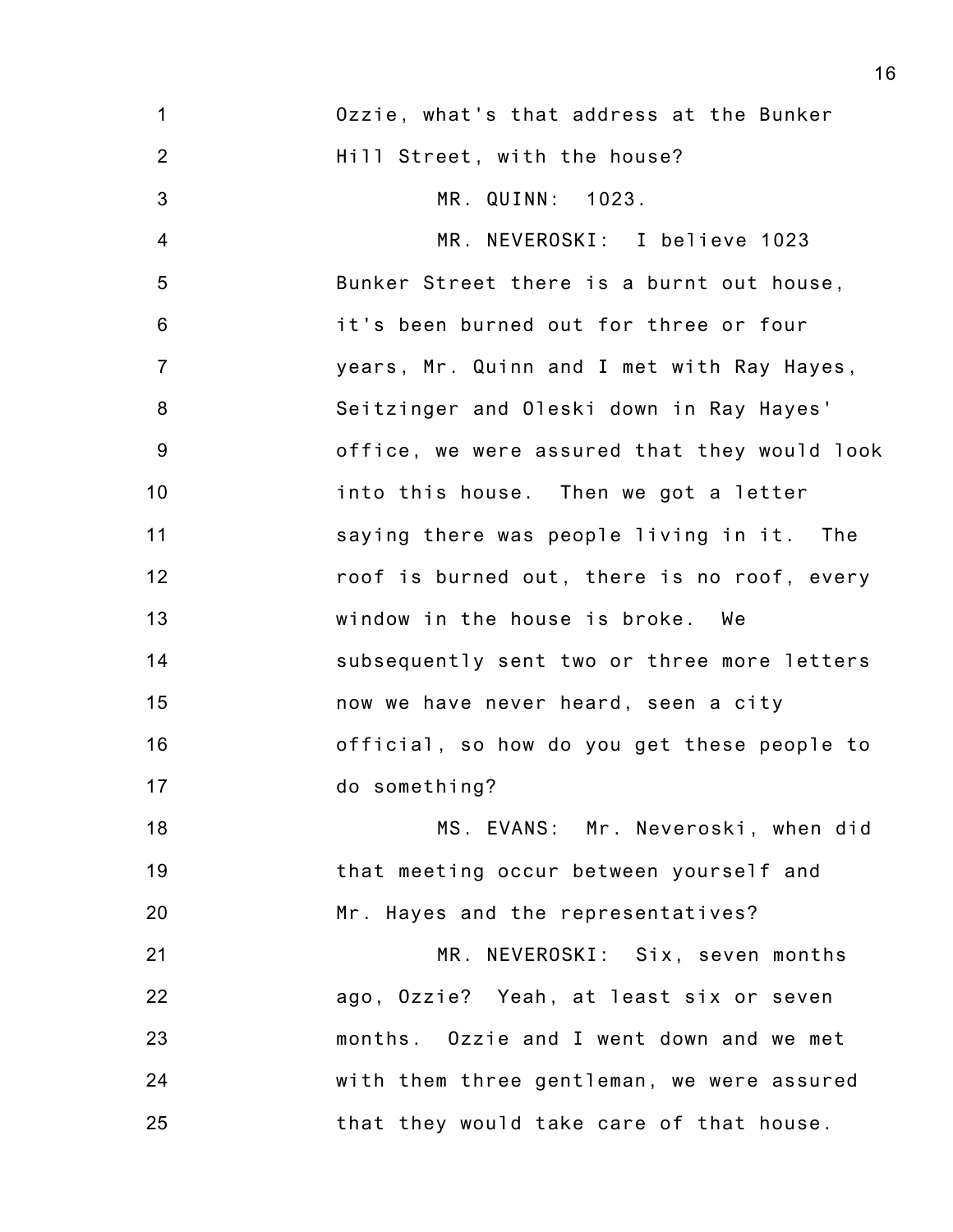1 2 3 4 5 6 7 8 9 10 11 12 13 14 15 16 17 18 19 20 21 22 23 24 25 The front yard is full of -- the whole roof is laying in the front yard along with all kind of garbage, garbage cans, debris, it stinks. The backyard is full of garbage bags, debris, the neighbors are complaining and nobody is doing nothing. We are complaining, it's falling on deaf ears, so I would ask you people to help us out with this because the city is doing nothing for us. Nothing. MS. EVANS: Yes. MR. NEVEROSKI: I would ask for your help. MS. EVANS: Absolutely. MR. NEVEROSKI: Thank you very much. MS. EVANS: And I just wanted to respond to something you said earlier very quickly, the Sewer Authority I believe meets the fourth Tuesday of every month at Dunmore council chambers. I do not know the time, however. MR. NEVEROSKI: I would ask everybody to go to that and raise their concerns about this outrageous rate that they are trying to impose upon the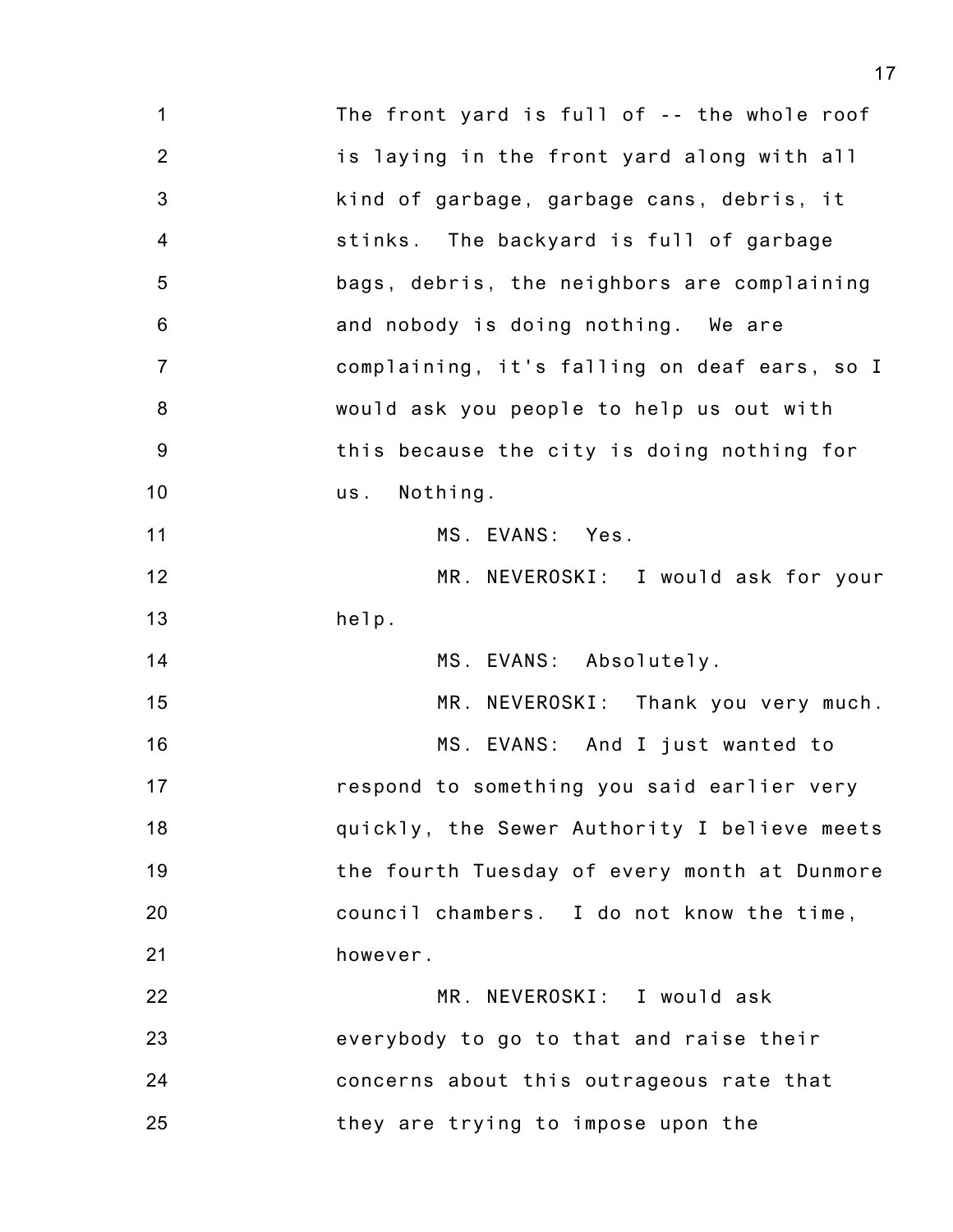1 2 3 4 5 6 7 8 9 10 11 12 13 14 15 16 17 18 19 20 21 22 ratepayers. Like I say, I say, Mrs. Evans, nobody minds paying a sewer bill, I certainly never did, but I don't like to get raped while I'm doing it, you know, and I don't want to subsidize anybody. Them guys down there like the school board, they never seen a tax increase they didn't like. They voted in the past 13 years they voted for a tax increase every year, but we vote - well, I didn't vote them in, but certain people did, so you are stuck with what you got. Thank you very much. MS. EVANS: Andy Sbaraglia. MR. SBARAGLIA: Andy Sbaraglia, citizen of Scranton, fellow Scrantonian. The only thing I want to say about this sewer authority is that the people in Moosic is being billed by Moosic's Sewer Authority even though they use our plant. Do remember that because I find it very offensive that we would pay 90 bucks and they would pay whatever they are paying.

23 24 25 Okay, 5-E, amending File of Council NO. 11, 1976, entitled "An Ordinance (As amended) enacting, imposing a tax for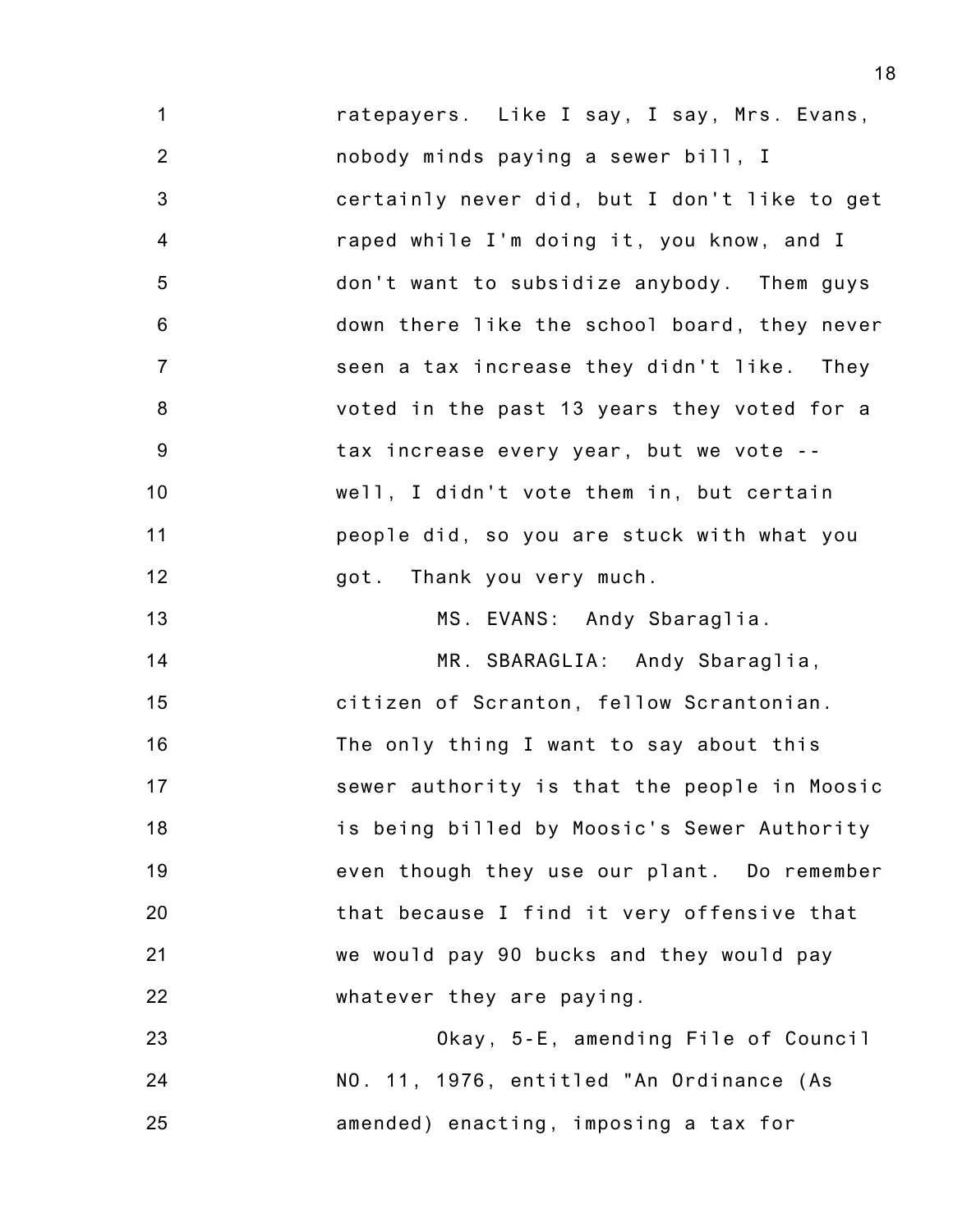1 2 3 4 5 6 general revenue purposes in the amount of 2 percent on earned income and net profits of persons, individuals, associations and businesses who are residents of the City of Scranton or non-residents of the City of Scranton for work done.

7 8 9 10 11 12 13 14 15 16 17 How is the tax office collecting that money? Does anybody know. A doctor who performs an operation up at the Mercy Hospital is required to pay 2 percent to the City of Scranton, that's your legislation there. As a non-resident anybody that does any kind of business within the city, okay, according to that piece of legislation. Lawyers in the city of Scranton, 2 percent. There is where we with are not getting our money.

18 19 20 21 22 23 24 25 You can believe me if you read that piece of legislation. And you have your lawyer clarify it because to me it looks fairly simple, they are supposed to pay 2 percent no matter whose does business within the City of Scranton, whether it's anybody within it. A doctor, a lawyer, an Indian Chief or whatever. Me, in turn, I have to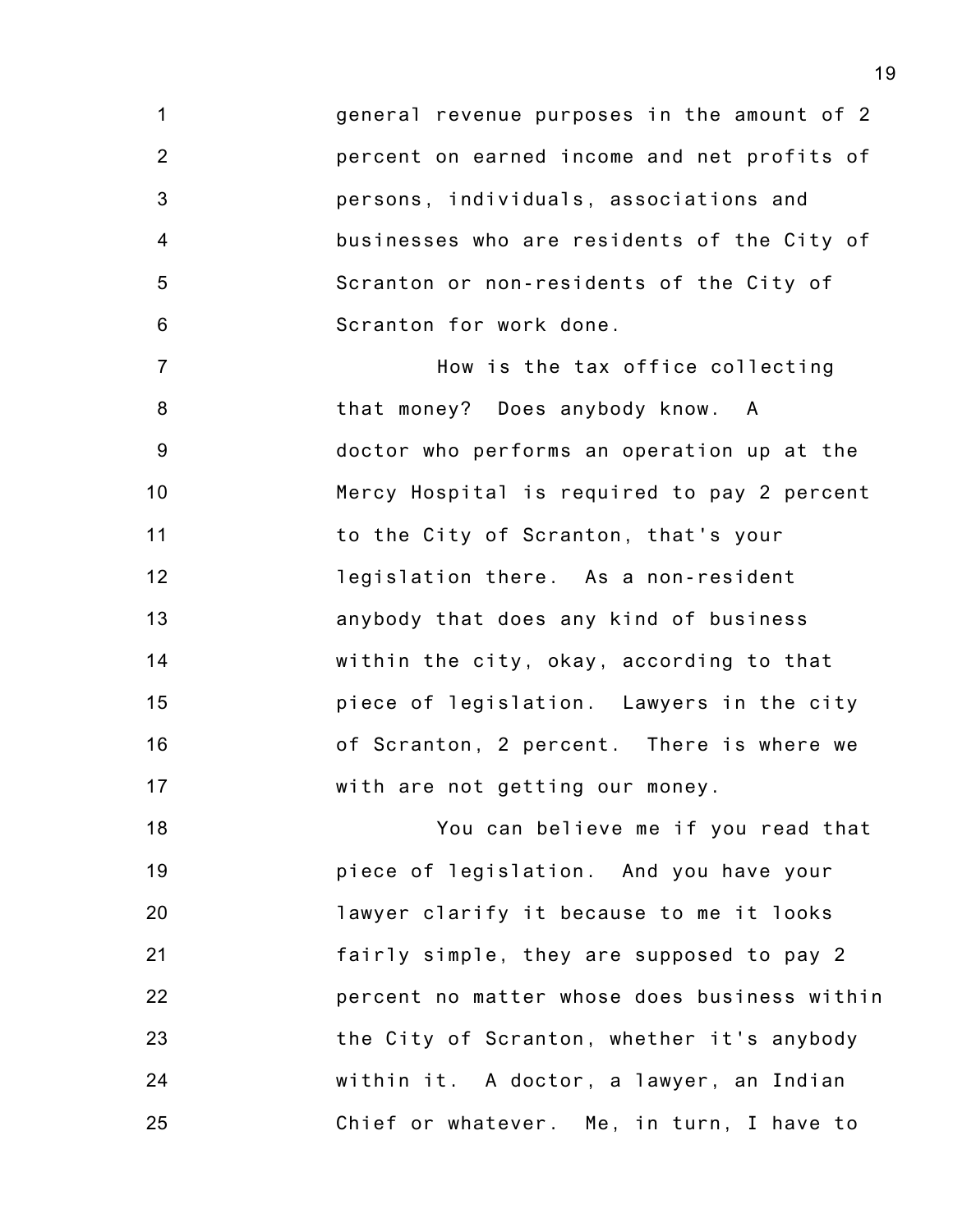1 2 3 4 5 6 7 8 9 10 11 12 13 14 15 16 17 18 19 20 21 22 23 24 25 pay -- well, I shouldn't say it, but I pay the 2.4, 2.2 and then 2.4 and was glad to do it, but here's where I believe our shortfall is coming from in the city. We are not out there getting the money from them people. The other is the nonprofits. Marie said there was 31 percent in the city is not paying taxes, they are listed as nonprofit, and that figure is appalling. Now, somewhere down in I think I was Pittsburgh was going to after universities and was going to tax the students in there some way. You got to look at that. You got to go 101 ways to get more money, revenue into the city from people who are not paid. And another thing is if you open up the budget your attorney should be tripled the amount of money you put away for him because you are going to need it. You are going to have to fight the mayor tooth and nail and there is no way out of it. The first thing he did was try to get rid of Billy's job. There it shows you what he is thinking of. Hire out a different agency to collect. We went through all of this. We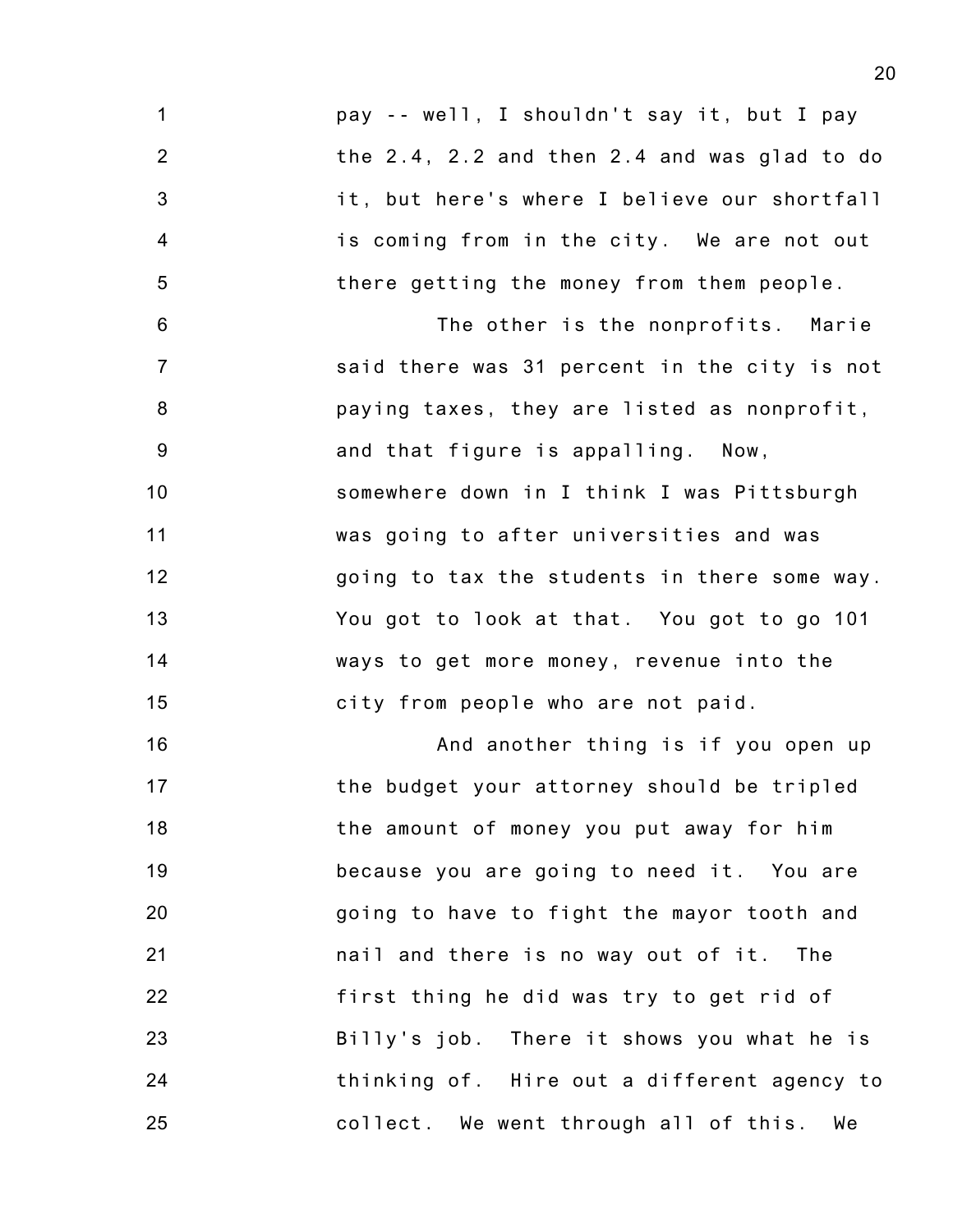1 2 3 4 sold our good loans, we sold everything that we could sell. We sold the golf course. Of course, you know all of that, there is no sense being redundant on it.

5 6 7 8 9 10 11 12 13 14 15 But to correct problems of this city you are going to have to go back eight years to when this man took office and work your way up and unless you do that we can't go forward. The only way we are going to ever go forward is to go backward, back where he took 20 percent, 10 percent used to come before the council on this contracts, he upped it to 20 percent and it started from there and went forward and forward and forward.

16 17 18 19 20 21 22 23 24 25 There is no way we can take this. We are distressed, we are going to be distressed, we are continuing to be distressed. Only if you go back the eight years and start correcting everything that was done during them eight years and find out why we are paying money on the South Side Complex, why we are still carrying that on our books. Same way with the DPW site, why are we paying that and how long are we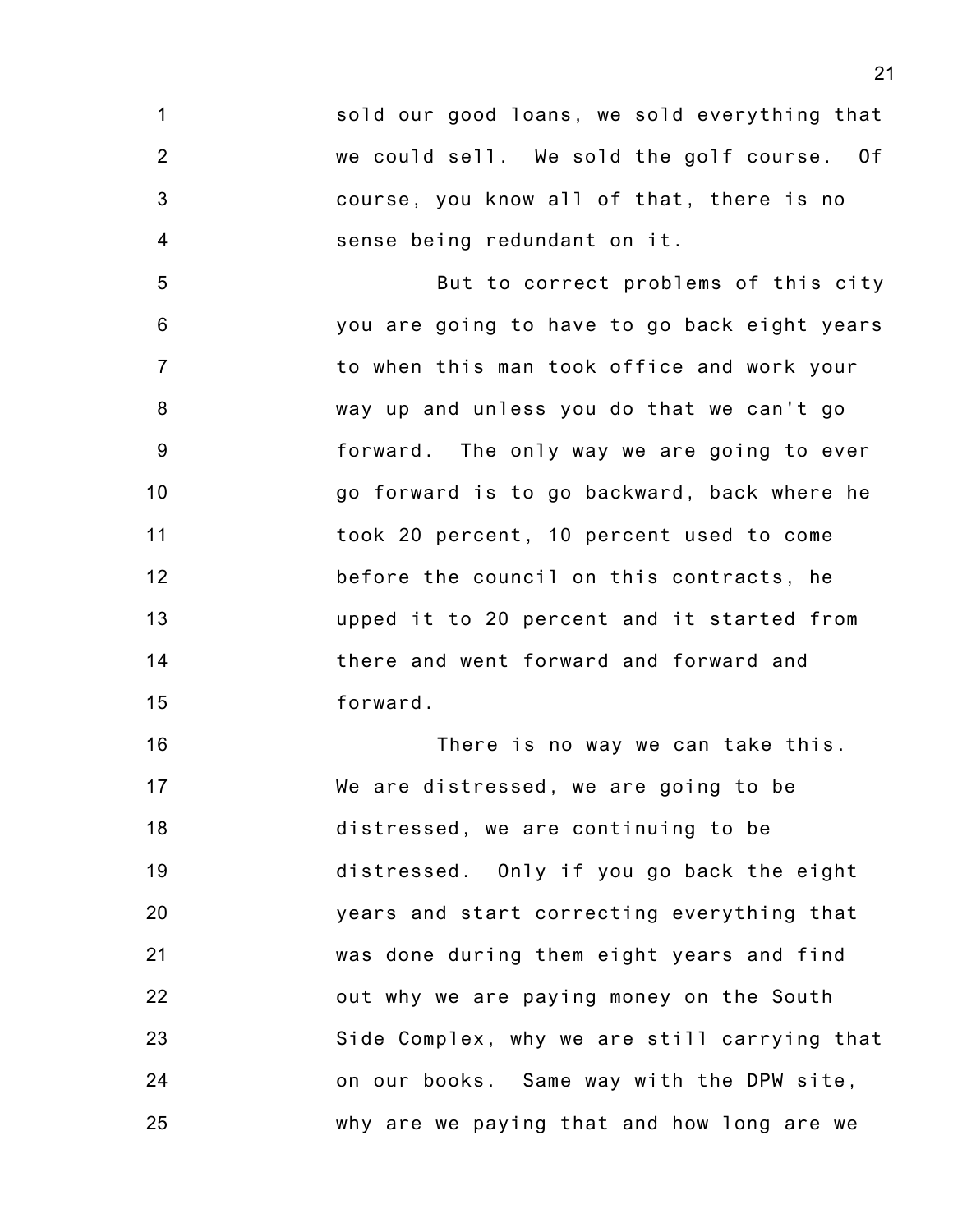1 2 3 4 5 6 7 8 9 going to be paying that? Because he has already going to add commercial development there. Now, are we going to be responsible for the liability with that commercial development on any piece that -- parcel that somebody may trip on. You have to do this. And you are going to have to fight tooth and nail all of the way up because there is no way out of it.

10 11 12 13 14 15 16 17 18 19 20 21 22 23 24 25 I'm just sorry we have to do it. I'm sorry it falls on you really, but for eight years whatever promises were made to the councilmen that were up there it was done and they certainly weren't acting in the best half of the people. It's your - it falls upon you to do it, to really go back and check it, everything you can check, everything that you can change, change it because that's the only way we are ever going to get out of distressed and God knows what PEL is going to be doing. If you read some of that it was in the newspaper about PEL, it's not a very bright future we are going have in this city if they get their way, and that was a heck of a way.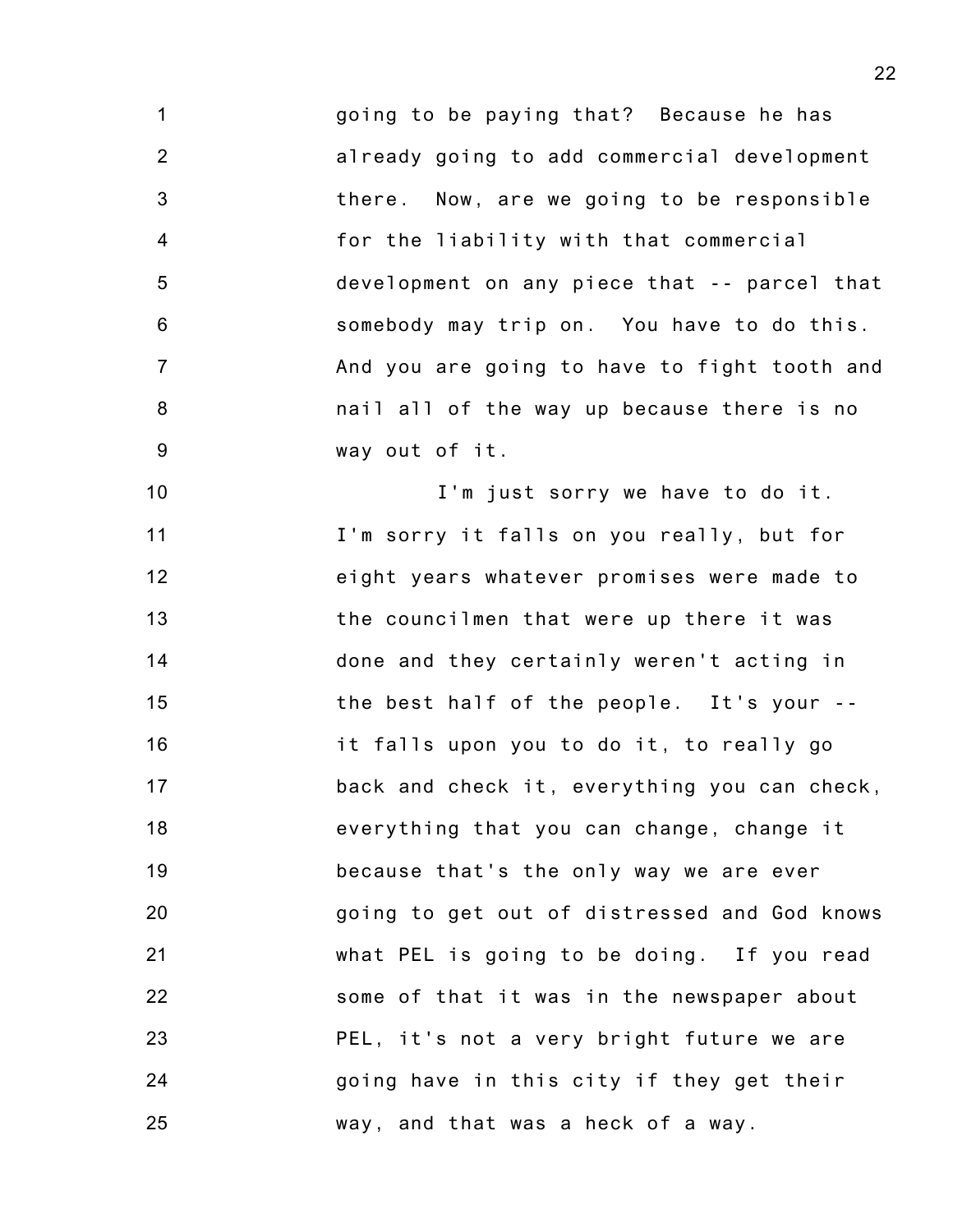1 2 3 4 5 6 7 8 9 10 11 12 13 14 15 16 17 18 19 20 21 22 23 24 25 As you know, the EMS tax is going up to 120 some bucks and so forth and so on that you he wanted to do there and God knows what else, but I don't know if you got with PEL yet or who is going to represent you with PEL, but there is something you're going to have to get with, too. But your main business is really get the city out of distressed status someway, somehow and let's go forward, but like I say, you are going to have to go backward to go forward. Thank you. MS. EVANS: Thank you. The next name on the list I'm not unable to read. Thank you, Mr. McGoff. Mr. Stucker. MR. STUCKER: Hey, guys. Hi, Janet. MS. EVANS: Hello. MR. STUCKER: Are they still going to do that house on Greenridge yet? I went by there the other day and it's still up. MS. EVANS: And what block of Greenridge is that? MR. STUCKER: Right across the street from McGinty's. MS. EVANS: Across the street from?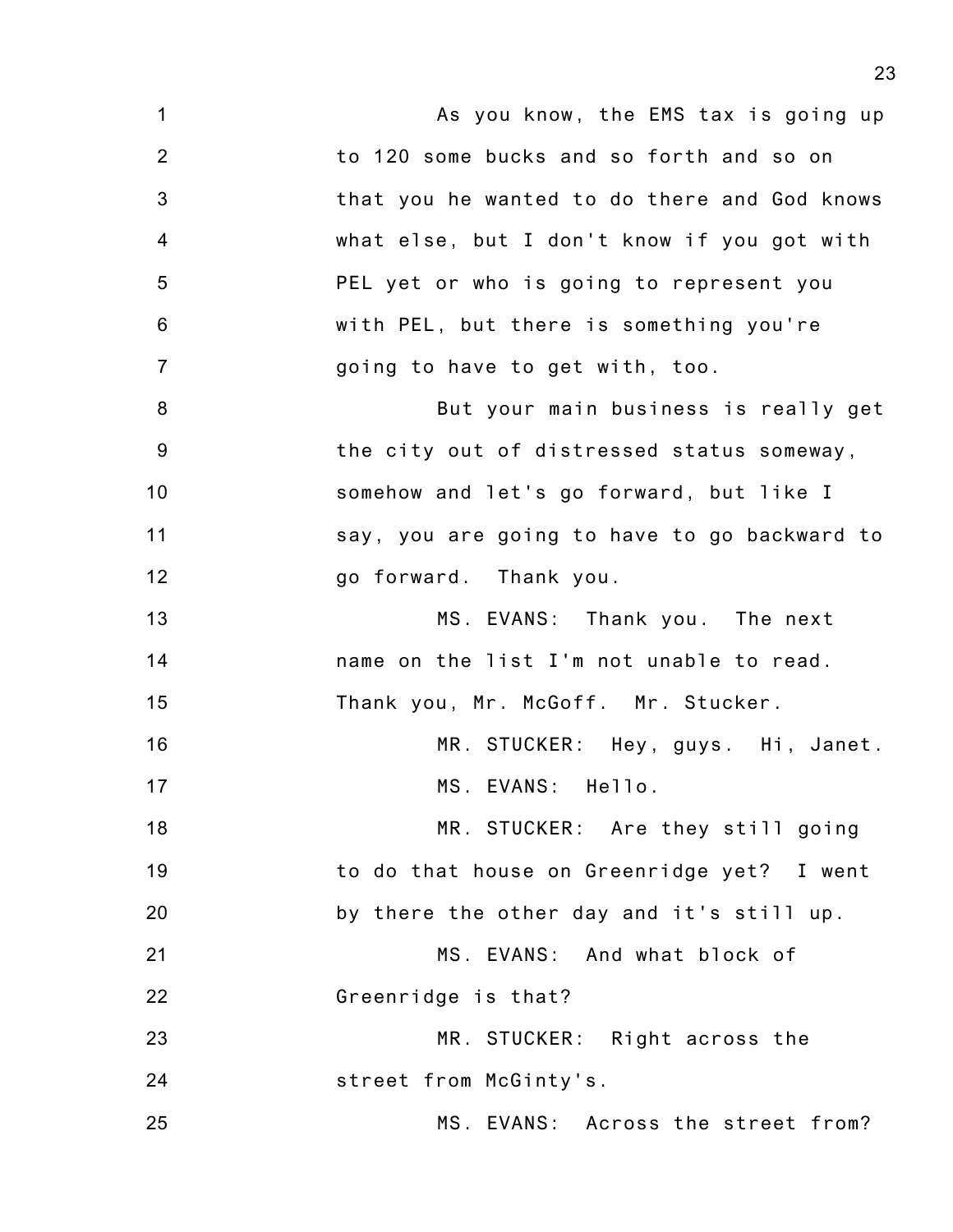| $\mathbf 1$    | MR. STUCKER: McGinty's.                      |
|----------------|----------------------------------------------|
| $\overline{2}$ | MR. JOYCE: We'll have to look into           |
| 3              | that for you, Jim.                           |
| $\overline{4}$ | MR. STUCKER: Because I asked                 |
| 5              | Courtright about it and he was supposed to   |
| 6              | see and he never did, so maybe you two could |
| $\overline{7}$ | to something. There is people living in      |
| 8              | there and snakes, a lot of snakes and rats.  |
| $9\,$          | MR. ROGAN: They did start to do              |
| 10             | some work on that sight and they took out    |
| 11             | some trees and some bushes.                  |
| 12             | MR. STUCKER: Yeah, I seen that.              |
| 13             | MR. ROGAN: But I think it's on the           |
| 14             | list to be demolitioned.                     |
| 15             | MR. STUCKER: They took the trees             |
| 16             | down. Now there is two of them right across  |
| 17             | Mercy Hospital. There is a rock building, a  |
| 18             | rock apartment, it used to be a doctor's and |
| 19             | right up the street next to it there is a    |
| 20             | wooden house with the windows all busted out |
| 21             | of it.                                       |
| 22             | MS. EVANS: On Jefferson Avenue?              |
| 23             | MR. STUCKER: Yeah, the one up the            |
| 24             | hill on Jefferson, yeah, and that rock       |
| 25             | building it must being a doctor's office a   |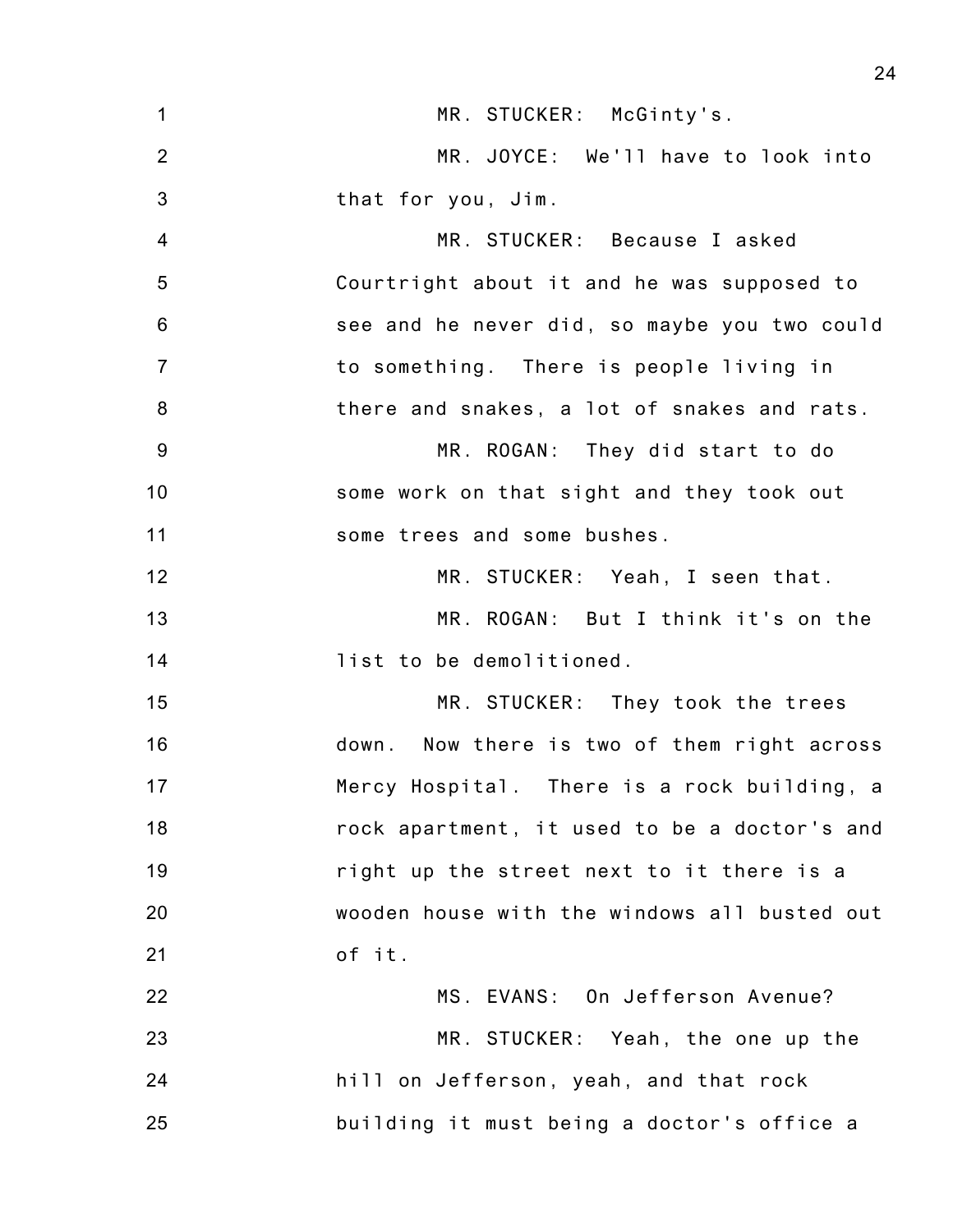1 2 3 4 5 6 7 8 9 10 11 12 13 14 15 16 17 18 19 20 21 22 23 24 25 long time ago. MS. EVANS: Okay, Jim, we'll look into that. MR. STUCKER: And our garbage has been picked up a lot now. MS. EVANS: Good. MR. STUCKER: Our streets have been plowed, so I'm glad you two got in, I'm happy, I vote for Janet and you two. MR. JOYCE: Thank you very much. MR. ROGAN: Thank you. MS. EVANS: Thank you, Jim. Dianna Harris. MS. HARRIS: Good evening. My name is Dianna Harris and I have been a Scranton resident all my life and I'm here to talk about the sewer bill rate adjustment now, also, and I would like to believe that the council will help us fight this unfair adjustment. And I, too, heard today that someone called the Sewer Authority and they said that they rescinded it and they didn't inform you of any of that? MS. EVANS: No, I have not received any information.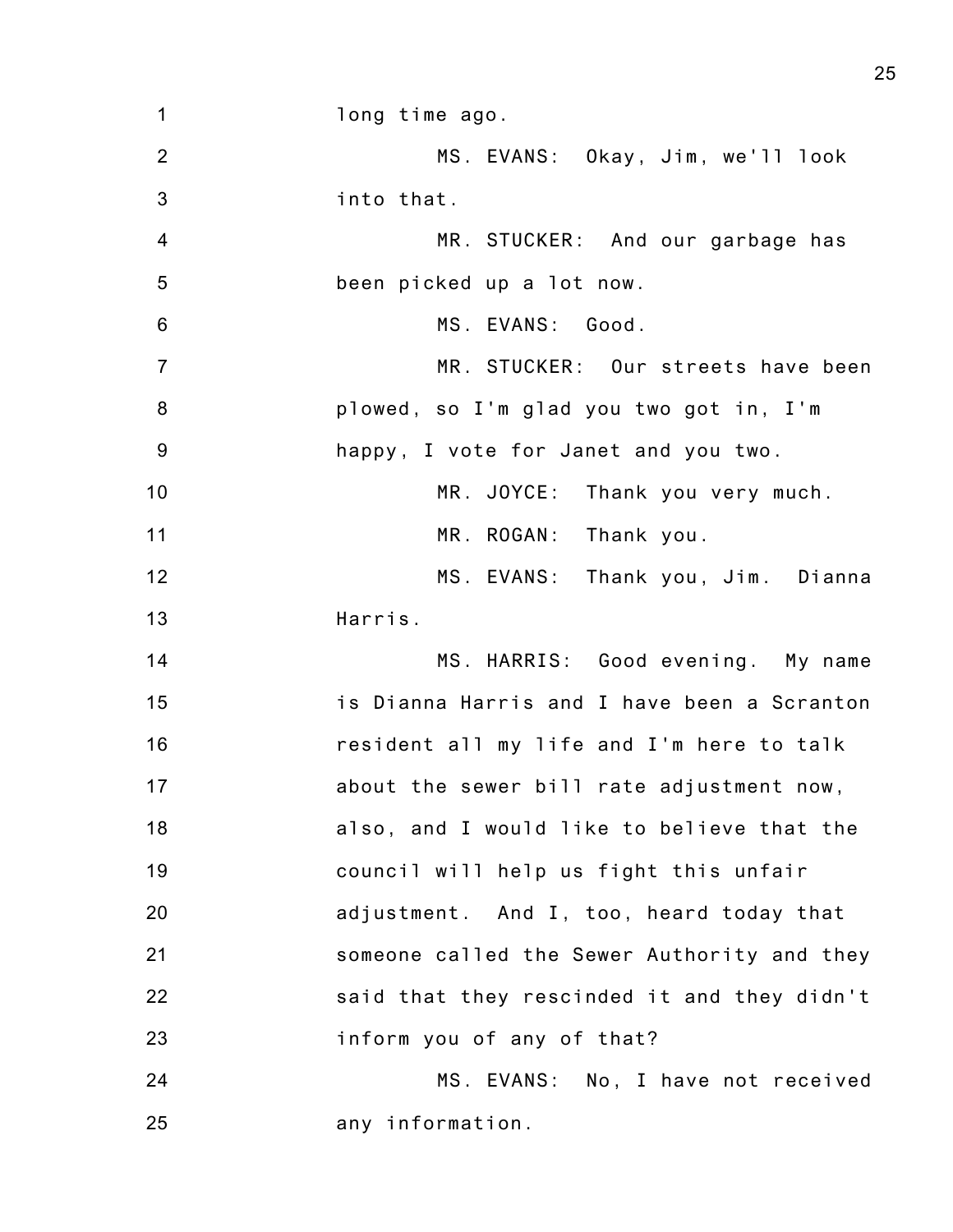| $\mathbf{1}$    | MS. HARRIS: Okay, if I may read             |
|-----------------|---------------------------------------------|
| $\overline{2}$  | little excerpts from the letter I know I    |
| 3               | forwarded to you.                           |
| $\overline{4}$  | MS. EVANS: Yes.                             |
| 5               | MS. HARRIS: I appreciate your               |
| $6\phantom{1}6$ | response. When I read the letter, you know, |
| $\overline{7}$  | I was shocked and dismayed and to my        |
| 8               | surprise the payment would now be shared    |
| 9               | equally by all customers regardless of the  |
| 10              | level of water consumption. This new shared |
| 11              | rate rewards those who waste and penalizes  |
| 12              | who conserve. Conservation and              |
| 13              | environmental awareness has always been a   |
| 14              | high priority for me and my family. To      |
| 15              | conserve water and save energy, we recently |
| 16              | installed the smaller energy saving hot     |
| 17              | water heater. Our water consumption is the  |
| 18              | lowset ever.                                |
| 19              | Now, you inform us that we are no           |
| 20              | longer going to be charged by usage, but    |
| 21              | instead a flat rate and we will be charged  |
| 22              | for what other's waste. While this new      |
| 23              | policy does effect me directly, I am not    |
| 24              | complaining only for selfish reasons. What  |
| 25              | about the large elderly population in our   |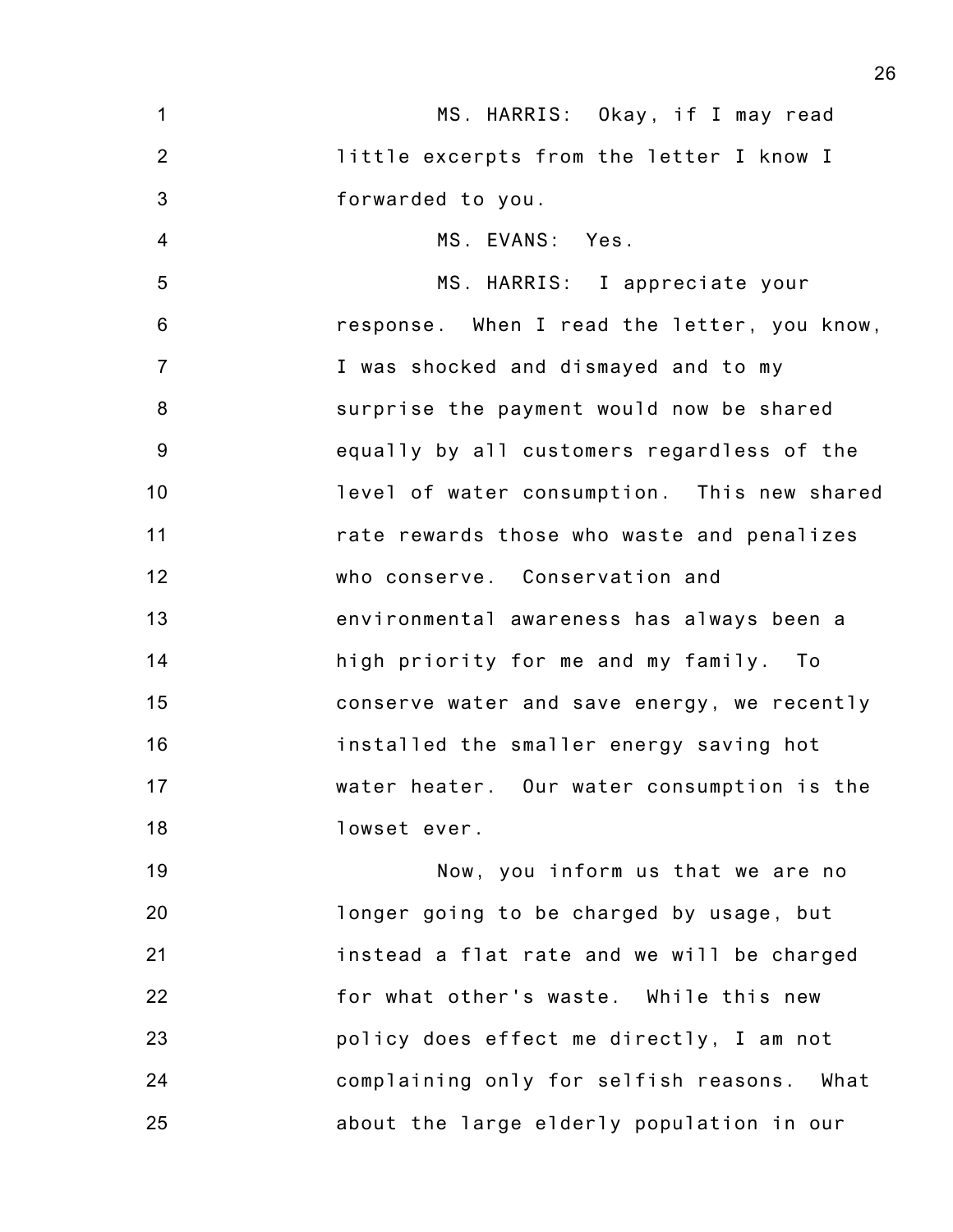1 2 3 4 5 6 area on fixed incomes? Most live alone and usually have minimal water usage. Was any consideration given to these people? Sure, families are getting a big break, but there is no incentive for these families to teach their children to conserve.

7 8 9 10 11 12 13 14 15 16 17 18 19 In a time when the society is struggling to impact the environment awareness world over, you are sending the wrong message about responsible water usage. This shared equally rate adjustment which the sewer authority says is not a rate hike has divided the city. There are those whose rates will increase exorbitantly and those who will go down exponentially. The more affluent are gloating over the fact that the poor and watchful citizens will help them fill their pools this summer. I would like to know how this can possibly be fair?

20 21 22 23 24 25 Better yet, how could intelligent people come up with this idea and believe that it's fair and just for all? I believe there was one sewer authority board member who voted in opposition and he called me personally. Mr. Noone said that -- I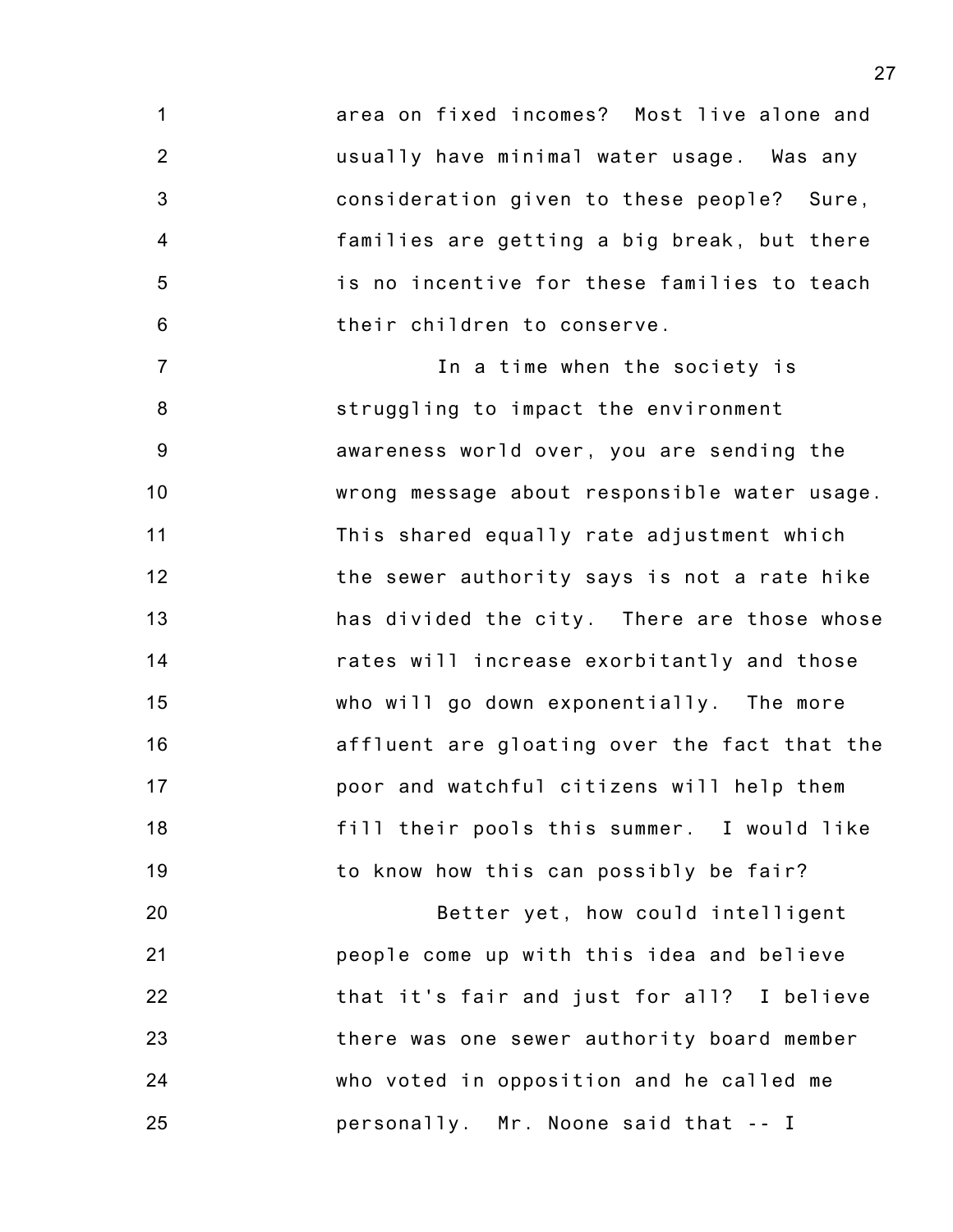1 2 3 4 5 6 7 8 applaud Mr. Noone for calling me and making me aware of it and I applaud him for standing up against the other members. I would like it know though how it affected each board member? Did they, you know, vote according to how it would adjust their sewer rate personally? We don't know that because we know it's not fair for the public.

9 10 11 12 13 14 15 16 17 18 19 According to the Time's report, 40 percent of the sewer authority customers currently pay the minimum, which is \$205. Their sewer rate is going to go up \$155. While it was not reported what the rates are for the remaining 60, I would imagine a large group of them will experience some type of increase under this new payment. The remaining customers would be those whose rate will go down under this new system. Lucky for them, bad for us.

20 21 22 23 24 25 How many letters of thanks did the Sewer Authority get saying, "Thank you for lower my rate." People generally want what is good for the collective society, even they know it's wrong but for selfish reasons most will not speak out. One gentleman,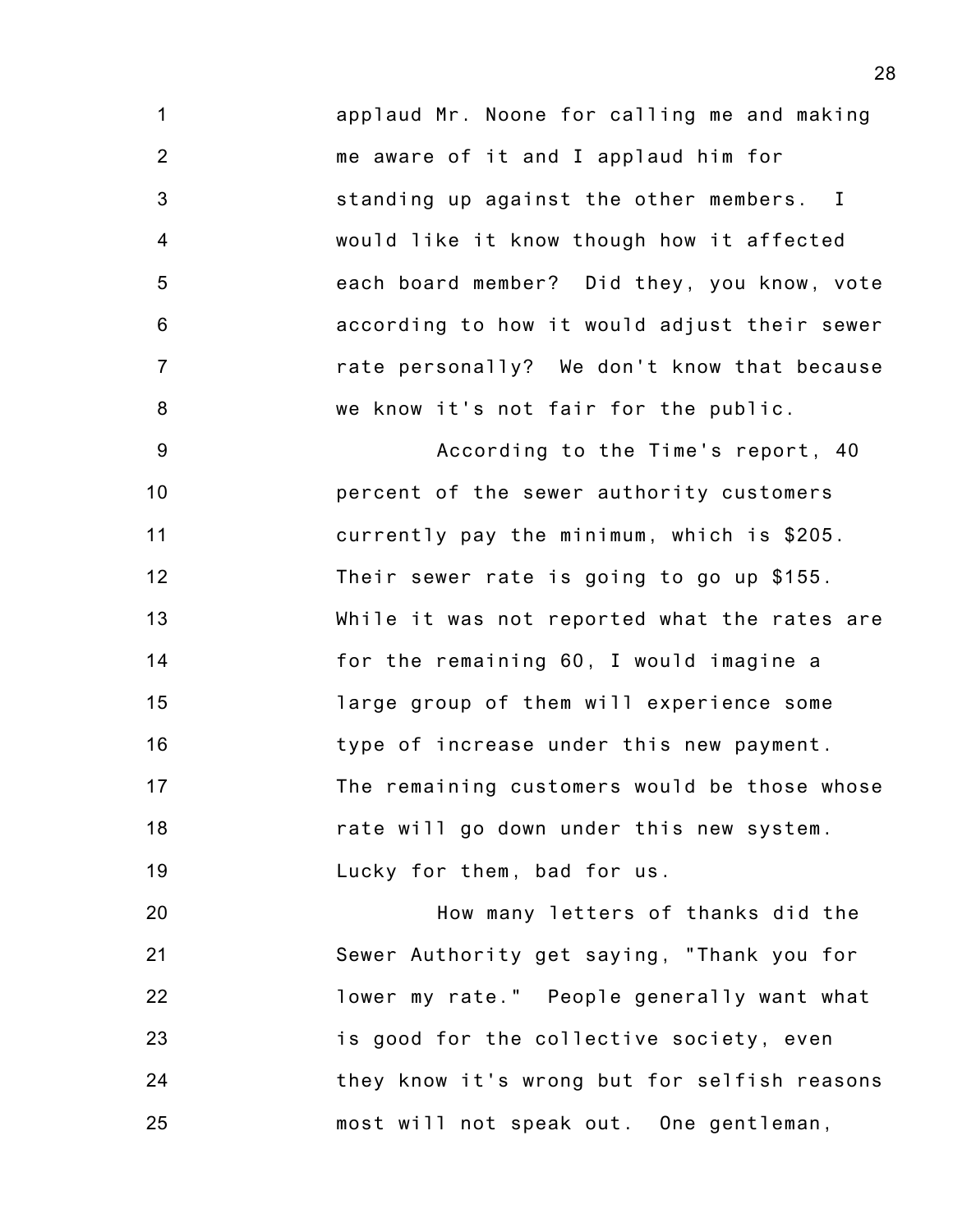1 2 3 however, on the Times' website did say his was going down \$100, but he said it's not fair.

4 5 6 7 8 9 I believe if we all work together to right this wrong, and I ask council to come with us to the meeting which is on the 26th, and they -- sometimes they meet in Scranton, sometimes they meet in Dunmore, and are they meeting in Dunmore this time?

10 11 12 13 MS. EVANS: Well, I believe the 26 th would be a Tuesday evening, which is the time and date of the council meeting, so I would assume they would be in Dunmore.

14 15 16 MS. HARRIS: Okay. Oh, okay. Well, thank you, and I hope the news is true that they did rescind the rate.

17 MS. EVANS: As do I.

18 MS. HARRIS: Thank you.

19 20 21 22 23 24 MR. MCGOFF: Mrs. Evans, I tried to call a member of the sewer authority to verify that. They said that -- I just got a voicemail. I asked that they call back at some point in time, so I don't know that they will.

25 MS. EVANS: Thank you. Lynn Bloom.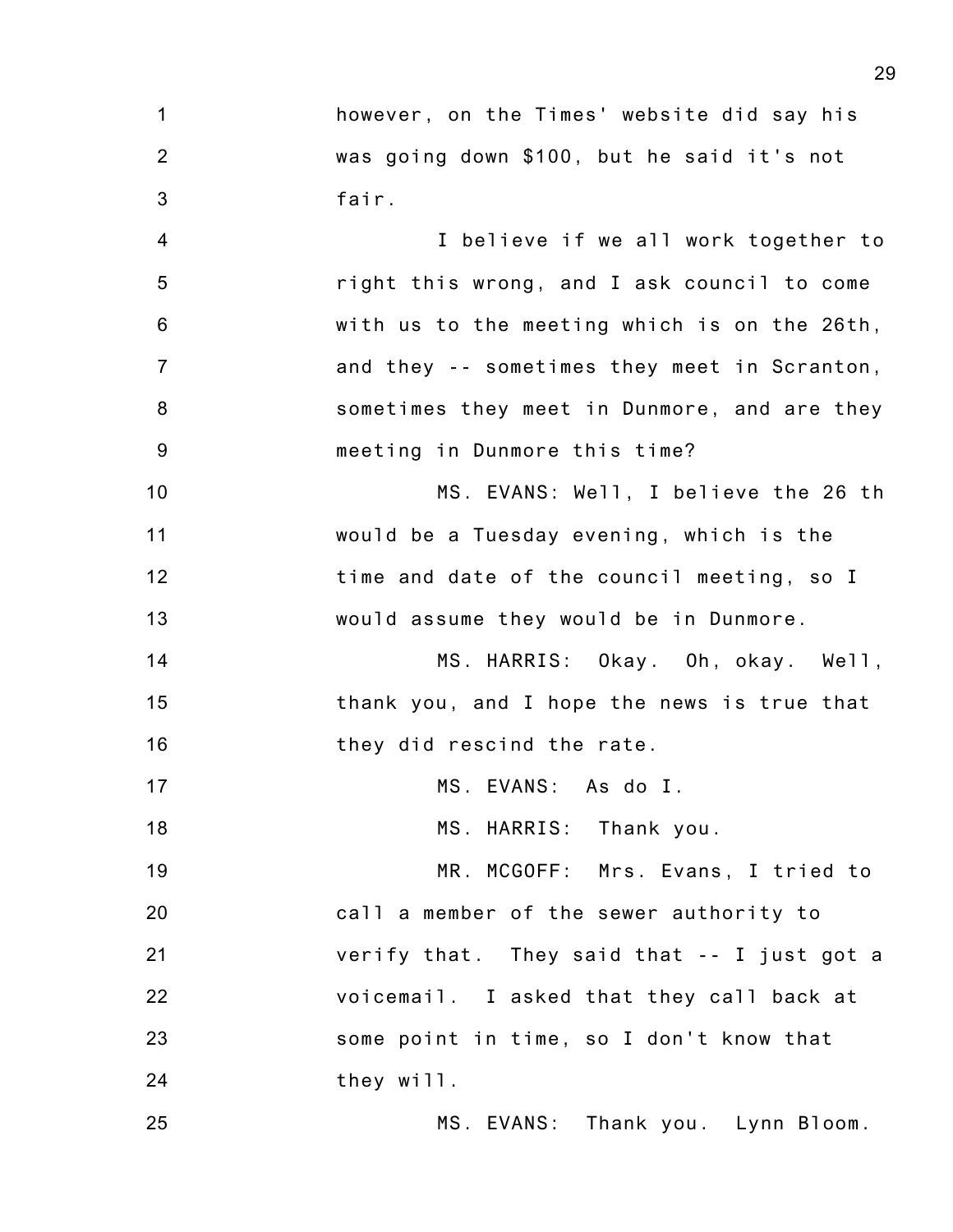1 2 3 4 5 6 7 8 9 10 11 12 13 14 15 16 17 18 19 20 21 22 23 24 MS. BLOOM: Good evening. Lynn Bloom, Scranton resident. First I'd like to say Happy New Year to everyone and congratulations on our newly elected, re-elected and appointed party people. MR. JOYCE: Thank you. MS. BLOOM: You are welcome. I guess I'm going to sound a little hypocritical because I'm going to complain about PILOTS and then asked to make a public announcement about a fundraiser, so I find it obscene that 31 percent pays nothing. A couple of months ago there were two University of student -- University of Scranton students here to a council meeting, they were appalled that from the University of Scranton the City only gets \$118,000. I didn't ask what their tuition was, but by the looks of their face the two of them going for four years I bet it's pretty close to \$118,000. It's just unacceptable. It's unacceptable that this city is so nonprofit heavy. There has to be recourse. There has to be.

I have lived thankfully throughout

30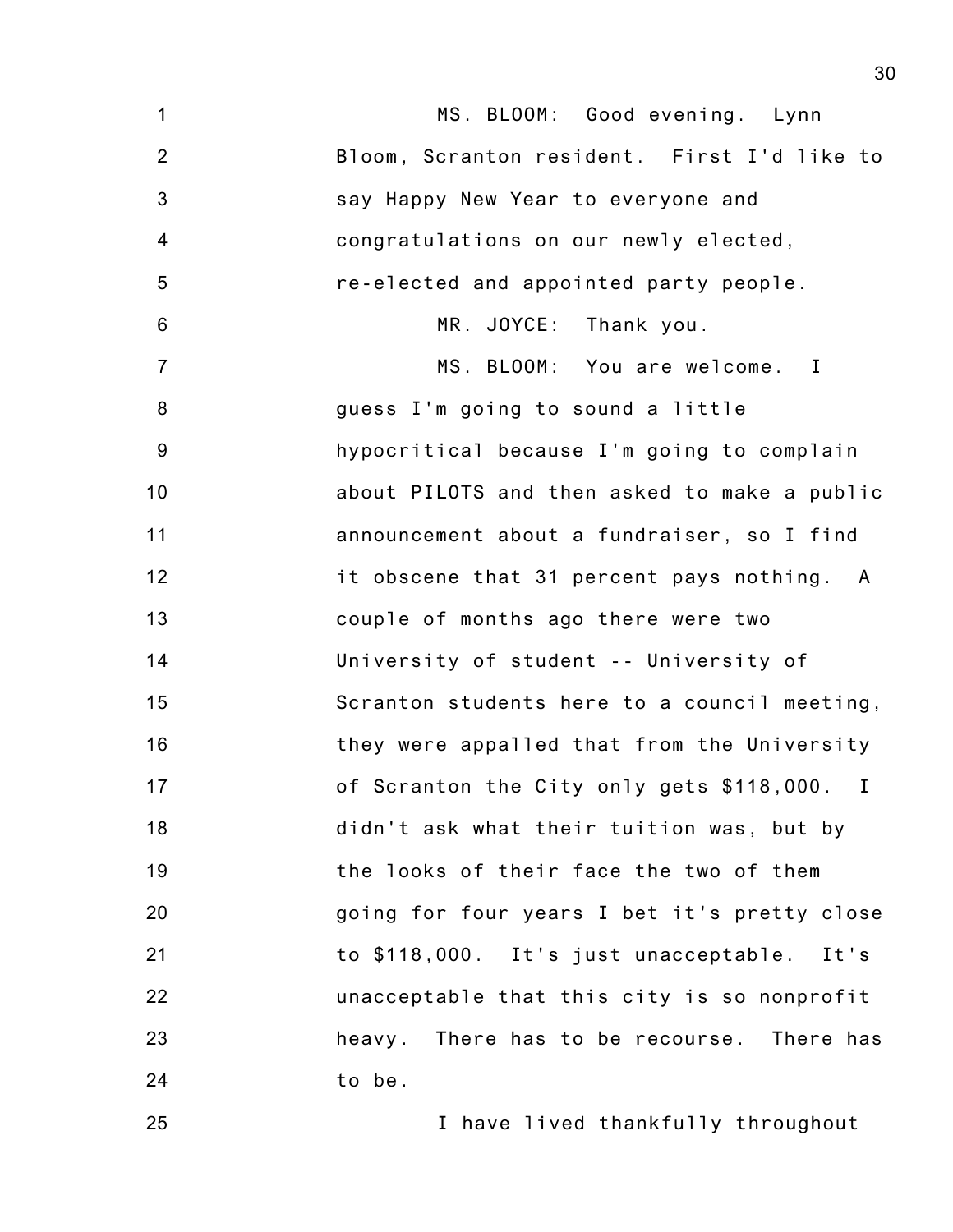1 2 3 4 5 6 7 8 9 10 most of this country and overseas. I have never seen a college town so at war with itself and the college that occupies so much of it's space. There are very, very successful communities. Ashland, Oregon, is an absolutely beautiful, beautiful University town, the landscaping in Ashland is gorgeous. It's a very dry area. The community, the college, the University gives back. They make it beautiful.

11 12 13 14 15 16 17 18 19 20 I just can't understand in the 21st century how a University can expect to get something for nothing. And the other nonprofits, Lackawanna, I understand they don't pay anything, Johnson's doesn't pay anything, the list goes on and on. The hospitals, we are talking hospitals. Health care is a big business and big money. Something has to has to be done. This community can't absorb anymore.

21 22 23 24 25 The high population with the elderly, they don't get raises. This year I believe no COLA was allocated for social security. That's it. They are living on 2009 money in 2010. The school tax went up,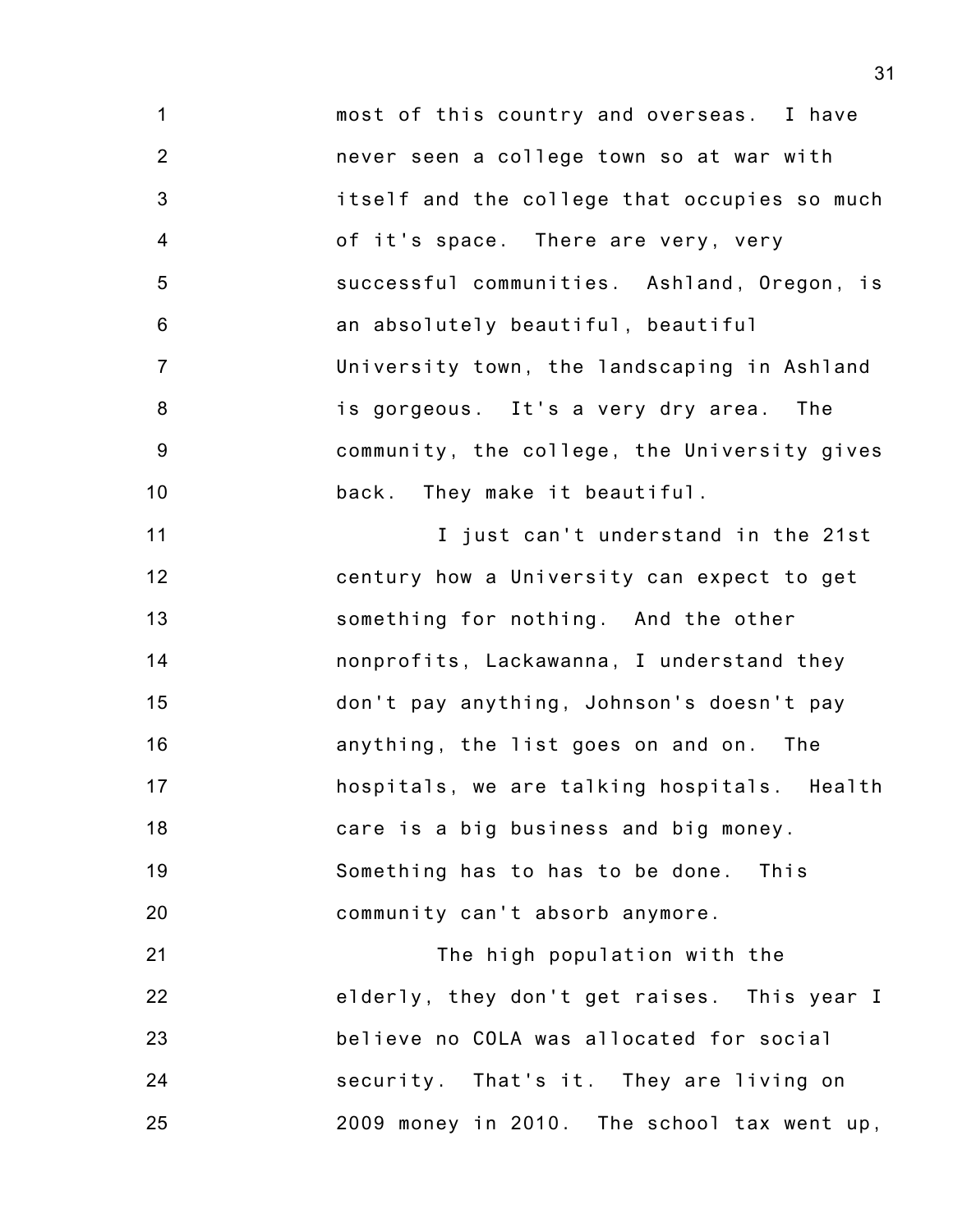1 2 3 4 5 6 7 the sewer may or may not go up, electricity is going up. I mean, I don't think as a community we want to hear about our elderly becoming homeless or freezing to death or going back to the 70's when people ate dog food just to keep alive. I know I don't want that.

8 9 10 11 12 13 14 15 16 17 18 19 It's been pointed out to me that I'm a newcomer to this city and I have to say most of Scranton is very welcoming, but there is a mindset that when you are new you don't fit in, you don't belong and people don't want to hear from you. And I have to be totally honest, this city hasn't survived on it's own. It needs newcomers, it needs new industry, it needs new ideas and I hope my expectations will not be disappointed that the group of elected officials are going to listen to those new ideas.

20 21 22 23 24 25 I just want to talk moment about my son's elementary school. It's Neil Armstrong Elementary in North Scranton. It is a wonderful, wonderful environment for my son to learn in. He is nurtured and supported and is getting a fantastic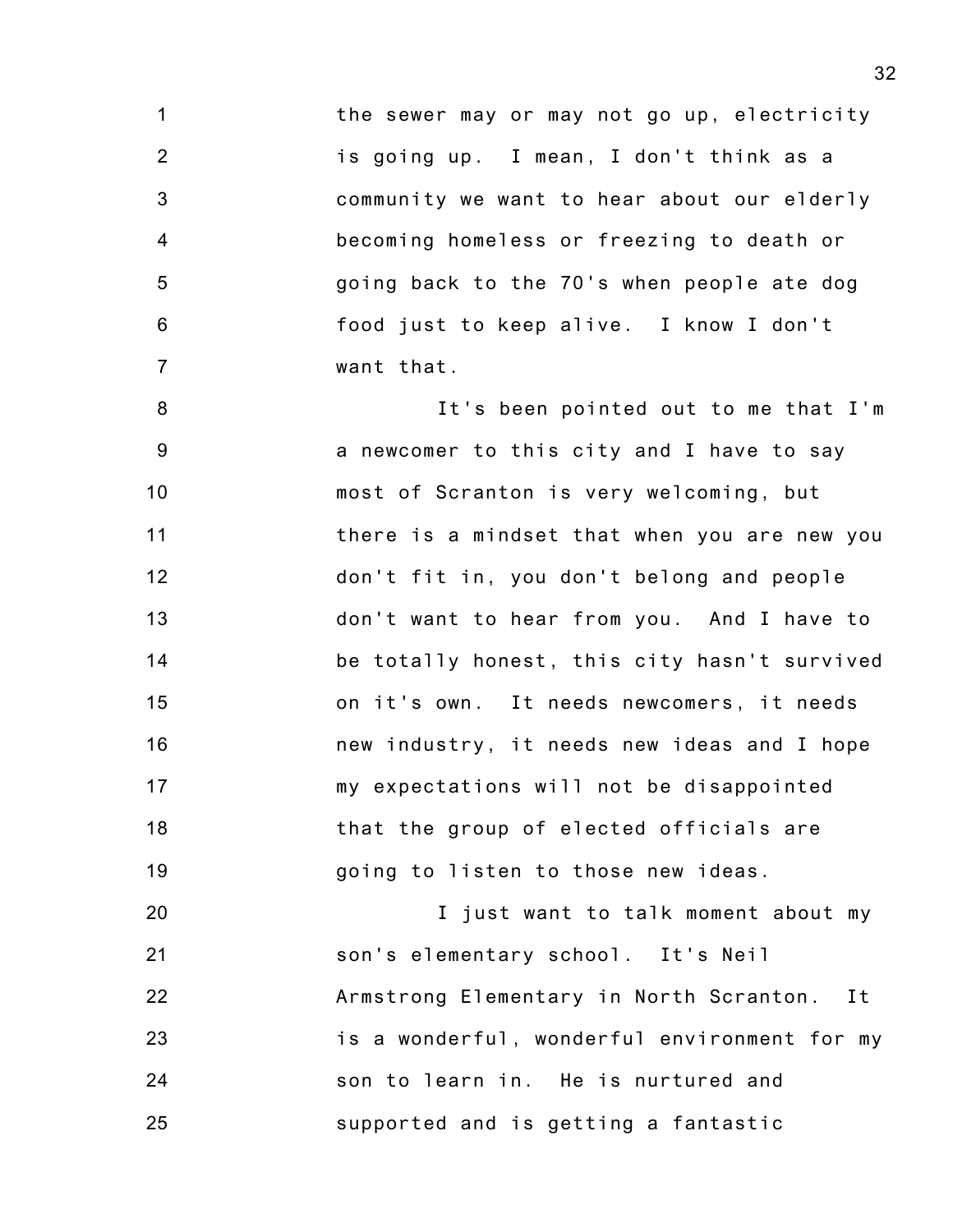1 2 3 4 5 6 7 8 9 10 11 12 13 14 15 16 17 18 19 20 21 22 23 24 education. My son spends his recess on a parking lot, a cement parking lot. They have to go down I guess about ten concrete steps to go to a parking lot, a former parking lot. The school doesn't even have a playground. It's -- why? They built a beautiful high school, but elementary schools don't have a place for elementary school aged children to play? So we are having fundraisers, the PTA, which I'm a proud member of. We having a fundraiser tomorrow night at the Friendly's in Clarks Summit from I believe it's 5:00 to 7:00 p.m., 20 percent of all proceeds will go to Neil Armstrong PTA. We have lot of fires in the -- a lot of coals in the fire. We want to help the gym teacher, we want to help the music department, we want to have a playground, but we need our community support, and I know it's a bad time to ask people for money, and I'm looking into if maybe, because we have so much talent in this city and so many good people in city if maybe we can get it done with donations.

You know, we are just in the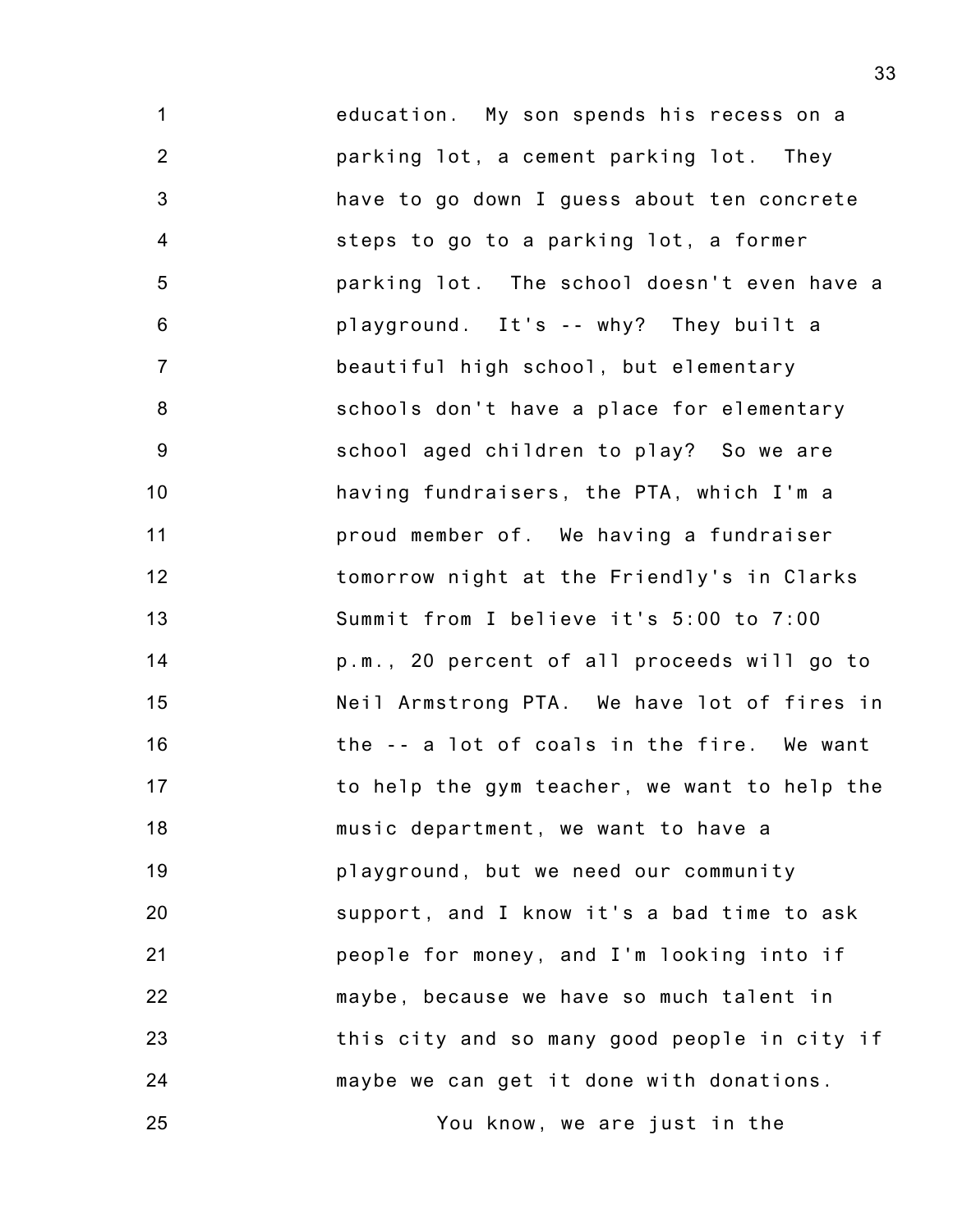1 2 3 4 5 6 7 8 9 10 11 12 13 14 15 16 17 18 19 20 21 22 23 24 25 planning stage because we know times are hard, but these are our kids and we are teaching them. We teach them, you know, kids make that visual. They see, they feel, they value, that's how they interpret their worth to us and if we don't get these kids on the right track it's -- West Scranton, the things that we are hearing about with the teenagers, it has to be instilled in them now that we value them now, so when there are 16 and 17 they will stop and think about all of the people that value them so much and it might help them make a better choice. Thank you very much. MS. EVANS: Thank you. I cannot make out the first name, but the last name is Cerebro. MS. CEREBRO: Valerie. MS. EVANS: Oh, Valerie. MS. CEREBRO: Thank you. I pass. People expressed my sentiments, it was about the sewer authority. Thank you. MS. EVANS: Well, thank you very much. Lee Morgan. MR. MORGAN: Right here. Do you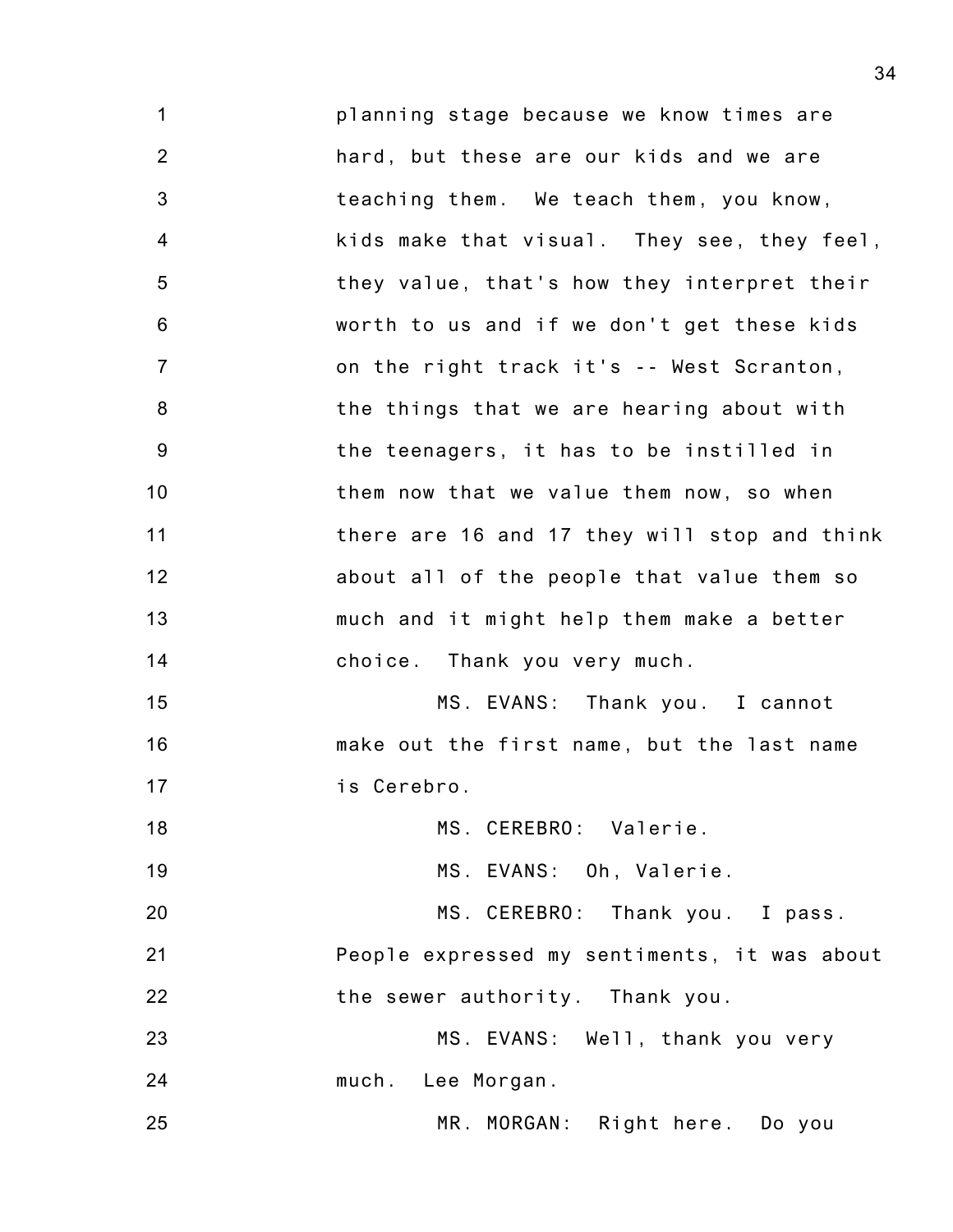| 1              | want me to go after the next speaker?        |
|----------------|----------------------------------------------|
| $\overline{2}$ | MS. EVANS: That would be fine.               |
| $\mathbf{3}$   | Yavonne Zanthis.                             |
| 4              | MS. ZANTHIS: Good evening, Council.          |
| 5              | Yavonne Zanthis, and best wishes --          |
| 6              | MS. EVANS: Thank you.                        |
| $\overline{7}$ | MS. ZANTHIS: To you, Nancy Krake,            |
| 8              | Attorney Hughes. My name is Yavonne          |
| 9              | Zanthis. My daughter, Kristen, we live on    |
| 10             | Dickson Avenue in lower Greenridge. The      |
| 11             | reason I'm here is across from us 22 feet is |
| 12             | a cement plant. They don't manufacture any   |
| 13             | more, but they still have blocks. The        |
| 14             | blocks during the last wind storm, during    |
| 15             | last wind storm we had so much sand we had   |
| 16             | to dust off our Christmas decorations. The   |
| 17             | sand was at least two inches deep on theses  |
| 18             | decorations. Our house is completely -- I    |
| 19             | mean, we clean it every day with a wet/cry   |
| 20             | vac. We come up with enough sand in there    |
| 21             | it seems like we live across from a beach.   |
| 22             | The reason -- the main reason we are         |
| 23             | here is we have to have our zoning changed.  |
| 24             | This light industrial we don't know what's   |
| 25             | coming next. What could come across the      |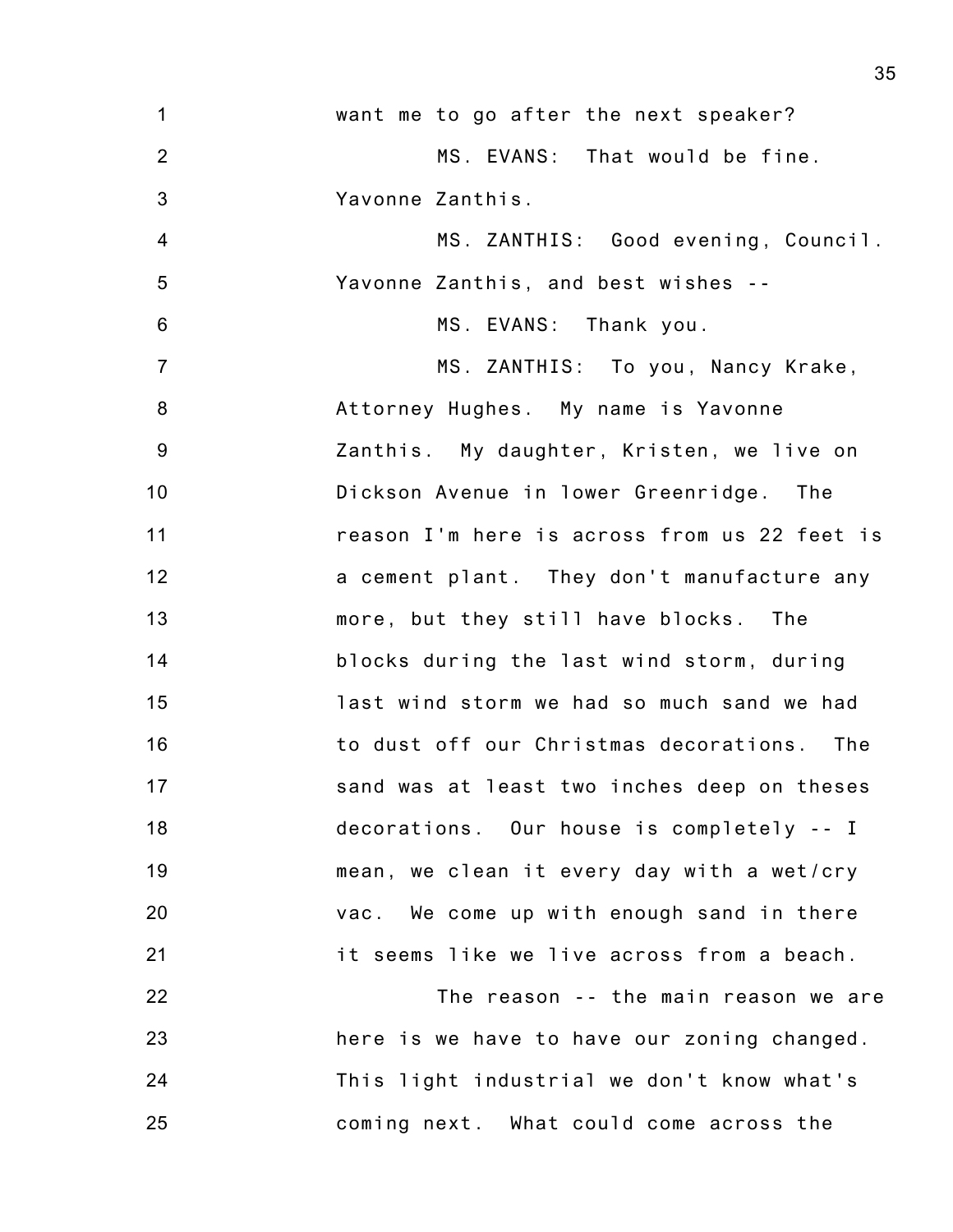1 2 3 4 5 6 7 8 9 10 11 12 13 14 15 16 17 18 19 20 21 22 23 24 street next? We can't sell our home. Everyone asks us what's coming next. We don't know. I mean, they haven't pulled out of there completely. They are still bringing in 18 wheelers. I mean, we have lived the last several years in hell, between the 18 wheelers sometimes four-feet from my front door idling and all night long the forklifts. Now we finally have some peace but I'm afraid what's coming next. It's no longer a KOZ after this year, but will it become a KOZ again if a new industry comes in. Could you please help us? We need the help. Thank you. MS. EVANS: Thank you. MR. MORGAN: Good evening, Council. MS. EVANS: This is Lee Morgan. MR. MORGAN: Yes. I have a question in regards to the Sewer Authority and my question is will council use it's solicitor to gain control of the Scranton Sewer Authority through Court intervention if necessary? MS. EVANS: Would you like an answer

25

now?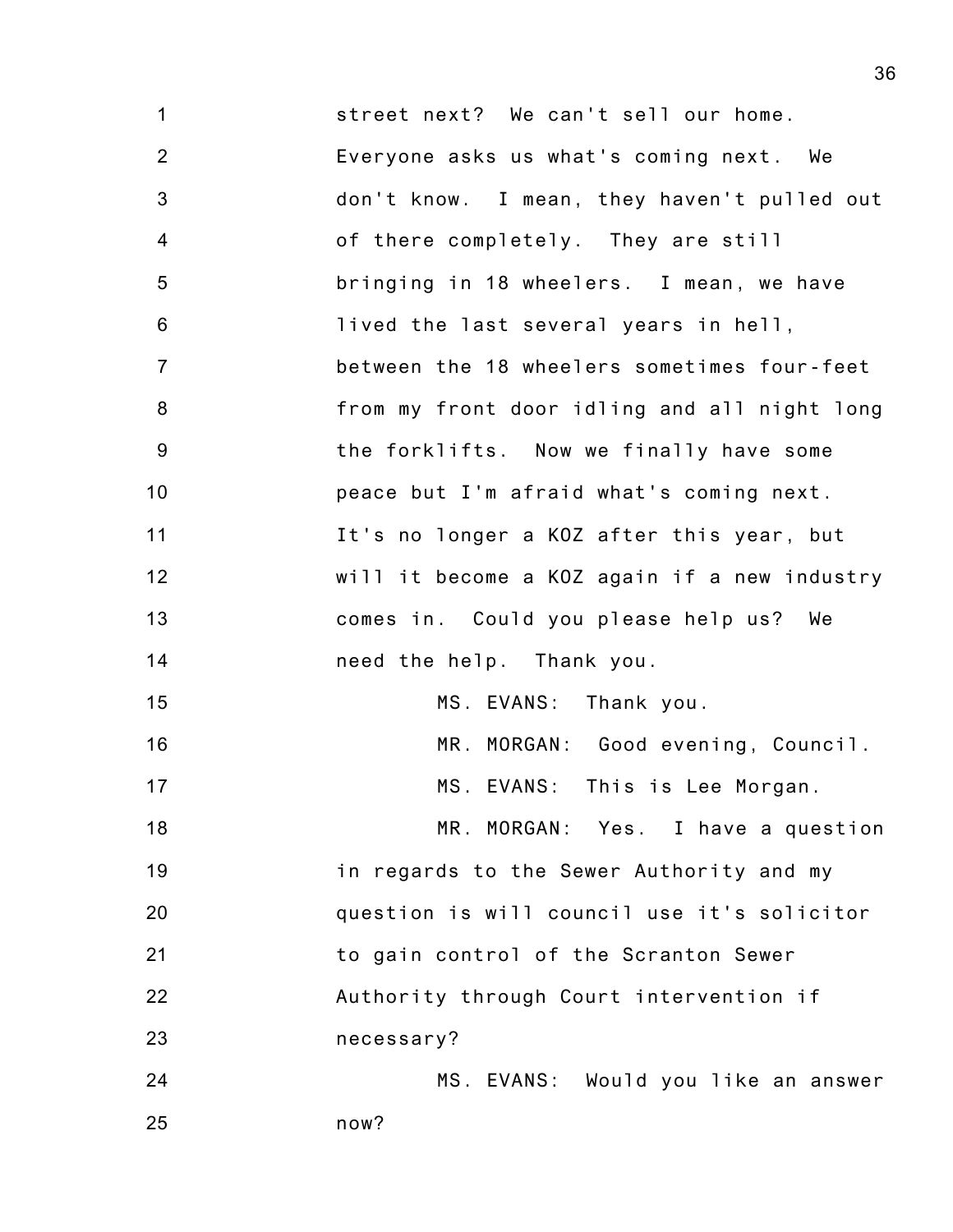| 1                | MR. MORGAN: Well, yeah, that would            |
|------------------|-----------------------------------------------|
| $\overline{2}$   | be a nice thing.                              |
| 3                | MS. EVANS: As was requested earlier           |
| $\overline{4}$   | tonight by two speakers, I will be asking     |
| 5                | Attorney Hughes to look into all of the       |
| $\,6$            | paperwork that has been provided and to see   |
| $\overline{7}$   | what the best and legal course of action      |
| $\bf 8$          | will be for council to follow.                |
| $\boldsymbol{9}$ | MR. MORGAN: 5-C, this has to do               |
| 10               | with the waste and collection fee, does the   |
| 11               | city have an agreement with the landfill      |
| 12               | that we pay \$40 a ton? Is that still in      |
| 13               | affect?                                       |
| 14               | MS. EVANS: 5-C?                               |
| 15               | MR. MORGAN: Yes, 5-C, and it's the            |
| 16               | \$178 waste disposal and collection fee -- or |
| 17               | 5-G rather, "G", I'm sorry.                   |
| 18               | MS. EVANS: We can get that answer             |
| 19               | for you for next week.                        |
| 20               | MR. MORGAN: Could I also have an              |
| 21               | answer as to how much it costs to collect     |
| 22               | the garbage and, in other words, what does    |
| 23               | the city pay to collect the garbage and what  |
| 24               | does it pay to dump the garbage, because I'm  |
| 25               | wondering should this fee be lower, are the   |
|                  |                                               |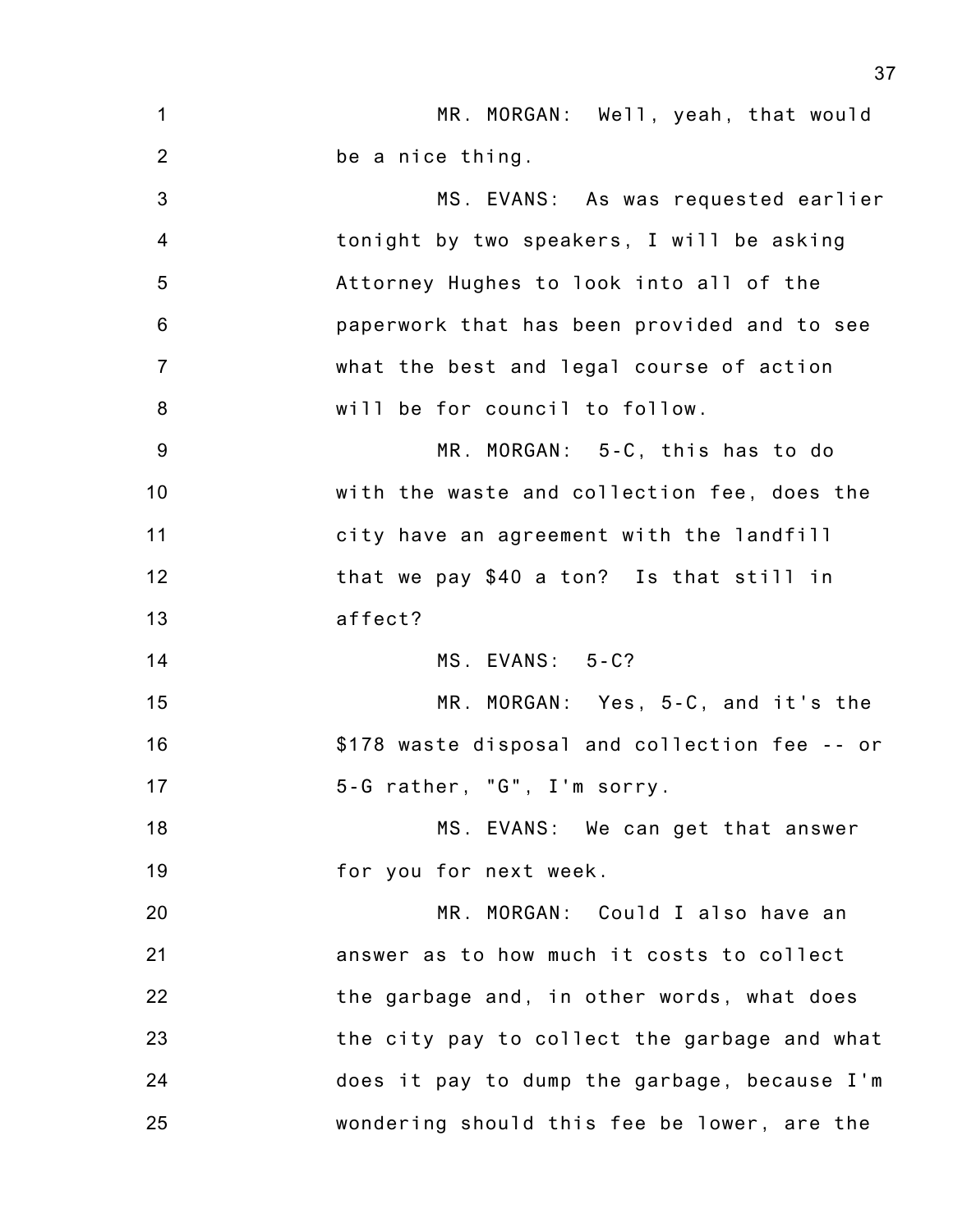1 2 costs actually lower and should this be - should this fee itself be lower?

3 4 5 6 7 8 9 10 11 12 13 14 15 16 17 18 19 20 21 22 23 24 And the last think I have here today is it possible for council to put all of the legislation that's going to come before this body on it's website with all of the backup documentation so that the residents and taxpayers can know what's on the agenda, what backup information is also available to the council members before a vote and would it be possible to also have that information given to maybe the two Scranton public libraries inside of the City of Scranton so that people wouldn't have to come to council to gain access to that information so what we could create is a better formed electorate and it may help us, and that's all I have tonight. And I'd also like to just say one more thing and thank all of the people who come forward to ask to be appointed to that seat and I appreciate all of the people who did come out. Thank you. MS. EVANS: Thank you. Joseph Charles Englebert. Les Spindler.

MR. SPINDLER: Good evening,

25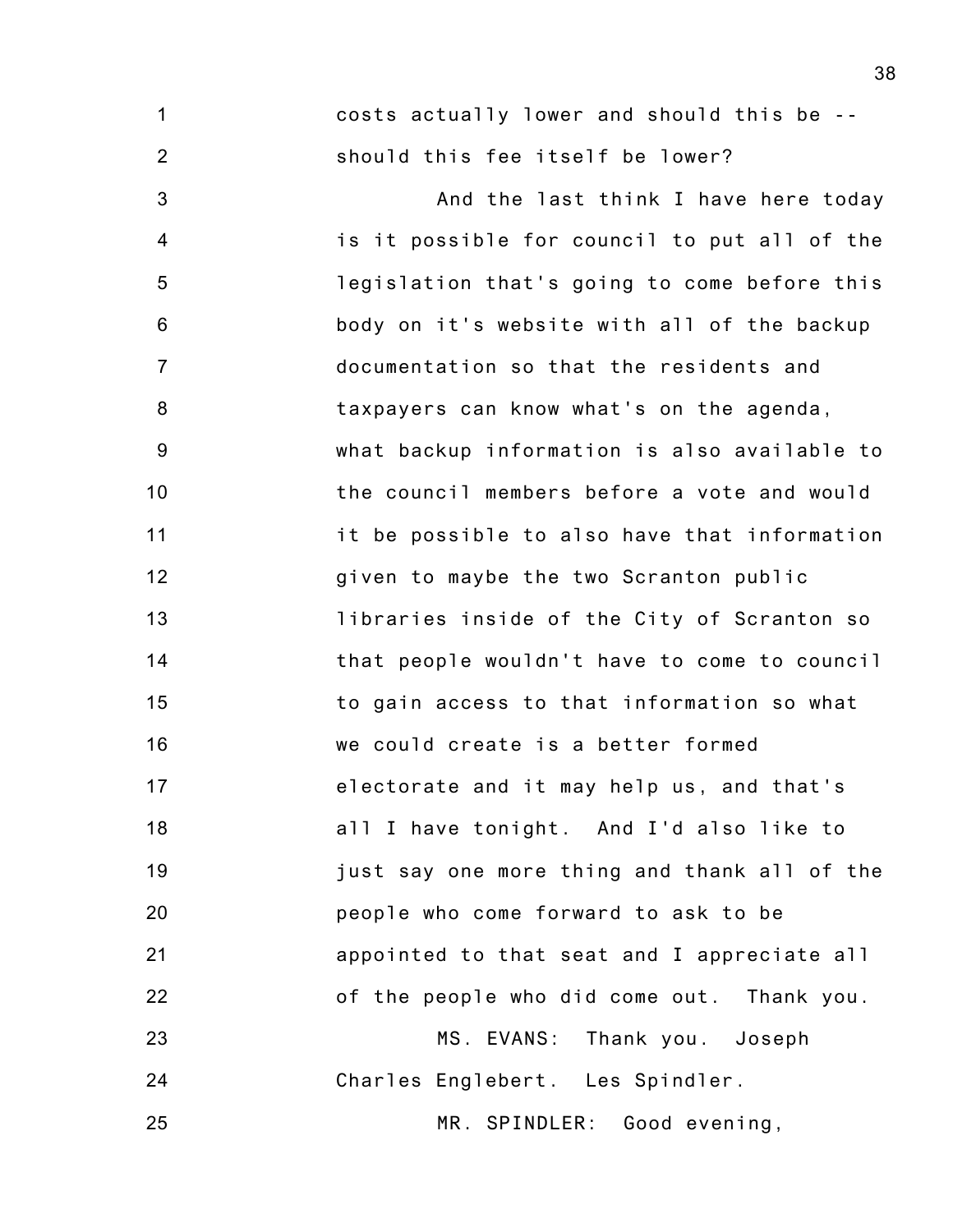| $\mathbf 1$    | Council. Les Spindler, city resident. I'd    |
|----------------|----------------------------------------------|
| $\overline{2}$ | like to welcome Councilman Joyce and         |
| 3              | Councilman Rogan to their new positions and  |
| $\overline{4}$ | wish them the best of luck.                  |
| 5              | MR. ROGAN: Thank you.                        |
| $6\,$          | MR. JOYCE: Thank you.                        |
| $\overline{7}$ | MR. SPINDLER: And also congratulate          |
| 8              | Mrs. Krake and Attorney Hughes on their new  |
| $9$            | positions, good luck to you.                 |
| 10             | MR. HUGHES: Thank you.                       |
| 11             | MR. SPINDLER: Mrs. Evans, I want to          |
| 12             | talk about the library authority. Something  |
| 13             | that caught my eye in the Doherty newsletter |
| 14             | of December 16, it says, "Council has        |
| 15             | appointment power and could disband the      |
| 16             | authority said Attorney Joseph O'Brien who   |
| 17             | helped draft the ordinance. Would your       |
| 18             | attorney know if is this is true or could he |
| 19             | look into that if that's possible?           |
| 20             | MS. EVANS: Yes.                              |
| 21             | MR. SPINDLER: And if that's not              |
| 22             | possible I remember Mr. McGoff saying        |
| 23             | something -- he read something at the new    |
| 24             | ordinance at the last meeting before         |
| 25             | Christmas break saying that council can make |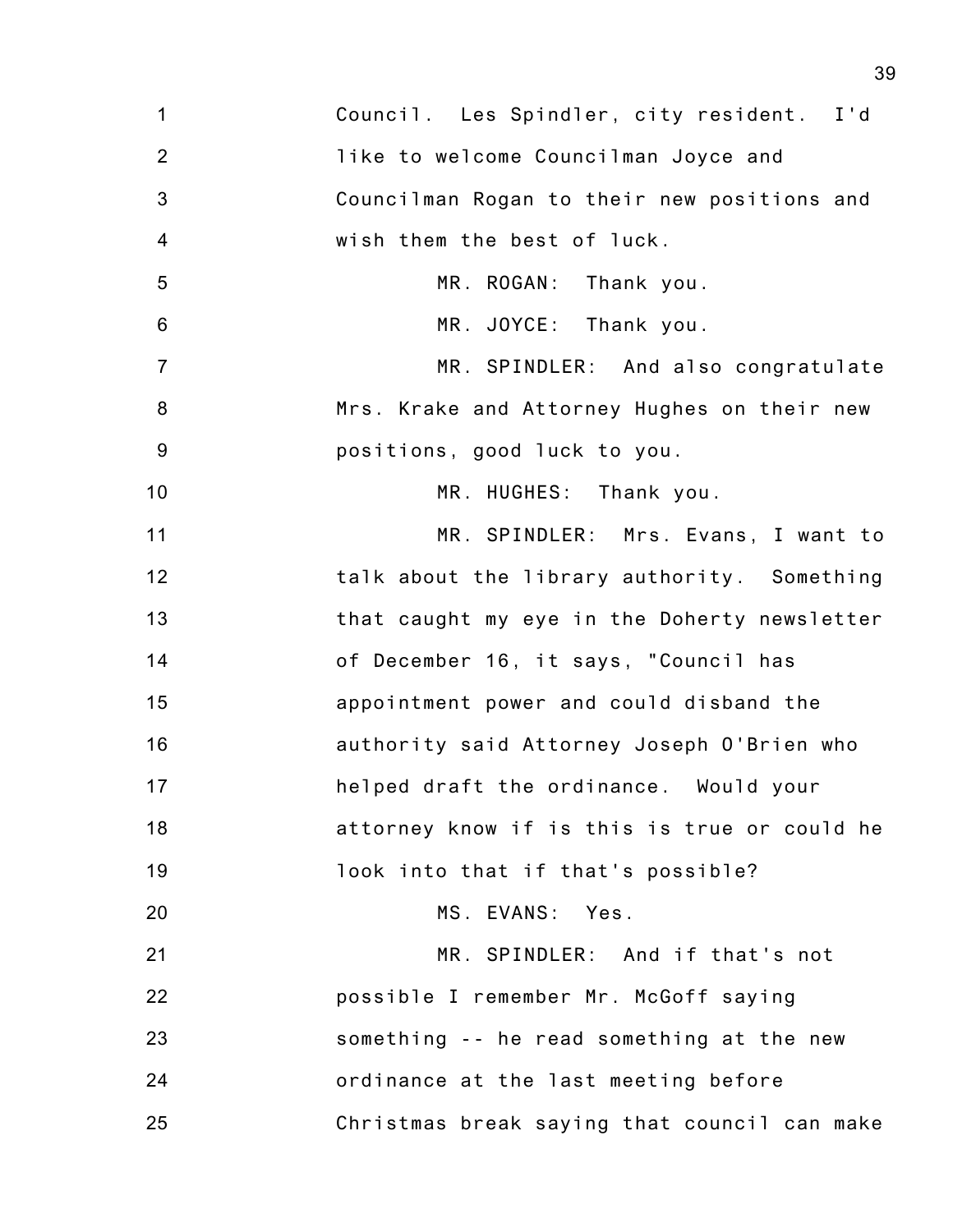1 2 3 4 5 6 7 8 9 10 11 12 13 14 15 16 17 18 19 20 21 22 23 24 25 editions to the ordinance, so if that's the case I would ask council to make an addition that before the library authority does anything that it has to go before city council first and that way maybe we can control them if it can't be disbanded. MS. EVANS: Yes. MR. SPINDLER: Thank you. And something else in this article, something the mayor said. "Mr. Doherty said he continues to scower state and federal sources for funding, but he acknowledged construction would require local funding and borrowing money." I would hope if anybody came before this council to borrow money for a library that they would please turn them down. That's all I want to say about that. Moving on, Mrs. Evans, I don't know whether you are going to open the budget or not, but if you do I would ask that you look into these outrageous parking meter fees. I work downtown and I see it's affecting people already. People won't come down to park. People who work in town who used to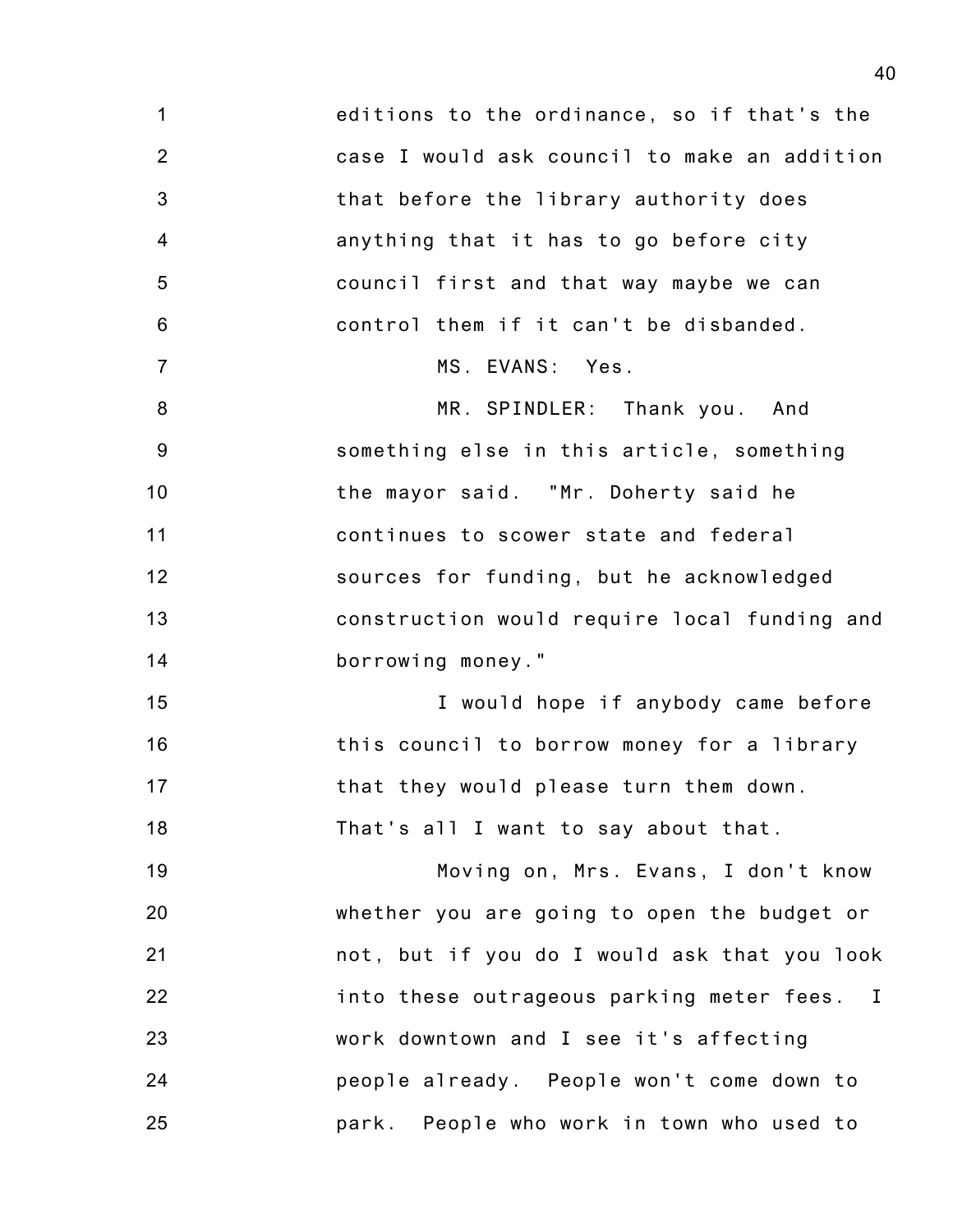1 2 3 4 fee the meters all day aren't doing that anymore. I think the city is going to lose money instead of making money with these outrageous fees.

5 6 7 8 9 10 11 12 13 14 The developer of the Village of Tripp Park filed bankruptcy. I think everybody that lives there should file a class action lawsuit against this person and see if they can get all of the problems fixed up there. I mean, I don't live too far from there, but I think these people should look into doing something like that because this developer I think he is just a gypsy and these people deserve better.

15 16 17 18 19 20 21 So during the interviews over the weekend, one of the interviewees had a good idea about nonprofits. His idea was if a nonprofit buys a property that they should have to pay taxes on that property. I don't know if council would have to make an ordinance doing that or whatever.

22 23 24 MS. EVANS: We can look into it. MR. SPINDLER: I'd like that to be looked into, also.

25

MS. EVANS: We can look into it.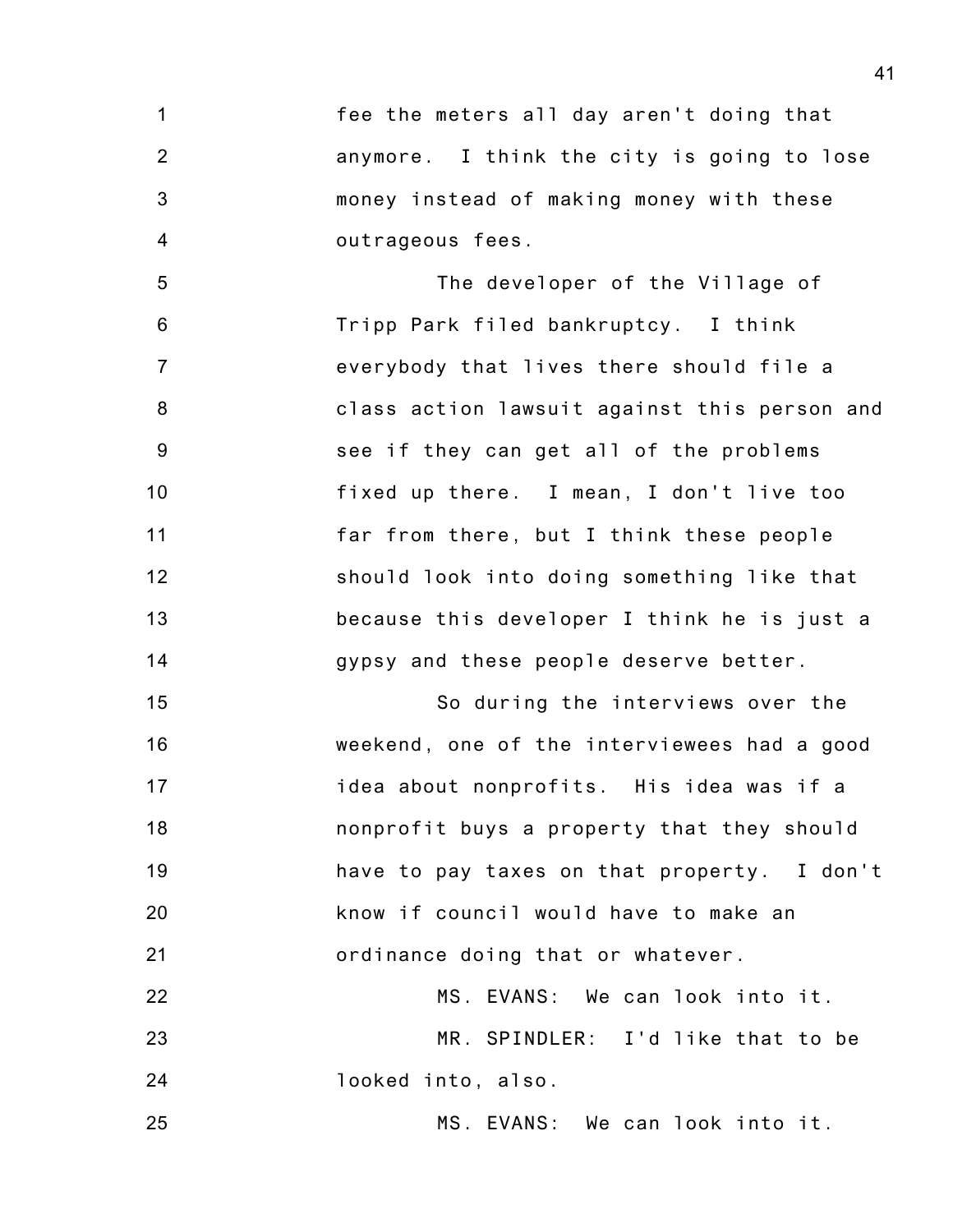1 2 3 4 5 6 7 8 9 10 11 12 13 14 15 16 17 18 19 20 21 22 23 24 25 MR. SPINDLER: And something else, I know there is law that I think sidewalks have to be shoveled within 24 hours, Ms. Evans, the business where Scranton Ford used to be that's closed now, their sidewalks haven't been shoved for probably at least ten days. MS. EVANS: Okay. MR. SPINDLER: And from there -- and they have a big property. It goes down Linden Street from Mifflin to Franklin, that's not shoveled, and also along the front of their building. And yesterday I walked on the new Lackawanna Avenue Bridge, I don't know whose responsibility that is, their sidewalks are all ice. MS. EVANS: Lackawanna Avenue bridge? MR. SPINDLER: Yes, the new bridge, their sidewalks are all ice. And while I still have more time, I too want to speak about the sewer authority. I mean, it doesn't effect me much, the \$90 is about what I pay, but it's not fair to people don't pay that much. It's ridiculous to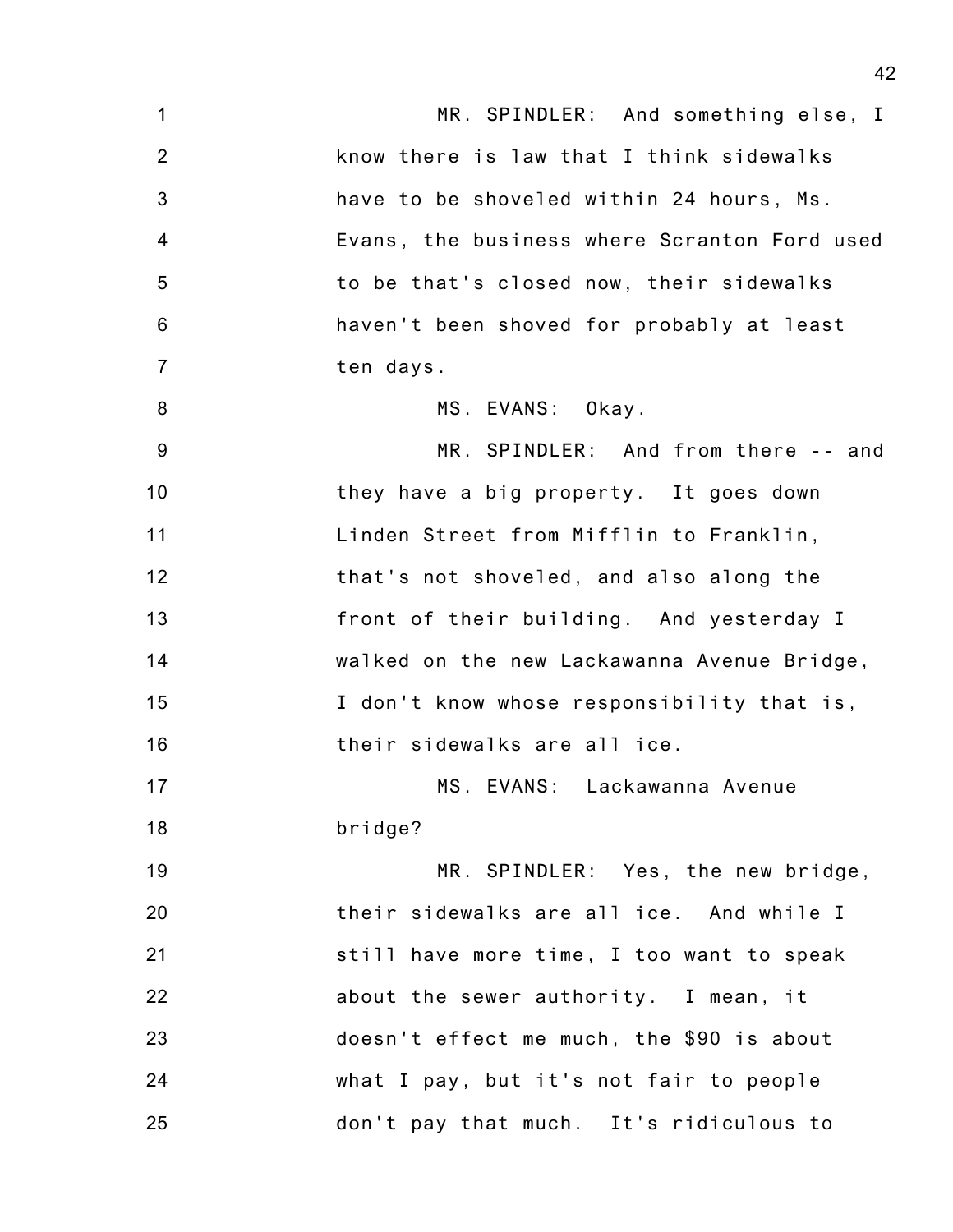1 2 3 4 5 6 7 8 9 10 11 12 13 14 15 16 17 18 19 20 21 22 23 24 25 have a flat rate. It should be like whatsoever water you are use and that's how you should pay. It's not fair to the elderly and people on fixed incomes. There is people I work with they are single people that live in a house, they don't use much water at all, so hopefully something can be done about that. Thank you for your time and good luck to all of the newcomers. MS. EVANS: Thank you. MR. JOYCE: Thank you very much. MS. EVANS: Mrs. Krake, if everyone agrees on council if we can send a letter, please, regarding the Scranton -- the old Scranton Ford dealership and the condition of the sidewalks throughout the winter months as well as a memo concerning the Lackawanna Avenue bridge if we can get the DPW on that and if LIPS can please get the owner of the property on Linden and Mifflin to take care of their sidewalks according to city ordinance. Thank you. Bill Jackowitz. MR. JACKOWITZ: Good evening, Scranton City Council. Bill Jackowitz, South Scranton resident and member of the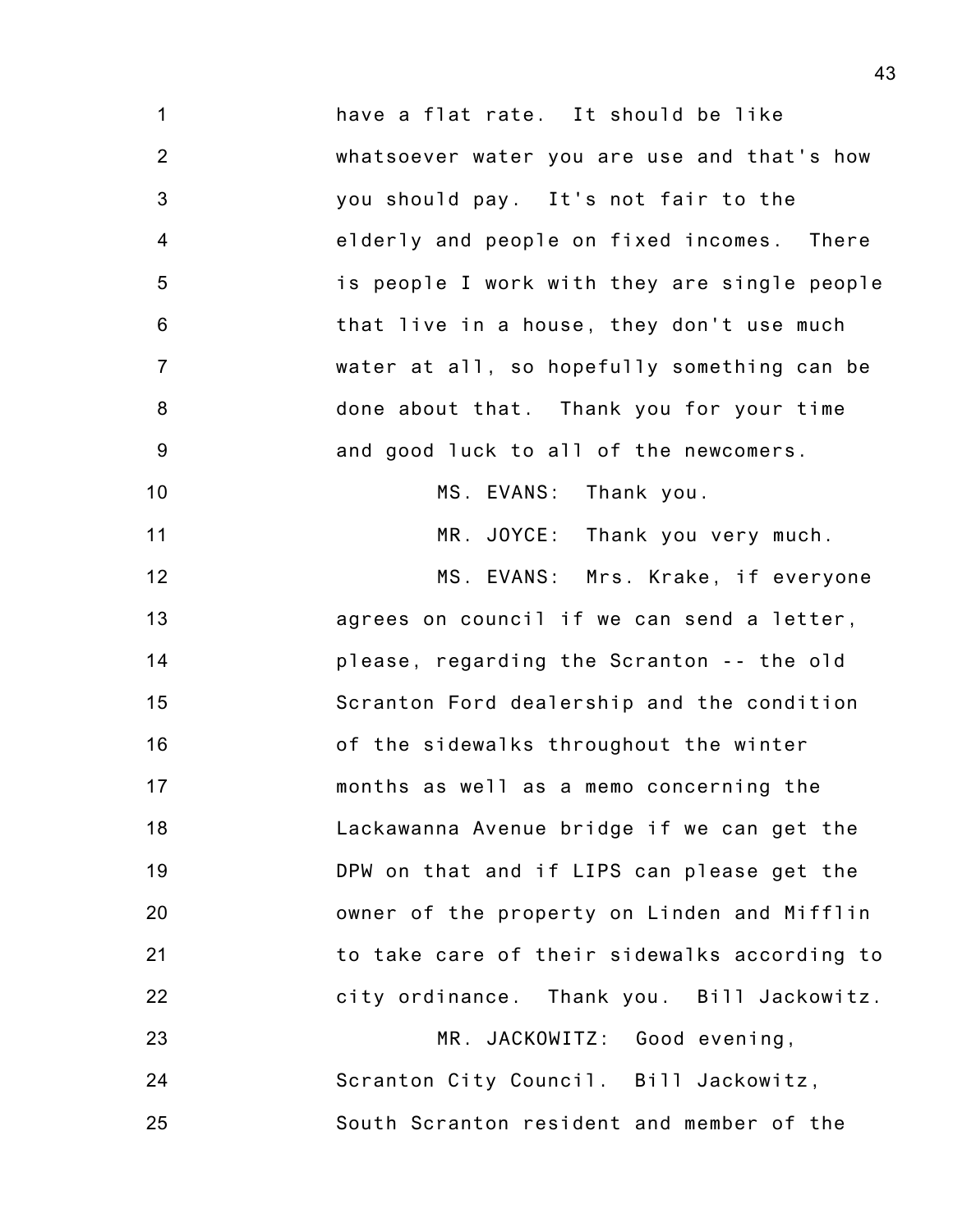1 2 3 4 5 6 7 8 9 10 11 12 13 14 Taxpayers' Association. The fund drive to purchase a marker for the young mother whose baby only lived one hour was very successful. The marker, cemetery fees and installation totaled \$625. Pevesanto Monuments worked with us. There was \$250 left over that, that was given to the young lady to purchase Christmas presents for her three-year-old daughter. Again, I would like to thank each and every one of you who contributed to the free swim and cemetery marker fund drives. Thank you from the bottom of my heart and the young lady's family thanks you, also.

15 16 17 18 19 20 21 22 23 24 25 I see where Lackawanna County and Scranton School Board took out loans for higher interest rates than needed thus costing the taxpayers more money in interest payments. I have said this before, you milk cows, not taxpayers. The school board raises taxes again 1.6 million dollars. Sewer rates going up an average of \$90 a quarter, I hope at that will be rescinded like it was stated earlier. But yet Mayor/Governor Doherty states Scranton is a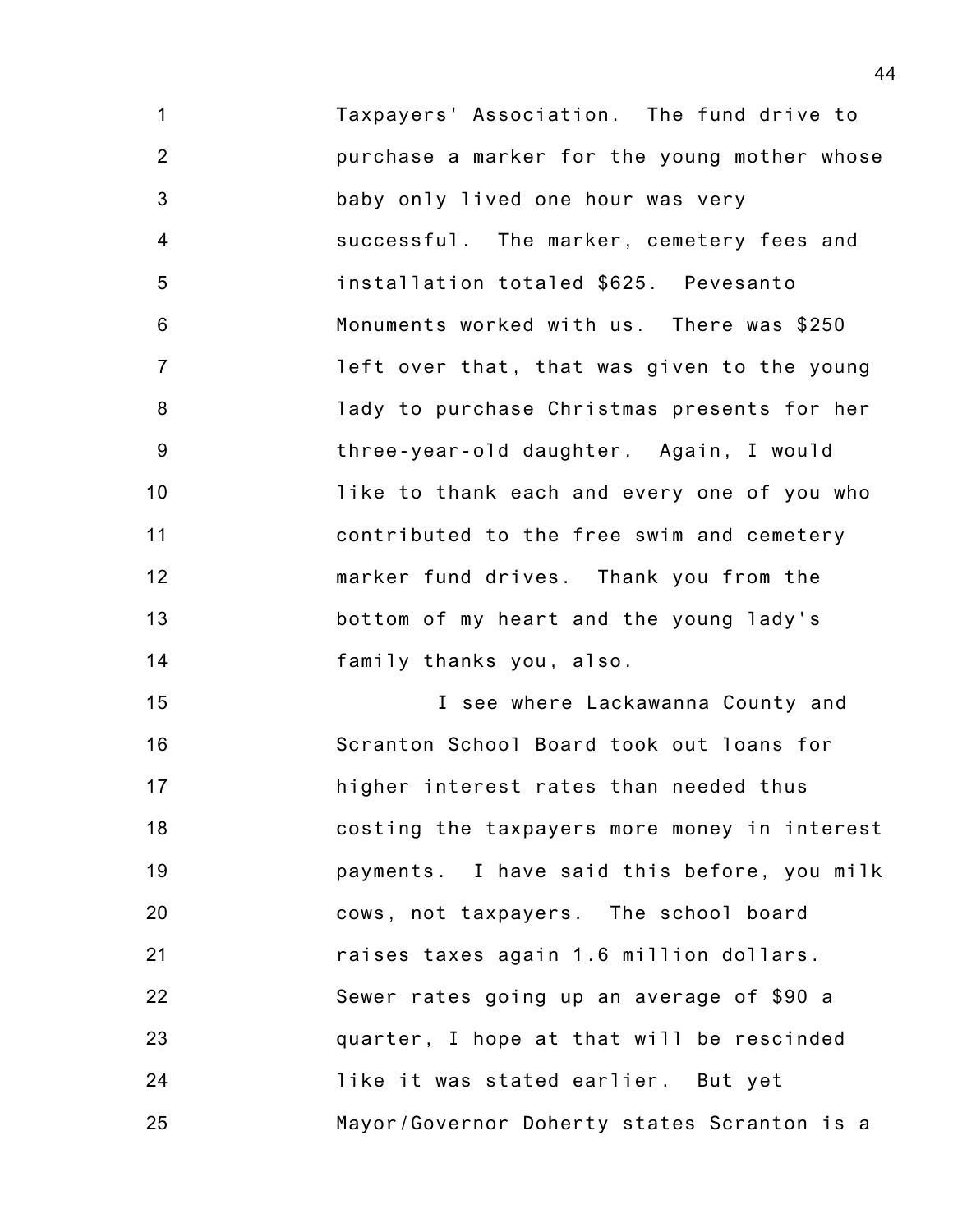1 2 3 4 5 6 7 8 9 10 11 12 13 14 15 16 17 18 19 20 21 22 23 24 25 role model for the rest of the state. By. The way, Pennsylvania representatives tax northeastern Pennsylvania residents higher than 49 other states. That just goes to show what happens when we elect inexperienced government officials. First the tax office and now the county and school board. Is Ken McDowell not the Lackawanna County Controller and was he not the Single Tax Office honcho? Amazing. Now, Mayor/Governor Doherty wants to outsource Scranton tax collections. Where has Mayor/Governor Doherty been for the last eight years? The DA still insists that a crime has not been committed at the Single Tax Office. How would he know? He never conducted an investigation, but yet Mayor/Governor Doherty has the answer. Amazing. Lackawanna College is selling seats at the Mellow Center. I see where Chris Doherty bought one as you can see from the photo that I gave to each council person. My understanding is that he bought this seat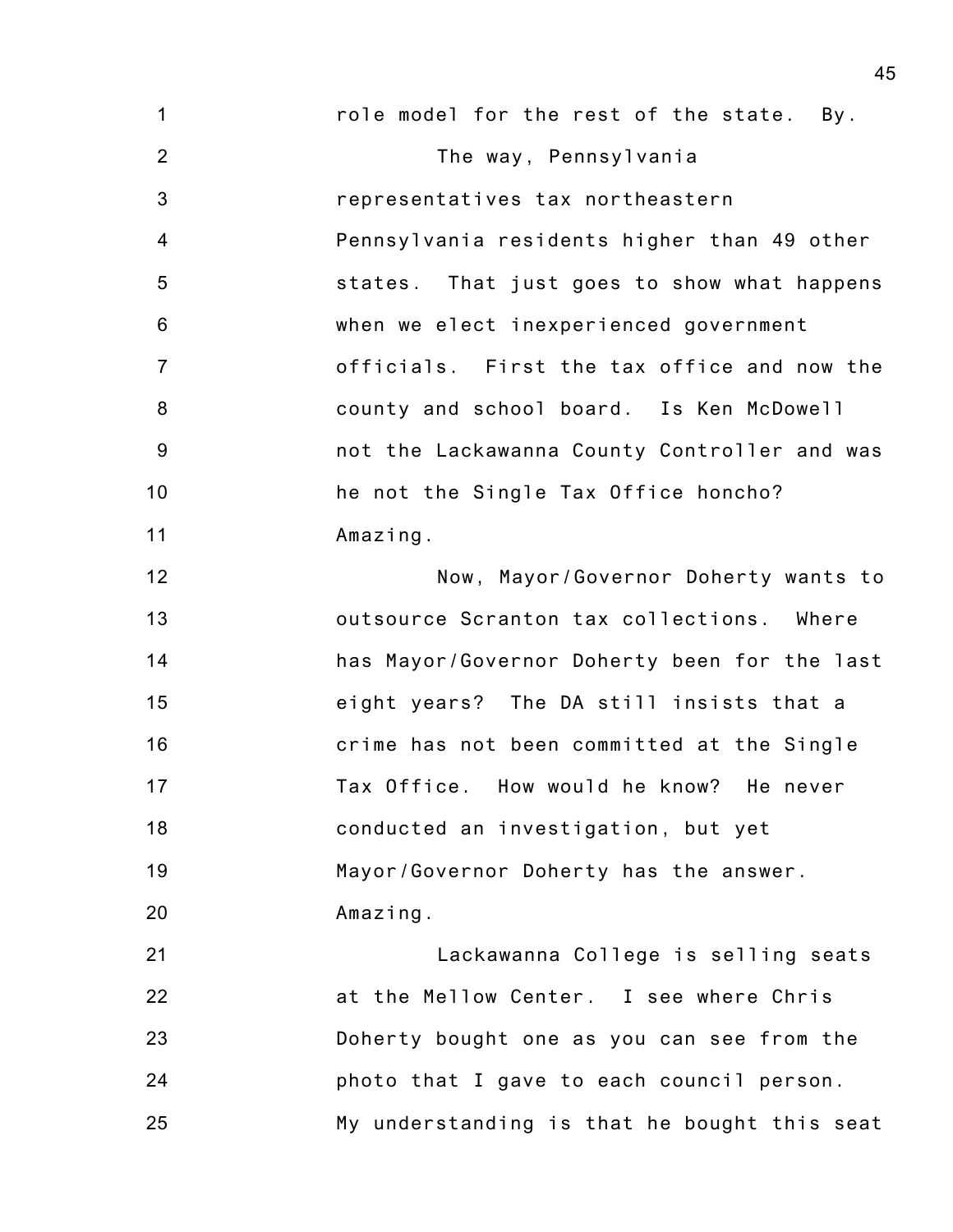1 2 3 4 5 6 7 8 9 10 11 as a private citizen. They have a list of all of the other persons who have purchased their own seats at the Mellow Center in Lackawanna County. I was unable to obtain how much a seat costs. I guess he must really be important if you can buy your own seat at the Mellow Center. No wonder why Mayor/Governor Doherty decided to be sworn in at the Mellow Center. Possibly the 60 people who attended were seated in their own bought seats.

12 13 14 15 16 17 18 19 I see where Representative Smith was there, you know, the rep who does not pay his taxes? And I also heard that ex-councilwoman Gatelli attended instead of attending her last council meeting, but according to Mayor/Governor Doherty, Scranton is a model for the rest of the state to follow.

20 21 22 23 24 25 If you go to the Albright Library, you will see Lackawanna college students dominate the computers and the library. Maybe the college can use some of the money they made selling seats to build their own library. Just a thought.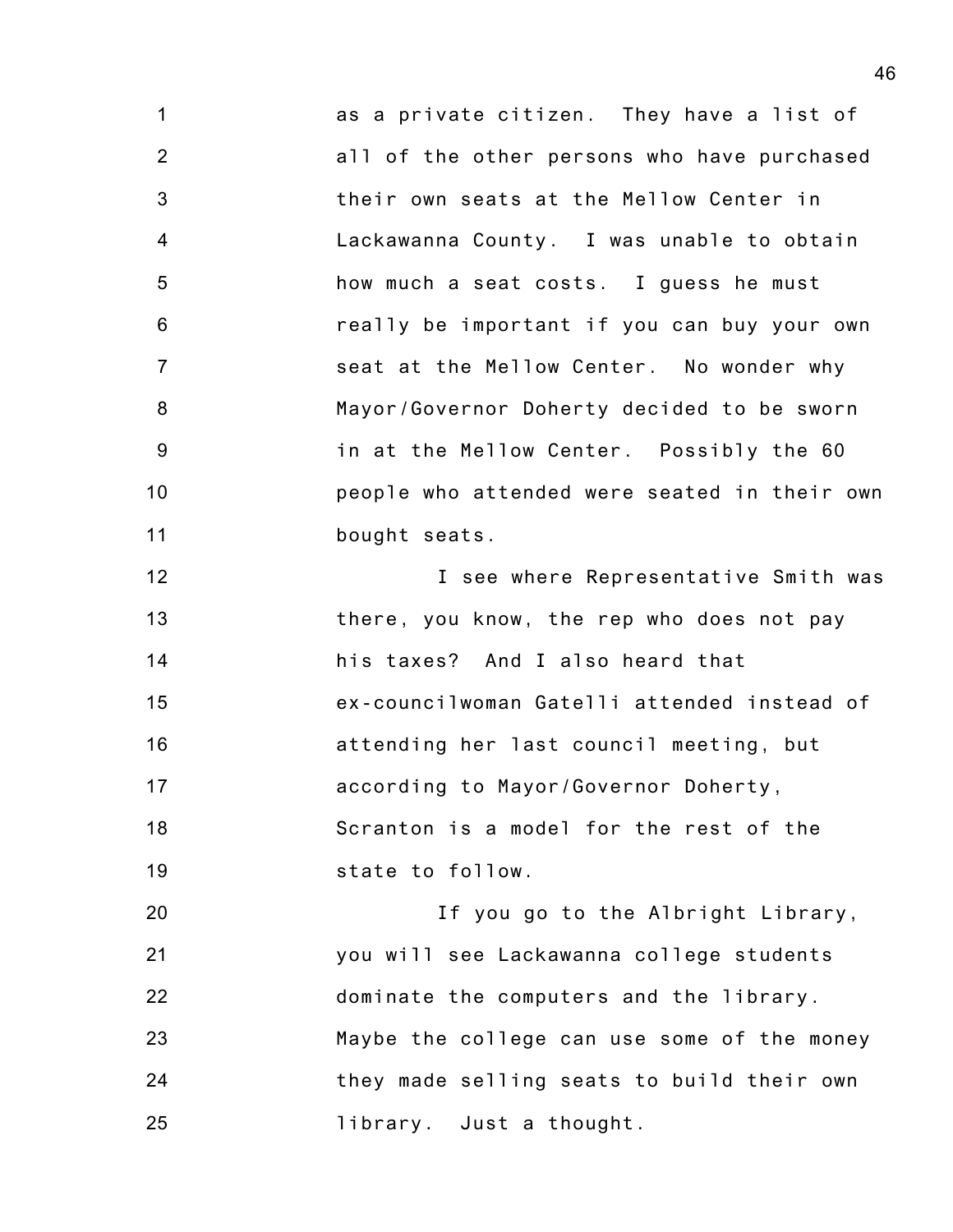1 2 3 4 5 6 7 8 9 10 11 12 13 14 15 16 I have been coming to council meetings for seven years. I have seen four council presidents. The last two presidents really showed no leadership skills whatsoever. Judy Gatelli all she did was call speakers name, had the cameras removed and directed a police officer to be present at the meetings. She was very argumentative with the citizen speakers. Mr. McGoff ruled numerous speakers out of order when I feel they were not. If you are not willing to accept criticism, then you should not be an elected official. Just remember, city council and all elected officials work for the people. We are your boss whether you like it or not.

17 18 19 20 21 22 Also, Mr. McGoff voted with the mayor on every vote except one when he voted to have the cameras returned to council chambers. Again I say, no one, including Mayor/Governor Doherty is correct every time.

23 24 25 We have a new council. I would like to welcome Mr. Rogan and Mr. Joyce. Also, I would like to say welcome back to Mrs. Evans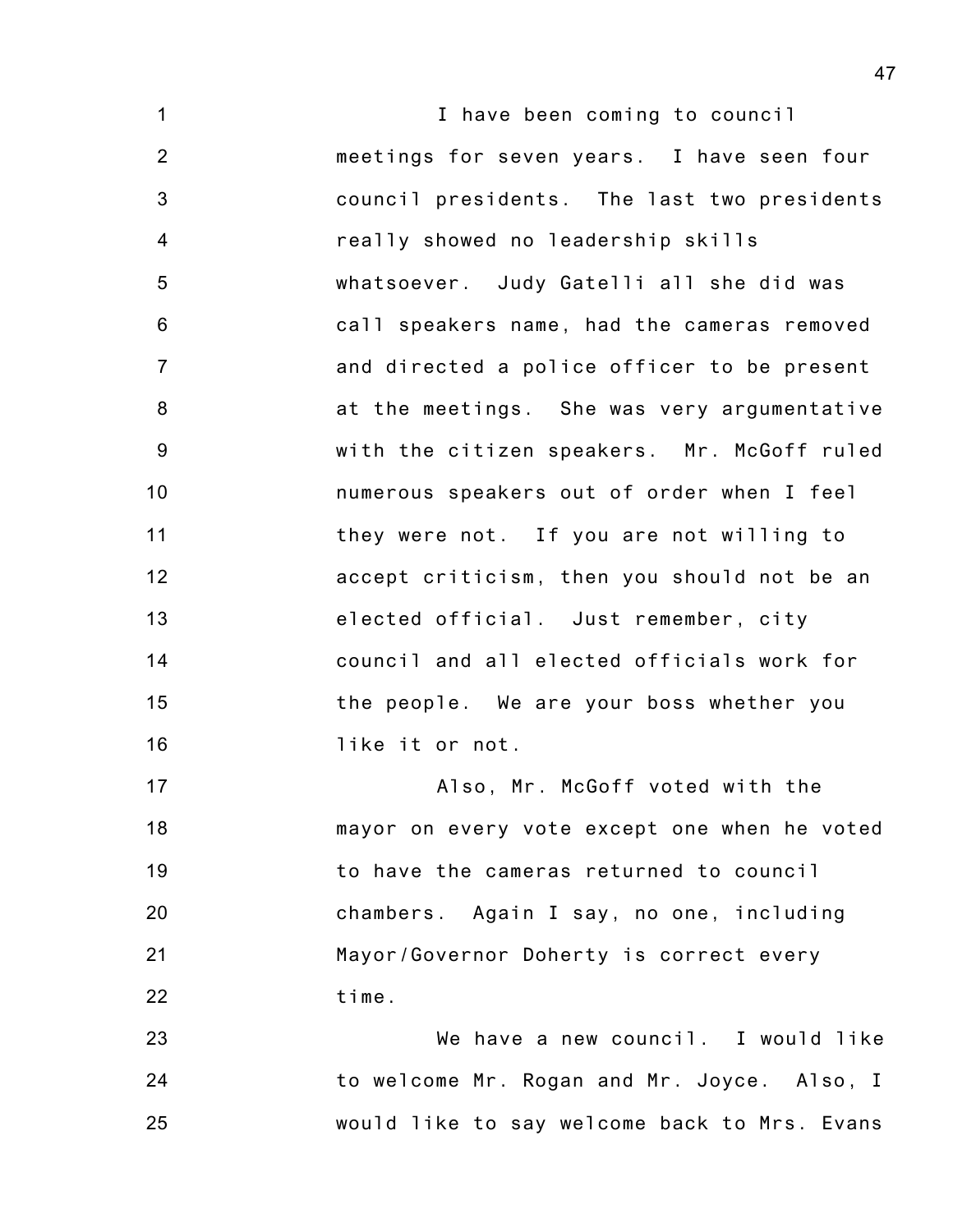1 2 3 4 5 6 and Mr. McGoff. I hope that the city council meetings will return back to being a professionally conducted government meeting not the circus that has been taking place the past four years. Also, I would like to recognize Judge Munley who just walked in.

7 8 9 10 11 12 13 14 15 16 17 18 19 20 I attended both sessions of the council interviews and watched it also on television. The questions were fair. I saw no favoritism toward any candidate for the open seat. I also was surprised at how many candidates obviously watched the council meetings on television and were so well-versed on what some speakers have been speaking about for years. The fact that the wage tax came up, well-paying jobs, minimum family incomes, 25 percent tax increase and the mistreatment speakers shows me that Scrantonians are paying attention. That is why we have two new council members.

21 22 23 24 25 Someone must find a way to abolish the authorities starting with the library authority. We do not need a 16 million dollar library in South Scranton. We need paved streets, curbs, sidewalks, and police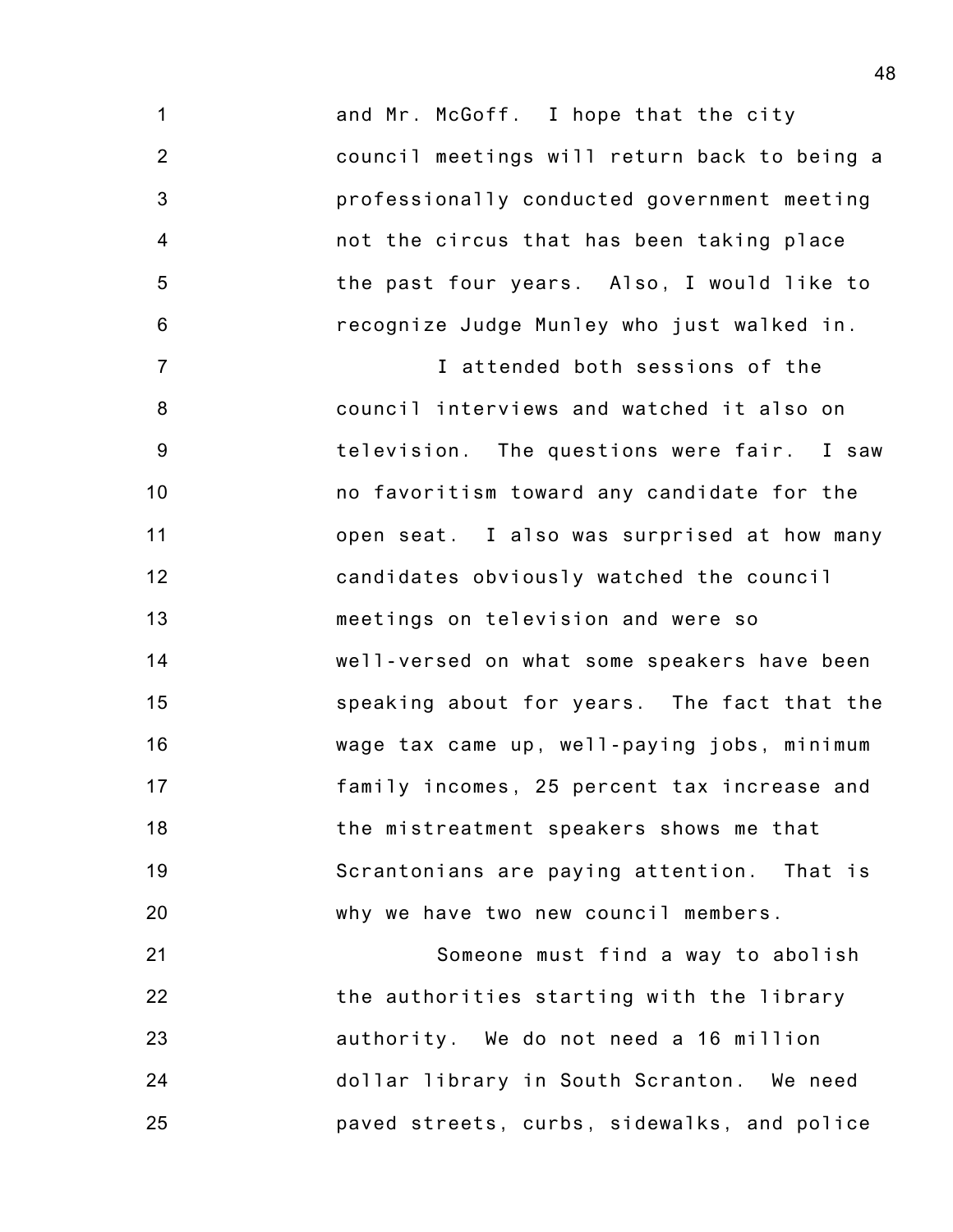1 2 3 4 5 6 7 8 9 10 11 12 13 14 15 16 17 18 19 20 21 22 23 24 25 presence 24/7. Just remember, your warfighters who risk their lives every day so our judges, lawyers and politicians and appointees can rape the taxpayers over the coals, including the warfighters. And do not forget their families who must worry every day about their loved ones who are in Afghanistan and Iraq defending us. And also, the GreenBay Packers got robbed. That was a face mask at the end of the game. MS. EVANS: Thank you. David Dobrzyn. MR. DOBRZYN: Excuse me, out in the hall when Judge Munley appeared he seemed to be sort of busy, could we possible instate the new council member and resume this later? MS. EVANS: I can't hear you, Mr. Dobrzyn. MR. DOBRZYN: Oh, something is wrong. Could we possibly instate the new council member at this time due to the fact that Judge Munley has a schedule to meet? MS. EVANS: I do not know that even the new council member is with us at this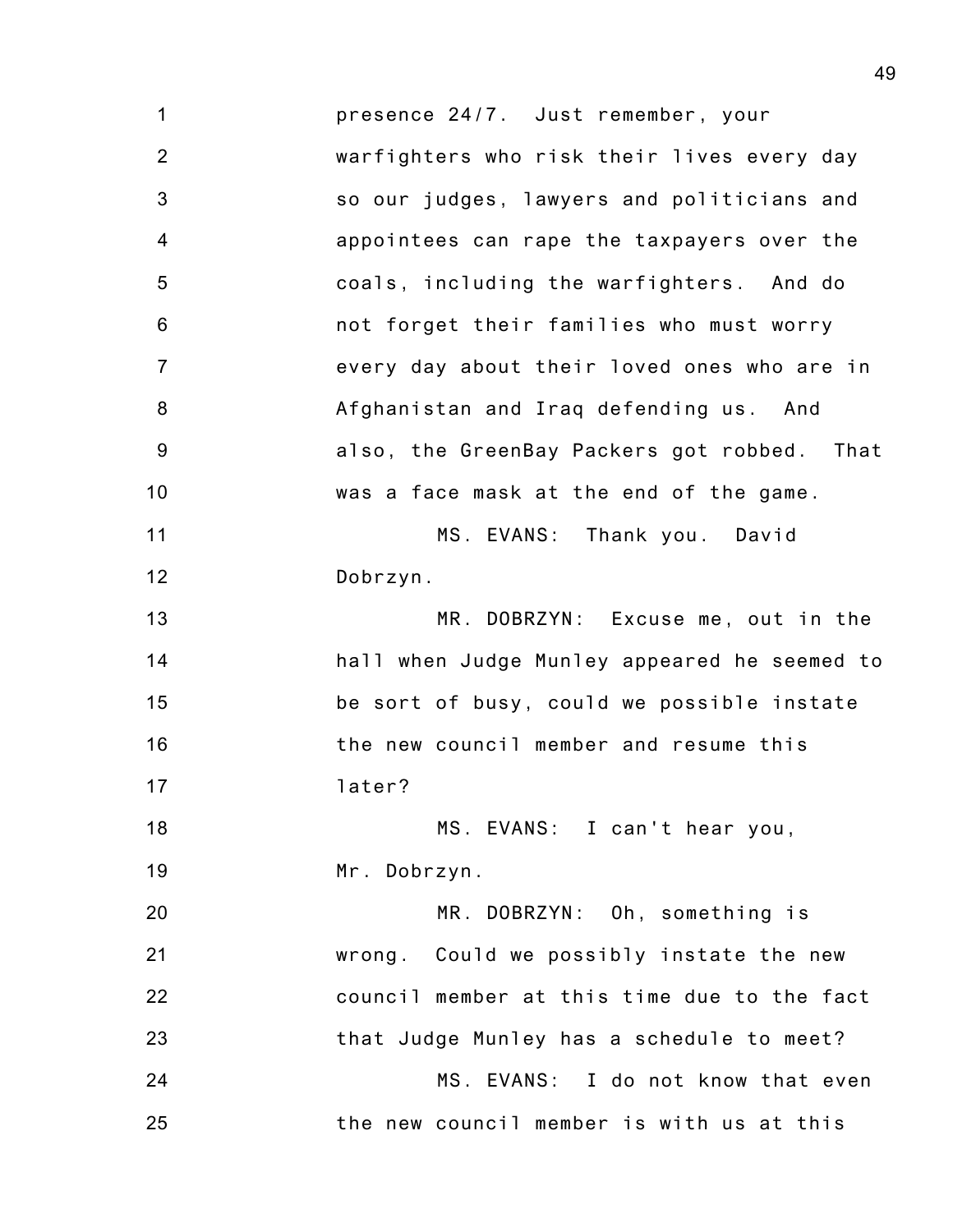point.

1

2 3 4 5 6 7 8 9 10 11 12 13 14 15 16 17 18 19 20 21 22 23 MR. DOBRZYN: Okay. It was just a thought. Okay. One of the things that I have noticed from studying the different council candidates is our state constitution precludes you from demanding anything from a tax exempt, so basically what I have spoken on this many times and I think that we should start to lobby, lobby, lobby and try to and get he state to reimburse us for these tax exempts. We now have five colleges in this town. We are a real college town and it's wonderful what they do, but therein again, we can't afford the e bills, so that was the main concern of mine and personally I think we should go to the state sooner than to go to with no authority in hand and ask -- ask nonprofits for money because they can just simply say, no. And I don't see where you people should be degraded in that sense and have people making comments that, well, I want to spend it on my students or whatever.

24 25 So especially when somebody wants to expand to 20 acres then it's time to get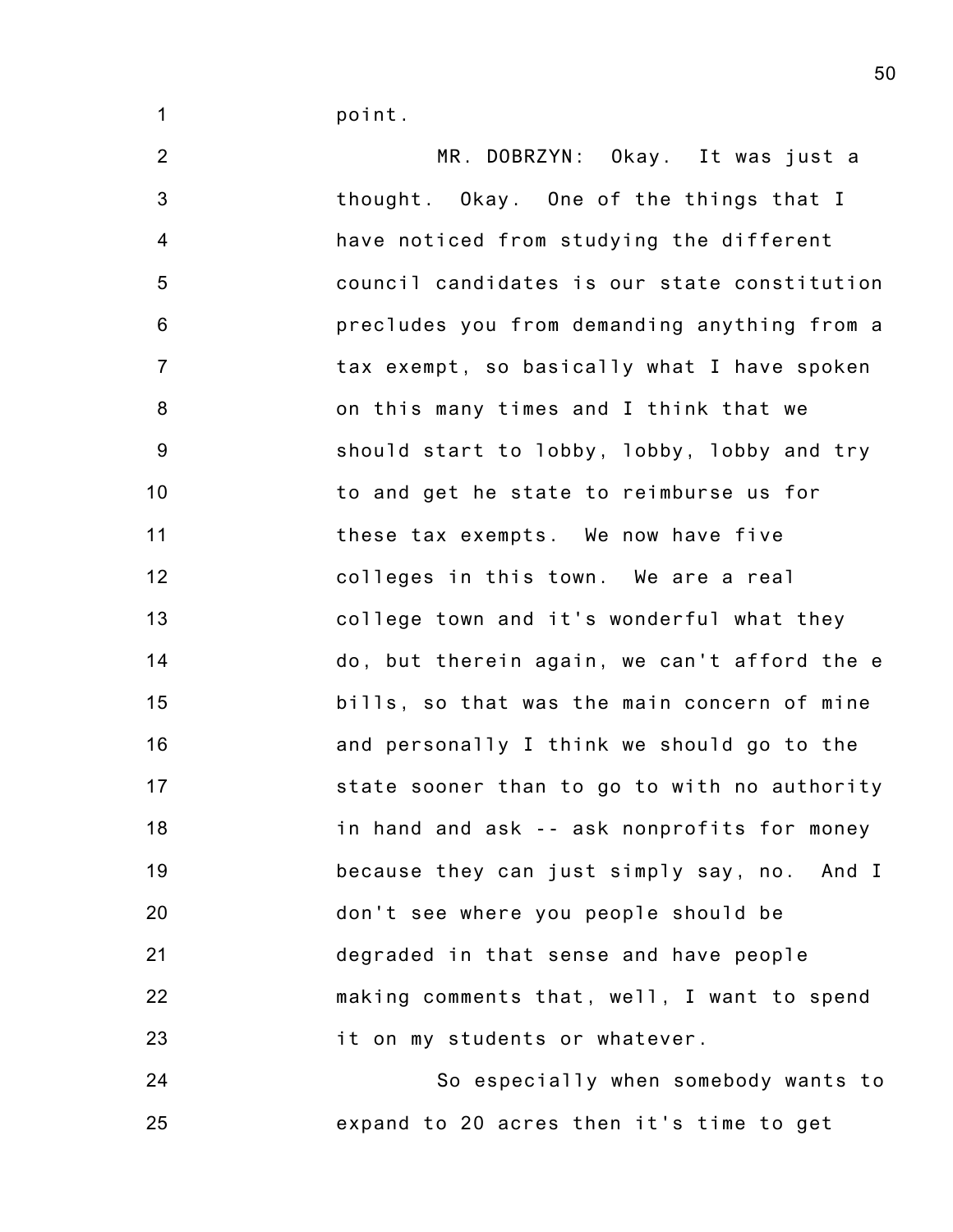1 2 3 4 5 6 7 8 9 10 11 12 13 14 15 16 17 18 19 20 21 22 23 24 25 right then and there on the states act and start to get some compensation and if you have to use that as an arm twisting measure that would be great because it's not right. It's not right to ask people, and it doesn't matter whether you are on a fixed income or not. I mean, I worked in a troubled industry for years and several years I didn't get a raise I was hoping somebody fixed my income. So thank you and welcome and have a good night. MS. EVANS: Thank you. Sam Patilla. MR. PATILLA: Good evening, Mr. Joyce, Mr. Rogan, Council President Evans. MS. EVANS: Good evening. MR. PATILLA: Sam Patilla, Scranton resident, taxpayer. Real quickly, we discussed at the last Taxpayers' Association meeting whether or not we can get the city solicitor to look into getting the authorities to meet here. I understand the Sewer Authority might be a little different them being part of the Dunmore Borough, but on the days that they are not scheduled to meet in Dunmore we should really require all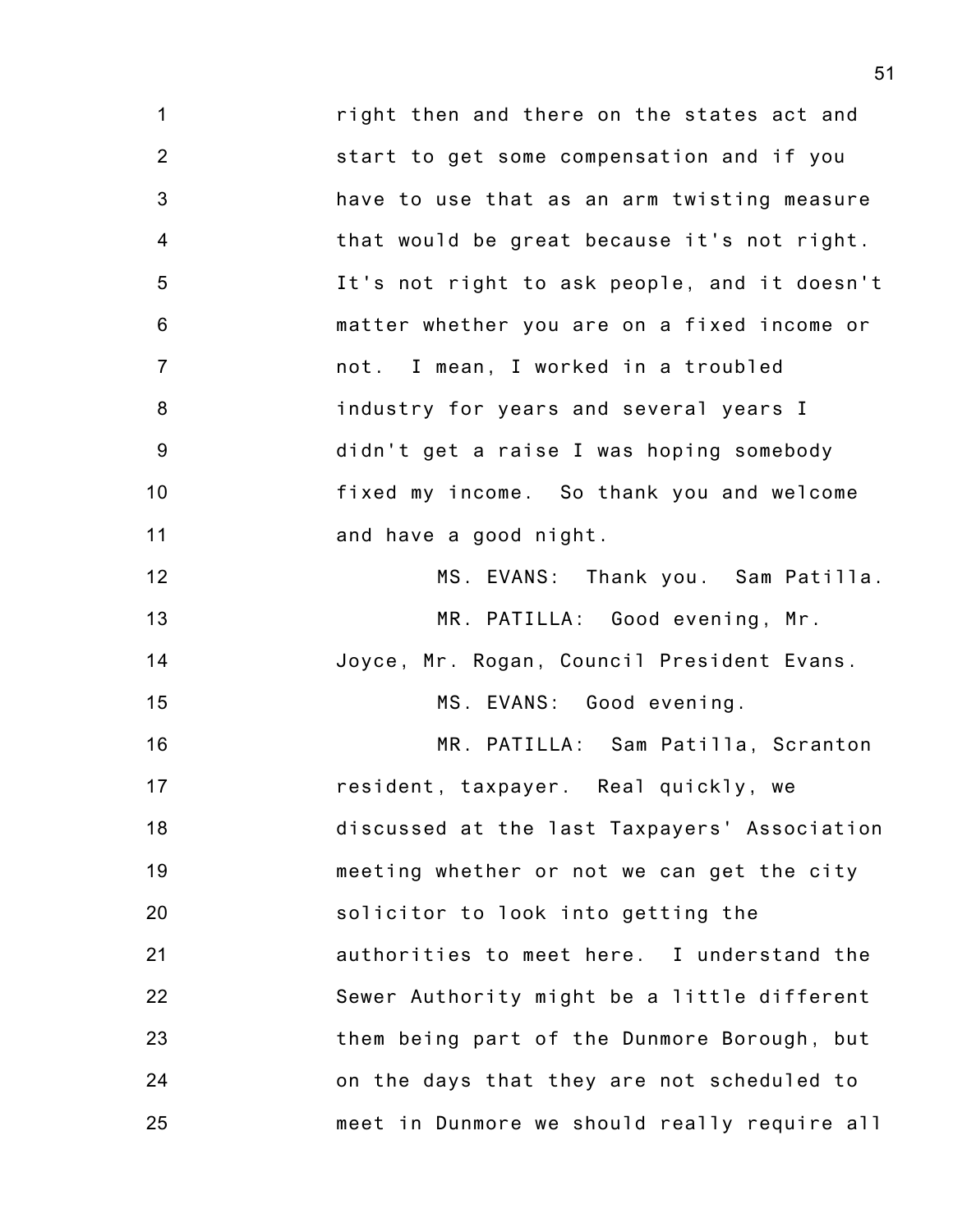1 2 3 4 of these authorities to meet in city council in these chambers here so the taxpayers and the people can have access to their elected and appointed officials.

5 6 7 8 9 10 11 12 13 Of the people, for the people, by the people, all right, that's the foundation and the base this country was built on and the reason I stated that is because I heard in the last few weeks a willingness to work with the current mayor. That's not your responsibility. Your responsibility is to act as a representative of the taxpayers and the residents of this city.

14 15 16 17 18 19 20 21 22 23 The last election showed you and it told the world basically that we are not happy with the guidance we received in the last four to eight years. We don't want to go that route anymore, okay? Desperate times calls for desperate measures, all right, and to go against what by good friend Dave just stated about, you know, not going to the nonprofits, all right, maybe it's time for reclassification, okay?

24 25 The city -- the Scranton resident is taxed by three bodies east, school board,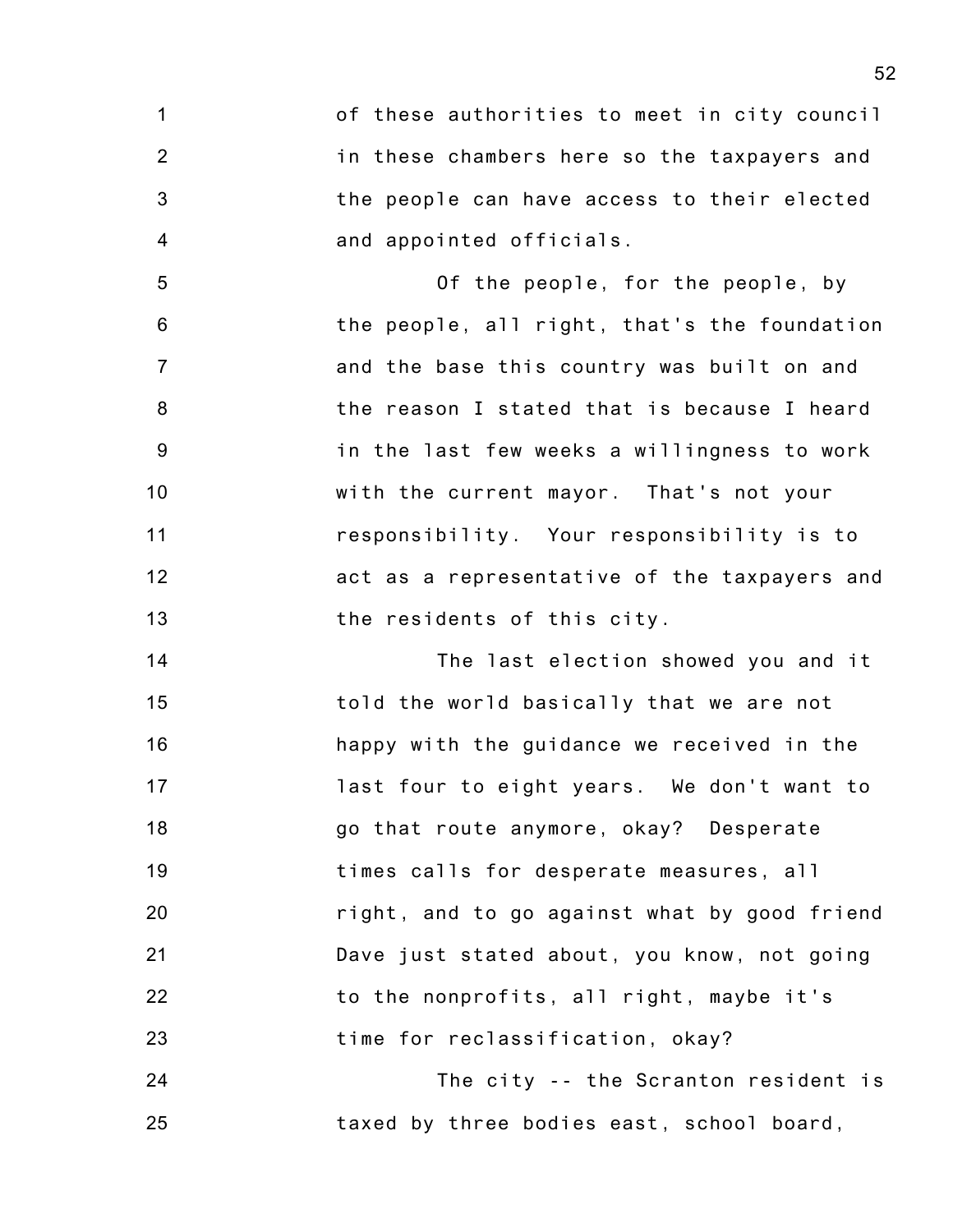1 2 3 4 5 6 7 8 9 10 11 12 13 14 15 16 17 18 19 20 21 22 23 24 25 the city, the county, all right? We can't handle their increases. Then when you throw on the Sewer Authority, the Parking Authority, DPW, and anything else these people created in the last eight years and the extra burden, not in addition to what's going on on the national level, the gas, the fuel, it's too much, all right? We can't afford this, and sooner or later it's going to get through, all right? What we need right now, what we truly need right now, all right, is for one the settlement of that police and fire union contract. That needs to be settled, that should be priority number one. Number two, is reign in these authorities, all right? If there is any example of why Scranton did not need that Library Authority this proposal by the Sewer Authority is dead head on center, all right? We cannot afford for these people to on any whim decide whether they want to increase rates, they want to increase fees, all right? For me personally speaking going on four years as a Scranton resident I haven't seen anything the Sewer Authority has done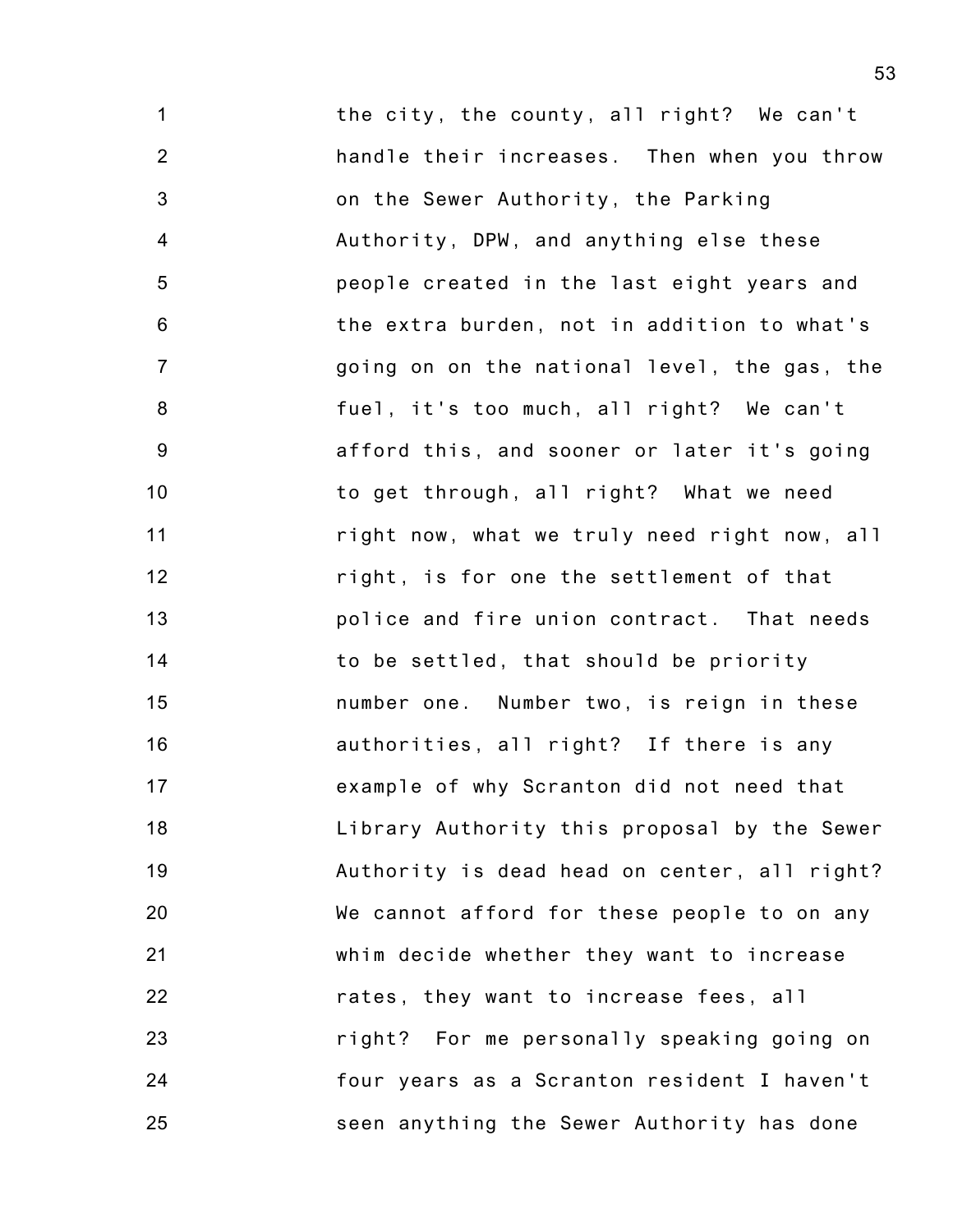1 2 3 4 5 6 7 8 9 10 11 12 13 14 15 16 17 18 19 20 21 22 23 24 25 for my money, but every year that we have been here we face an increase from the Sewer Authority and I have yet to see anything where I as an individual, a taxpayer, benefit from these increases. The same thing with the parking garages, all right? I stated and somebody stated earlier about the parking meters. I stated it a few weeks ago, maybe a month or so ago that you going to drive the people who are utilizing those meters away, and this is exactly what's happening, all right? This isn't new to us, all right? This is old news, all right, and it began with outsourcing. This country is on the decline. You outsource our jobs to the middle east and to Asia and people lost their jobs, they lost their homes, they lost their automobiles, they lost their families, all right? And for this mayor to even imply that he wants to outsource anything to anyone whistles and bells should be going off full blast, all right? This is what happened on the national level.

Scranton has been broke as far as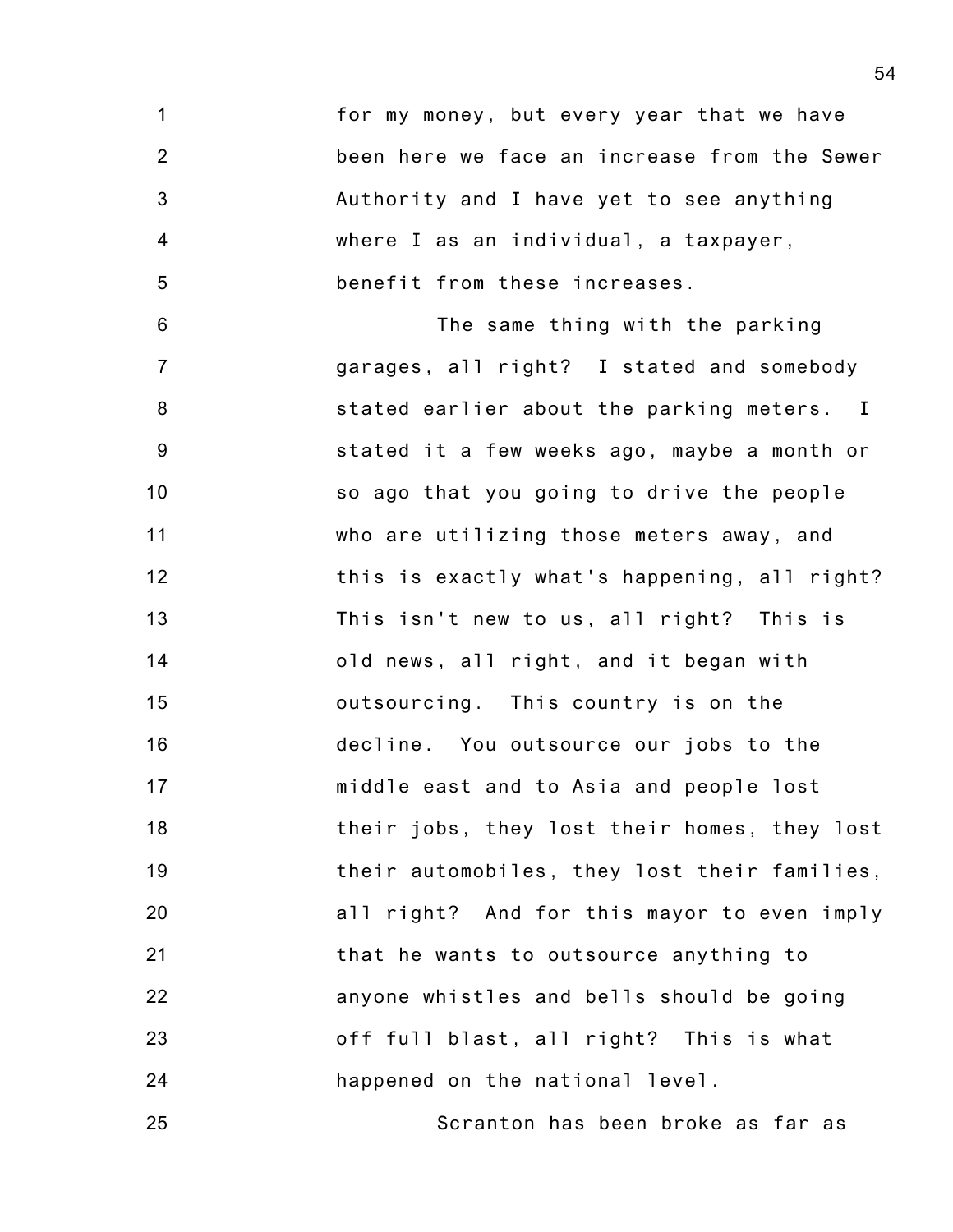1 2 3 4 5 6 I'm of the knowledge for the last 15 years, all right? It's the big welfare recipient in the Commonwealth. You can't keep going to the state and federal government with your hand out because sooner or later they are going to shut you off, all right?

7 8 9 10 11 12 13 14 15 16 17 18 On the national level, like I said, we are ruled and governed by the executive branch, the judicial branch and the Congress. On a local level it gets a little bit smaller. We have the mayor, we have city council and to some extent we have our judges and our police department, all right? Unless we have one of those three entities with a foothold anchored down for what -- to do to what's right for the taxpayer, all right, we don't stand a chance of survival. All right.

19 20 21 22 23 24 25 Now, I have heard about all of the welfare and all of this and all of the people on it, I'm sick and tired of taking care of people making seven figures a year, all right? I don't ask anybody for anything. I try do -- except for God I try to do it on my own. God willing he let's me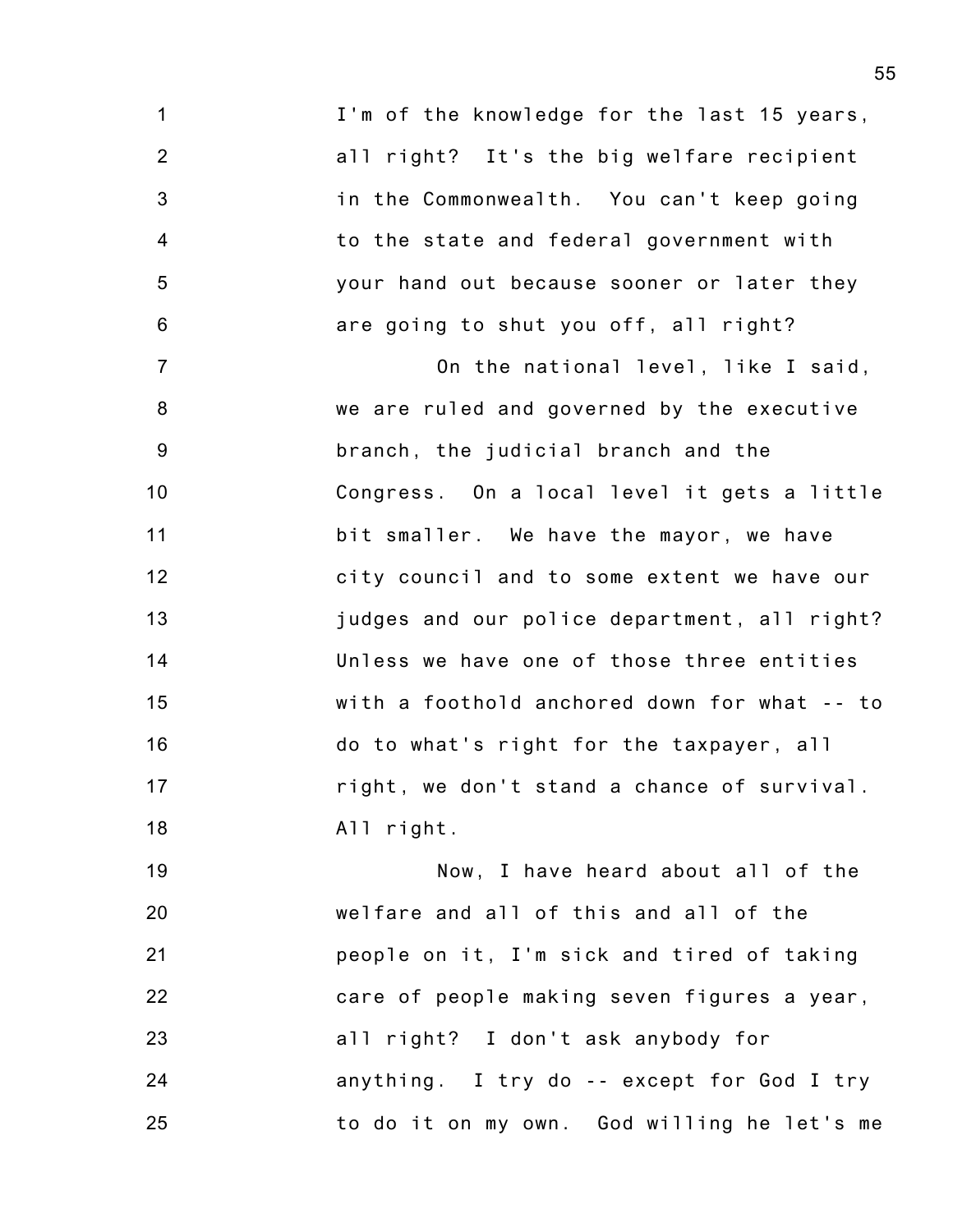1 2 3 4 5 6 7 8 9 10 11 12 13 14 15 16 17 18 19 20 21 22 23 24 25 do that. Now, if they don't want to pay their water fees when they've got four or five or seven kids and that, let them move. There is no reason why a senior citizen or a household of two should be paying the same amount of money as somebody using twice the amount of water or twice the amount of electricity. It's not fair, all right? The second fault of the United States as a country was the corporate America buying out our country, and I'm tired of this. It's time for our elected officials to take care of the small people, take care of us. MS. EVANS: Yes. MR. PATILLA: Thank you. MS. EVANS: Thank you. Terry Suchek. MS. SUCHECK: Terry Suchek. I live at 729 Saginaw Street which is directly across from the Hilltop Housing, the apartments, and I have come here today to ask for help with the garbage that is all over my property as well as my neighbors. The problem being that they put the trash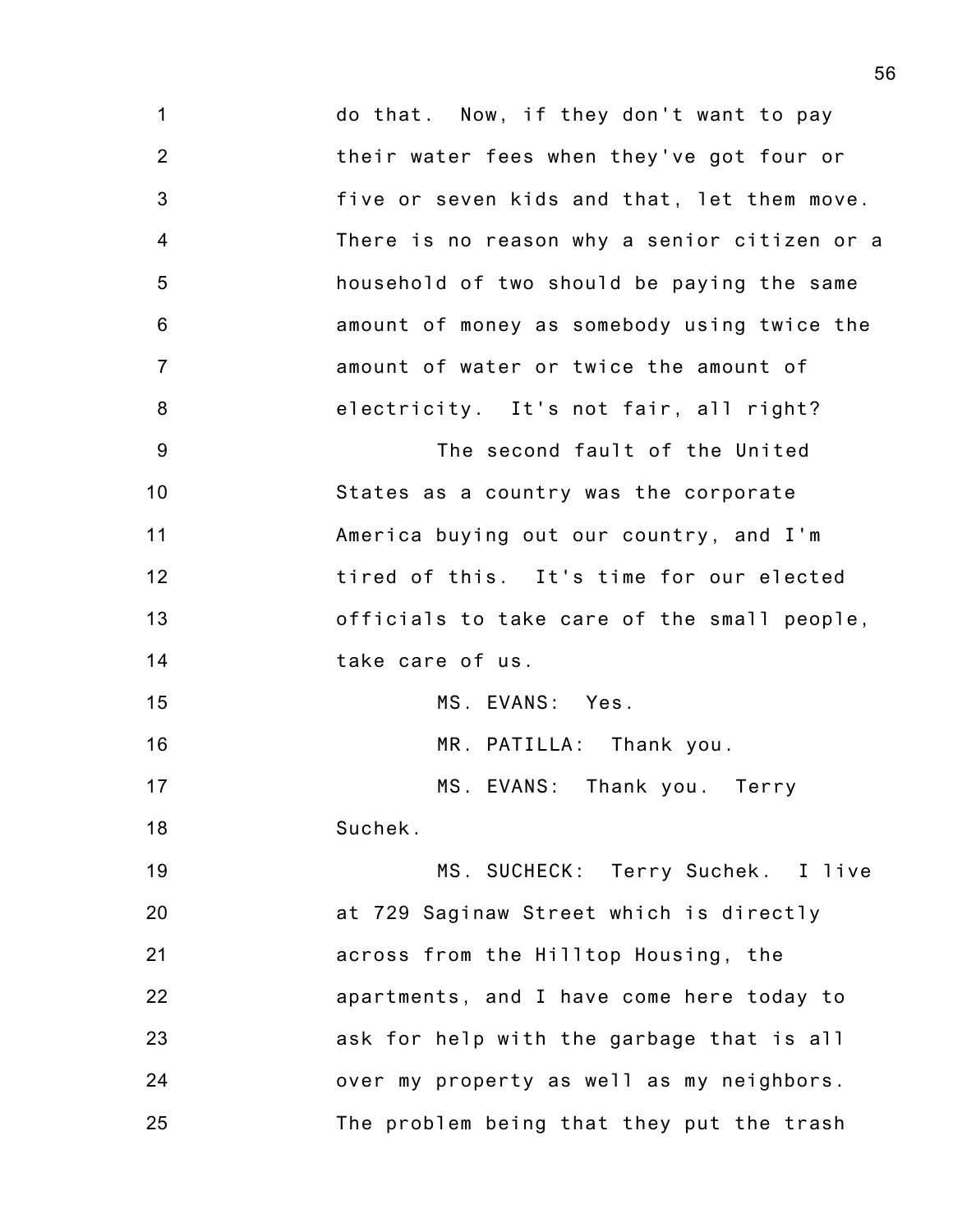1 2 3 4 5 out in plastic bags or even loose and it's blowing all over both my property and the neighbors and nothing has been done about it. I have been complaining for almost a year now.

6 7 8 9 10 11 12 13 14 15 I have called Hilltop Housing direct and their solution was to just have somebody come and pick up the trash, but that's not the solution because they can't -- the workers there can't pick up -- there is so many trash al the way up and down the street and around that complex that they cannot do it, so I'm asking council to please do something about it. It's a health hazard also because we found needles in it already.

16 17 18 19 My husband is disabled, we are trying to pick up the trash and there is all kinds of garbage. I'd like to submit some pictures --

20 21 22 23 24 MS. EVANS: Yes. MS. SUCHEK: -- for you to look at. MR. EVANS: You can give them to Neil Coolican. Thank you.

25 MS. SUCHEK: Next door to us, also, there is an adjacent piece of property, it's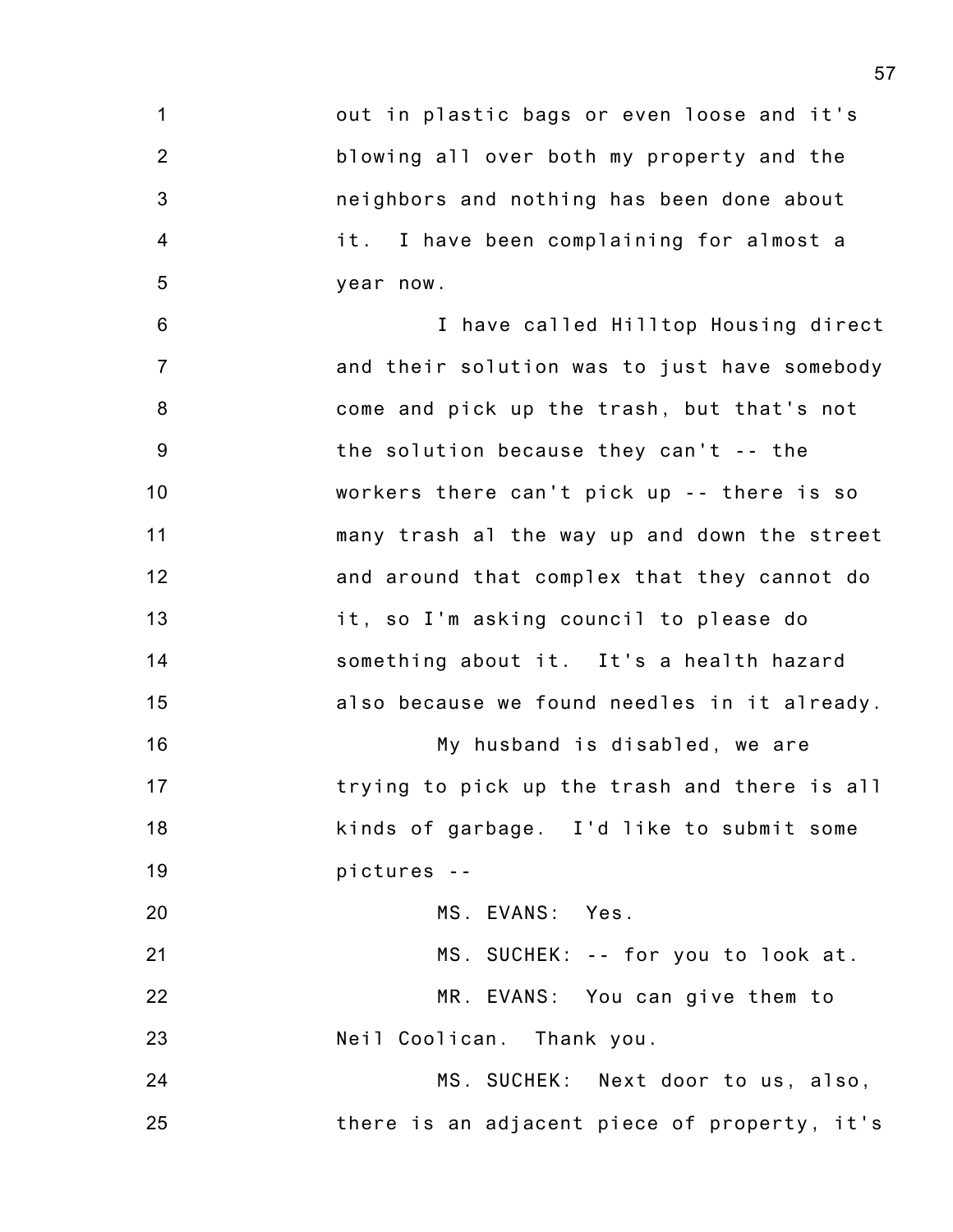1 2 3 4 5 6 7 8 9 10 11 12 13 14 15 16 17 18 19 20 21 22 23 24 25 a double lot, and both me and three of my neighbors have complained about it repeatedly because it hasn't been mowed and the first three or four pictures in there show that property and -- MS. EVANS: Is the address on the picture? MS. SUCHAK: No, I don't have that -- I don't what number that is, but there was a complaint made to the police department I believe it was in August of '09 and I did talk to someone in public safety about it, too, and they said they were sending a letter but every time I called back I get the run around about it. Nothing has been done. And another thing we need, too, is in front of my house as you see in some of those pictures, there is a bus stop, we need a waste barrel there because when people wait for the bus they throw bottles and other debris on the ground because there is no waste barrel. And the solution to the Hilltop, the garbage coming over, since those people do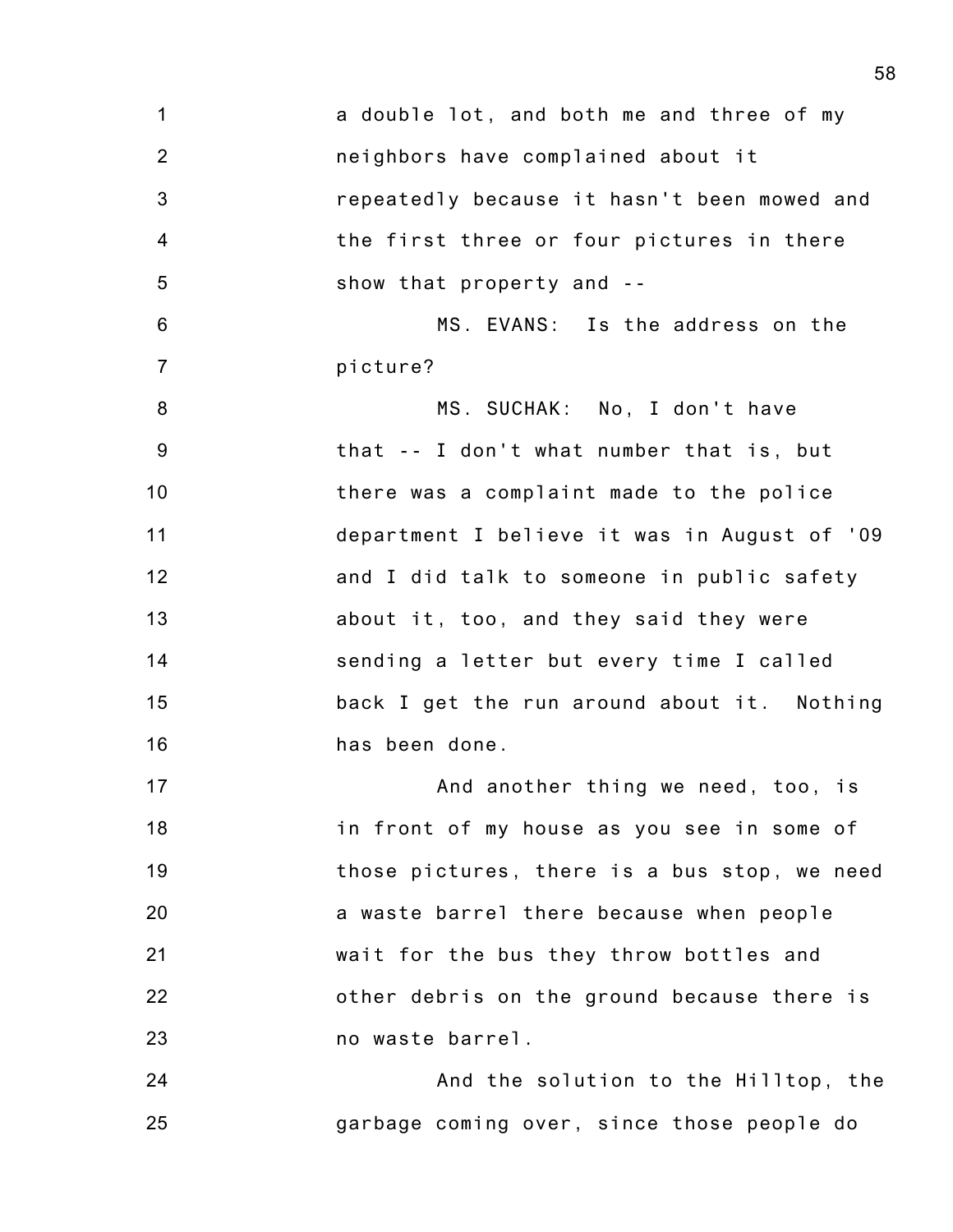1 2 3 4 5 6 7 8 9 not have garbage cans you will see very few garbage cans if you look at the pictures when they put out their trash, my solution is that they get dumpsters, place them in the back and between the apartments where the basketball courts which are all broken down anyway. Connell Park is only two blocks from that housing, they can use the basketball courts there.

10 11 12 13 14 15 16 17 18 19 20 21 22 23 24 And another problem I've also have been having is in March of '09 I applied for a handicap parking space in front of my home because my husband is handicapped and we still do not have -- it still has not been put in. I called in July and was told that we were approved but then the person I spoke to told me it could take at least another six months because they only have one person putting in the signs. I mean, this is almost a year now that I'm waiting and I have a disabled husband and I'm waiting for parking -- a handicap sign to be put in front of my house because we do not have a driveway.

MS. EVANS: Is the application under

25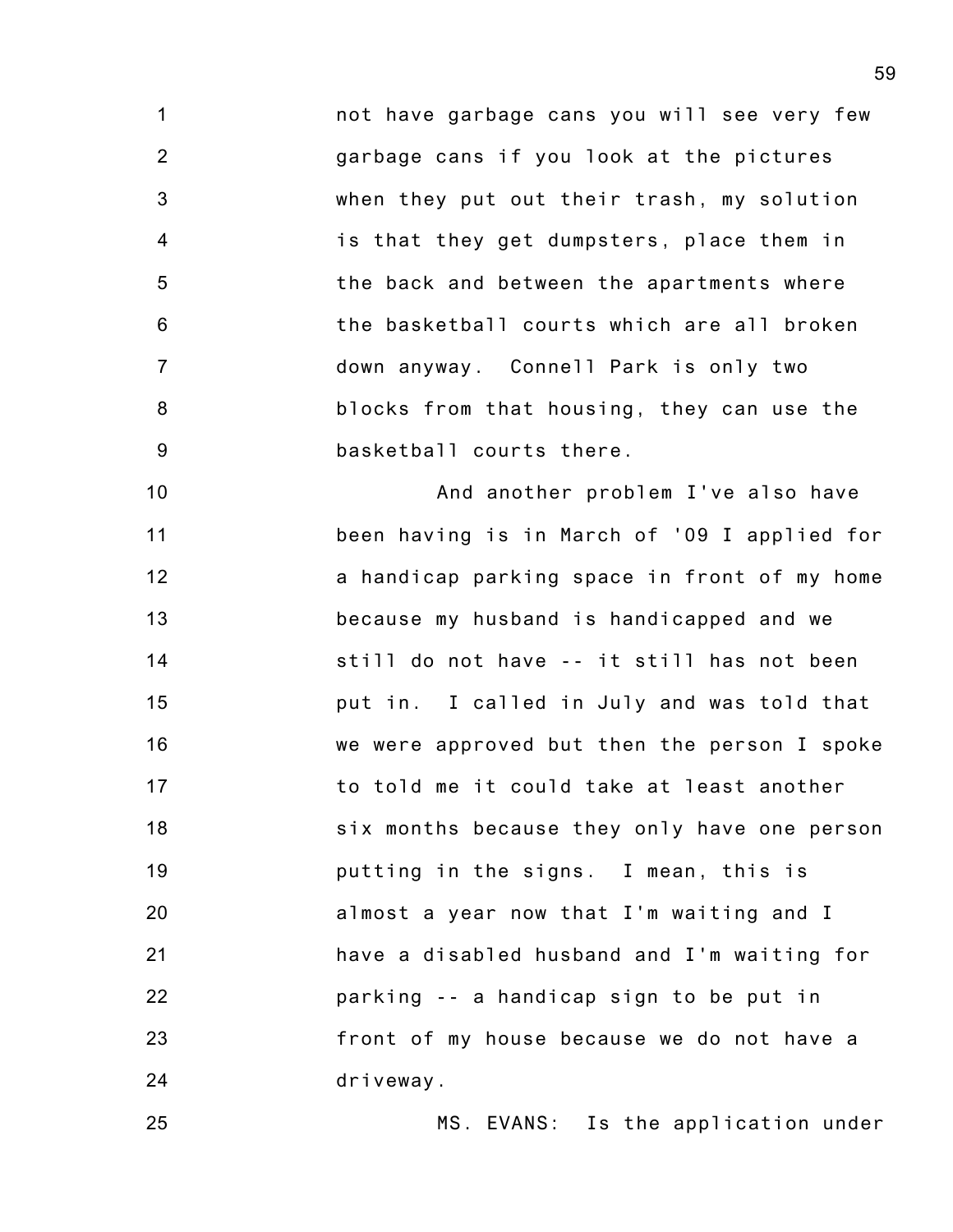| $\mathbf 1$    | your name?                                   |
|----------------|----------------------------------------------|
| $\overline{2}$ | MS. SUCHAK: No, it's under my                |
| 3              | husband's Edward Suchak.                     |
| 4              | MS. EVANS: Okay, we'll check into            |
| 5              | that tomorrow.                               |
| 6              | MR. MCGOFF: May I have ask a                 |
| $\overline{7}$ | question?                                    |
| 8              | MS. SUCHAK: Sure.                            |
| 9              | MR. MCGOFF: And I'm not sure, is             |
| 10             | the garbage collection done by the city or   |
| 11             | is it a separate -- done by the housing      |
| 12             | authority?                                   |
| 13             | MS. SUCHAK: I really don't know at           |
| 14             | this point. The housing authority. My        |
| 15             | husband says it's the housing authority.     |
| 16             | MR. MCGOFF: Thank you.                       |
| 17             | MS. SUCHAK: We have called them              |
| 18             | numerous times. And I have also sent a       |
| 19             | letter return receipt requested to the mayor |
| 20             | this going back at least ten months ago, you |
| 21             | know, to do something about the garbage with |
| 22             | pictures. I had sent pictures, I had spoken  |
| 23             | to his secretary, nothing. I was only        |
| 24             | assured that something would be done and     |
| 25             | nothing has been done.                       |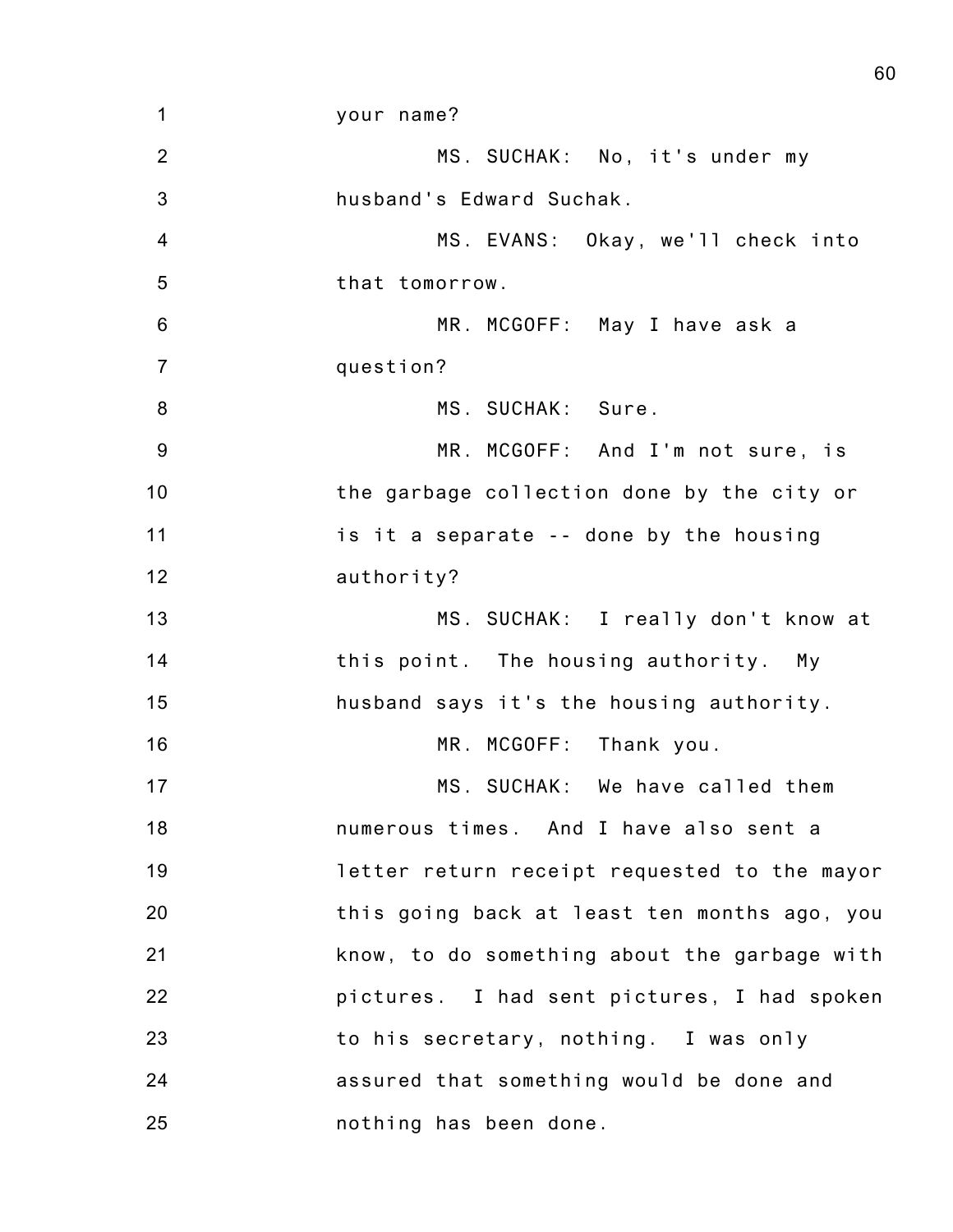| $\mathbf 1$    | MS. EVANS: All right. We'll do our           |
|----------------|----------------------------------------------|
| $\overline{2}$ | best. We will look into it this week.        |
| 3              | MS. SUCHAK: Thank you.                       |
| $\overline{4}$ | MS. EVANS: Thank you. What we are            |
| 5              | going to do is complete the list of          |
| 6              | speakers, there are only two remaining, and  |
| $\overline{7}$ | then at that time I believe we will conduct  |
| 8              | the swearing in ceremony. Thereafter, if     |
| 9              | there are any other individuals present      |
| 10             | tonight who wish to address council you may  |
| 11             | do so at that time. Ron Ellman.              |
| 12             | MR. ELLMAN: Hello, Council.                  |
| 13             | MS. EVANS: Hello.                            |
| 14             | MR. ELLMAN: I wish to congratulate           |
| 15             | the new council and my condolences for       |
| 16             | having to work with the worst pathetic       |
| 17             | administration this city has endured since   |
| 18             | it's beginning. In Sunday's paper they       |
| 19             | always have that little section that shows   |
| 20             | past and present, you know where I mean?     |
| 21             | MS. EVANS: Yes.                              |
| 22             | MR. ELLMAN: I noticed Sunday they            |
| 23             | showed the big house on Mulberry that used   |
| 24             | to be the office for Ufburg and Rosenberg, I |
| 25             | believe. They tore it down and put up a      |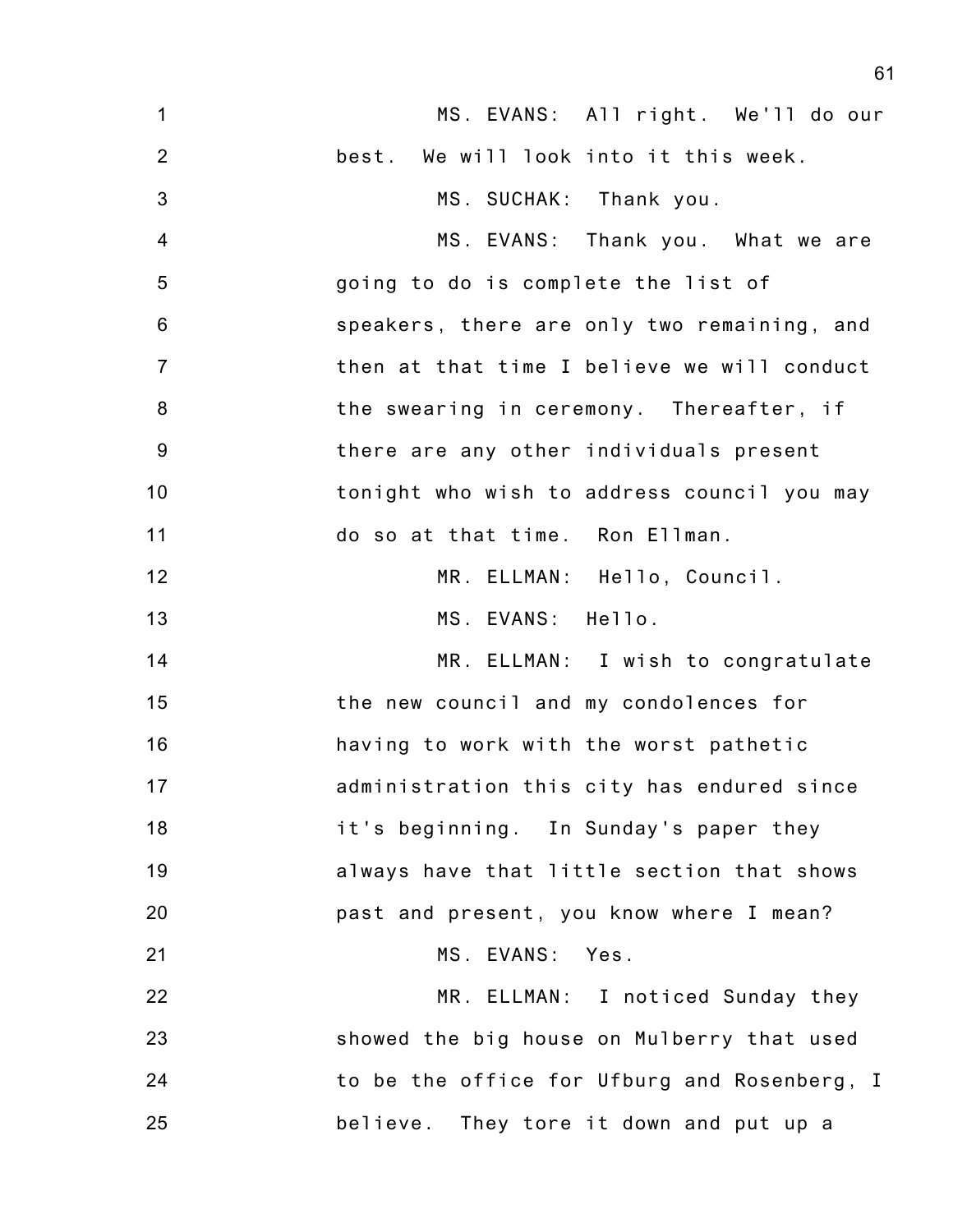1 2 3 4 5 6 7 8 9 10 11 12 13 14 15 16 little fence for a gateway to the University. You know that that must cost the people of this city about \$100 a week in lost taxes. You know, that's -- the University certainly is not a friend of the city, I'll tell you. It's just a never ending story of what they have taken off. Mr. Phillips said the school board is losing about over 2 million dollars a year so the past 15 years between the city and the school board let's say they've lost 25 million. Now, the next 15 years let's say there is another 25 million. Somebody write that down, I'm going to show you some figures in a second. That's -- we're at 50 million.

17 18 19 20 21 22 23 24 25 Now, in last week's paper, the medical school announced their plans to displace a thousand people, I guess, in the two projects and take that over. They said they needed 20 acres of land, but to lessen the effect the paper says part of this will be the project, but what they don't say somewhere we are going to have tear down 20 acres of houses and build a new project.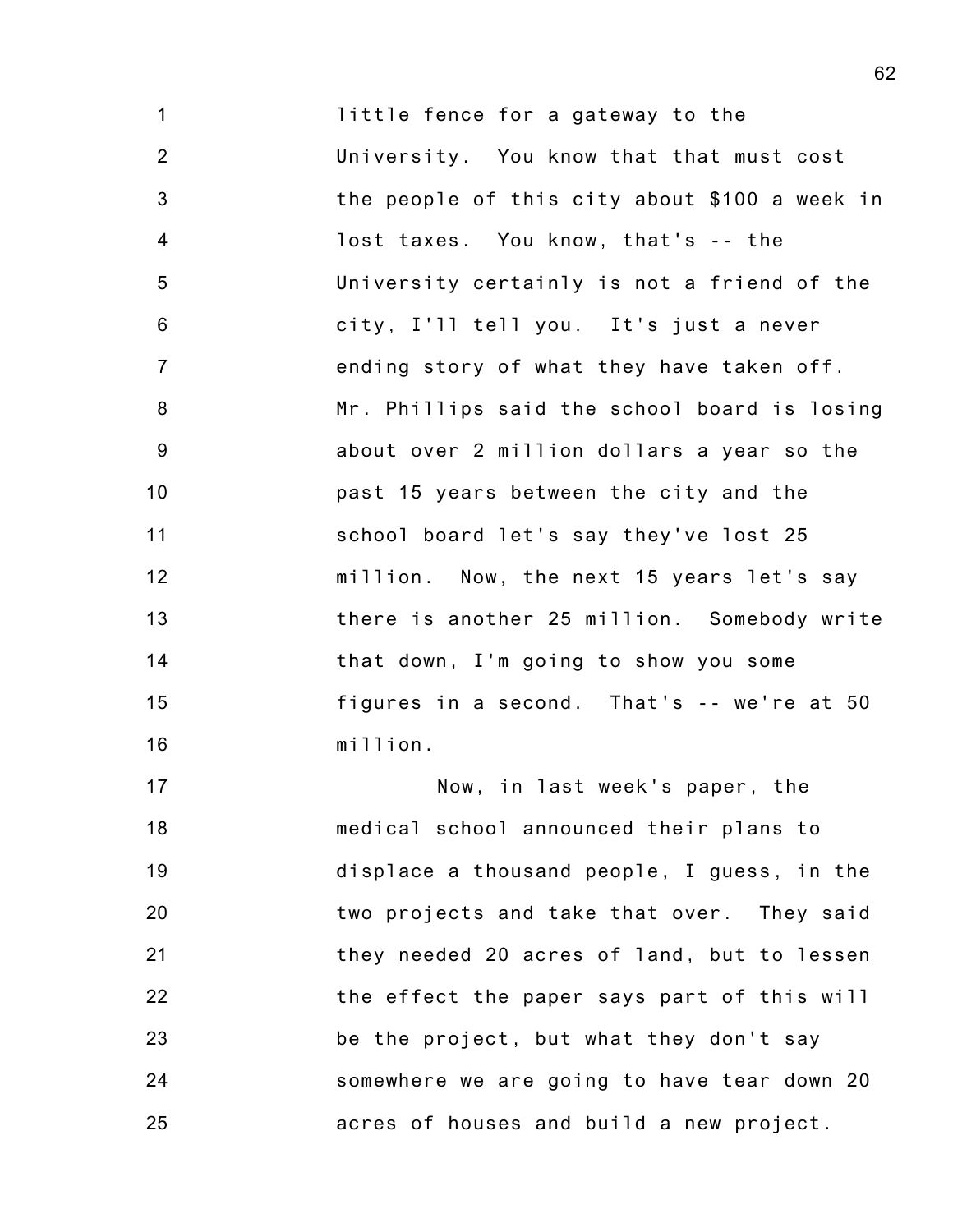1 2 3 That's got to be worth 50 million dollars over the years the way things are going up, so where are we, at 100 million.

4 5 6 7 8 9 10 11 12 Let's just say that Lackawanna College they are building plan has got to be conservatively they have already pulled a million dollars worth of houses off the market in a few years, let's just say 25 million for them over the next 15 years. We are at 100 and a quarter. Now, we owe 500 million that we are always talking about. You know, I won't go into that.

13 14 15 16 17 18 19 20 21 22 23 24 25 The Sewer bill is going to be 200 million over the next 15 years. The teachers, Mr. Salvo said that the teachers would probably be like 25 million dollars or so for the pension plans that are coming real fast. They are just around the corner. There is 600 foreclosures and we have lost all of that tax money in the city and the county, it's gone. You know, like that one building on Mulberry owed 400,000. Now, why did somebody ever allow it to go 400,000? That's twice as much as Pettinato owed on that white elephant downtown, the electric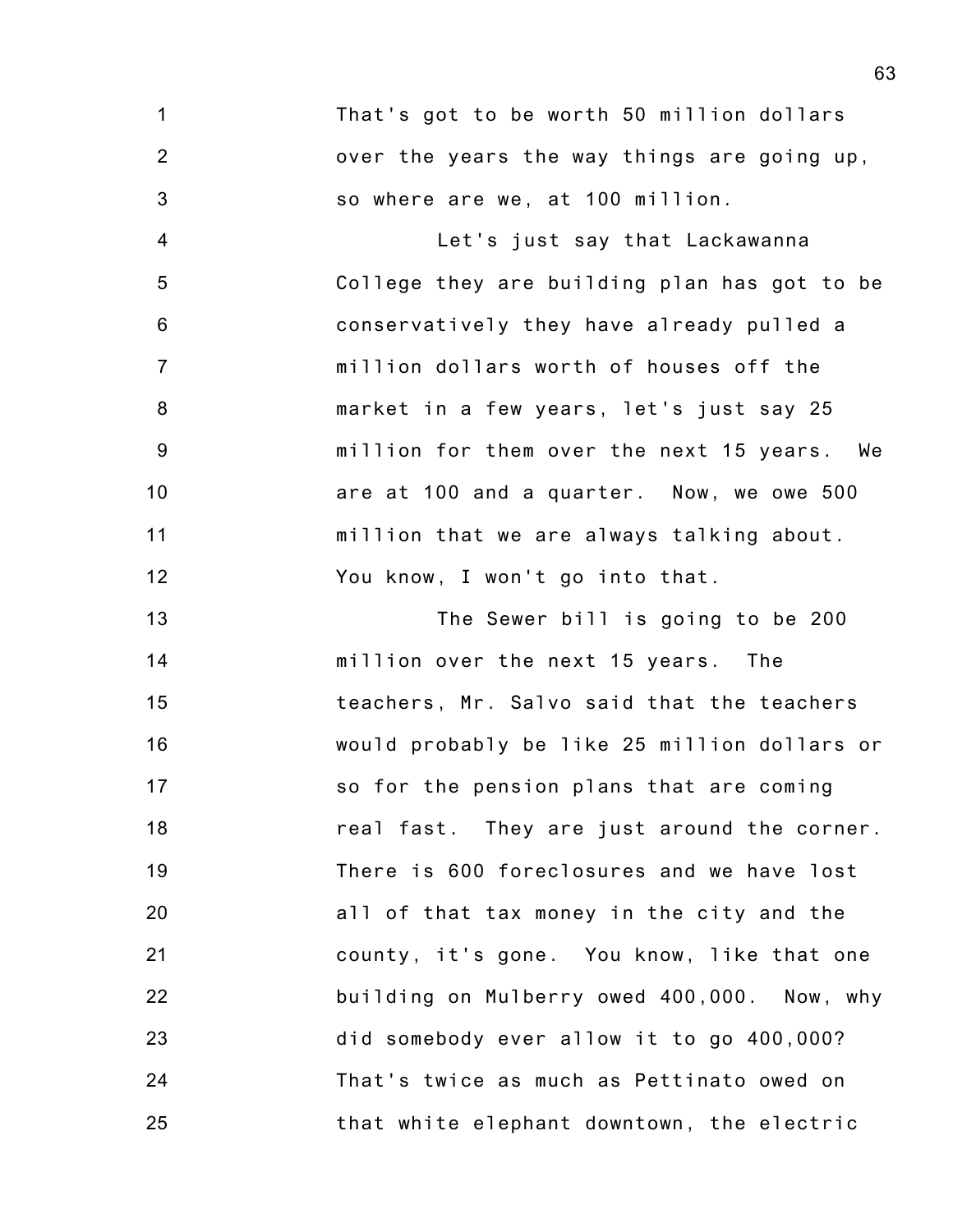building.

1

2 3 4 5 6 7 8 9 10 11 12 13 And then we got 400 KOZ's that will still be here for years. They are better known of friends of the mayor if you don't know what KOZ is. Then Mr. Swift said that the state said in April a fourth of the city is tax exempt. I mean, where are you going to go? This will be a ghost town in 15 years. I won't be here, most of you people will be there. This is terrible. Who is going to buy a house with a 25, 30 year loan and that adds up to about a billion dollars, not millions, a billion dollars.

14 15 16 17 18 19 20 21 22 23 24 Now, you people have got to do something about these three parasites, they are multi-million dollars businesses, the colleges. You know, this isn't a college town. A college town, you know, they support businesses like little soda places and everything. We are supporting this, you know, I have talked to somebody about this out of town they said what if Chicago had a fourth of the people not paying taxes. Most of them are probably phony.

25 Last month the soup kitchen took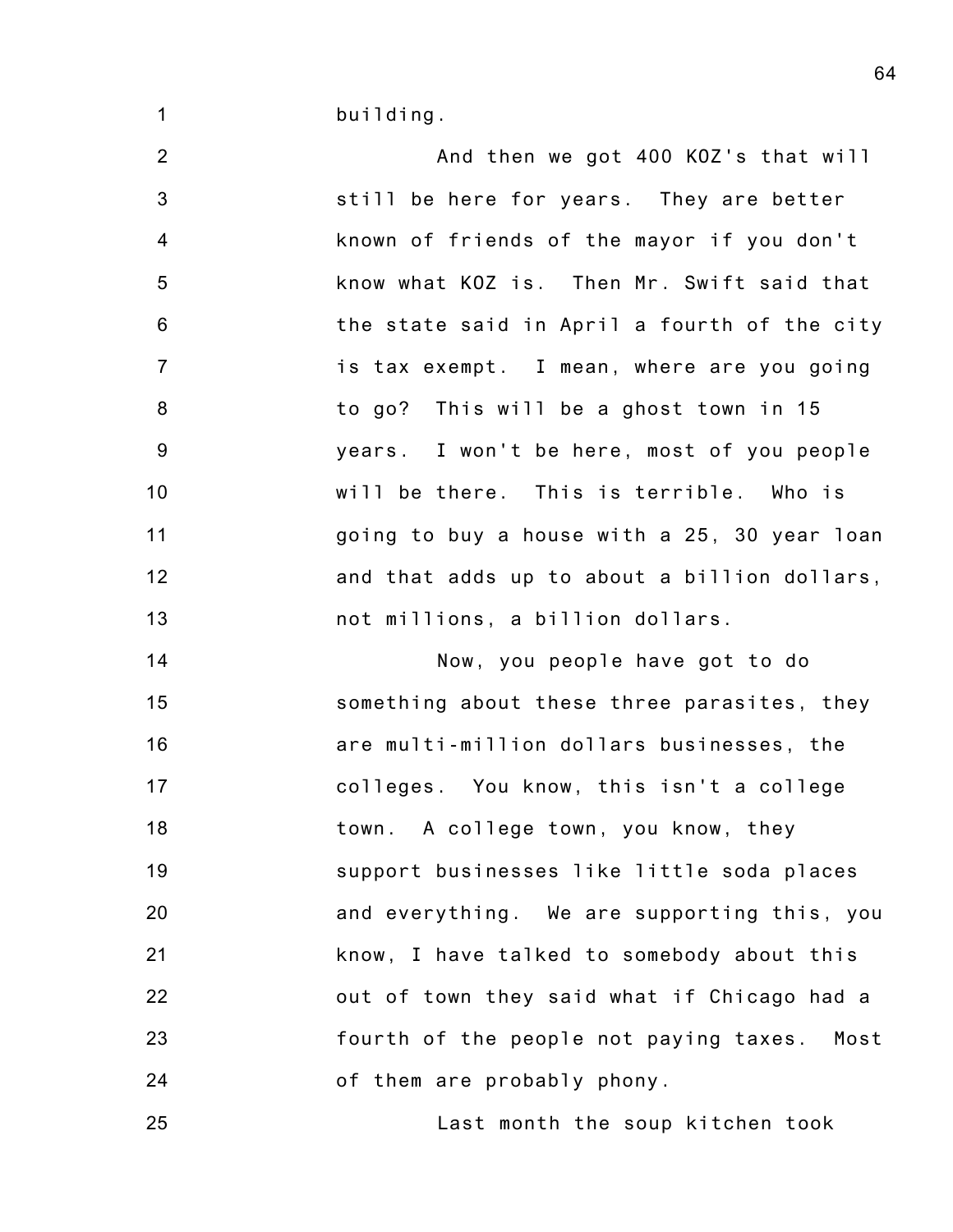1 2 3 4 5 6 7 8 9 10 11 12 13 14 15 16 17 18 19 20 21 22 23 24 25 \$130,000 business, I will go just a second, they took \$130,000 house off, the University took \$121,000 for -- Lackawanna College and something called Neopath medically took a \$30,000 house. It's got to stop. You got to stop it somehow with Mr. Kanjorski or somehow with Mr. Kanjorski or somebody, you know, I don't know how you do it legally. It's just can't go on. MS. EVANS: I agree. MR. ELLMAN: This will be a ghost town in 15 years, you know, there won't be nothing here except give your house to the colleges. MS. EVANS: Well, thank you, Mr. Ellman. MR. ELLMAN: I'll tell you what real quick, I just look forward to the FBI coming in here and cleaning this place up. MS. EVANS: Thank you, Mr. Ellman. MR. ELLMAN: Thank you. MS. EVANS: Mr. Newcomb. MR. NEWCOMB: Good evening, Council. MS. EVANS: Good evening. MR. NEWCOMB: I'd like to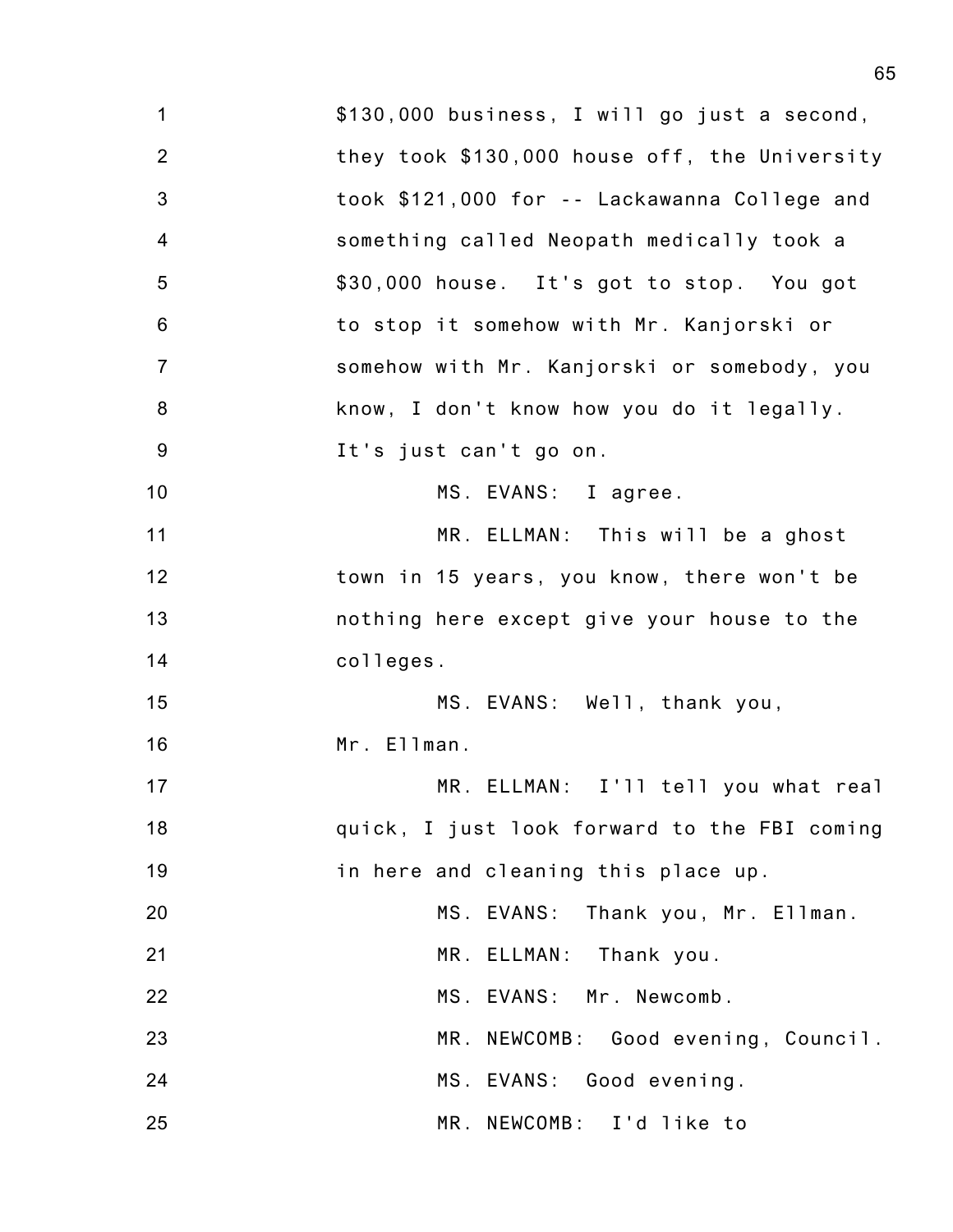1 2 3 4 5 6 7 8 9 10 11 12 13 congratulate everybody on their win and Happy New Year, even our new team over here. I'm here just tonight on a different subject, but it's something that's happening in the city this weekend. A lot of you know, fortunately, I have been able for, oh, well into 30 years being in the local music scene and I got to tour all over the country and I was in a national band with Shawn Klesh, as you know, who is the best Elvis impersonator in the world. I was fortunate enough to play drums in that band for five years and play all up through the Poconos.

14 15 16 17 18 19 20 21 22 23 24 25 Well, why I bring this up is because musicians in this area have a good heart in their heart, and there is a benefit going on this Sunday and, unfortunately, I can't play the drums anymore because I suffered a pretty severe back injury in 2006 so that did my drumming career in, but these people that put this together asked me, I could still use the phone even though I can't use the drum sticks right now, but I know I have a lot of friends in the music business so I want to say is there is a gentleman, his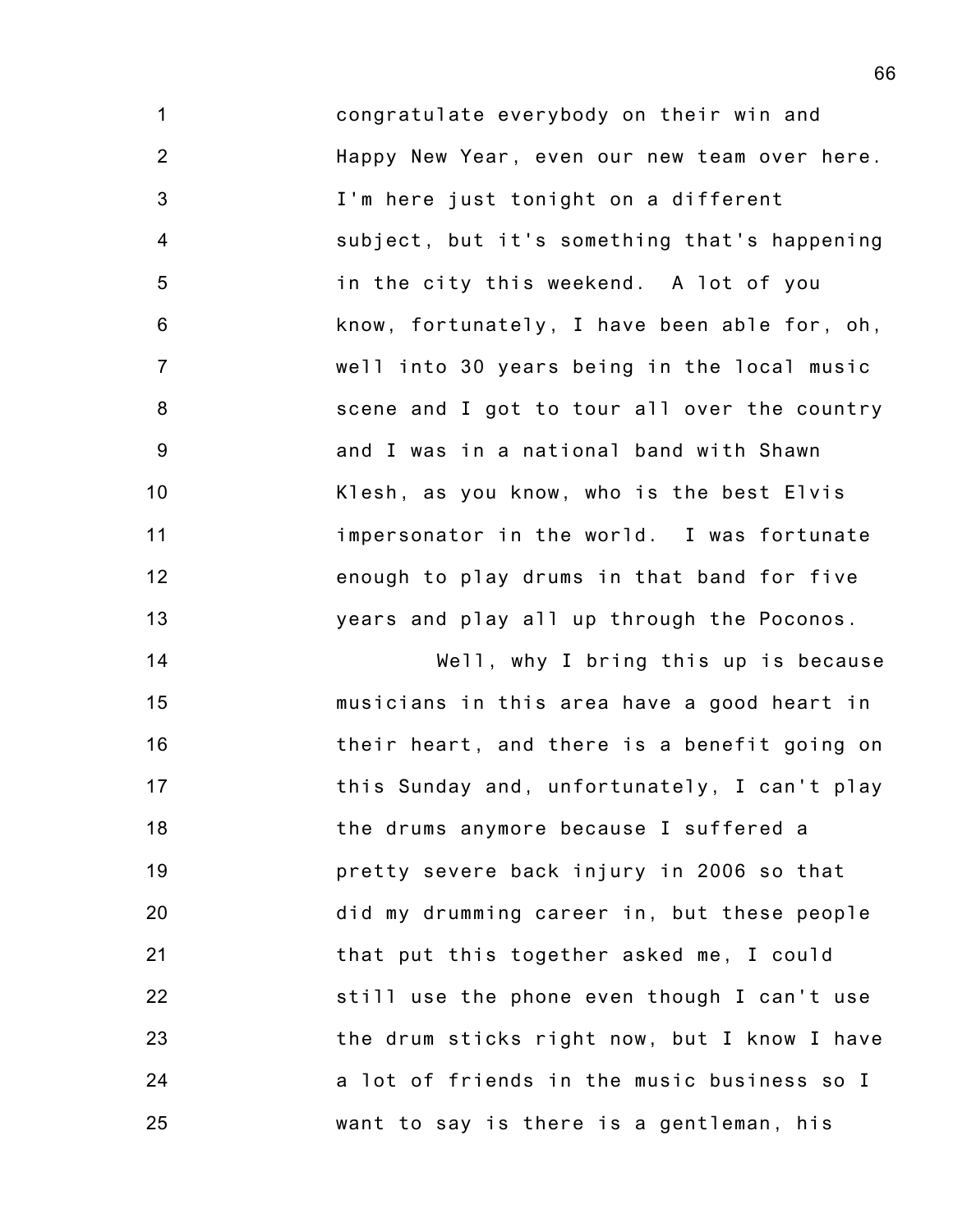1 2 3 4 5 6 7 8 name is Shamus Kilkinney. He is member of the black diamonds, the bagpipers as you know, and this Sunday from three to ten there is a benefit for this gentleman. Unfortunately, he is suffering from a brain tumor, and has some small children and the family really needs some money for some help.

9 10 11 12 13 14 15 16 17 18 19 20 21 22 23 24 It's \$10 at the door. It's at the Banshee this Sunday afternoon from three to ten or whenever the last band finishes, and I'll tell you what we've got some great entertainment. EZ Street, the Irish Balladeers are playing, Take Five, the Causal's, which is members of all big local bands that got together because maybe their other band members couldn't work that Sunday so they are going to play and call themselves the Casuals. We got the Cameron Avenue band, Classic Rock Express and another band that's very popular right now especially with the younger crowd Maybe Some Day and the sound and the sound tech is donated by Indigo 6.

25 So I just come up here to the podium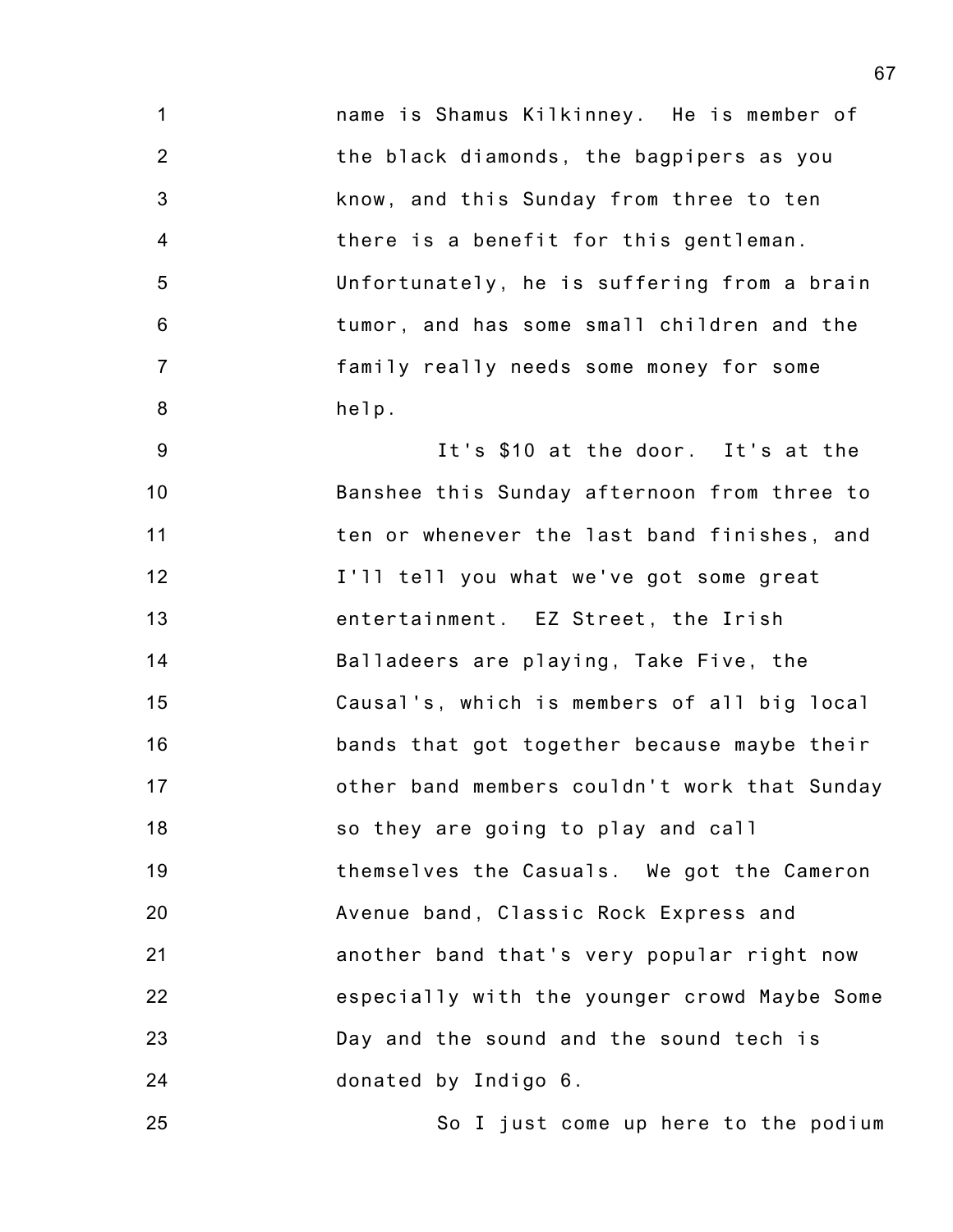1 2 3 4 5 6 7 8 9 and ask all of my music friends out there from the bands that I was in and have the privileged to work with, I was in Picture Perfect, Jeffery James, so I ask all of you guys if you are out there listening, anybody that knows the sound of my voice I know musicians are a great bunch of people and they've really come out over the course of the years to help everybody out.

10 11 12 13 14 15 16 17 18 19 20 21 22 23 24 25 So again, I ask everybody to come out this Sunday from three to ten at the Banshee in Scranton and I just gave you a list of the bands that are playing, and it is for a good cause. You don't need to get a ticket in advance, there will be a \$10 donation at the door. There will be a lot of good -- if you are to pay for these bands individually it would cost a lot more than \$10. Each band is approximately playing for one hour and from what I understand the Banshee is supplying, you know, all of the alcohol sales, whatever, for the day is going to go to the family, so they are really helping out, too. So, like I said, anybody in here or any -- especially al my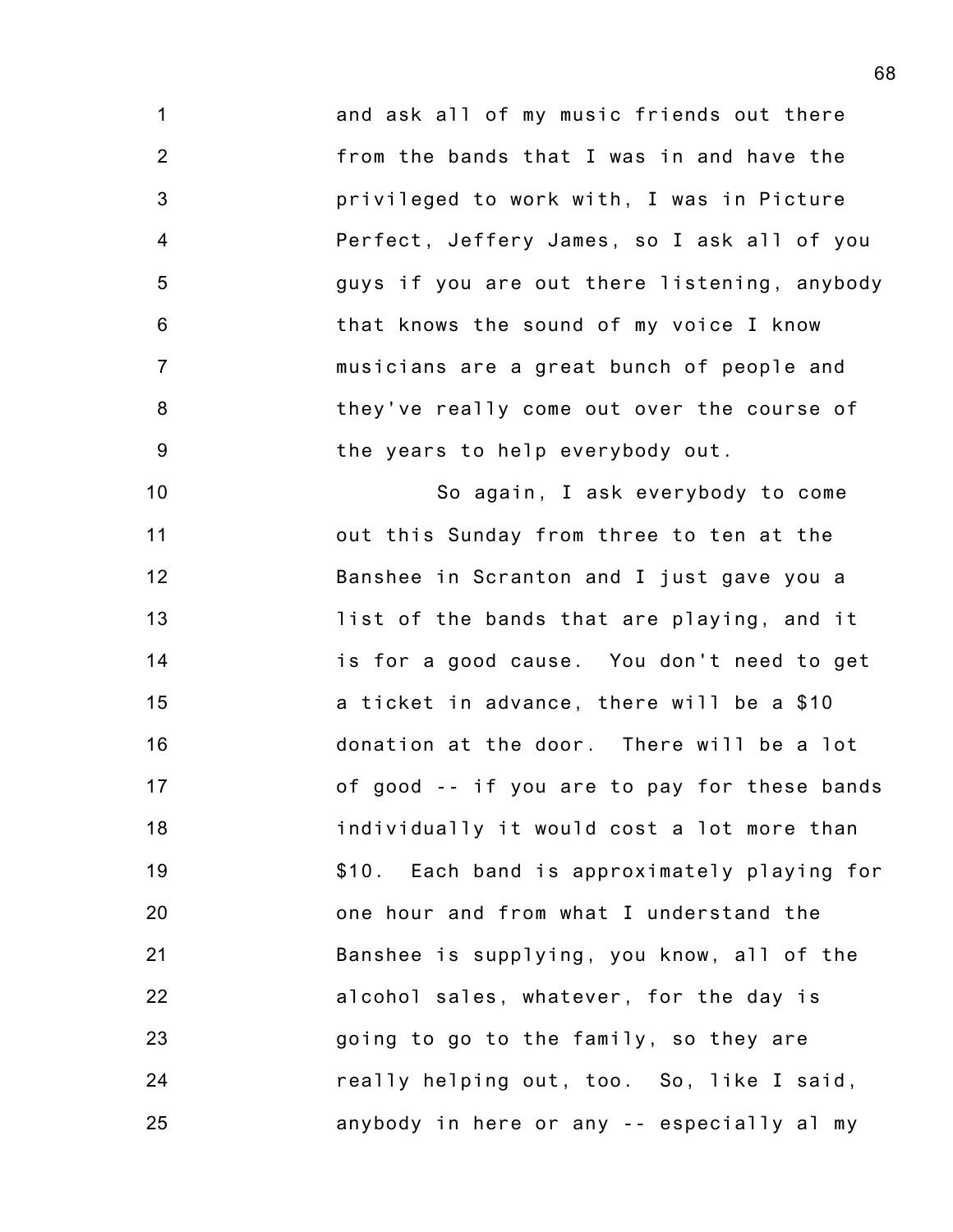1 2 3 4 5 6 7 8 9 10 11 12 13 14 15 16 17 18 19 20 21 22 23 24 25 musical friends out there that are hearing the sound of my voice, come out. We really wanted to put this together a little later on so we'd have more time, but unfortunately, time isn't, you know, at our favor right now. So, again, I would like to wish everybody a happy new year and hopefully we will see everybody at the Banshee this Sunday, which is 17th from three to ten. MS. EVANS: Thank you, Mr. Newcomb, a very worthy cause. MR. MCGOFF: Will ECTV run that? MS. EVANS: Certainly if you want to direct Mrs. Krake to get in touch with them first thing in the morning. MR. MCGOFF: Please. MS. EVANS: Mr. Loscombe has arrived. He is our new council member. Do we have a Bible? I now ask Judge Thomas Munley to step forward to administer the oath of office to Mr. John Loscombe. MR. MUNLEY: Thank you very much. Council President. I do want to state that I know Jack and he is -- he is a great --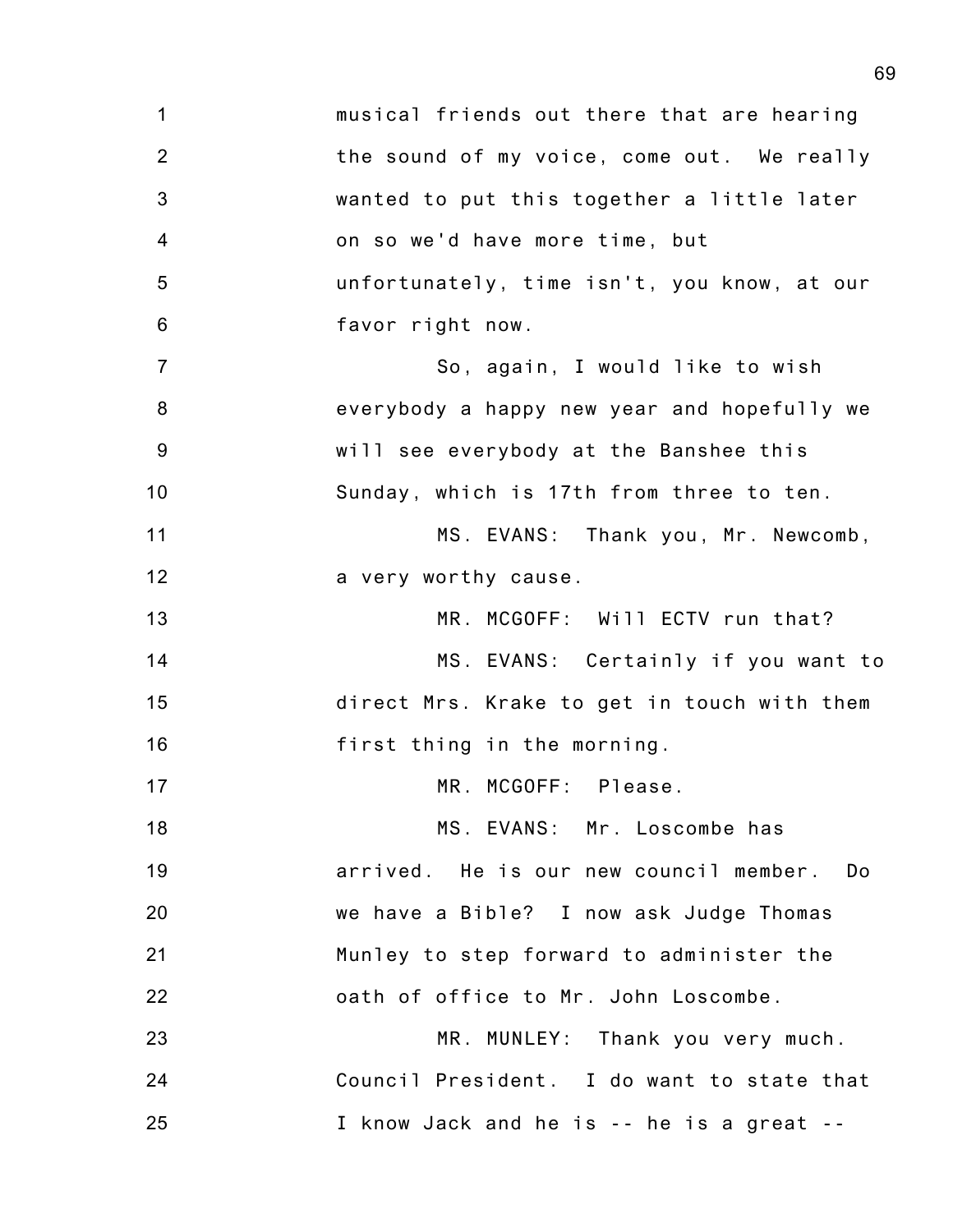| $\mathbf{1}$   | Jack is a great man and I know his family,   |
|----------------|----------------------------------------------|
| $\overline{2}$ | he comes from a wonderful family and, Jack,  |
| 3              | you should be very proud. Raise your right   |
| $\overline{4}$ | hand, please.                                |
| 5              | (MR. JOHN LOSCOMBE WAS ADMINISTERED          |
| 6              | THE OATH OF OFFICE BY THE HONORABLE THOMAS   |
| $\overline{7}$ | J. MUNLEY AND WAS SWORN IN AS A CITY COUNCIL |
| 8              | MEMBER.)                                     |
| $9\,$          | MS. EVANS: I believe we have                 |
| 10             | something for Mr. Loscombe to sign and then  |
| 11             | I would ask that you join council.           |
| 12             | MS. EVANS: Judge Munley, will you            |
| 13             | being stay with us?                          |
| 14             | MR. MUNLEY: I'll be stay for a               |
| 15             | couple of minutes, Ms. President, thank you  |
| 16             | very much and I just want to see Jack take   |
| 17             | his seat and I'll being leaving shortly.     |
| 18             | (Mr. Loscombe takes the dais and his         |
| 19             | seat at City Council.)                       |
| 20             | MS. EVANS: Well, everyone I would            |
| 21             | like to thank the Honorable Judge Thomas     |
| 22             | Munley for attending tonight's meeting and   |
| 23             | swearing in the fifth council member of      |
| 24             | Scranton City Council. He graciously and     |
| 25             | enthusiastically agreed to administer the    |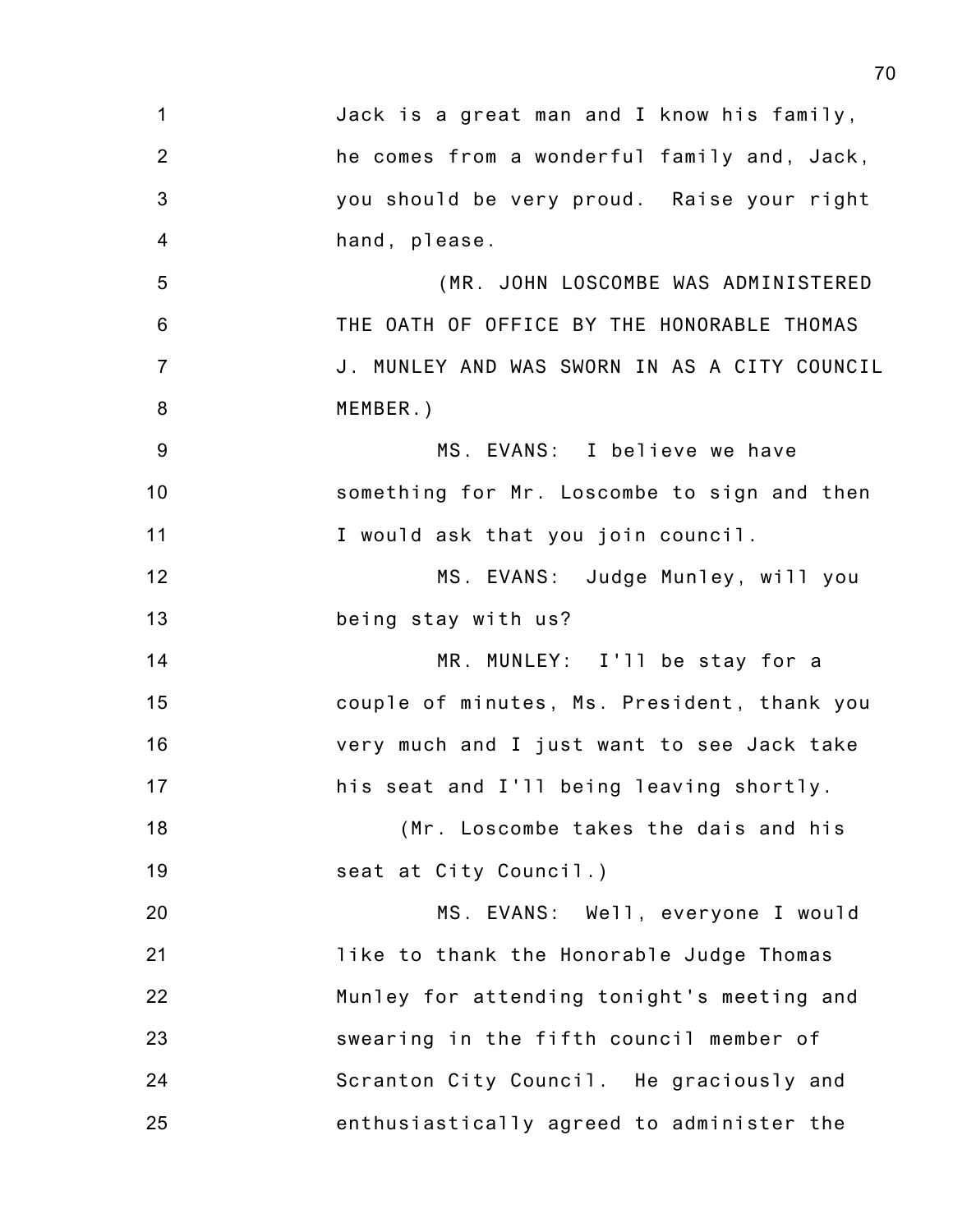1 2 3 4 5 6 7 8 9 10 11 12 council oath of office when I contacted him last week asking for his assistance to remain on stand by for tonight's public ceremony. We are privileged and honored to have such a highly respected man in our chambers not once, but twice in one week. First for our new tax collector, Bill Courtright, last Monday; and tonight, of course, for our newest council member. And on behalf of council I welcome Mr. John Loscombe to these chambers as our fifth member. Thank you, Judge Munley.

13 14 15 16 17 18 19 20 21 22 23 24 25 MS. HUMPHRIES: My name is Phyllis Bernadette Fatima Yasmine, Phyllis if Jesus and Mary. My maiden name is Matisko. I am two different religions. I wanted to be on the city council. I was blocked by the newspaper and chased all over in lies and deceit. In this process, why I wanted Judge Munley here is because of what has occurred in the City of Scranton. There have been a conspiracy to make she look like a paranoid schizophrenic. Yes, I was in a hospital at 16, I was abused. I went in other places, I was abused. I was used, it was open season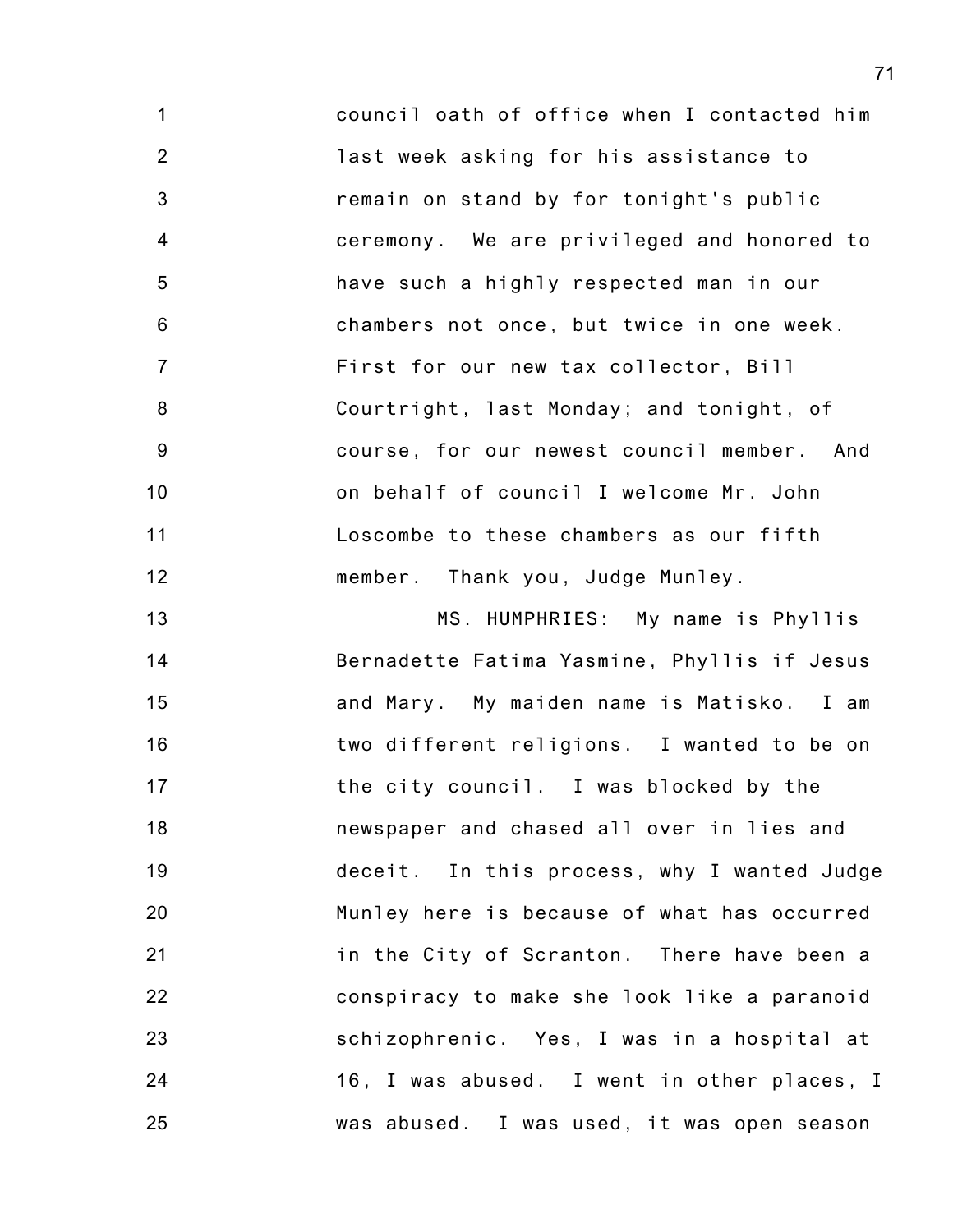1 2 and a lot of people are in high public places at this point.

3 4 5 6 7 8 9 10 11 12 13 14 They tried to get felonies on me, me trying to help. The fire department in the City of Scranton are so wonderful. Mrs. Evans, you know I wanted to run, I know I don't get the paper sometimes. I live on a limited income. I'm an environmentalist, I'm in the Legions of Mary, the Knights of Immaculatta. I have been abused by numerous people to make me look like I was crazy, but in the process it was an evaluation, an evaluation of a church, an evaluation of the City of Scranton.

15 16 17 18 19 20 21 22 23 24 25 I went to Court over a few weeks ago because I tried to help a woman years before because she was abused by her housing and swindled out of her home at Mulberry Towers. My job is it's more of a volunteer job to get the people out of Mulberry Towers when there is a fire. The blind -- the woman became blind, there was somebody that tried to help. One person ran over her, the same person lived in my -- next door to me and she was here one day. What they did is they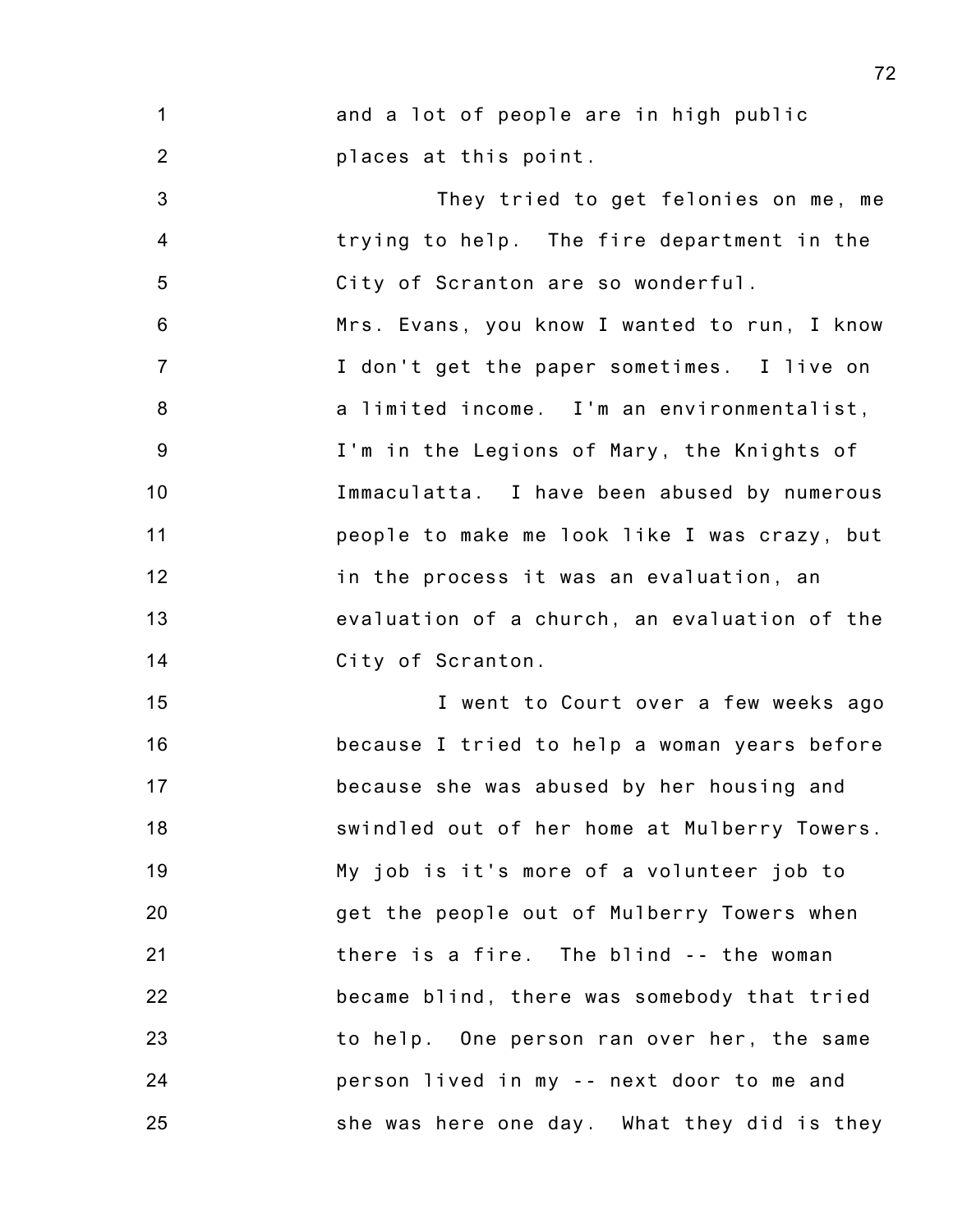1 2 tried make it look like I dragged her and pulled her and all of stuff.

3 4 5 6 7 8 9 10 11 I was in front of Farrell, and she is a wonderful person and I think she is an excellent judge, I think she should stay here until eternity because when she seen a lot of my documents and the classification of documents, medical records given to numerous people to show that I had been abused, I had been attacked. I'm a survivor. Nobody did nothing. Nothing.

12 13 14 15 16 17 18 19 20 21 22 23 24 25 I brought it in front of everybody in here. Everybody. One of them a district attorney here. Nobody, nobody helped me. I was told to take my religious documents and documents of the president of the United States off my floor on the fifth floor by Judy, by Brenda and by Lori. Lori is from the Jessup area. They said if I didn't that they would arrest me or have me evicted by intimidating me thinking I'm going to be unbalanced. Monday comes around, I see and somebody coming back and Court for it, Lori Clifford for me from Eynon she is laughing at me to try to give her a black eye and I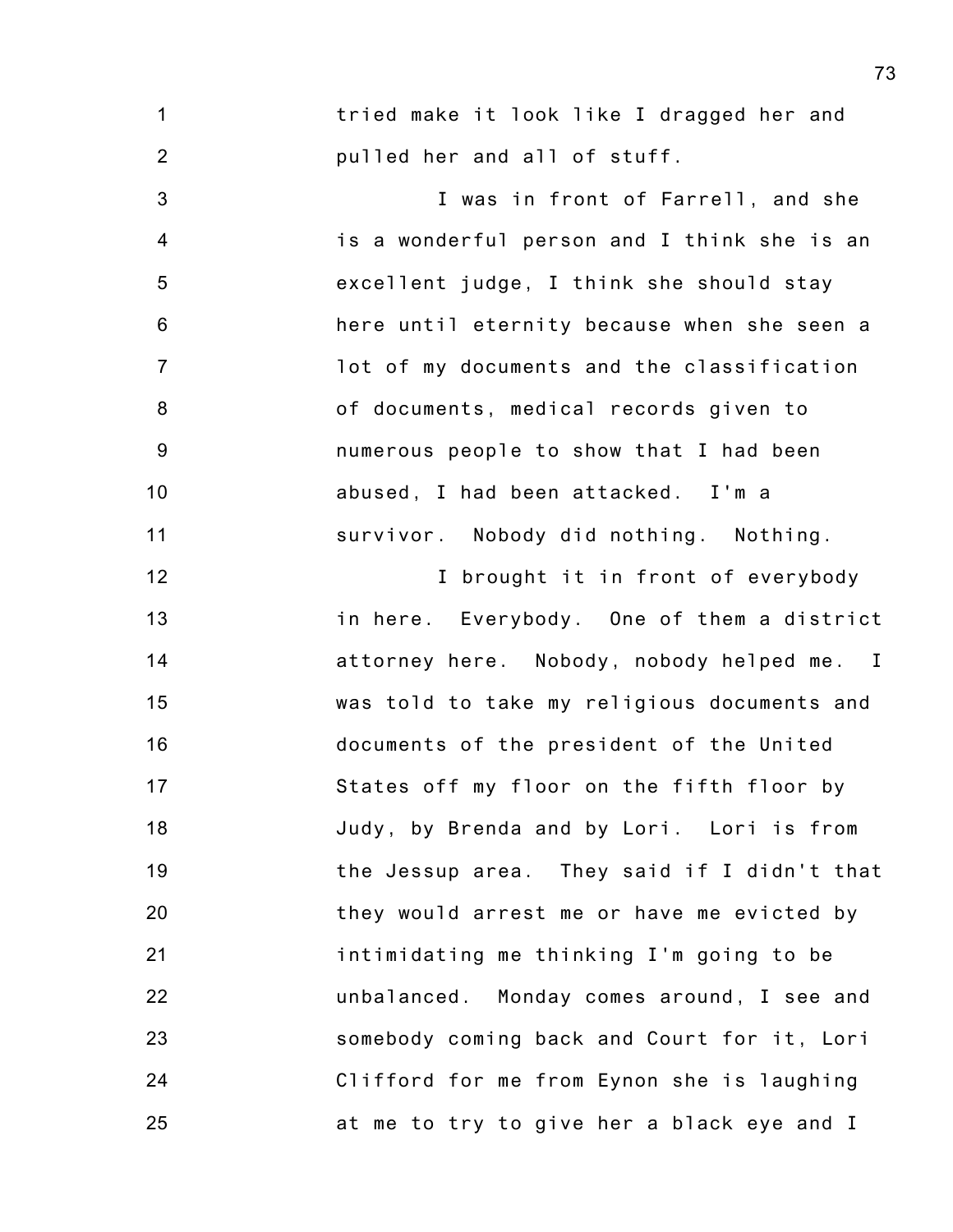1 2 3 4 am not a violent person. No. You don't win a war by violence and violence. You don't do that. You do it by love, peace and understanding.

5 6 7 8 9 10 They ripped all my documents and my religious documents, let alone the presidents of the United States, documents for children that were going to be sent to Russia and the Ukrainian. I'm a missionary. They have stole everything.

11 12 13 14 15 16 17 18 19 20 21 22 23 24 My house right now is all packed up with tons and tons of things because I was swindled out of a house in Moscow, a lawyer falsified documents. Judge Munley was a lawyer at the time, he handled my divorce and Judge Munley because he was going into criminal justice not in the family, he handed it over to Attorney Todd Munley. Today Munley tells me that I lost my house not to go to the hearing. So three months later I get these papers, I was intimidated by saying if I don't sign the papers I will go to jail because it was a Court-ordered paper.

Well, a couple of months later I get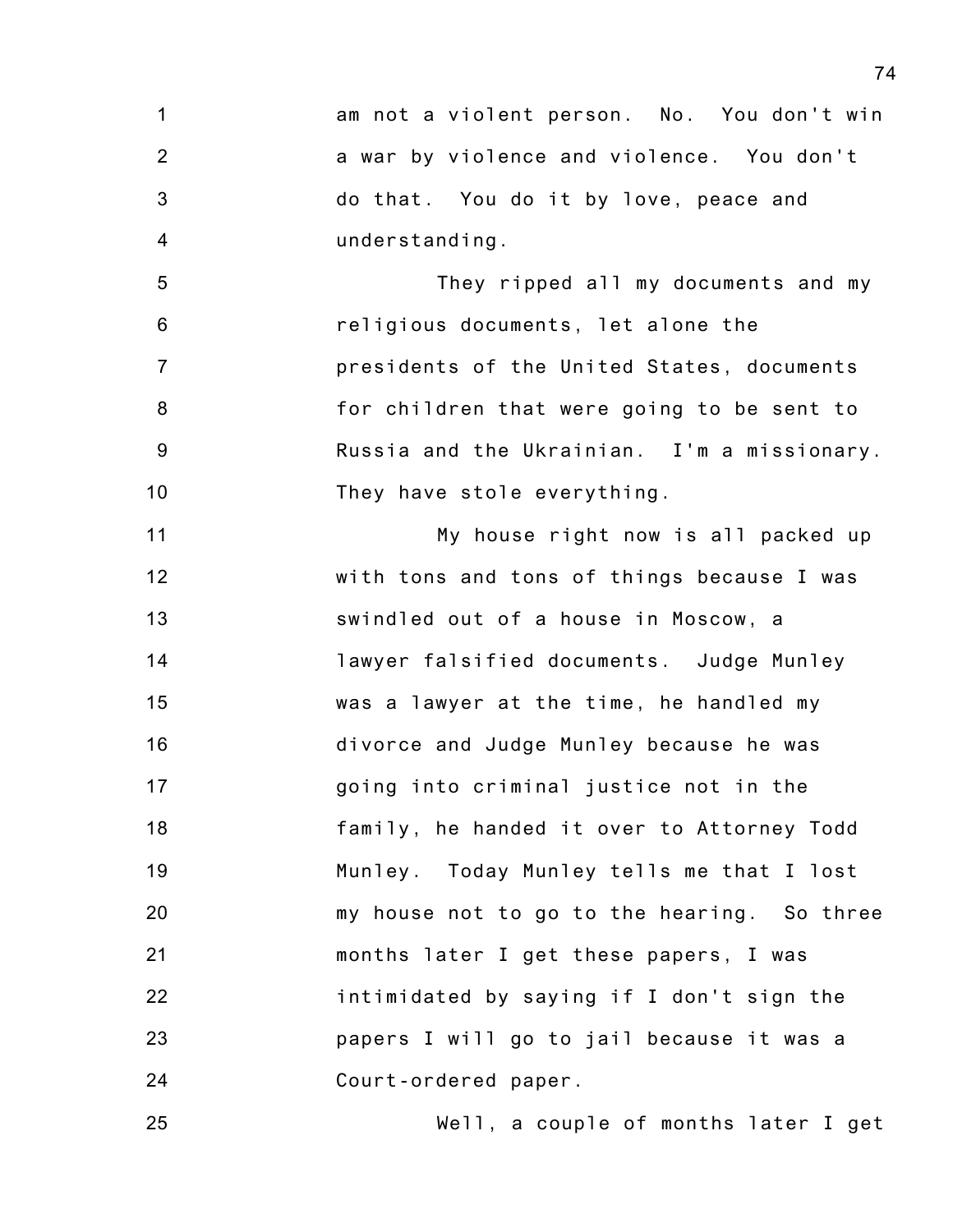1 2 3 4 5 6 7 8 9 it and this is how it was. It says I left my house in '72 or '76. I left my house in '82, two years after the divorce. It said my husband had the children, my children were living with me, and there was so many falsification. Then to find out later on that it was only a deed signed over, my children were heirs to that, my house is at 237 Market Street.

10 11 12 13 14 15 16 17 18 19 20 21 22 23 24 I want my home back, I want my dignity back and I want everybody in the city council to listen. Listen not only to with your ears, with your heart. Judge Munley is a wonderful person, he is a prolifer, and I ask everybody to support life inside and outside of the womb. I ask you to support our fire department and the new police department that's helping me. Corporal Richard Adonizio, it's not (unintelligible) they are going to help me. MS. EVANS: Very good. Very good. MS. HUMPHRIES: And I hope to God every one of yous hear this. MS. EVANS: Yes, we do.

MS. HUMPHRIES: Life begins at

25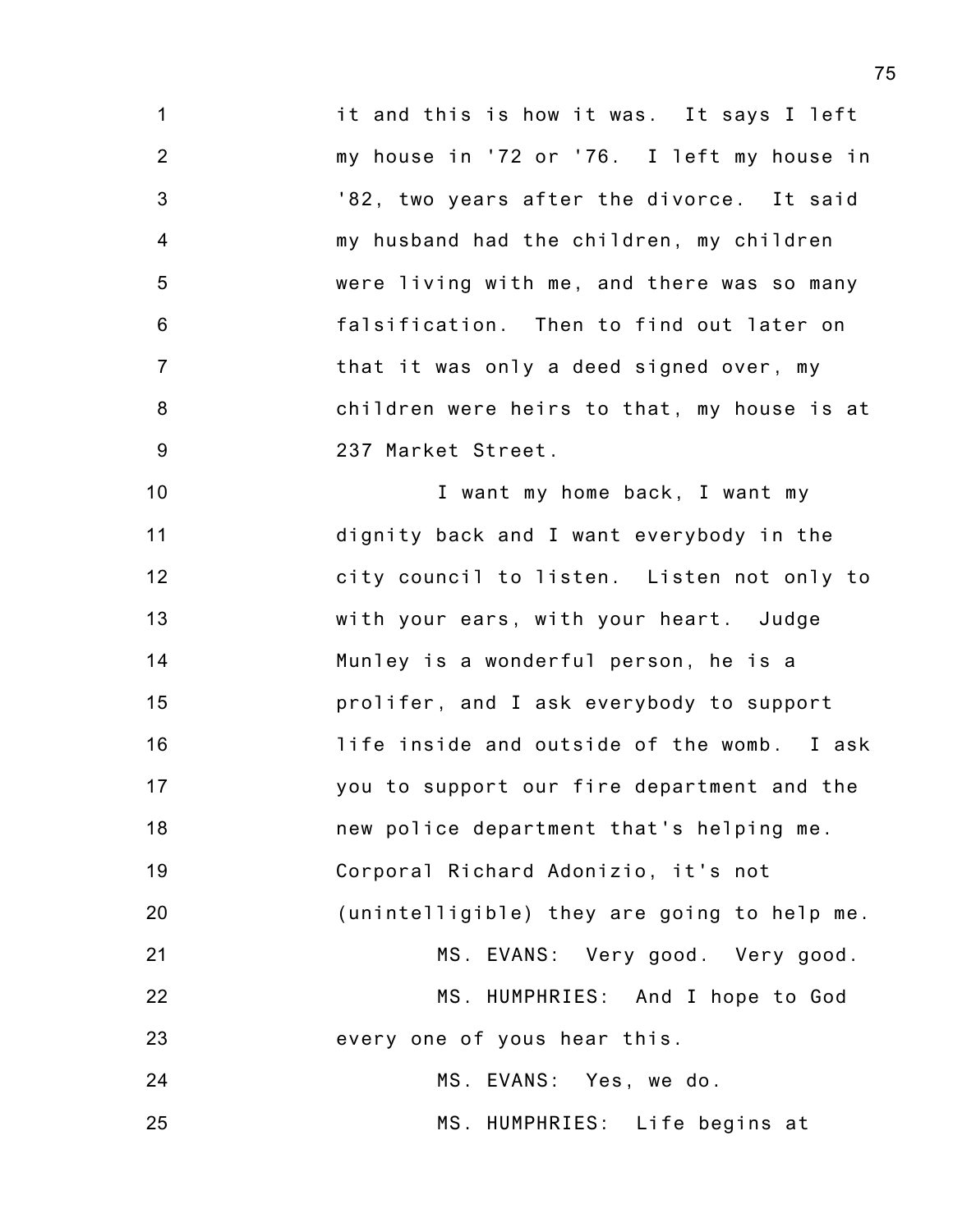1 2 3 4 5 6 7 8 9 10 11 12 13 14 15 16 17 18 19 20 21 22 23 24 25 misconception. MS. EVANS: Thank you, Phyllis. MS. HUMPHRIES: And get in to the president of the United States and please help me with this. MS. EVANS: Thank you, Phyllis. We can pick it up next week. MS. HUMPHRIES: And tomorrow at  $10:15 - -$ MS. EVANS: Phyllis. MS. HUMPHRIES: -- I'll be at Court and I wish everybody scared to hear what I have to say. These people got to go to jail. MS. EVANS: Thank you, Phyllis. MS. HUMPHRIES: That's going to be cleared out, and that's the reason why they are putting me out. MS. EVANS: Is there anyone else who would like to speak? MS. SCHUMACHER: Marie Schumacher, city resident and member of the Taxpayers' Association. I'll try to be brief. First, welcome to all of the new members and returning Mr. McGoff. I hope you can do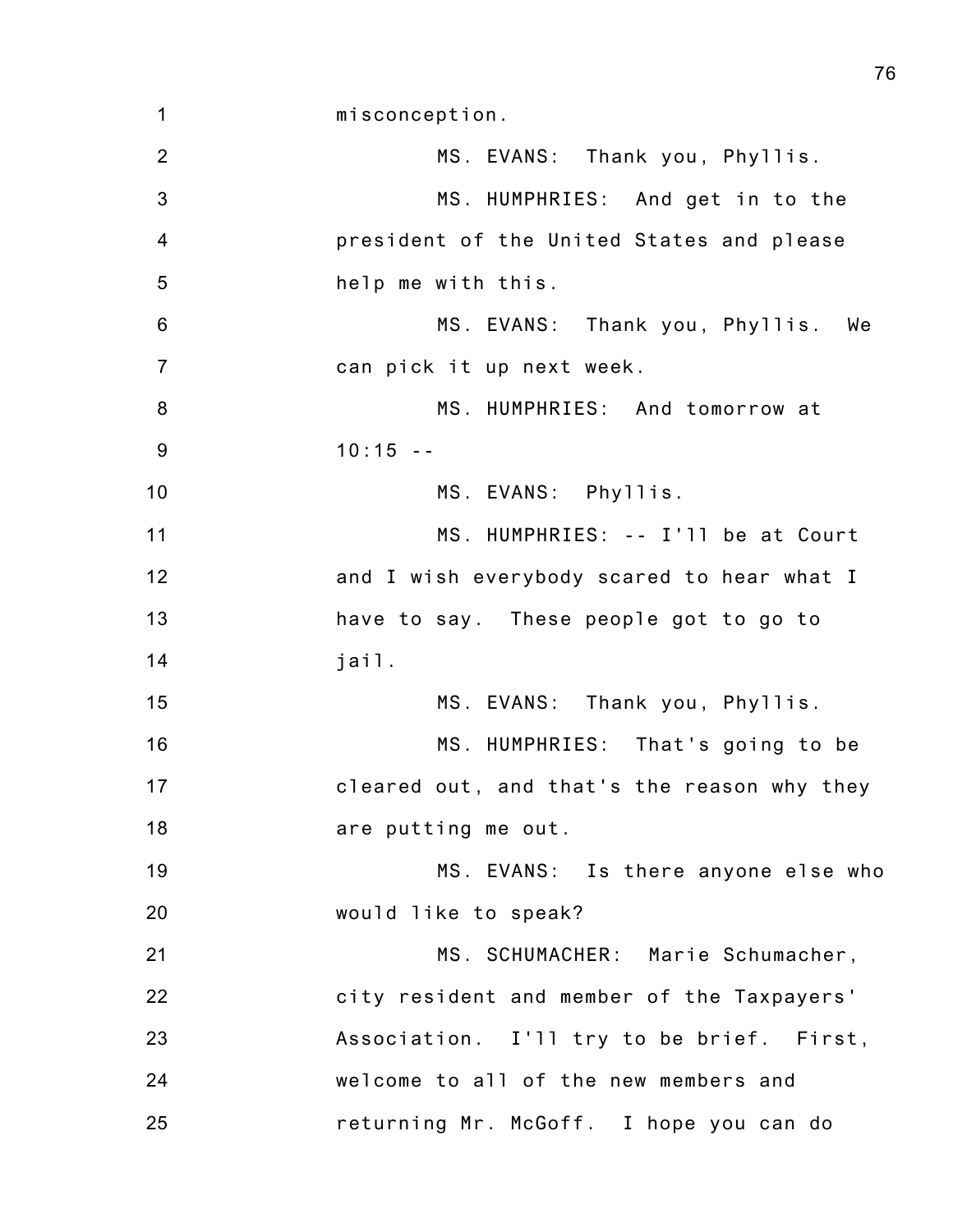1 good things for these taxpayers.

2 3 4 5 6 First thing I'd like to make sure everybody understands that it's not 31 percent of the properties in Scranton, it's 30.1 percent of the assessed value is held by tax exempt owners.

7 8 9 10 11 12 13 14 15 16 17 18 19 20 And also with respect to the Sewer Authority meetings, I did call this afternoon to verify where the meeting would be and because for the last several months from going back to the summer they were holding the meetings at the Sewer Authority headquarters on Adams Avenue at noon rather than in the evening and I was informed they should know tomorrow, they were polling the membership on whether or not it would go back to the Dunmore Borough building at which point it would be at 6:00, so stay tuned and the do have it on their website as well for those who have computers.

21 22 23 24 25 And then I would like to ask whether or not any of you know whether or not we received -- how much we received from the Single Tax Office in December and whether or not we finished the year in the red or the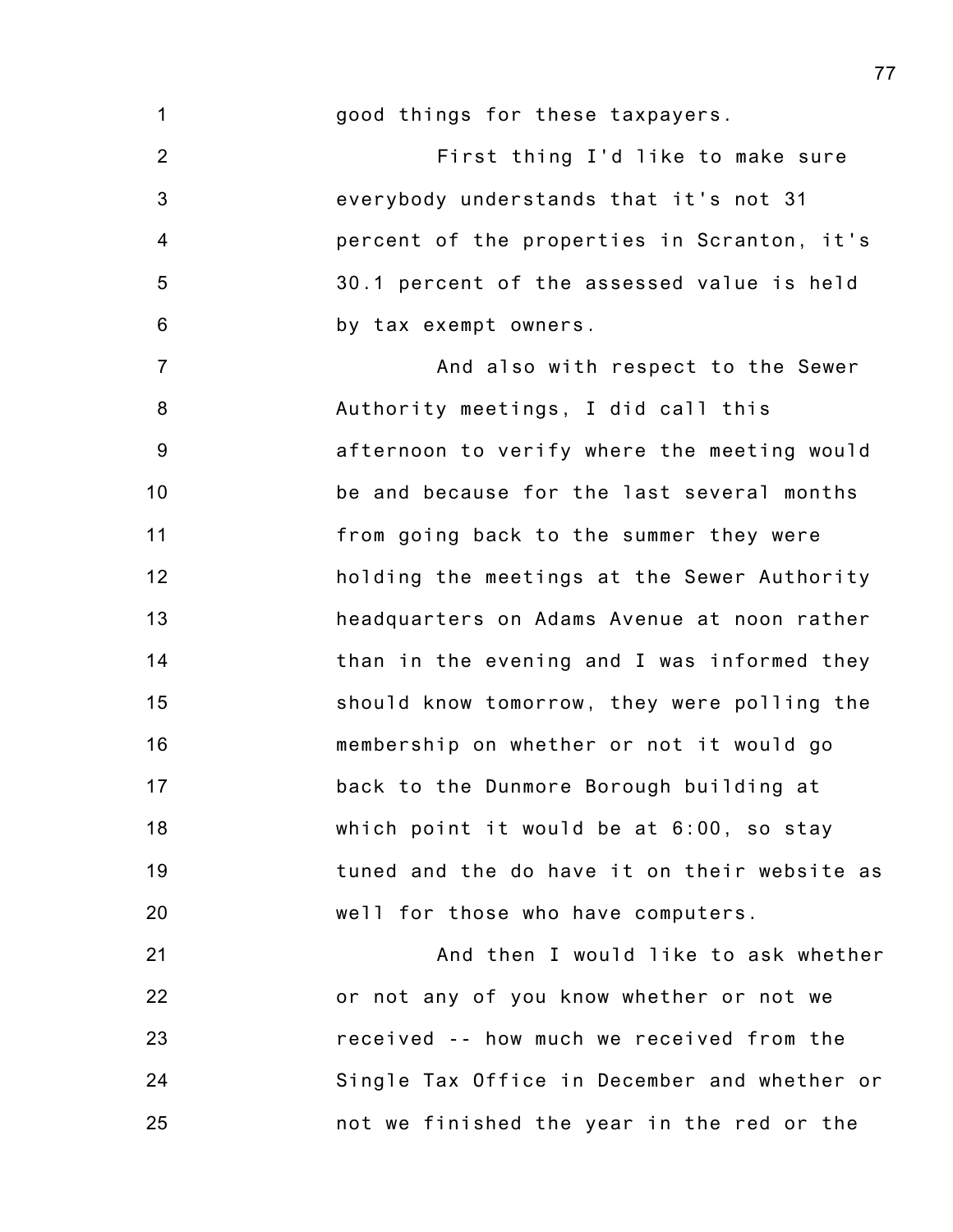1 2 3 4 5 6 7 8 9 10 11 12 13 14 15 16 17 18 19 20 21 22 23 24 25 black? MS. EVANS: That report will be made during motions. MS. SCHUMACHER: Thank you. MR. JOYCE: Yes, I'll be describing that a little bit more under Fifth Order. MS. SCHUMACHER: And finally, since we are bringing up things that we have been bringing up for a long time without any action, I know every since I have returned to Scranton -- well, not totally that fast, but certainly going back for four or five years, I have been calling the Department of Transportation regarding the traffic signal timing program that I think you will recall the grant actually was about to expire and I continued to call, first of all, because it is that project to which the traffic signal at River Street and Meadow Avenue which is sorely needed is incorporated, and the rest I think is timing about 58 of the signals within the city which we also desperately need. If you have ever gone through town at night, you know, and stop at every corner and burn gas it's a little ridiculous and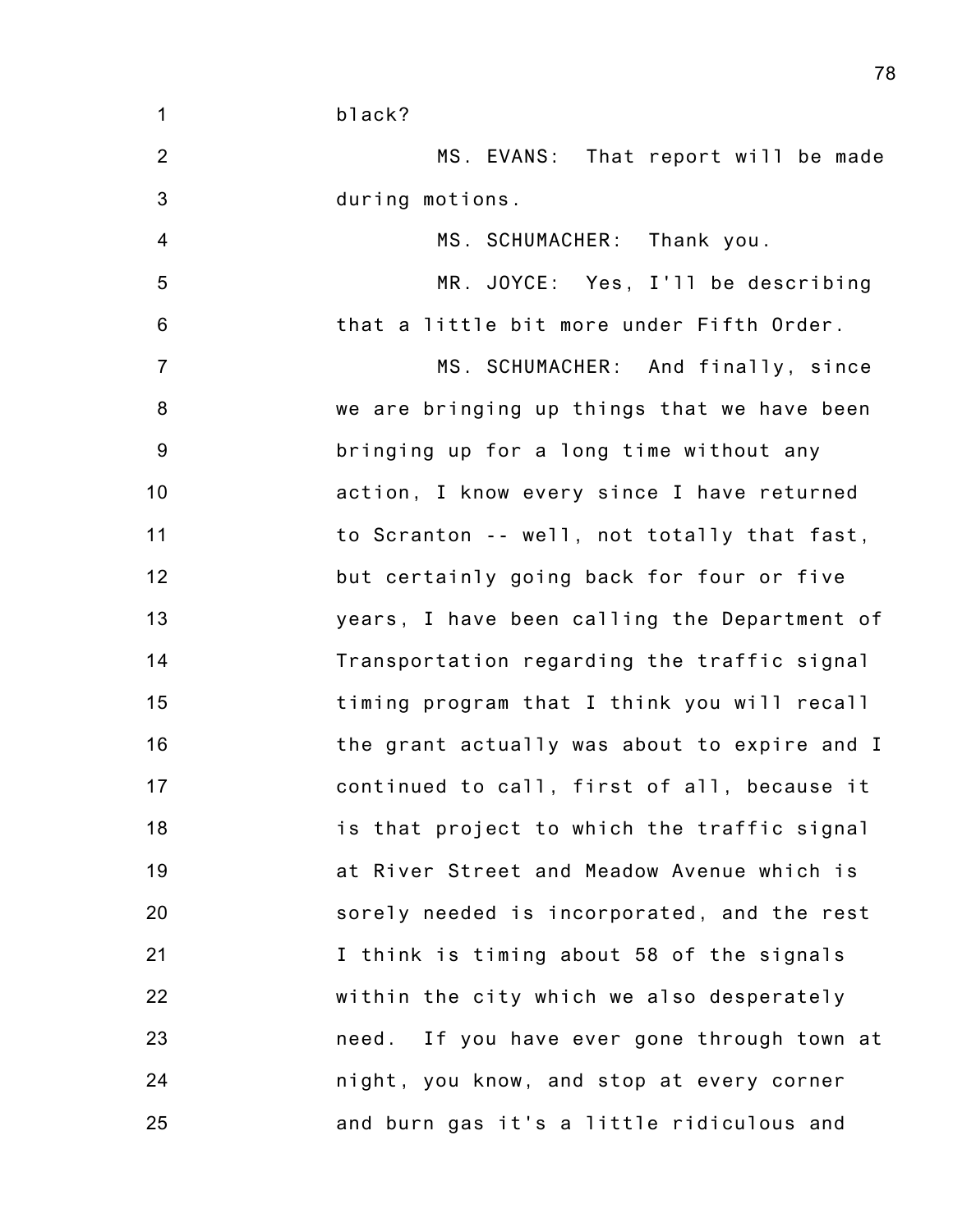not a sign of a very progressive city.

1

2 3 4 5 6 7 8 9 10 11 12 13 14 15 16 17 18 19 20 21 What I have been told is that it's probably going to stagnate unless they hear from the city that it is a priority for them, so I would like to request the city council to send a letter to PennDOT, the local office up in Dunmore, and tell them it is a priority for the city. And with that, I will -- oh, just a couple of comments on the Community Medical Center because I was really -- I was really upset when I saw that they are taking the money for people who are supposed to heal bodies, there are other components to a person and the fact that this piece of this table games legislation is going not to help the taxpayers but going to other institutions, largely a big chunk of it to Community Medical Center, the other component is what happens that table gaming legislation allows the casinos to onsite give credit to people.

22 23 24 25 I think -- I just can't even believe that our legislators did that. If you are at a casino and you in the hole the last thing you need it more -- is getting deeper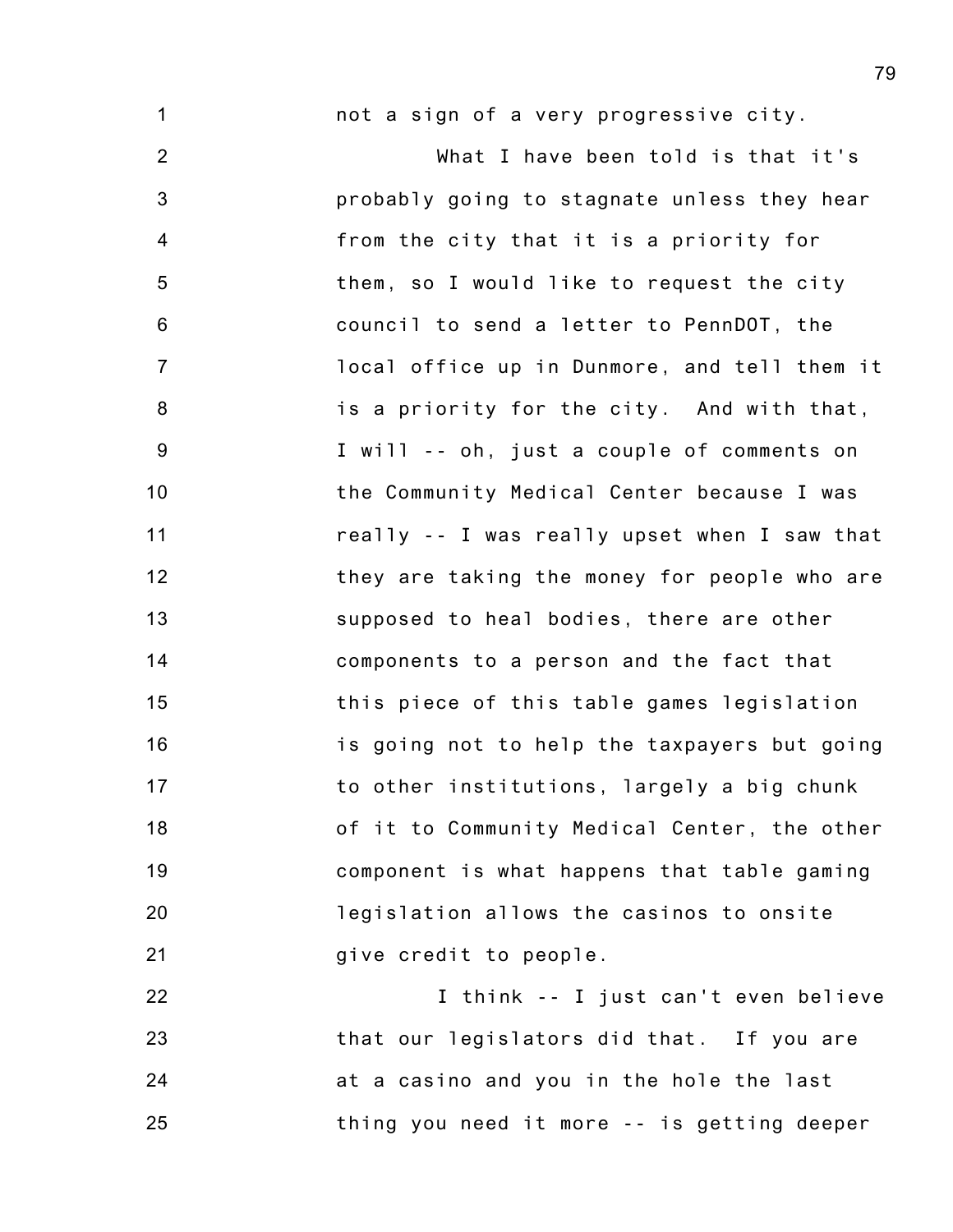1 2 3 4 in the hole and what happens to people. Community Medical Center as a healing body should not be participating in things that drag people down.

5 6 7 8 9 10 11 12 13 14 15 And also I have read that it a supposed private institution, but I have yet to see, there has been a lot of federal, state money diverted to the Community Medical College and I'd like to know what the private investment is. I think it's very little and we keep pumping more and more tax dollars in and our city needs help desperately and not private institutions. Thank you for your time and I'll be back again.

16

17 18 19 20 MS. LOSCOMBE: Mrs. Schumacher, just a quick question, you were referring to Community Medical Center, did you mean the medical college?

MS. EVANS: Thank you.

21 22 MS. SCHUMACHER: Yeah, I'm sorry. Yes, I did.

23 24 25 MS. EVANS: Is there anyone else that wishes to address council? MR. ANCHERANI: Good evening,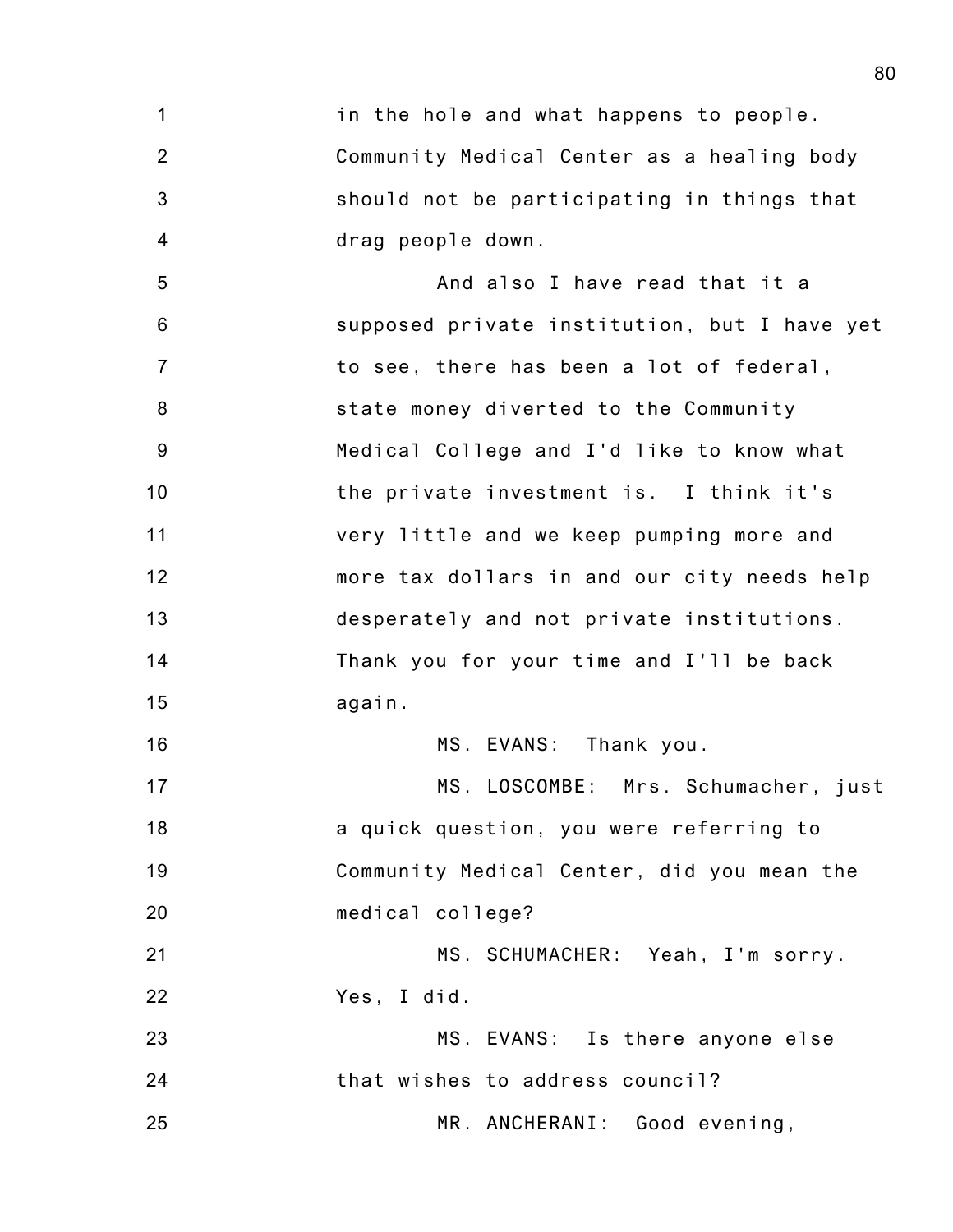1 2 3 4 5 6 7 8 Council. Nelson Ancherani, First Amendment Rights. We, the people, okay? We, the people, here in Scranton, the little people, we have spoken. Just as an example, look at the change and the makeup of this current council. I'm sure that the people coming here and speaking will get the blame for the changes brought about in the council makeup.

9 10 11 12 13 14 15 16 17 18 19 20 I have been attending council meetings for the last nine years including this year. Council speakers have been called names for years by professional persons, council members and high-elected city officials, certain individuals, editorialists, and the local tabloid, the slimes. These little people have followed in the footsteps of many other little people, speakers who include such names as Joe Clifford, Jack is Back Fossett, Dick Laske, and countless others.

21 22 23 24 25 Council speakers come to the podium with concerns about their city. They love their city, they're concerned about the wasteful BS, borrowing and spending, that has taken place over the last eight years.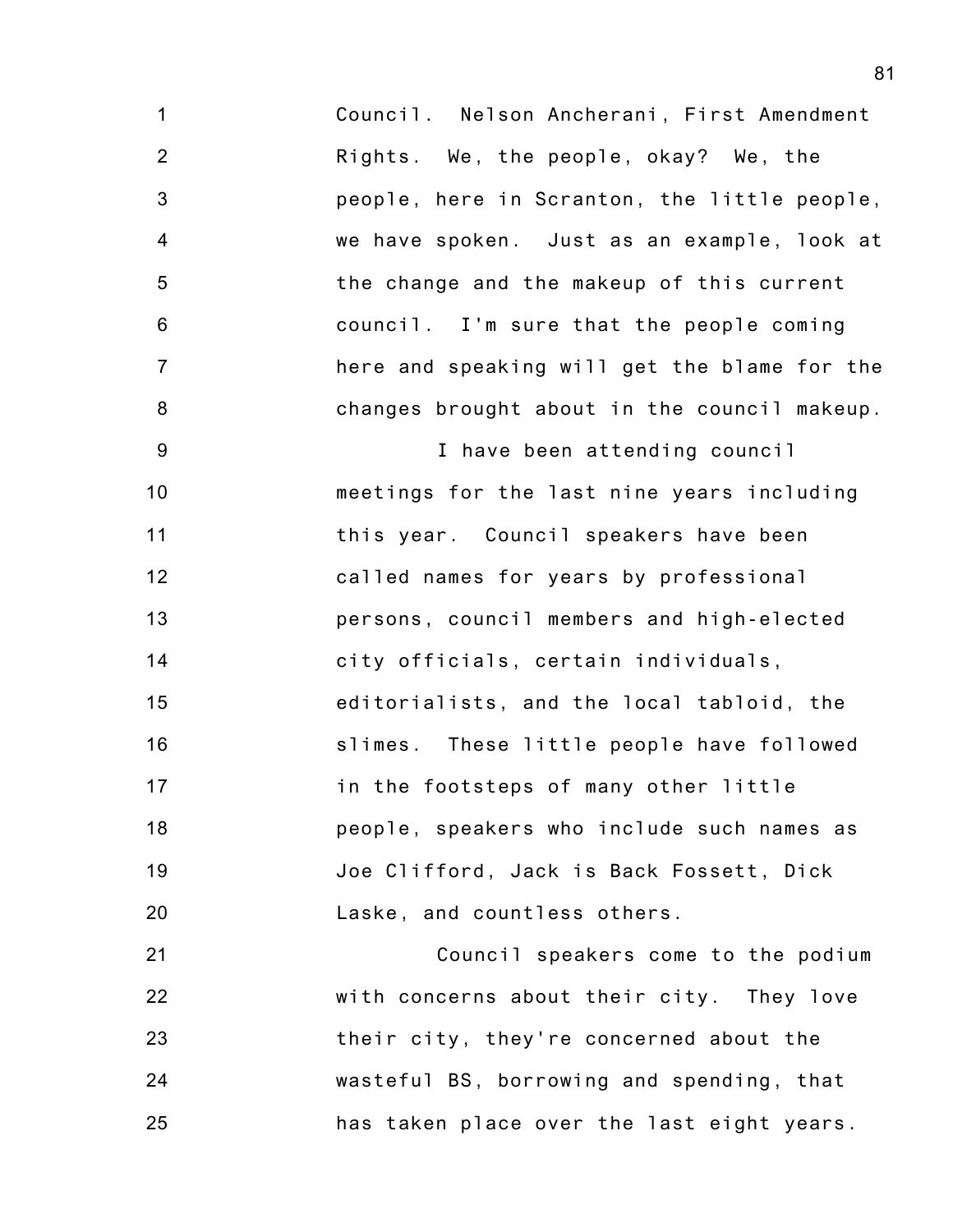1 2 3 4 5 6 7 8 9 10 11 12 13 They are concerned about the 25 percent tax increase that was imposed on them and the outlook for two more 25 percent tax increases that the mayor and PEL would have imposed on them for 2008 and 2009. They're concerned about loans that the city gave out only to have \$722,000 in bad loans face the city. The taxpayers are concerned about good money being wasted, repairing the Casey parking garage to the tune of \$250,000 plus just to have it torn down. There is so much more but not enough time to mention them all.

14 15 16 17 18 19 20 21 22 23 24 25 I have been talking about the Connell building and the inactivity there, the building being exposed to the elements because of the broken/EPB or open windows. That's a 23 million project and they supposedly ran out of money. How much more money will be needed by the developers to complete the project and how much more of that will be taxpayers money? As a side note on that, I did see three persons standing behind the fence in front of the building today. I hope they are there to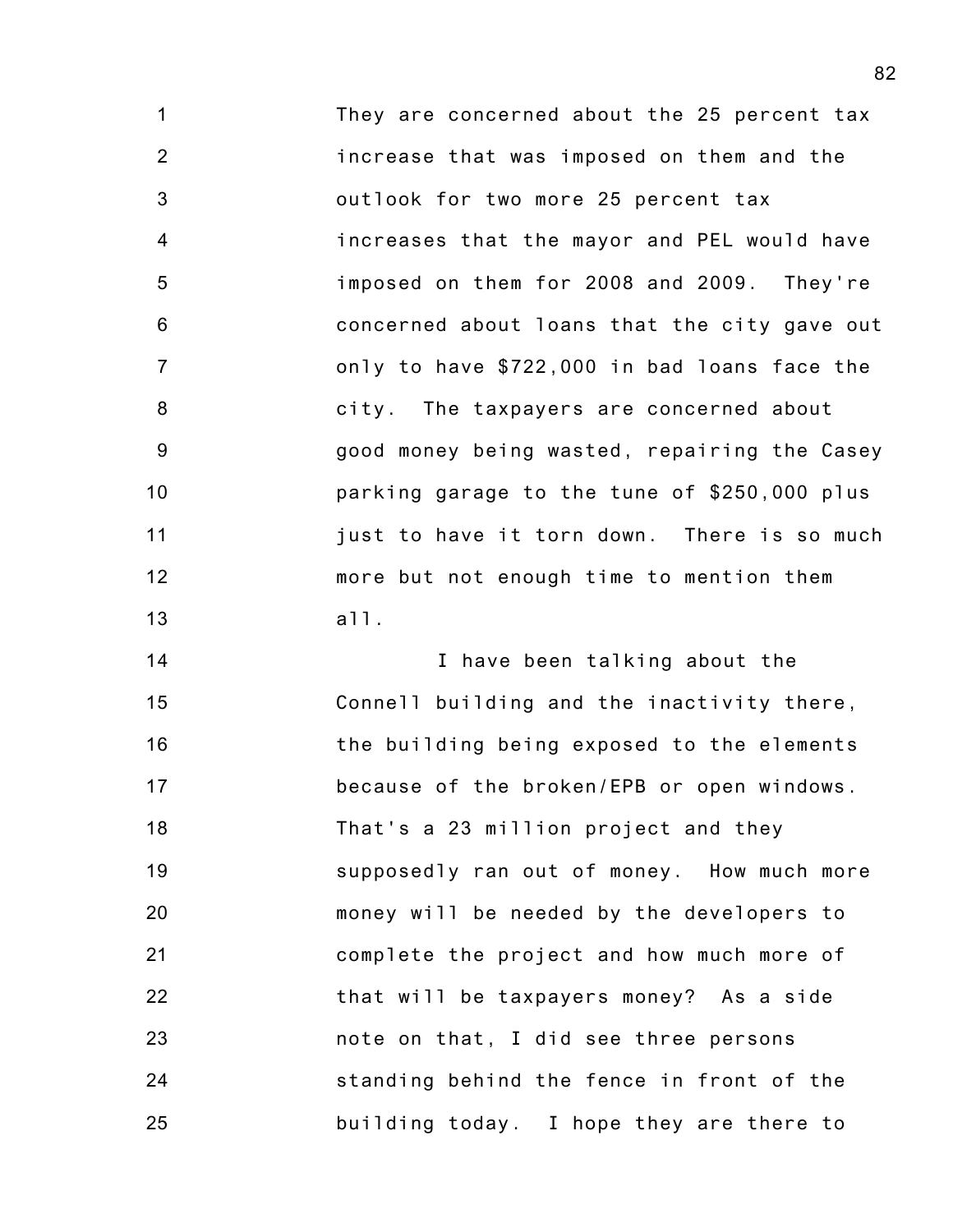1 2 3 restart the work and not their planning the demolition of the building since it has been exposed to the elements.

4 5 6 7 8 9 10 11 12 13 Now, I hope this council is up to the task of stopping wasteful borrowing and spending. Look how much has been spent on outside attorneys. Over one million for Goldburg alone and there are three other outside labor attorneys being paid by taxpayer money, that's Jaron, O'Reilly and Reihner, \$600 an hour for one of them or possibly more. Where in the budgets does that money come from?

14 15 16 17 18 19 20 21 22 23 24 25 Look at the 25 million in raises and new hires. Look at the amount of persons getting jobs at the Sewer Authority while our rates are going up. Are our rate increases going to pay the salaries of those new Sewer Authority workers? We, the people, want to know the answers to these and other questions. Now, maybe with this new council we will get answers. I sure hope so. You council members have a tremendous job ahead of you and I have faith that you will undertake the job with courage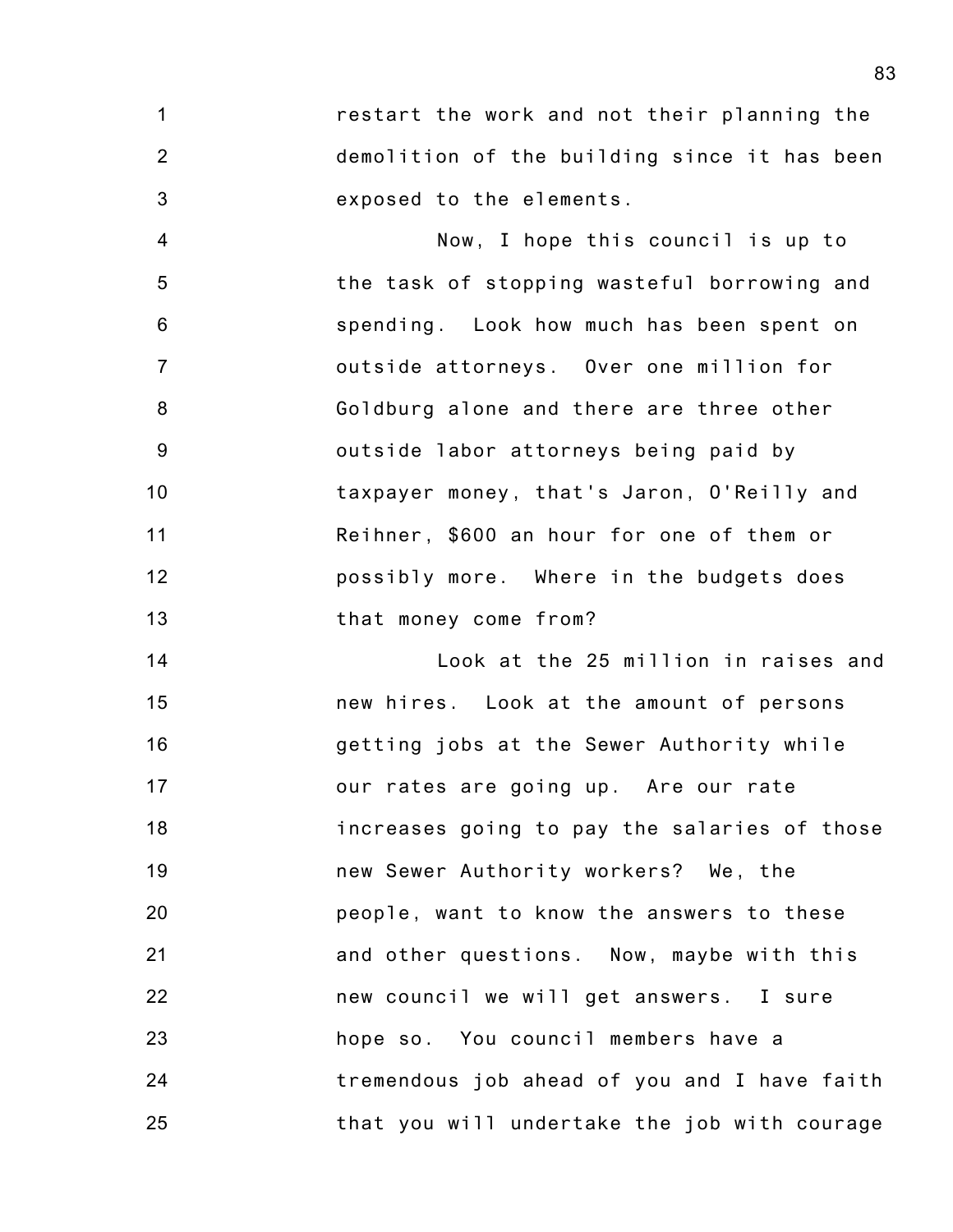1 2 and conviction. Good luck on that. Thank you.

3 4 MS. EVANS: Are there any other speakers? Mr. McGoff?

5 6 7 8 9 10 11 MR. MCGOFF: Thank you. A few things. First, I would like to say that Mrs. Gatelli was not at the Doherty inauguration, just to defend her somewhat. She was at work when that was taking place and she was not at the inauguration nor was she at council meeting.

12 13 14 15 16 17 18 19 20 21 22 23 24 A lot has been said tonight about the tax exempt properties in the city and the lack of monies received from nonprofit organizations. This is not a problem that is solely in the City of Scranton. This problem is one that plagues a number of cities, especially county seats throughout the State of Pennsylvania, where there are large numbers of federal buildings, state buildings, county buildings that are nonprofit. These are buildings that are used by, you know, people from all over the county in which they are located.

25 And there was, and I can't remember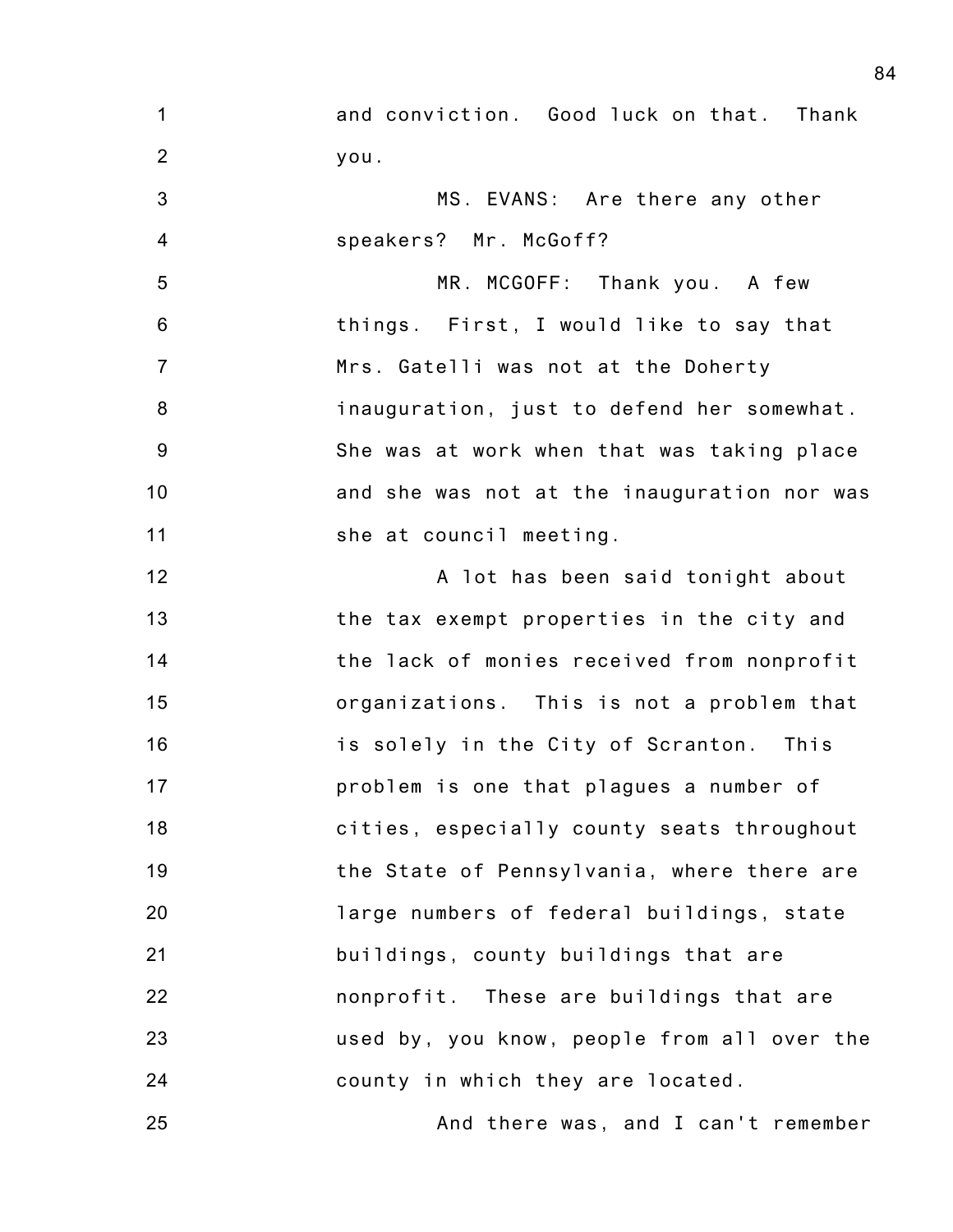| $\mathbf 1$    | the House Bill number, remember, that was    |
|----------------|----------------------------------------------|
| $\overline{2}$ | going to offer some relief, but has never    |
| 3              | been --                                      |
| 4              | MS. EVANS: Yes.                              |
| 5              | MR. MCGOFF: -- I don't remember the          |
| 6              | number, but it was -- it was something in    |
| $\overline{7}$ | the state legislature/TAOUR that would offer |
| 8              | some relief to county seats or cities that   |
| 9              | had I believe it was over 25 percent of      |
| 10             | properties that were tax exempt, that bill   |
| 11             | has gone nowhere. It's pretty much not       |
| 12             | supported primarily because people outside   |
| 13             | of the county seats or outside of the those  |
| 14             | cities are not going to support it in        |
| 15             | anyway. Representatives that represent       |
| 16             | those areas that are both city and county -- |
| 17             | or city and outlying suburban areas have a   |
| 18             | difficult time getting votes if they are     |
| 19             | going to go in and ask their constituents to |
| 20             | pay taxes, you know, in a city in which they |
| 21             | don't live in.                               |
| 22             | A proposal was suggested to me that          |
| 23             | we assess all of the nonprofit properties in |

24 25 the City of Scranton in Lackawanna County and prorate the taxes among all county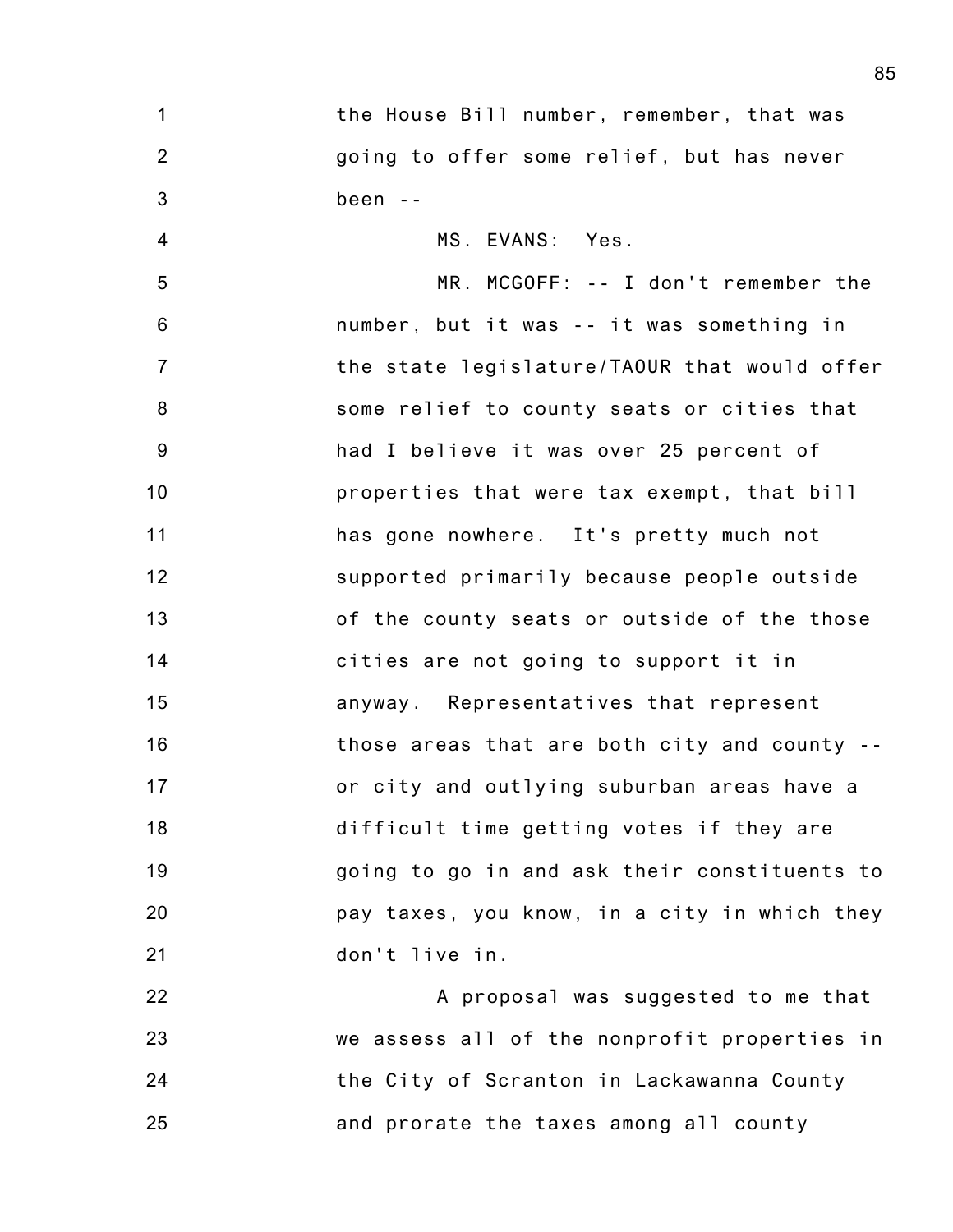1 2 3 4 5 6 7 8 9 residents. This would have to be done through a county resolution, but I can't see the county commissioners doing that. I can't see the people of let's say Dunmore offering to pay for, you know, taxes for buildings that are in the City of Scranton, so there are some solutions there are there, but they are not likely to be enacted in any way and so it continues to be a problem.

10 11 12 13 14 15 16 17 18 19 20 21 22 23 24 Somebody mentioned public service fees or, you know, charging the students for public safety. This was suggested, I don't know if it was last year or the year before we had talked about it in caucus at least of a public safety fee of a certain amount per semester per student at the schools, and I was told at the time that this had been tried in other places and was deemed by the courts to be a tax and, therefore, could not be done. I don't know, I'm assuming that that is true, but probably something that could be looked into. So there is another possible solution that doesn't have a likely positive outcome.

25 So this whole idea of tax exempt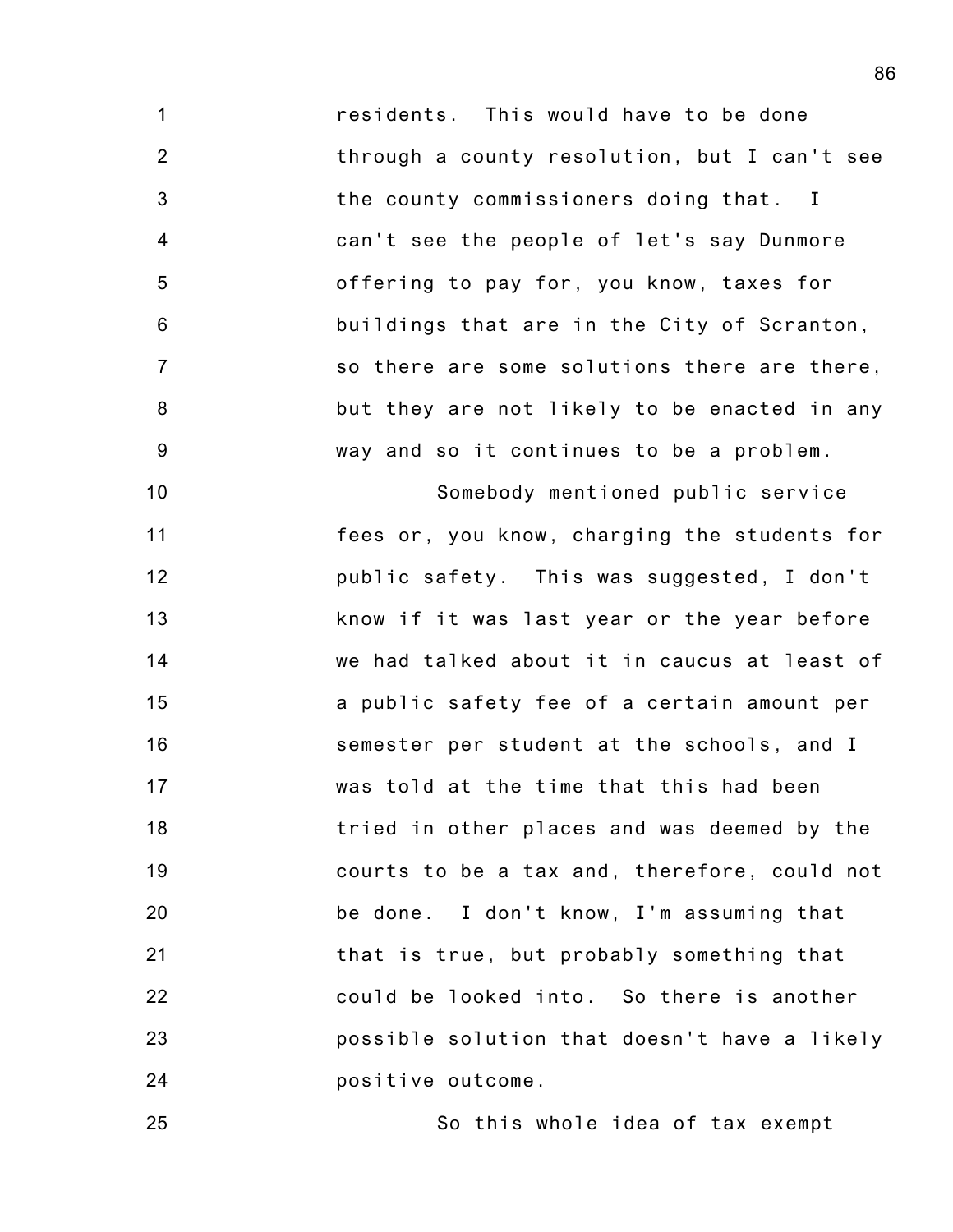1 2 3 4 5 6 7 8 9 10 11 12 13 properties and trying to, you know, go to them and force money out of them in some way, while it's a nice idea it's not been very successful. And I will say, and I don't mean to be an apologist for the University of Scranton, but they have probably to know more than most throughout the state in helping the local communities. They do pay something and, in fact, they actually do pay some taxes. They do pay taxes on properties that they take that are not developed and made part of the school, so they do pay a limited property tax.

14 15 16 17 18 19 There is also anything that's a for profit entity within the school, I know in the DeNaple's Center they have a number of restaurants and all, those things do pay taxes if they are for profit, so they do pay taxes, they are not exempt.

20 21 22 23 24 25 And also, the University has donated to the city in a number of ways, maybe not in money, but certainly you have to appreciate some of the work that they have done around the campus in terms of the street scape and the lighting and other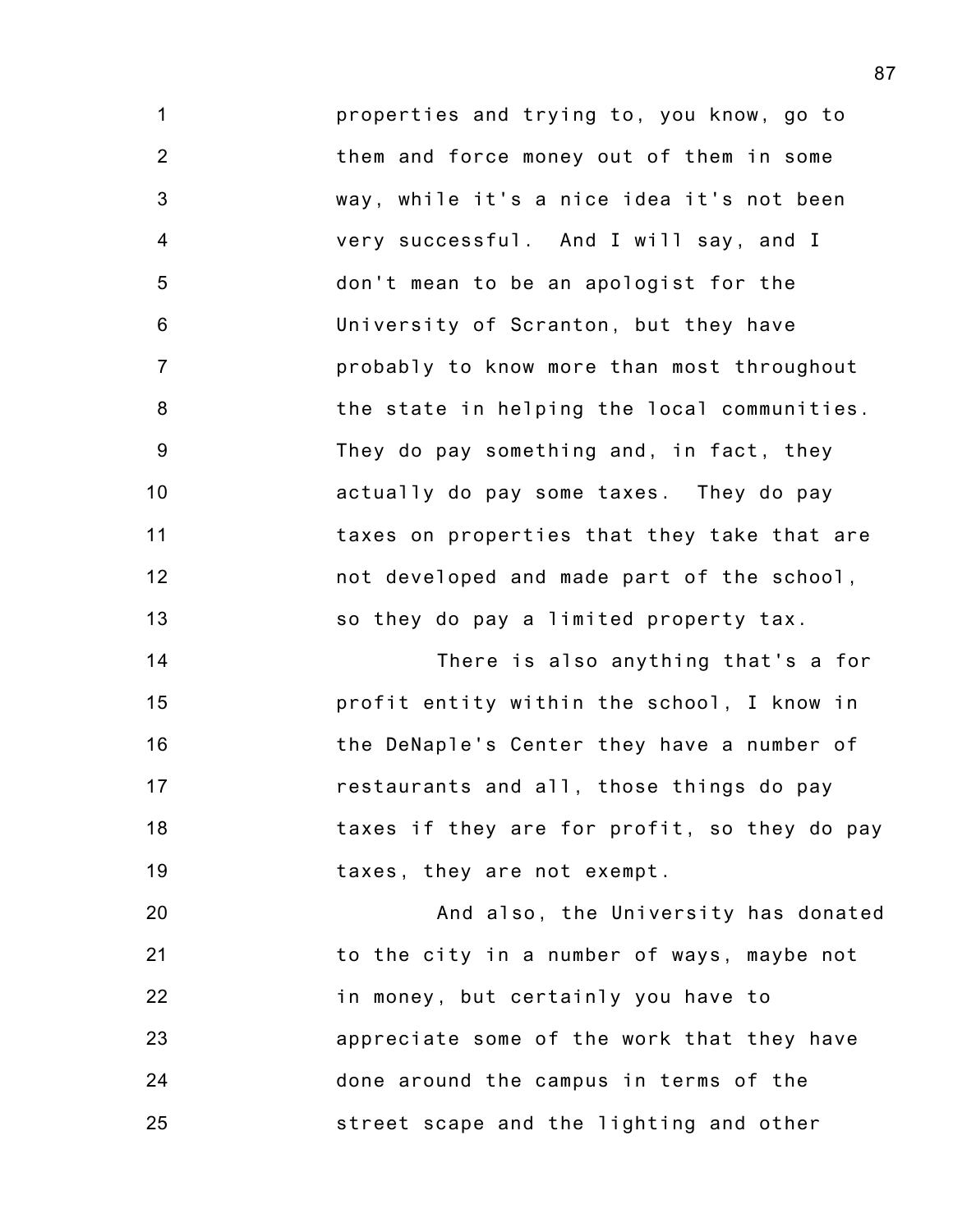1 2 3 4 5 6 7 8 9 10 11 things that I think have helped benefit the city, but with all of that said I think there is still, you know, room for council and the city to pursue these nonprofits and I don't know that there is anything we can do to force money out, but -- out of these non or tax exempt groups, but certainly we should do what we can to see that there is something -- some fair share paid by the entities that are being protected by the city.

12 13 14 15 16 17 18 19 20 21 22 23 24 25 And the other thing I would like to, and I mentioned it to Mrs. Evans prior, not today, but I would like to ask that the finance chair begin to work with the administration to prepare an RFP for what we -- I think it was designated rental registration coordinator or director, I'm not sure what the title was that we finally put to it, but I think that's a program that we should look into immediately and begin to-- if we can get that in place early enough it would not only be a great source of revenue, but I think it would also be a beginning toward dealing with the absentee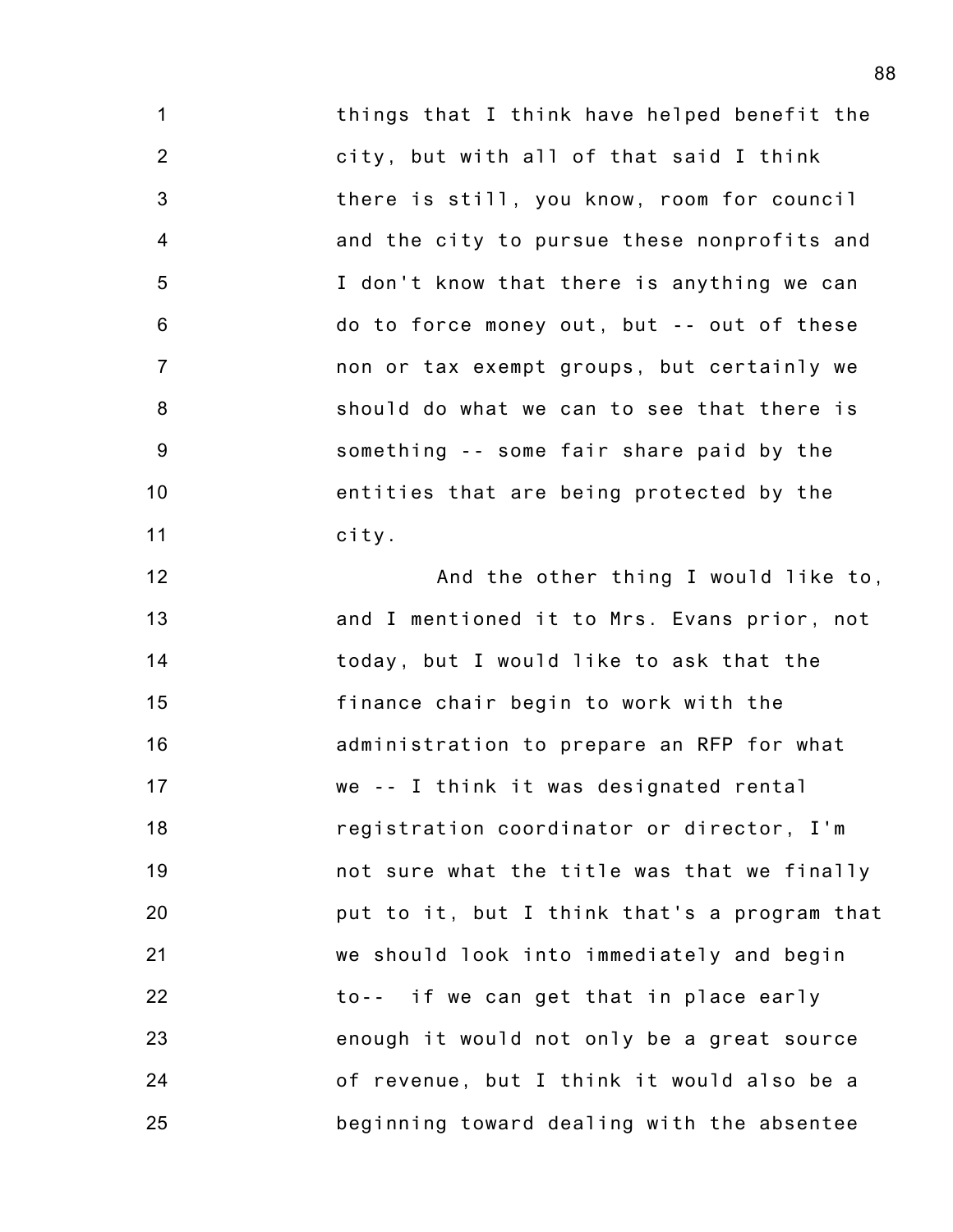landlord problem that see in this city.

1

2 3 4 5 6 7 8 9 10 11 12 I have had probably had more phone calls during my course of time here about absentee landlords than any other issue, and I think through the rental registration ordinance that we have, I think we can begin to deal with that problem, but we do need somebody in place and we do need to take a look at that ordinance again and put some teeth in it so that we can enforce it and we can make landlords more responsible to the city and to the residents of the city.

13 14 15 16 17 And last, I would like to welcome our new council member, and hopefully we can as a group work together through the coming years to continue the progress of the city of Scranton, and thank you.

18 19 MS. EVANS: Thank you. Mr. Rogan, motions or comments?

20 21 22 23 24 25 MR. ROGAN: Yes. I would like to thank all of the applicants who applied for the vacant city council position. It was a pleasure to interview all of you, and I would like to congratulate Mr. Loscombe on his appointment to Scranton City Council and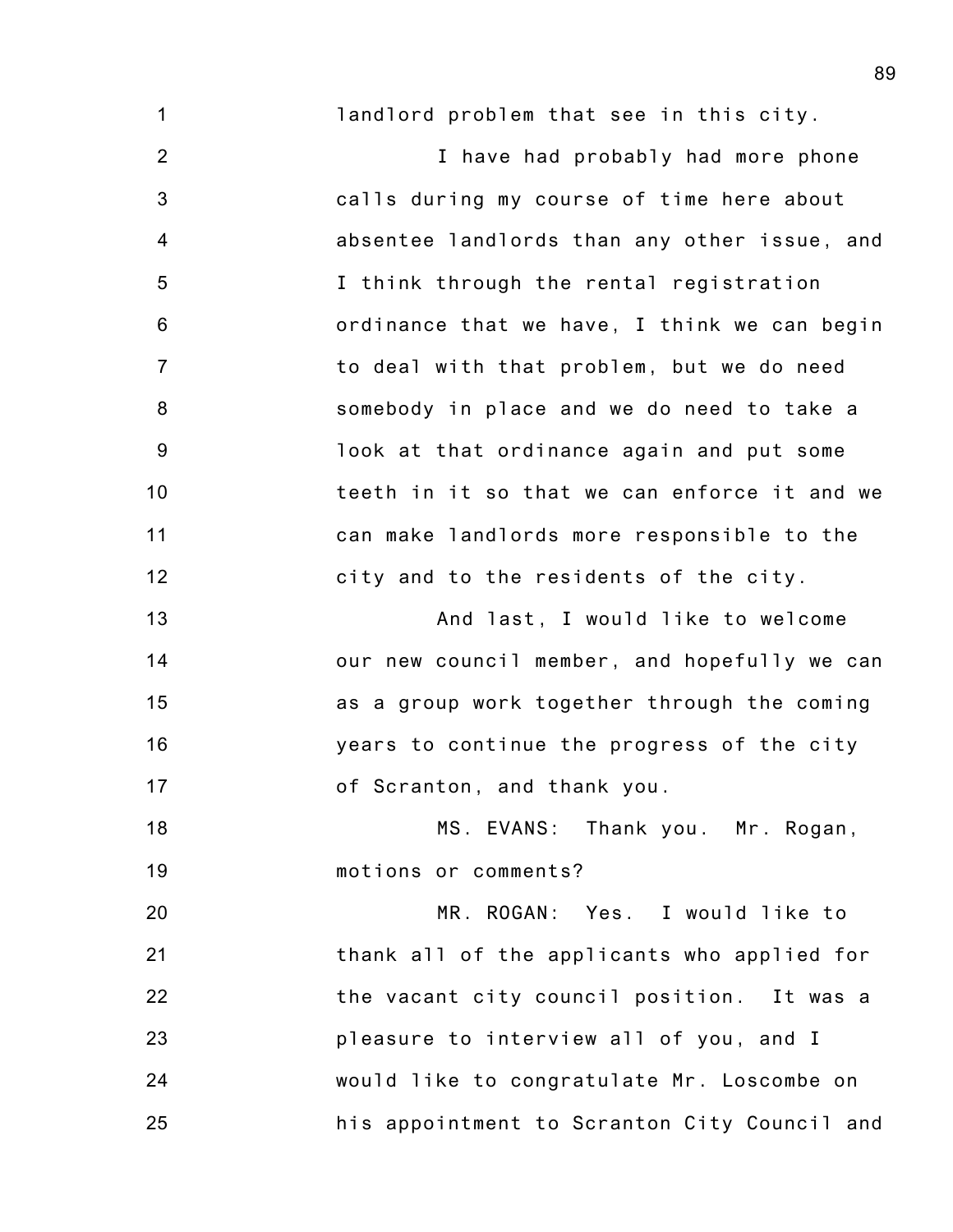1 2 3 4 5 6 7 8 9 10 11 I'm confident he will make a great addition to this council. The reason why I chose to vote for Mr. Loscombe was because he was a wealth of blue collar and white collar experience and the designee was for a public safety committee chair and Mr. Loscombe was a former firefighter in the City of Scranton and he also owns a fire retardation business to prevent fires in rural areas, and it's great having you on here and we look forward to look working with you.

12 13 14 15 16 17 18 19 20 21 22 23 24 25 MR. LOSCOMBE: Thank you, Mr. Rogan. MR. ROGAN: I received a letter this week from Keystone Business Products, they are a printing company who placed a bid for copying machines. The letter reads as follows: "Dear Mr. Swietnicki, we were notified that our bid for copy machines was rejected. After reviewing the bid results, it has come to my attention that Keystone was \$56,721.90 less than Jay's. The number is almost 20 percent lower. I am confused as to why after several attempts to contact you to review our solution, have been denied any opportunity to save the city money. We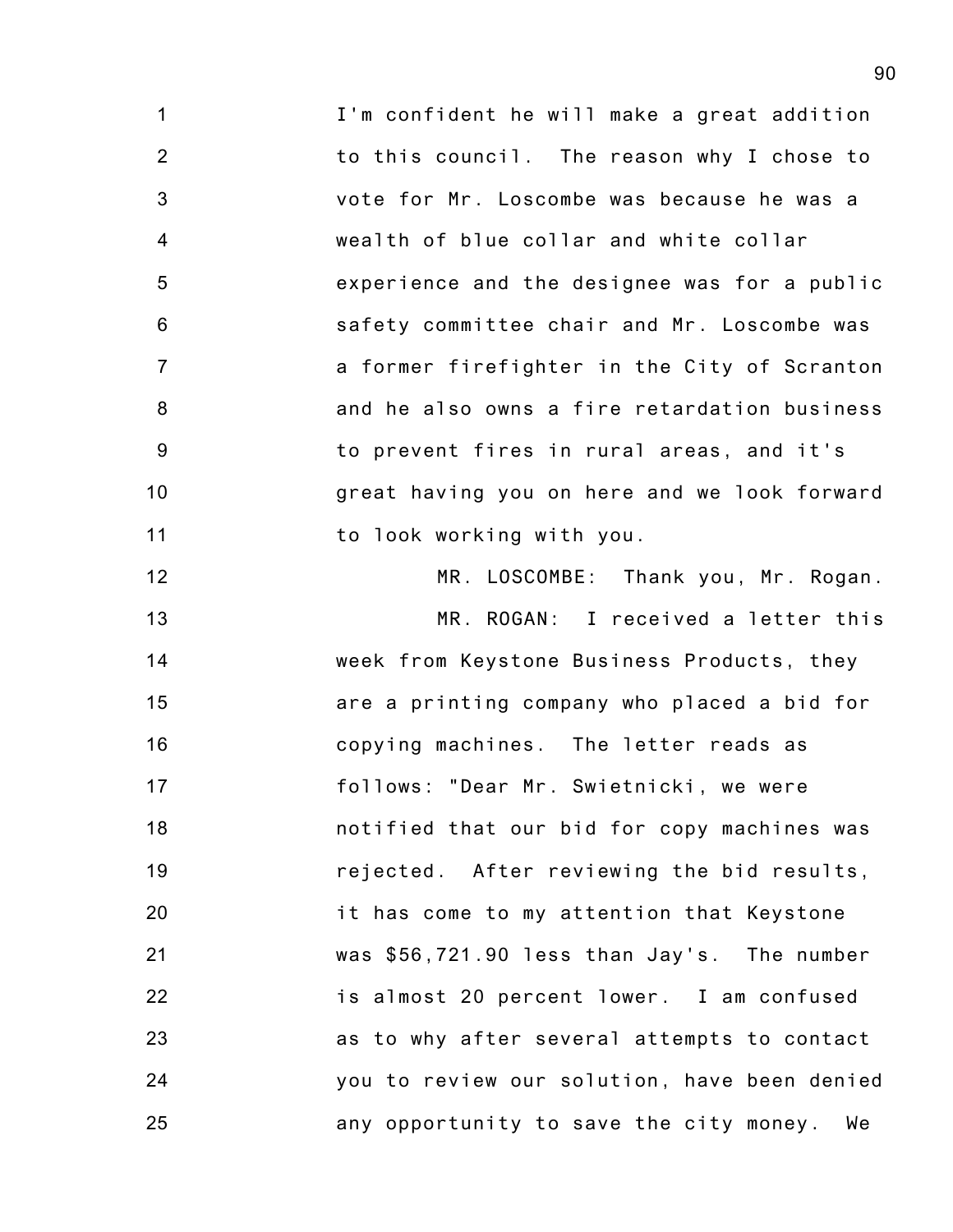1 2 3 4 have an office in Scranton at 602 North Washington Avenue, pay taxes in Scranton, in the past year have created three jobs in the city."

5 6 7 8 9 10 11 12 13 The letter goes onto reference the Commonwealth Medical College and the University of Scranton as references. I am extremely concerned as to why the administration chose to spend an extra \$56,000 for the same service. Scranton needs to be fiscally conservative and must watch every penny in this time to save the taxpayers much needed money.

14 15 16 17 Mrs. Krake, can you please send a letter to Mr. Renda and Mr. Swietnicki asking for clarification on why the lowest bidder wasn't chosen for our printing?

MS. KRAKE: Yes.

18

19 20 21 22 23 24 25 MR. ROGAN: And finally, I received a letter from a resident who lives on Greenridge Street, they said that the sidewalks need to be cleaned between 924 and 926 Greenridge Street and they would like to know about a "No Parking" sign in the area. So, Mrs. Krake, if you could please ask the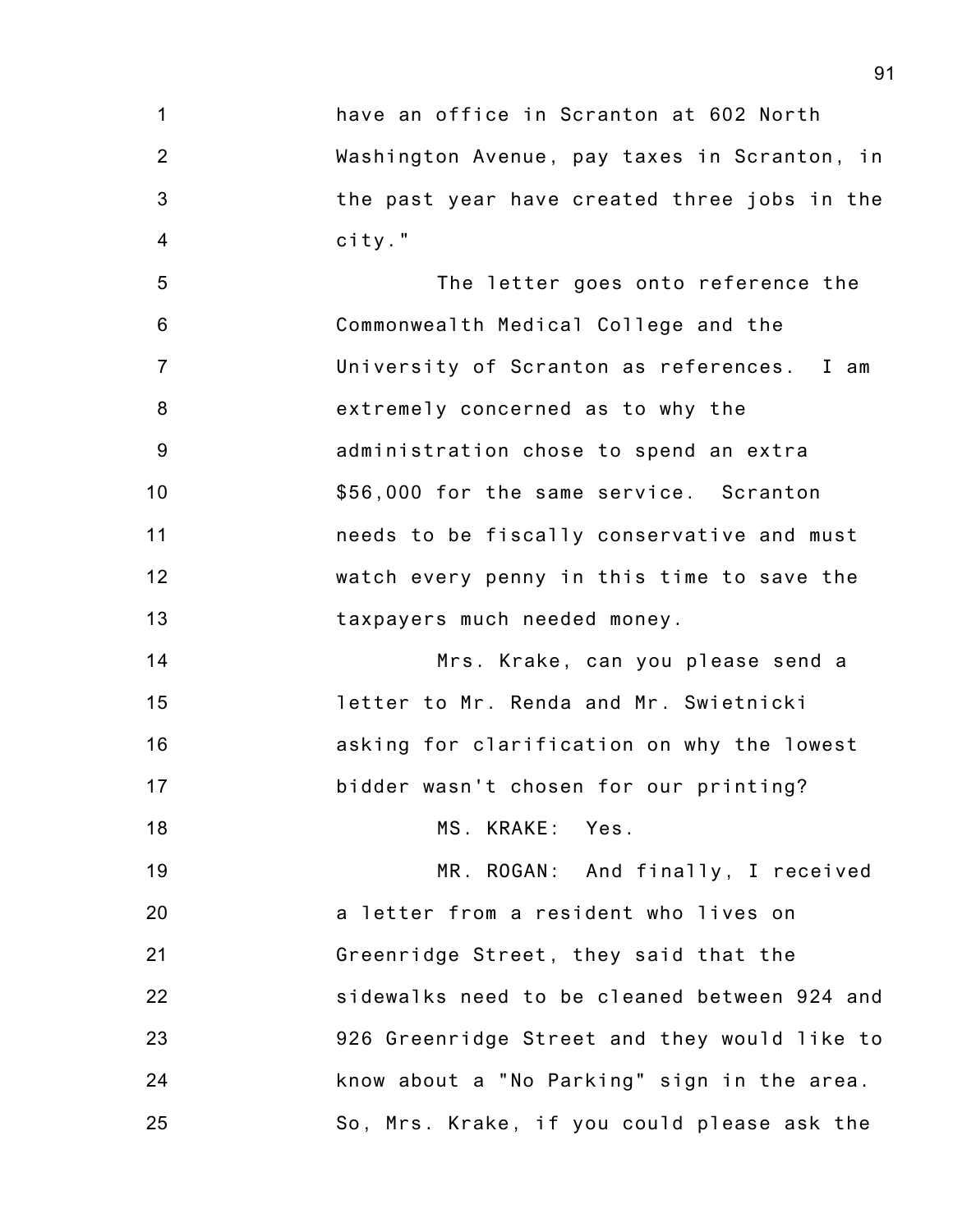| $\mathbf 1$    | DPW to check that out. And that is all I    |
|----------------|---------------------------------------------|
| $\overline{2}$ | have at this time. Thank you.               |
| 3              | MS. EVANS: Thank you.                       |
| $\overline{4}$ | Mr. Loscombe, do you have any motions or    |
| 5              | comments?                                   |
| $6\phantom{1}$ | MR. LOSCOMBE: I have a few                  |
| $\overline{7}$ | comments. First of all, I would like to say |
| 8              | I'm both honored and humbled to have been   |
| 9              | chosen for this position. I would like to   |
| 10             | thank Mrs. Evans, Mr. McGoff, Mr. Rogan and |
| 11             | Mr. Joyce for giving me the opportunity to  |
| 12             | serve with them on this council and for     |
| 13             | their confidence in me.                     |
| 14             | I do want to say that it had to be a        |
| 15             | tough decision. There were many good        |
| 16             | candidates that spoke at this podium before |
| 17             | you and it had to be a tough choice and     |
| 18             | appreciate the opportunity, and I want to   |
| 19             | thank the other candidates for taking the   |
| 20             | opportunity to come here and to wish them   |
| 21             | good luck.                                  |
| 22             | Also, I would like to thank my              |
| 23             | family members. My mother, the matriarch of |
| 24             | our family here for her courage, her        |
| 25             | kindness, her caring in raising me and      |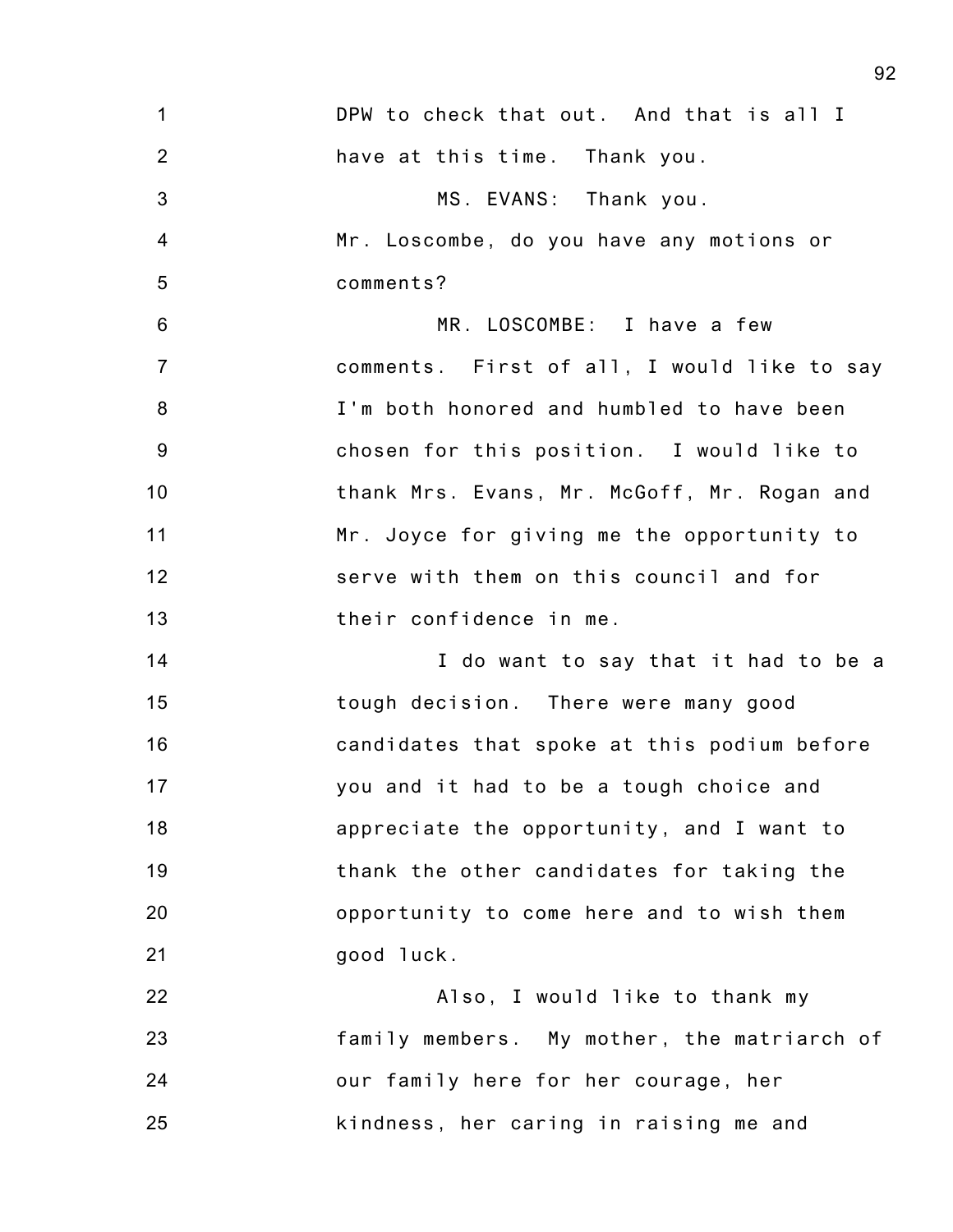1 2 3 4 5 6 7 8 9 10 11 12 13 14 15 16 17 18 teaching me the right way. Also, my father who is no longer here with us. He taught me his work ethic. He kept me going and I carry that with me because this evening on the way over here my mother presented me with his 30-year railroad pin to wear in remember ance of him. My loving wife of over 30 years who stood by every decision I have ever made and I thank her for that. My beautiful children and grandchildren. Without them, they are my inspiration, they keep me going, and that's my inspiration for applying tore this council job because some of my family had to move out of town to seek opportunities and I want to see more progress in this city, so thank you. And also I have a large family, my brothers, my sisters, brother-in-law,

19 20 sister-in-laws, and my in-laws, outlaws, whatever, but thank you very much.

21 22 23 24 25 But I just want to say also as your new council person I pledge to always treat you with courtesy and respect. I will work for open transparent government. I will also make cuts when necessary. I will work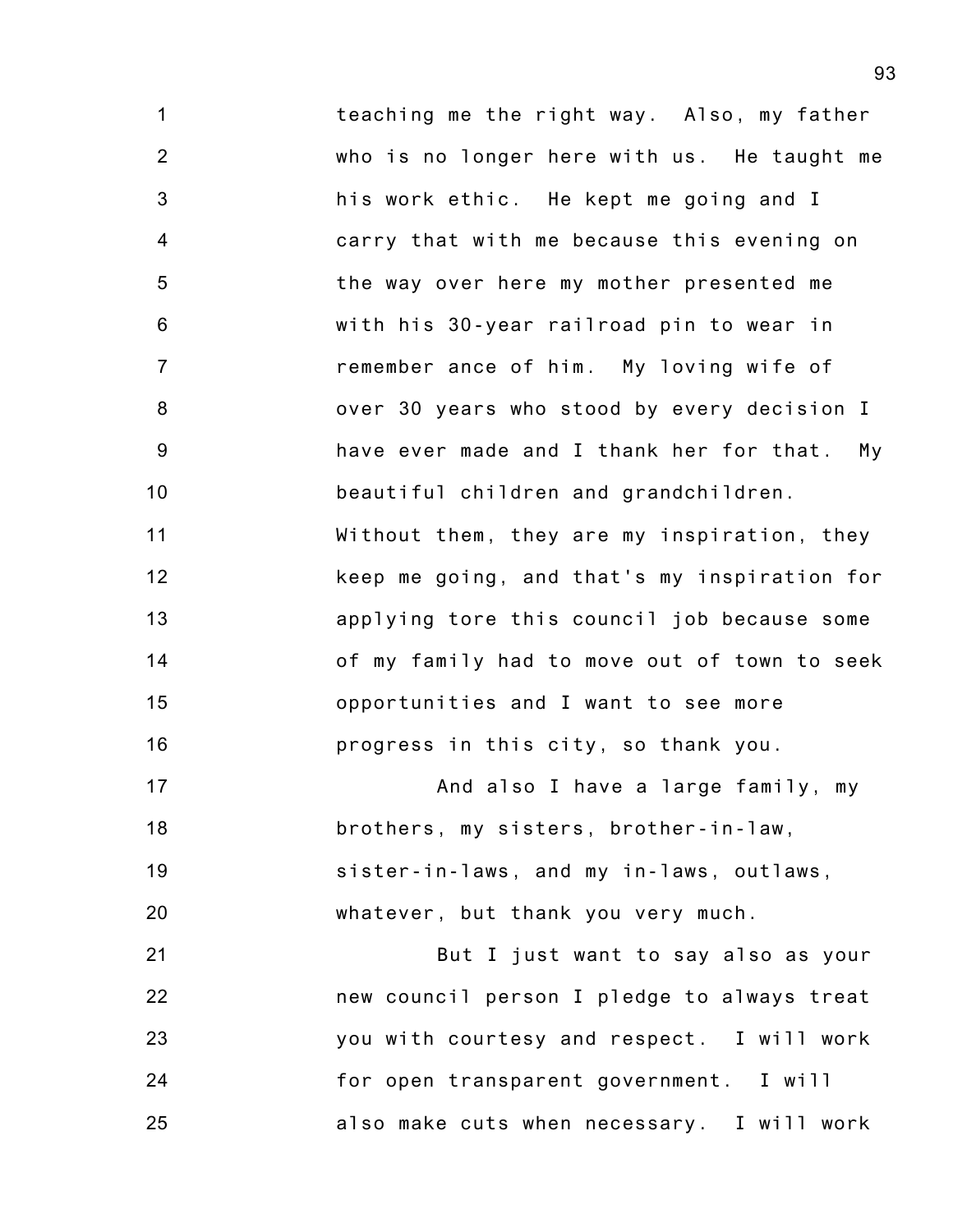1 2 3 4 5 6 7 8 9 10 11 12 13 to develop new alternative sources of revenue, something we definitely need here and I will actively pursue the PILOTS. I mean, there is action throughout different areas of the state right now looking for different ideas, and like Mr. McGoff said, we have to go for whatever we can. We need it. We are spending more than we are bringing in and we have to stabilize this city for our future, so our children and grandchildren aren't saddled with our debt, and I would also work to enhance public safety.

14 15 16 17 18 19 20 21 22 23 24 I will work with council and the mayor to bring Scranton to a better position, a more respective position. We have to work together, we have to cooperate, not divide. I'm a pro taxpayer, been a pro taxpayer all my life, but I do want to say that I want to earn this appointment and your trust through my conduct, my efforts and my votes on this panel and I will conduct myself with dignity. This I promise. Thank you.

25 MR. MCGOFF: Mrs. Evans?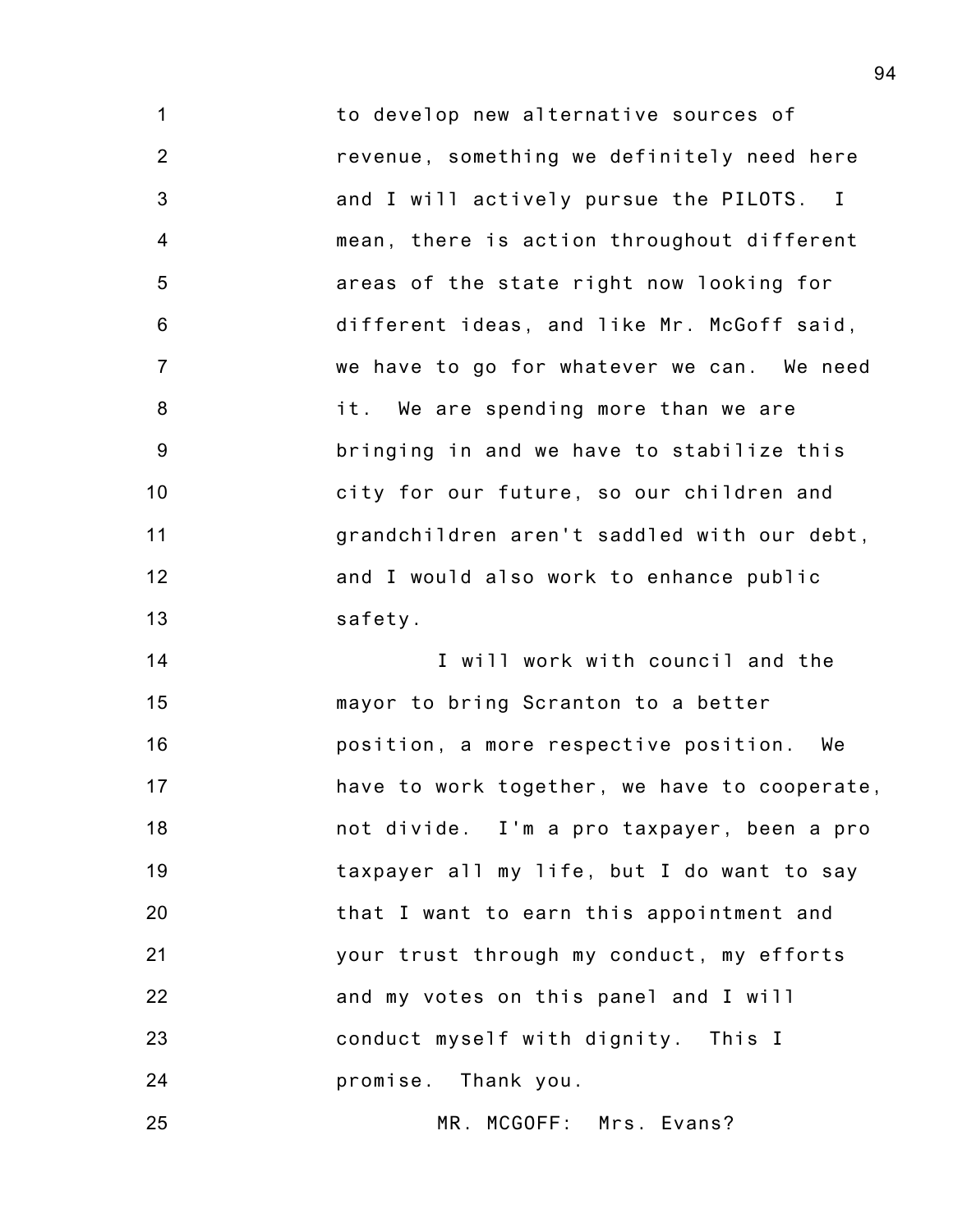| $\mathbf 1$    | MS. EVANS: Yes.                              |
|----------------|----------------------------------------------|
| 2              | MR. MCGOFF: I'm sorry, to                    |
| 3              | interrupt, and I am sorry, I didn't mean to  |
| $\overline{4}$ | leave as you began to speak, but I got a     |
| 5              | call from the member of the Sewer Authority, |
| 6              | he told me that they did not meet today. He  |
| $\overline{7}$ | told me that the last meeting they had was   |
| 8              | in November where they voted for one to      |
| 9              | raise the rates and that they met again in   |
| 10             | December where they set the rates and in     |
| 11             | both of those votes there was one lone       |
| 12             | dissenting vote on the authority that was    |
| 13             | Mr. Noone, who I had called and he said that |
| 14             | he was not at a meeting in which those rates |
| 15             | were rescinded.                              |
| 16             | MS. EVANS: Thank you. Mr. Joyce,             |
| 17             | any motions or comments?                     |
| 18             | MR. JOYCE: Yes. Good evening. I'd            |
| 19             | like to notify everyone tonight that Rossi & |
| 20             | Rossi, which is the accounting firm that     |
| 21             | conducts our yearly audits, has sent a       |
| 22             | letter to Stu Renda outlining a list of the  |
| 23             | matters which must be completed by the       |
| 24             | business administration or business          |
| 25             | administrator's office by March 15, 2010.    |
|                |                                              |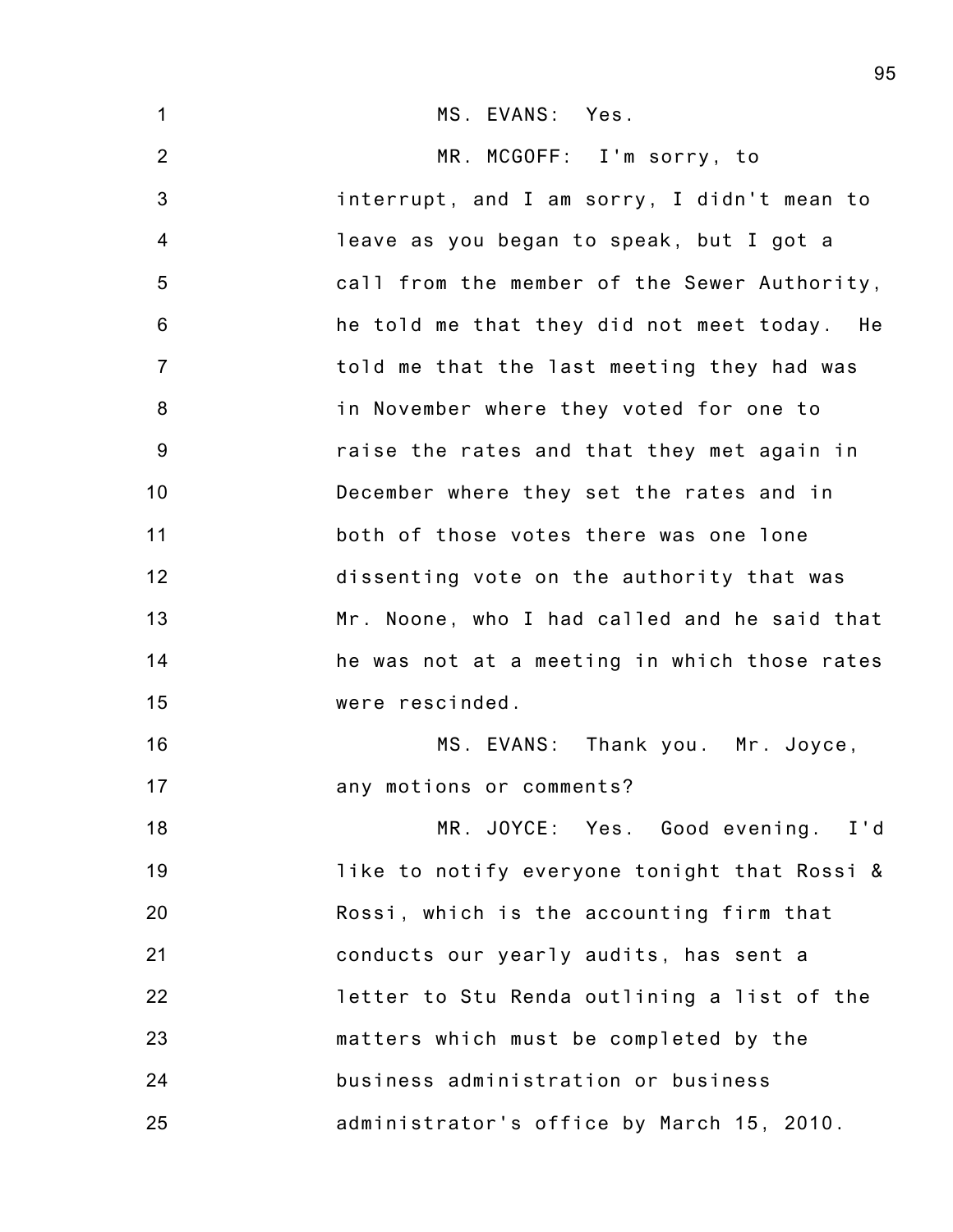1 2 3 4 5 6 7 In addition to this, Rossi & Rossi's letter also outline key dates in which the business administrator's office must submit final paperwork regarding various financial matters in order to issue the December 31, 2009, audited financial statements by May 31, 2010, which is our deadline.

8 9 10 11 12 13 14 In light of that, Nancy, could you please send a letter to Stu Renda asking him to inform council whether or not we are on schedule to meet the dates outlined in Rossi & Rossi's correspondence as I understand in prior years we have been late with this many times.

15 16 17 18 19 20 21 22 23 24 25 Also, on December 31, 2009, council received final comparisons for the 2009 tax collection as Mr. Schumacher brought up in her comments. However, according to John McGovern, the numbers are not yet final. Yet to be included in the numbers that were reported are three remaining real estate collection days, an entire month including quarterly payments for the LST, local services tax, and the EIT, which is the earned income tax or more commonly known as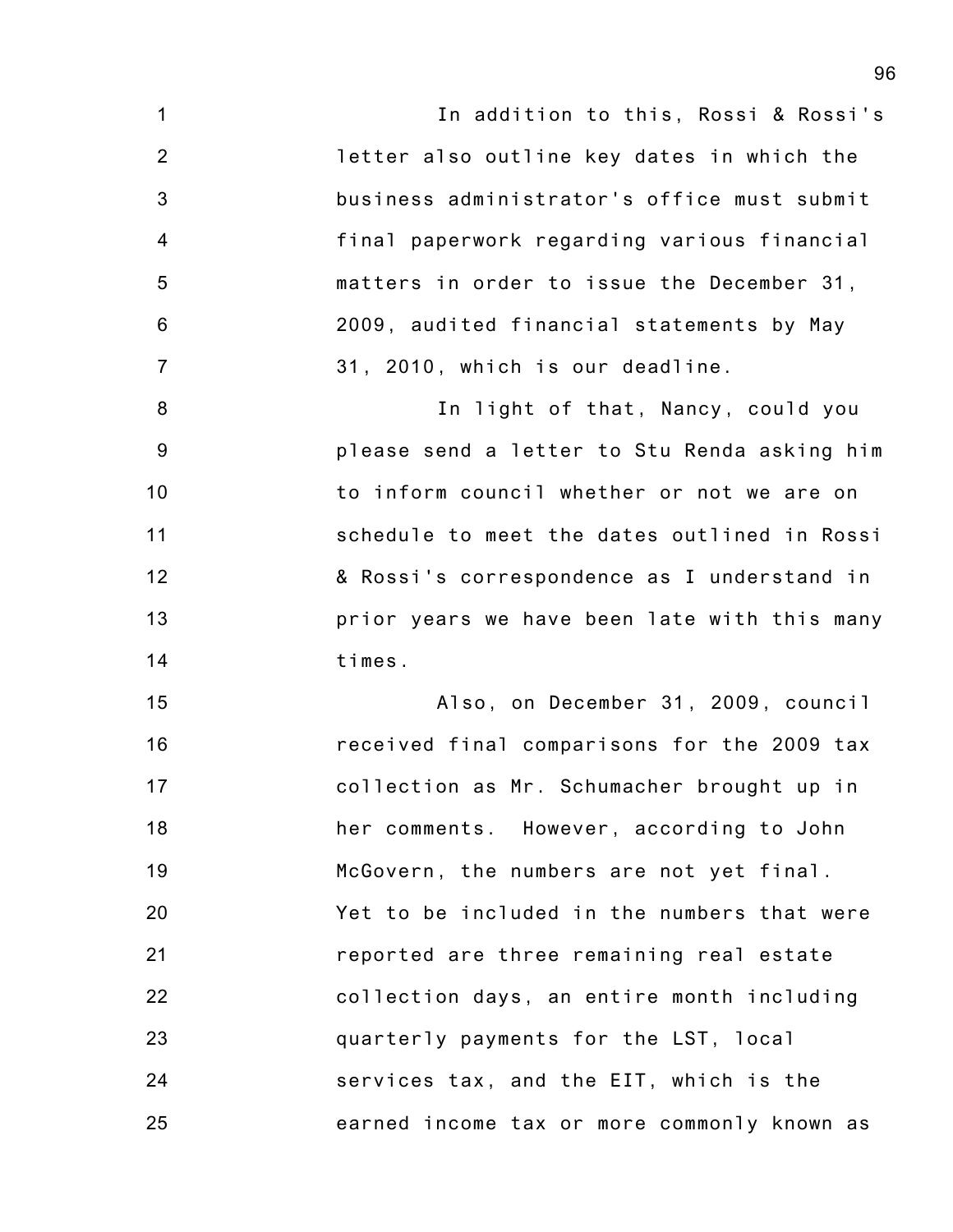| $\mathbf 1$      | the wage tax. Along with this, there are a     |
|------------------|------------------------------------------------|
| $\overline{2}$   | few days where collections of business         |
| 3                | privilege tax have not yet been counted.       |
| $\overline{4}$   | According to John McGovern, however,           |
| 5                | the recession apparently has not negatively    |
| 6                | impacted the numbers. The business             |
| $\overline{7}$   | privilege tax and the wage tax have exceeded   |
| 8                | the final 2007 numbers are tracking to match   |
| 9                | or surpass the 2008 numbers.                   |
| 10               | To provide a snapshot of where we              |
| 11               | are giving the considerations that were just   |
| 12               | mentioned, the final numbers for 2008 as far   |
| 13               | as collection of real estate taxes concerned   |
| 14               | is \$13,709,706.89. So far, we have            |
| 15               | collected \$13,164,054.00, which is a          |
| 16               | decrease of \$545,714.89 from 2008 given the   |
| 17               | conditions outlined in the e-mail.             |
| 18               | Also, for the earned income tax the            |
| 19               | final 2008 numbers were \$22,386,143.07.<br>So |
| 20               | far in 2009, \$19, 771,353.70 has been         |
| 21               | collected which results in a decrease giving   |
| 22               | the considerations, obviously, of              |
| 23               | \$2,614,789.37.                                |
| $\sim$ $\lambda$ | $f: n = 1$ 0.000 $n$                           |

24 25 The LST final 2008 numbers are \$1,340,021.39. In 2009, \$1,646,640.01 has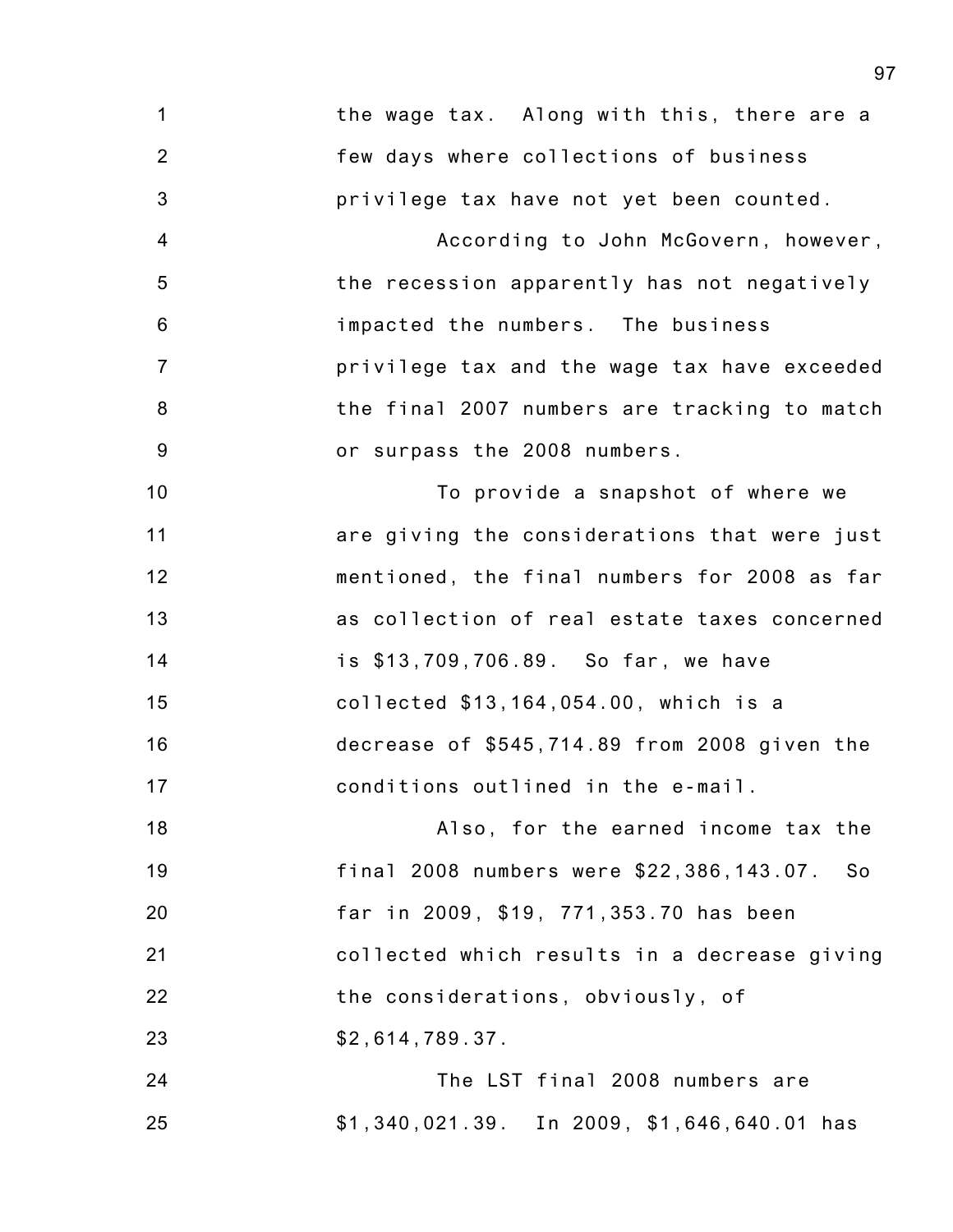1 2 3 4 5 6 7 8 9 10 11 12 13 14 15 16 17 18 19 20 21 22 23 been collected for an increase of \$306,682.62. The business privilege and mercantile tax, the final 2008 numbers were \$1,850,954.81. In 2009, \$1,870,422.49 has been collected resulting in an increase so far of \$19,467.68. On other business matters, to ensure that Scranton receives state liquid fuels payments on time there are various reports that must be filed. Two of these reports must be filed are the 2009 municipal annual audit and financial report, form DCED CLG-30, which is due March 1, and the 2009 survey of financial condition DCED CLGS-69 which is due on March 15. Notifications were sent out by Kay Garvey regarding these forms in early November. Nancy, if you can please send a memo to Stu Renda asking him to confirm that we are on track to meet the March 15 deadline for the submission of form DCED CLGS-69 and also please send a memo to Roseanne

Novembrino asking her to confirm that we are on track to file DCED CLGS-30 by March 1.

24

25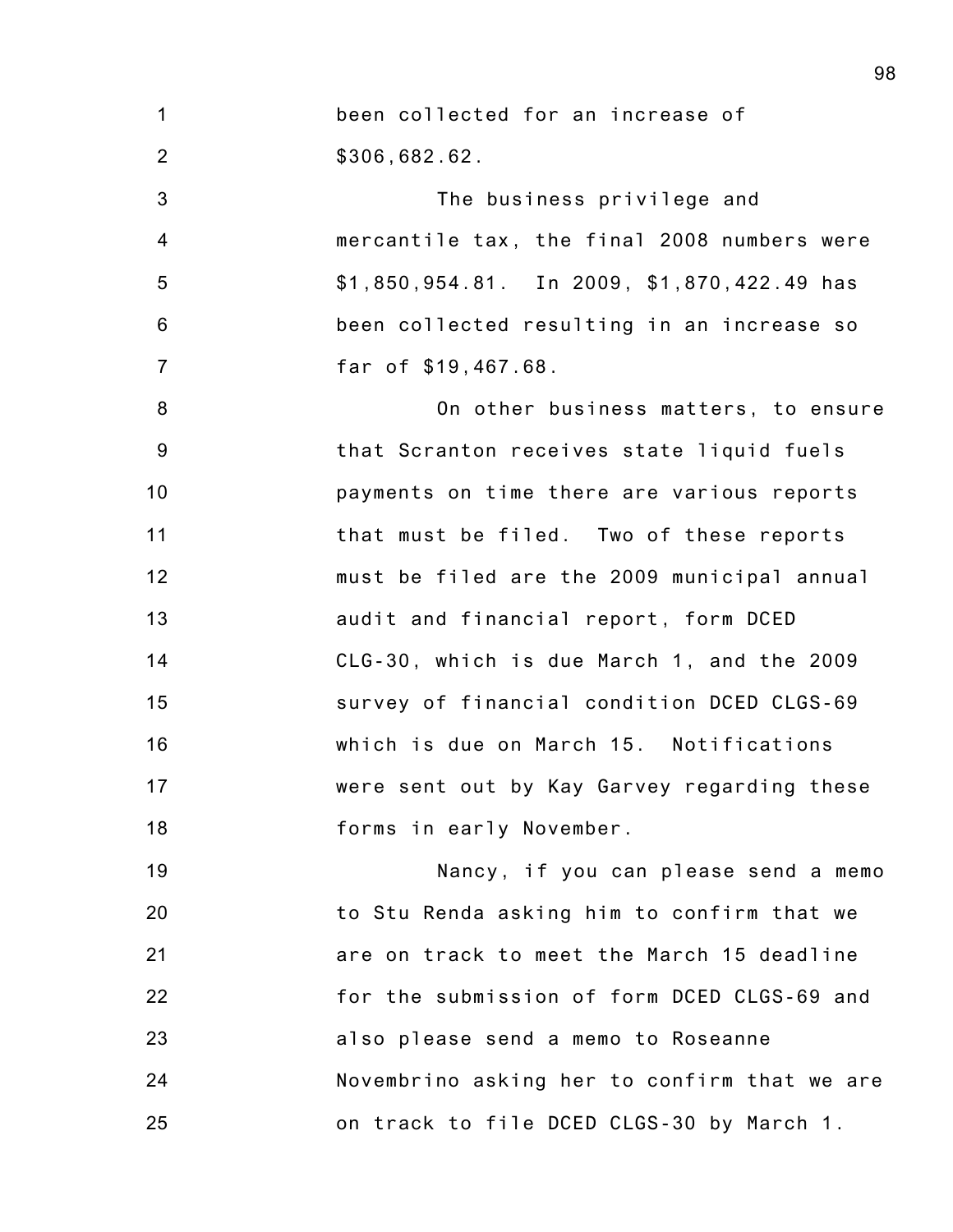1 2 3 4 5 6 7 8 9 10 11 12 13 14 15 16 17 18 19 20 21 22 23 In addition, to the previous memos, please send out a memo to Mark Seitzinger asking him to confirm that our flood plain management activities annual report form DCED GCLGS-57 and our flood plan management activities reimbursement application form DCED GCLGS-58 are on schedule to be filed by the appropriate deadlines. Also, please send a memo to Jeff Brazil and Mary Lou Murray asking them to confirm that all 2009 PennnDOT Municipal Service Forms will be filed by their appropriate deadline. In closing tonight, I would like to congratulate and welcome Mr. Loscombe to city council. I firmly believe that Mr. Loscombe will serve the city well over the course of his term. There were many good candidates that applied for this position and narrowing it down to just one is never easy. Though it was not easy to narrow it down to just one candidate, I chose Mr. Loscombe along with my other

24 25 council colleagues because I firmly believe that he will an asset to the City of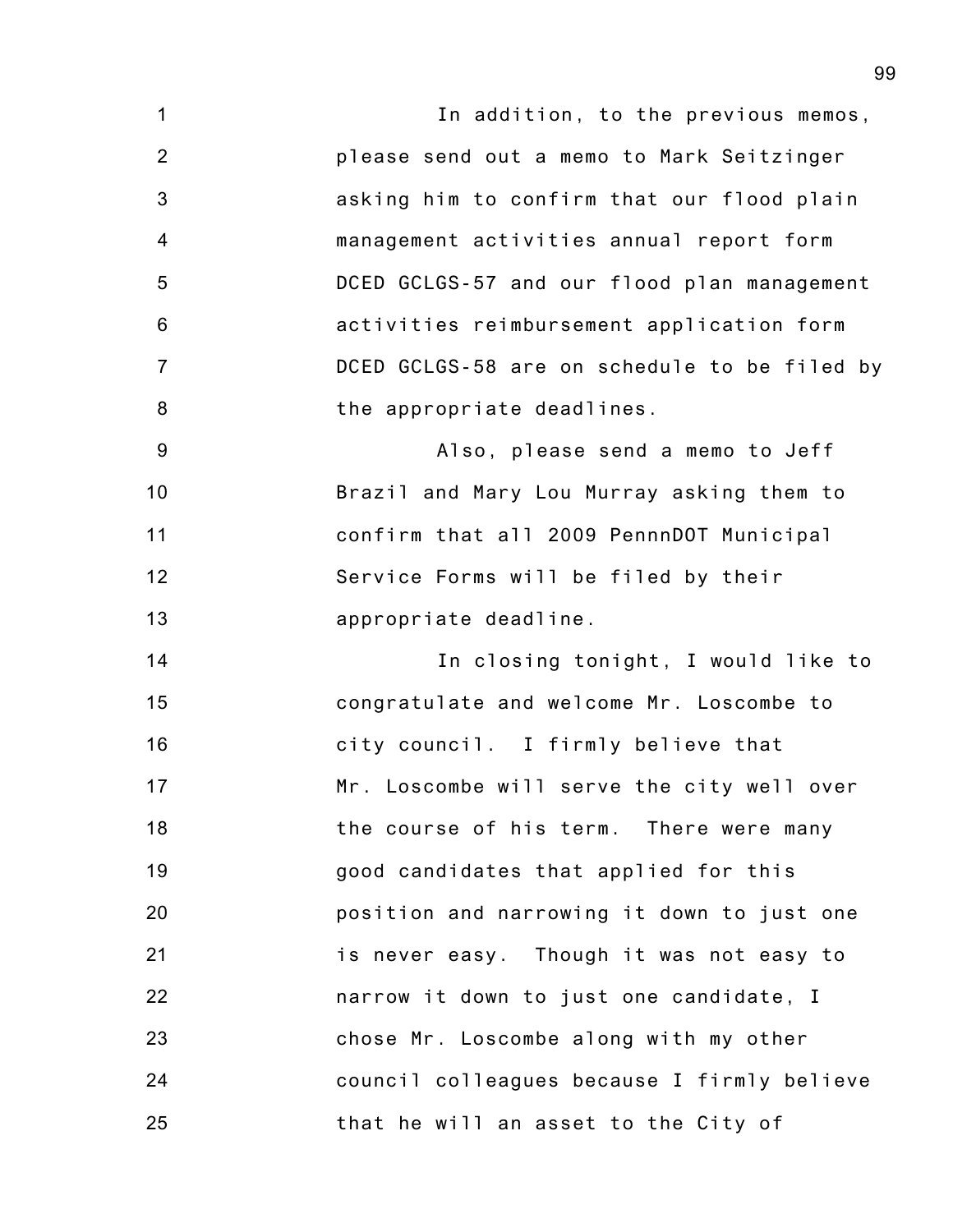Scranton.

1

2 3 4 5 6 7 8 9 10 11 12 13 From his interview and resume, it can easily be seen at that Mr. Loscombe has both the blue collar and white collar experience needed to understand the wide range of issues. Mr. Loscombe also has public safety knowledge through his time at Scranton's fire department as well as in his own business ventures to excel as council chairperson for public safety which I foresee becoming an increasingly more important role as our public safety department has recently been eliminated.

14 15 16 17 In closing, I would just like to welcome Mr. Loscombe as well, and once again offer him my congratulations, and that's all I have here tonight.

18 19 20 21 22 23 24 25 MS. EVANS: Thank you. Good evening. I'm very pleased and honored to open the 2010 session of Scranton City Council. First, I wish to thank everyone for the many card, letters, e-mails, and calls I have received since last week's reorganization meeting. I truly appreciate your good wishes, support and prayers.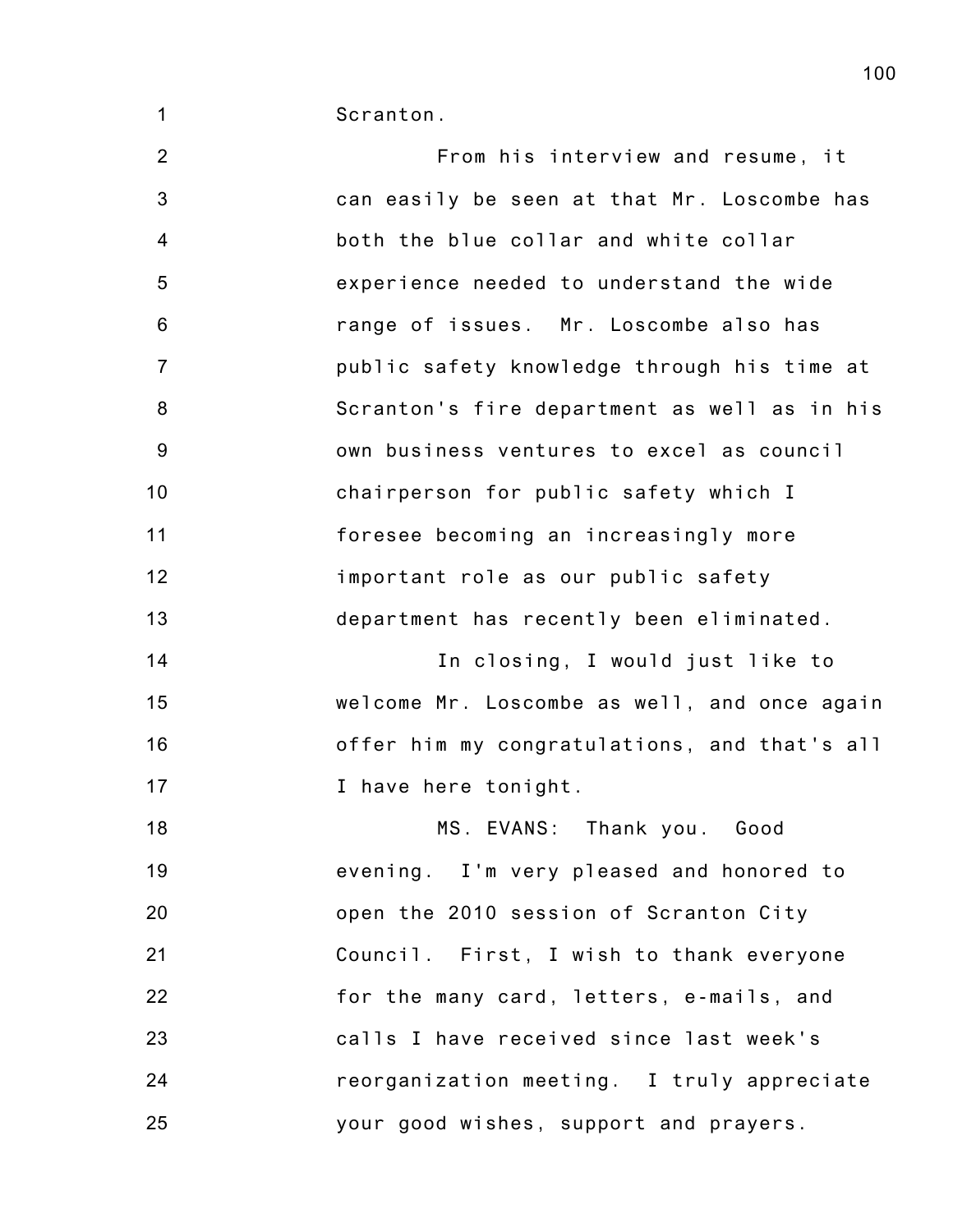1 2 3 4 5 6 7 8 9 10 11 12 13 14 15 16 17 18 19 20 21 22 23 24 Next, the selection of a council member was not an easy, hasty or premeditated decision. The field of candidates represented a broad range of age from college students through senior citizens, of white and blue collar professional backgrounds, of seasoned politician and the apolitical, and of life-long city residents as well as those who arrived later and chose to become residents. Yet all candidates resonated a common theme of love for our city and it's people, a desire for fiscal responsibility and a passion to serve in public office. All agreed to the need to open the city budget and explore further cuts, to seek new revenue streams, to increase taxes only as a last resort, to help the good people of Scranton and to work with the mayor to continue the progress. I recognize all candidates for their courage, their ideas and their commitment to our city and I hope that he will continue to serve our community.

Now, my fellow council members have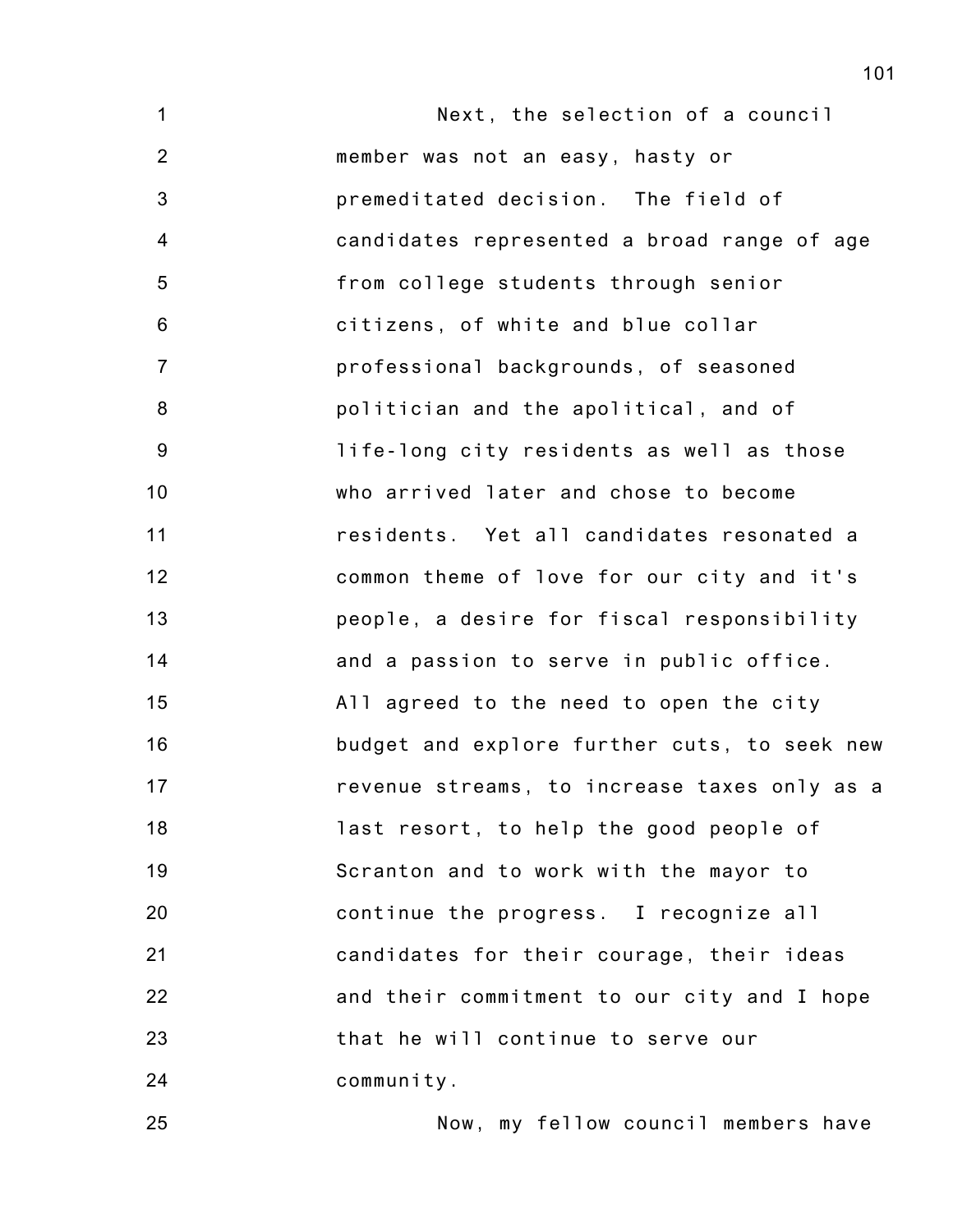1 2 3 4 5 6 7 8 9 10 11 12 13 14 15 16 17 18 19 20 also stated their thoughts on the new appointee and I concur. I can only add that Mr. Loscombe is a humble, resilient, hard-working family man, and I further believe that he will work productively with council members and the mayor for the taxpayers of the City of Scranton. Equally important, I believe Mr. Loscombe shares council's dedication to financial accountability and responsibility, as well as he mentioned himself, transparency in the city government. He was one of the very few candidates who during the interview offered several ideas for new revenue streams. And finally, his references attested to good character, work ethic, ability to work with others, honesty and integrity, and you didn't know I checked those references, did you, Mr. Loscombe? MR. LOSCOMBE: No.

21 22 23 24 25 MS. EVANS: Mr. Loscombe, we have placed our confidence and trust in you that you will work for the people. It's a weighty and urgent responsibility that you have assumed tonight and we look forward to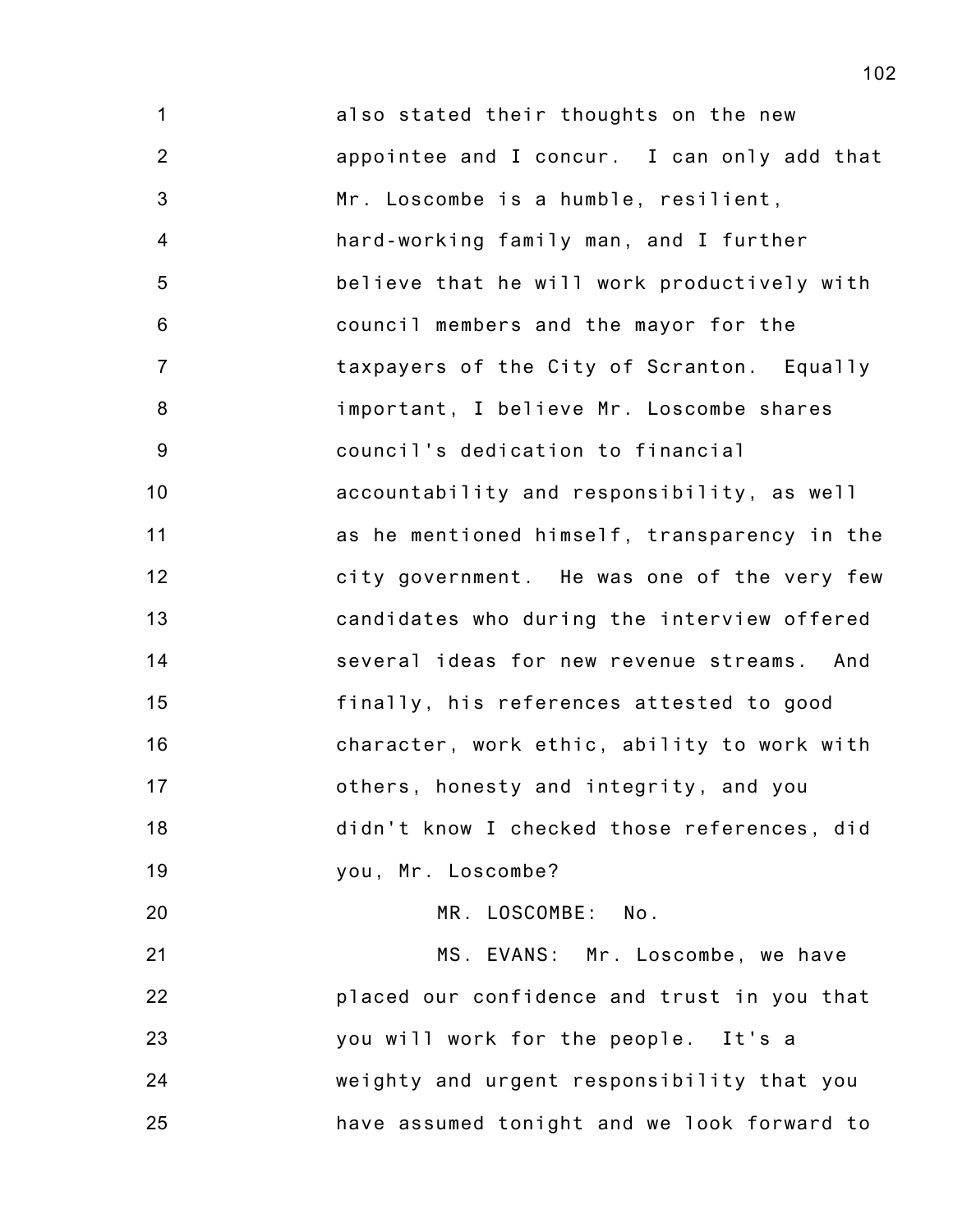|                | working with you as we face the many |  |  |  |  |
|----------------|--------------------------------------|--|--|--|--|
| $\overline{2}$ | challenges that lie ahead.           |  |  |  |  |

3 4 MR. LOSCOMBE: Thanks. I accept the challenge.

5 6 7 8 9 10 11 12 13 MS. EVANS: That's what I like to hear. Now, Mrs. Krake, this is a bit off topic, but I did notice throughout the evening a police officer in council chambers. Please send a memo to Chief Elliott tomorrow stating that council will no longer require a police officer at it's meeting. Council prefers to place officers on patrol on the streets of Scranton.

14 15 16 17 18 19 20 21 22 23 It has been a very busy first week and in the midst of the council selection process I received countless e-mails, calls and letters from city residents who are outraged by the \$90 flat fee increase announced by the Scranton Sewer Authority. Council's office has already received numerous calls and complaints from ratepayers who are asking for help, explanations and advice.

24 25 Unfortunately, council ask not have the ability to approve or deny sewer rate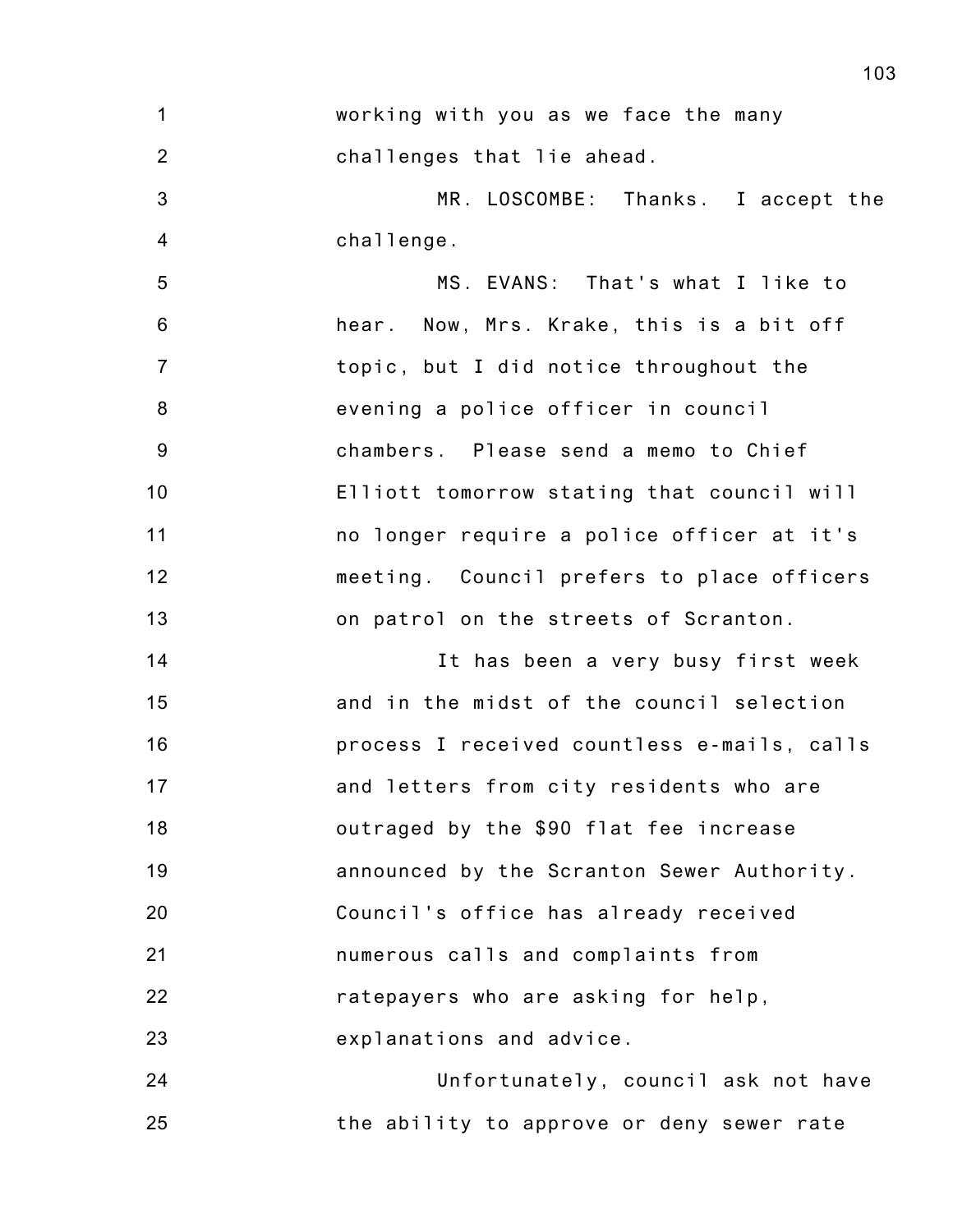1 2 3 4 5 6 7 8 9 10 increases. In fact, legislation containing rate increases has not come before council during my six years of service, thus, council has no control or authority over the Sewer Authority. The mayor, however, appoints the members of the Sewer Authority and legislation is then presented to council for it's approval. Absent a supermajority in the last six years, the mayor's appointments could never have been altered.

11 12 13 14 15 16 17 18 19 20 21 I want the residents of Scranton to know that I hear you and I do understand your fears and concerns. You tell me this new rate is unfair for senior citizens and others on fixed income, households of two people and families who try to conserve their water usage. You question the costs and procedure for multi-unit dwellings, vacant multi-unit dwellings as well and you decry the absence of any increase for business and industry.

22 23 24 25 These, indeed, are valid complaints and questions. At the same time, we are all aware of the federal mandates and guidelines that have been imposed on the Scranton Sewer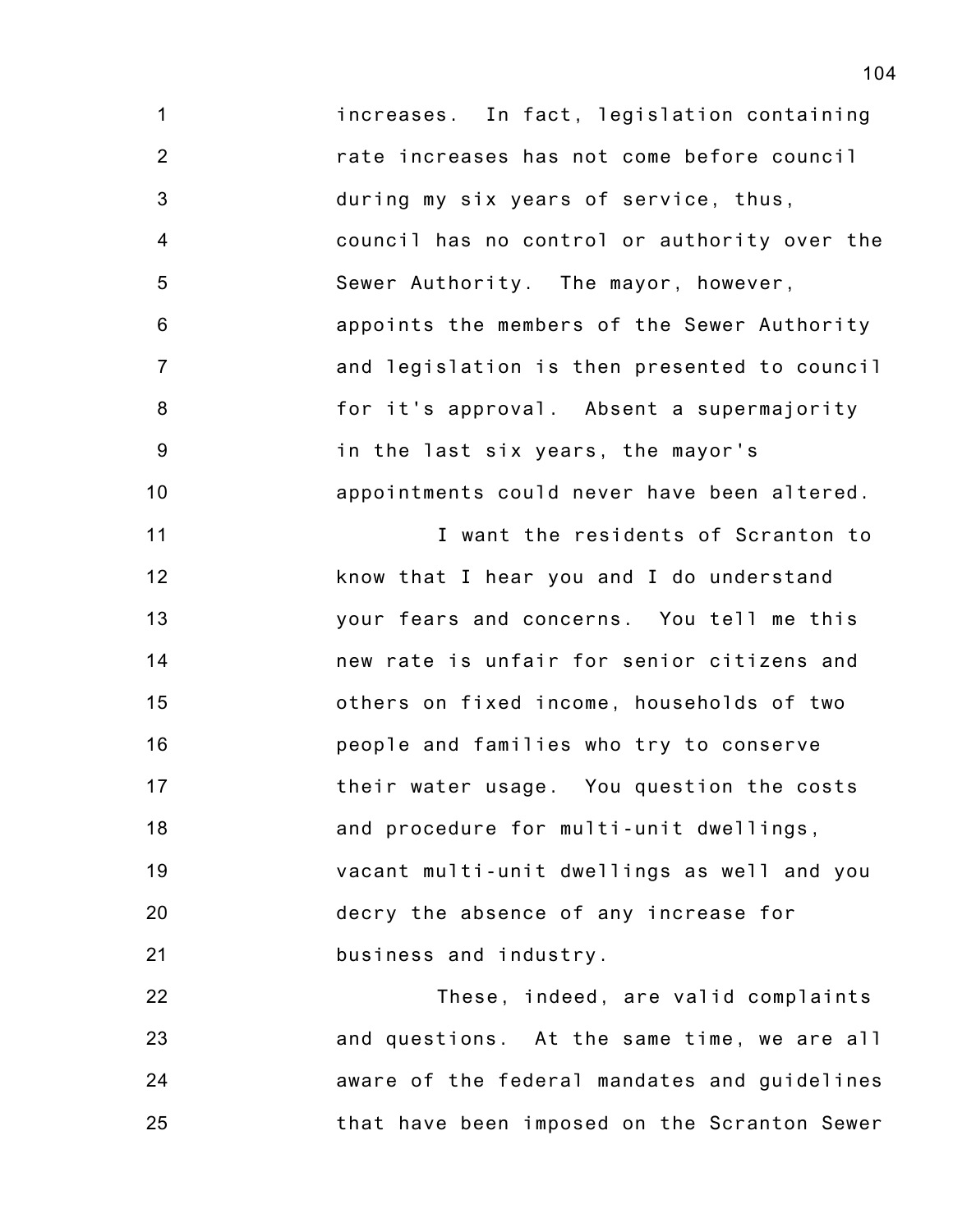1 2 3 4 5 6 7 8 9 10 11 12 13 14 15 16 17 18 19 20 21 22 23 24 25 Authority and of the antiquated conditions with which the authority has been faced. Therefore, with the agreement of my colleagues, I would like to invite Mr. Gene Barrett, executive director of the Scranton Sewer Authority, to a public caucus of city council in order to discuss the rate hike. Is this agreeable to council? MR. JOYCE: An absolute "yes." MR. ROGAN: Yes. MR. LOSCOMBE: Yes. MR. MCGOFF: Yes. MS. EVANS: Thank you. Mrs. Krake, please send a letter to Mr. Barrett asking him to attend a public caucus next Tuesday, January 19, at 5:30 p.m. If he is unable to attend on that date, please provide a convenient date which can be scheduled as soon as possible and the time frame will remain the same. Next, council received a copy of the letter from Keystone Business Products regarding the bid for copy machines as was already noted by Mr. Rogan. Apparently, the bid that was chosen is nearly 20 percent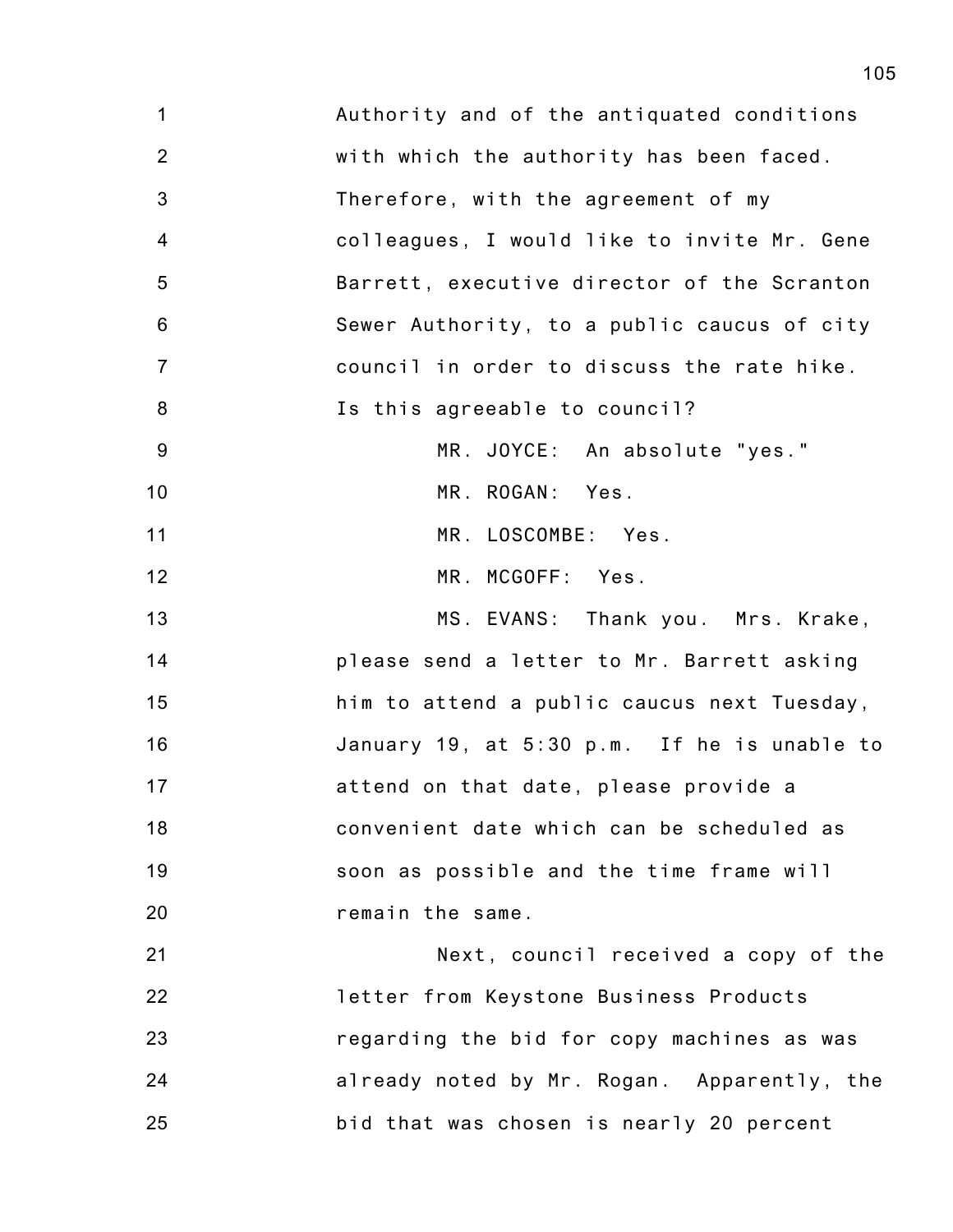1 2 3 4 5 6 7 8 9 10 11 12 13 14 hire than that of Keystone Business Products and as a result with the consent of council, once again, I would like to invite Mr. Timothy Kelly and Mr. Frank Sweitnicki to a public caucus of city council on Tuesday, January 26, at 6:00 p.m. And, Mrs. Krake, if for some reason the caucus with Mr. Barrett is not scheduled for next Tuesday, the 19th, then please move Mr. Kelly and Mr. Sweitnicki to that date at 6:00 p.m. because as Mr. Rogan noted earlier, the time has come to reign in the wasteful spending. Next, I have been in contact with

15 16 17 18 19 20 21 22 23 24 25 tax collector Courtright regarding the final report of the my Nihill and Ridley firm which reveals that the City of Scranton has been shorted 1.6 million. Mr. Courtright, a city representative of the mayor and I will meet later this week to discuss the financial damage to the city and the possibility of an investigation. To date, the city received approximately 1.2 million in interest in the Spring of 2009; 1.8 million in 888 monies from the years 2004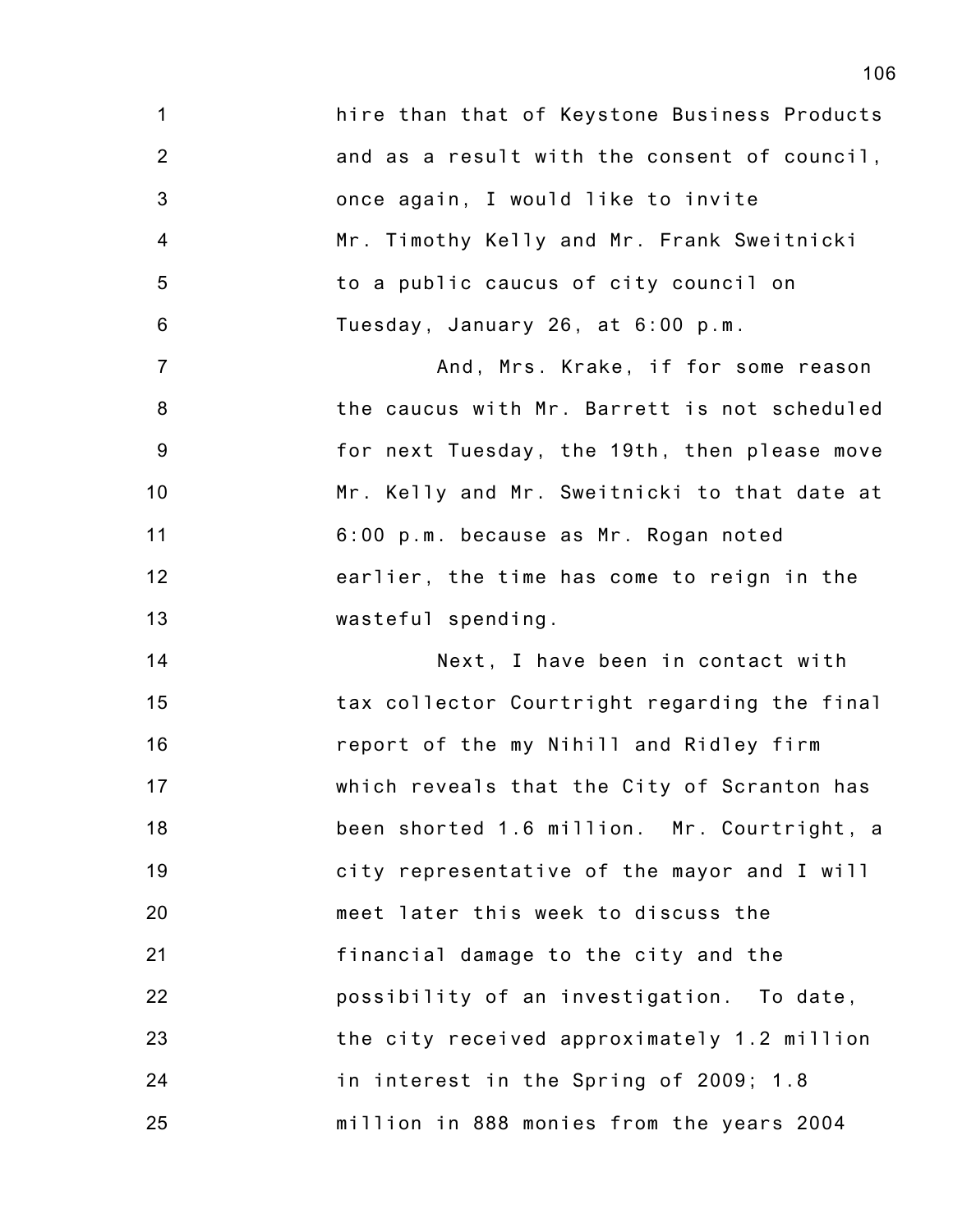1 2 3 4 through 2008 in the Fall of 2009; and \$750,000, half of the amount due for the pre-2004 888 and 233 monies due to the city on December 30, 2009.

5 6 7 8 9 10 11 12 13 14 15 16 17 18 19 The remaining balance of \$750,000 is being retained until a controller with a strong accounting background is hired. According to the Attorney McGovern, former tax office solicitor, the auditor that would be Nihill & Ridley, wants the new employee to be completely familiar with the system before the balance is distributed. The remaining 1.6 million in pre-2004 888 and 233 monies due to the city remains unaccounted for or missing. I hope that all local governing bodies will have a strong and vested interest in restoring the public's faith by accounting for 1.6 million dollars in taxpayer money.

20 21 22 23 24 25 Next, prior to the Christmas break, I had asked the business administrator if the city had researched deregulation of the electricity rates for 2010 in an effort to save money. Mr. Renda responded that the city had decided to bid out energy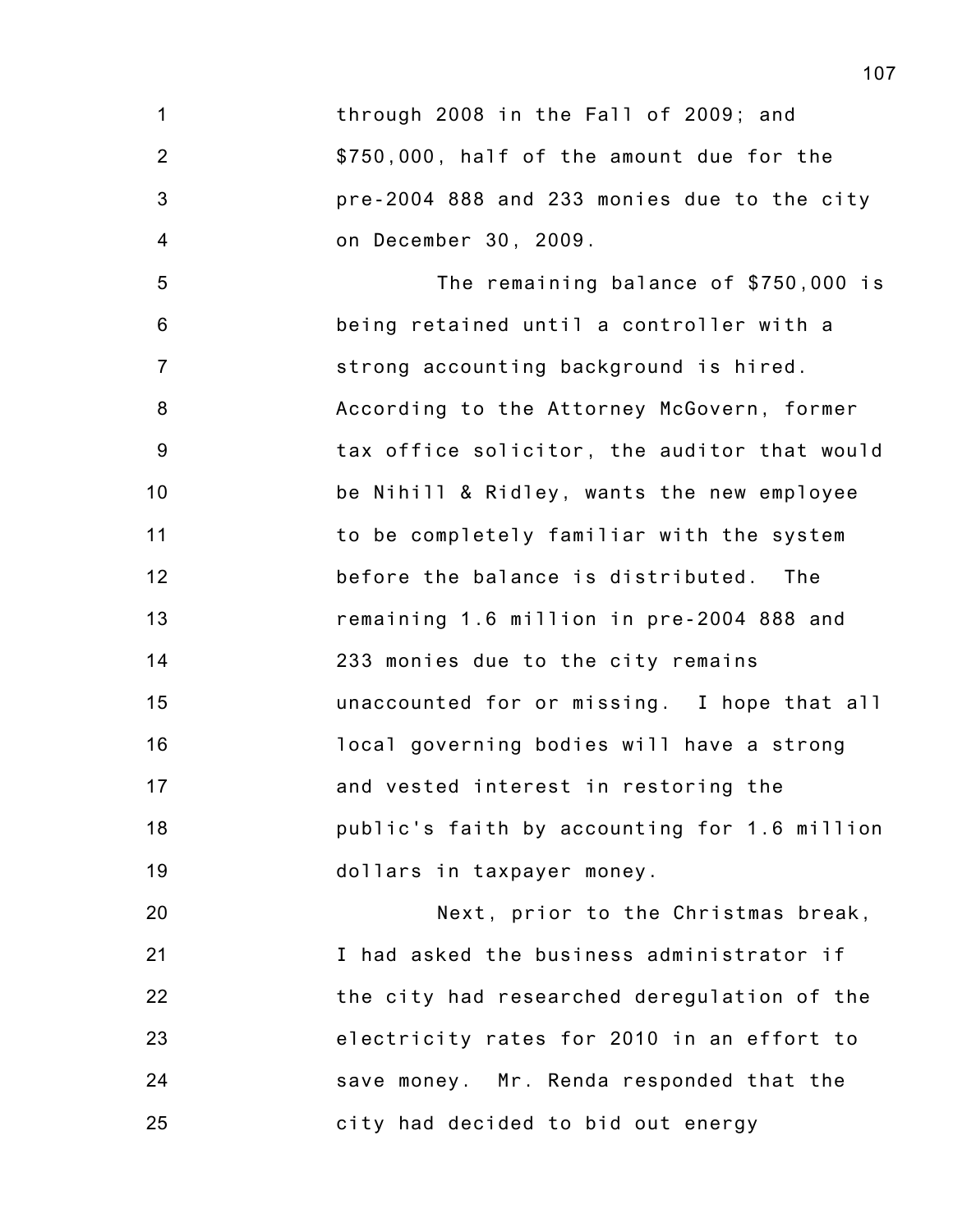1 2 3 4 5 6 7 8 9 10 consumption within the first quarter of 2010. He states that the process will provide a competitive and transparent result while yielding an optimal price for the city. Mrs. Krake, I would like to you to contact Mr. Renda to learn when he intends to advertise for bids. Also, I ask you to attend the opening of those bids and report the figures to me immediately thereafter, please.

11 12 13 14 15 It's important that the city accept the lowest responsible bids in all cases and that may not have been the case in all transactions as I stated earlier in my motions.

16 17 18 19 20 21 22 23 And finally I have citizens' requests for the week. Residents of the area report that the Albright Avenue flood project appears to being at a standstill since work was halted four weeks ago. Please send a letter to the Army Corp of Engineers requesting an update and revised timeline for this project.

24 25 Next, the abandoned house and property at the corner of Wheeler Avenue and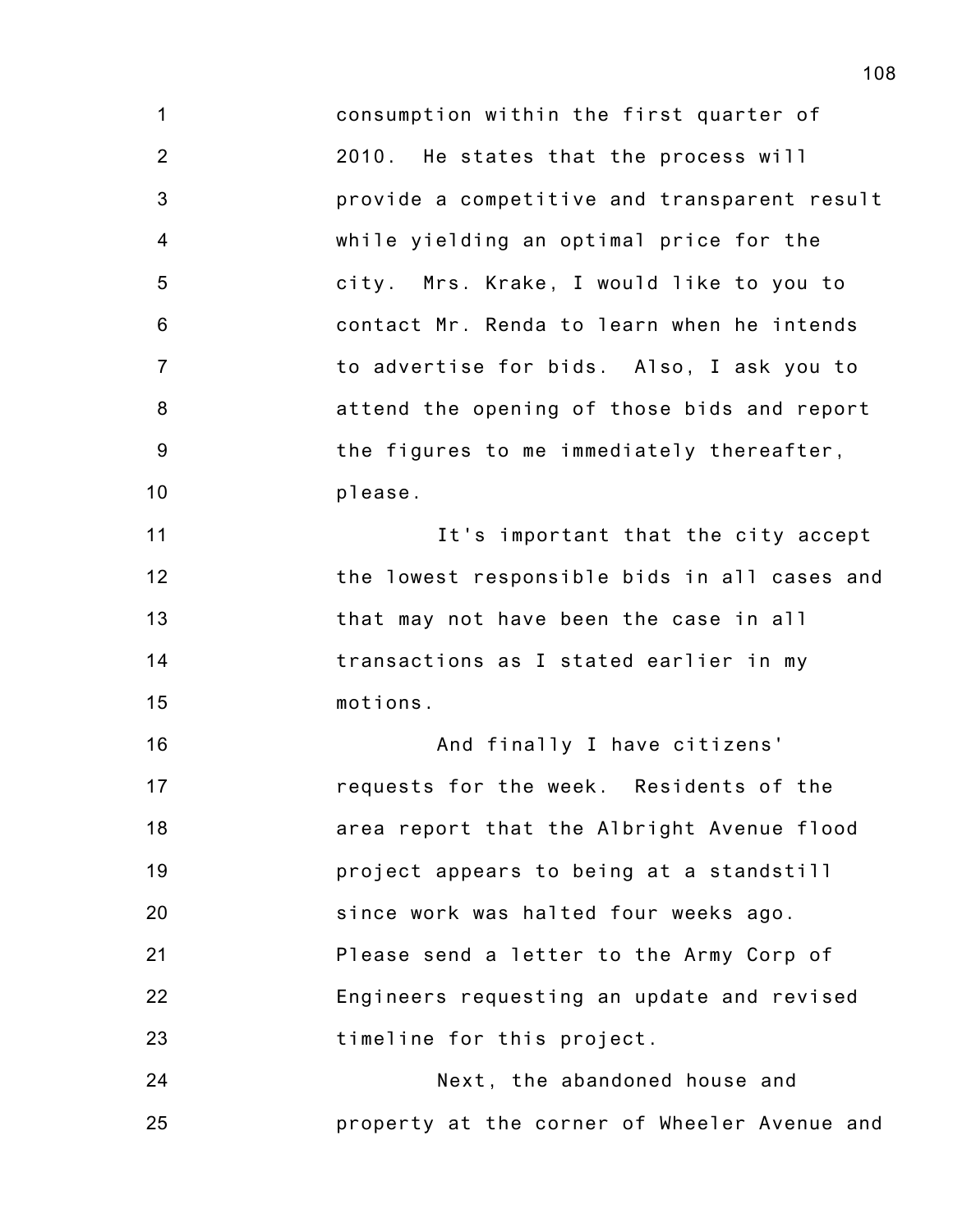1 2 3 4 5 6 7 8 Olive Street continues to be a problem. In warm weather, the grass and weeds are never cut by the owner and in cold weather snow and ice removal never occurs. Please contact the owner to maintain this property and provide a written update to council on or about January 22, 2010. This letter is to be addressed to Mr. Seitzinger.

9 10 11 12 13 On behalf of residents, council would like a written update on the status and progress of the Crisp Avenue bridge on or before January 29, 2010. Please include what items have been accomplished to date.

14 15 16 17 18 19 20 21 22 And in response to Mrs. Schumacher's request, if we can also send a letter to the local office of PennDOT requesting a date, firm date, an update as well on the traffic signal timing program for the City of Scranton. You might add that city council is very anxious that this project begin as soon as possible. It is long overdue, and that's it.

23 24 25 MS. KRAKE: FIFTH ORDER. 5-B. FOR INTRODUCTION - AN ORDINANCE - AMENDING FILE OF COUNCIL NO. 6, 1976 ENTITELD 'AN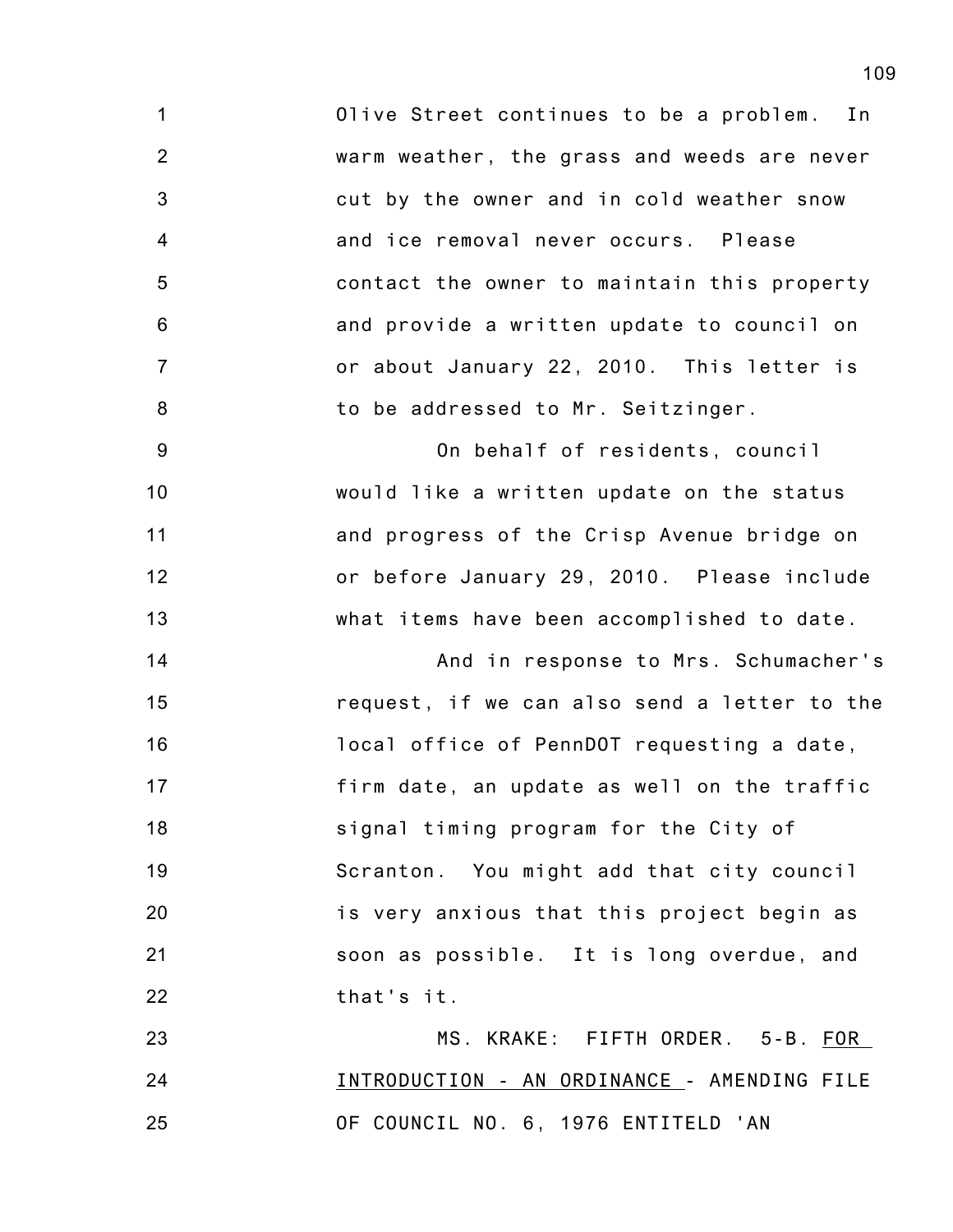1 2 3 4 5 6 7 8 9 10 11 12 13 14 15 16 17 18 19 20 21 22 23 24 25 ORDINANCE (AS AMENDED)IMPOSING A TAX FOR GENERAL REVENUE PURPOSES ON THE TRANSFER OF REAL PROPERTY SITUATE WITHIN THE CITY OF SCRANTON; PRESCRIBING AND REGULATING THE METHOD OF EVIDENCING THE PAYMENT OF SUCH TAX; CONFERRING POWERS AND IMPOSING DUTIES UPON CERTAIN PERSONS, AND PROVIDING PENALTIES", BY IMPOSING THE RATE OF THE REALTY TRANSFER TAX AT TWO AND FIVE TENTHS PERCENT (2.5%) FOR CALENDAR YEAR 2010. MS. EVANS: At this time I'll entertain a motion that Item 5-B be introduced into it's proper committee. MR. JOYCE: So moved. MR. MCGOFF: Second. MS. EVANS: On the question? All those in favor of introduction signify by saying aye. MR. MCGOFF: Aye. MR. ROGAN: Aye. MR. LOSCOMBE: Aye. MR. JOYCE: Aye. MS. EVANS: Aye. Opposed? The ayes have it and so moved. MR. LOSCOMBE: Mrs. Evans, I will be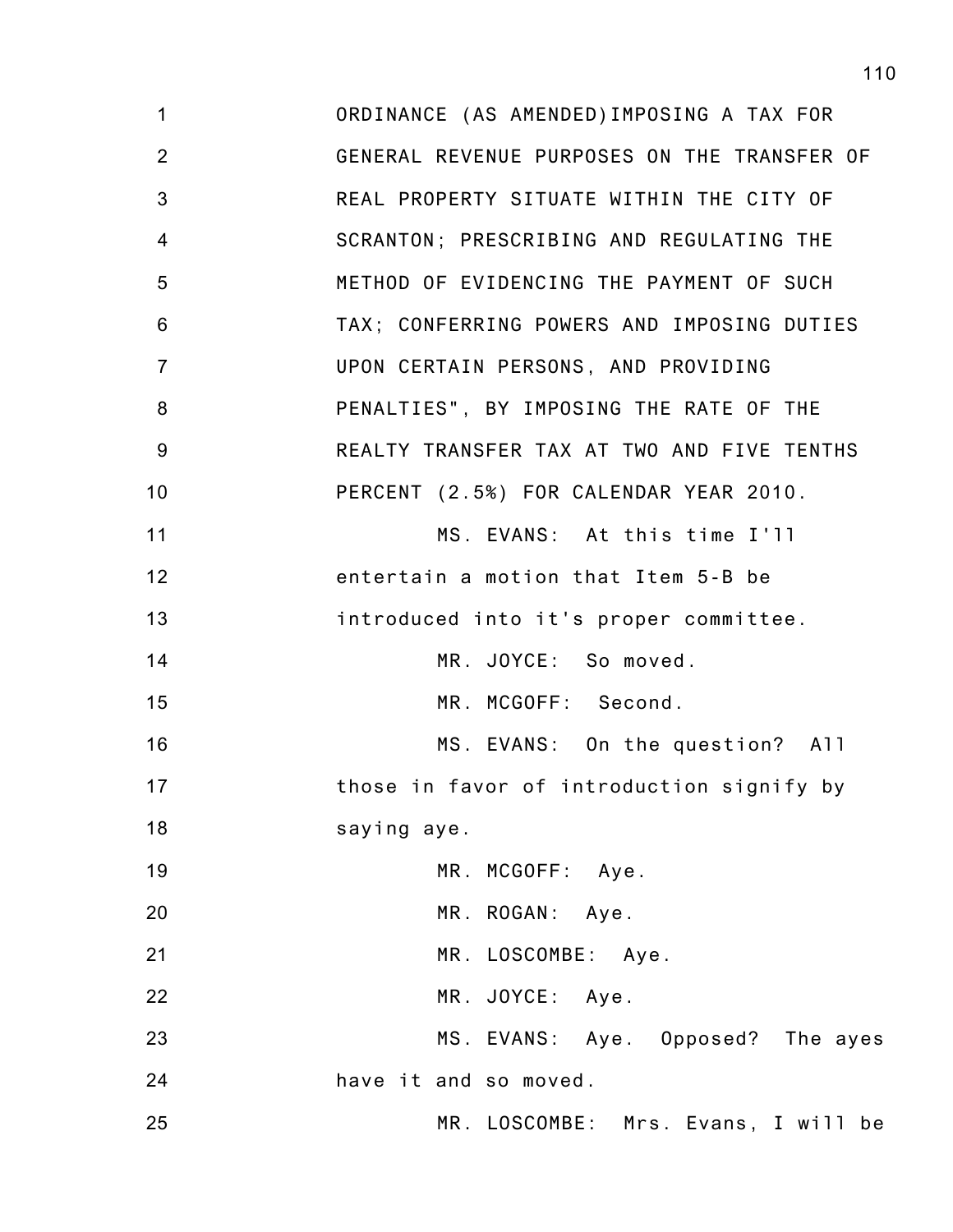| $\mathbf{1}$   | voting to move it into it's introduction,   |
|----------------|---------------------------------------------|
| $\overline{2}$ | however, I will review them over the week   |
| $\mathbf{3}$   | and if I have any comments I will --        |
| 4              | MS. EVANS: Certainly. A very                |
| 5              | sagacious decision.                         |
| 6              | MS. KRAKE: 5-C. FOR INTRODUCTION -          |
| $\overline{7}$ | AN ORDINANCE - AMENDING FILE OF COUNCIL NO. |
| 8              | 7, 1976, ENTITLED, "AN ORDINANCE (AS        |
| 9              | AMENDED) IMPOSING A MERCANTILE LICENSE TAX  |
| 10             | OF 2 MILLS FOR THE YEAR 1976 AND ANNUALLY   |
| 11             | THEREAFTER UPON PERSONS ENGAGING IN CERTAIN |
| 12             | OCCUPATIONS AND BUSINESSES THEREIN;         |
| 13             | PROVIDING FOR ITS LEVY AND COLLECTION AND   |
| 14             | FOR THE ISSUANCE OF MERCANTILE LICENSES;    |
| 15             | CONFERRING AND IMPOSING POWERS AND DUTIES   |
| 16             | UPON THE TAX COLLECTOR OF THE CITY OF       |
| 17             | SCRANTON; AND IMPOSING PENALTIES", BY       |
| 18             | IMPOSING THE MERCANTILE LICENSE TAX AT ONE  |
| 19             | (1) MILL FOR CALENDAR YEAR 2010.            |
| 20             | MS. EVANS: At this time I'll                |
| 21             | entertain a motion that Item 5-C be         |
| 22             | introduced into it's proper committee.      |
| 23             | MR. ROGAN: So moved.                        |
| 24             | MR. JOYCE: Second.                          |
| 25             | MS. EVANS: On the question? All             |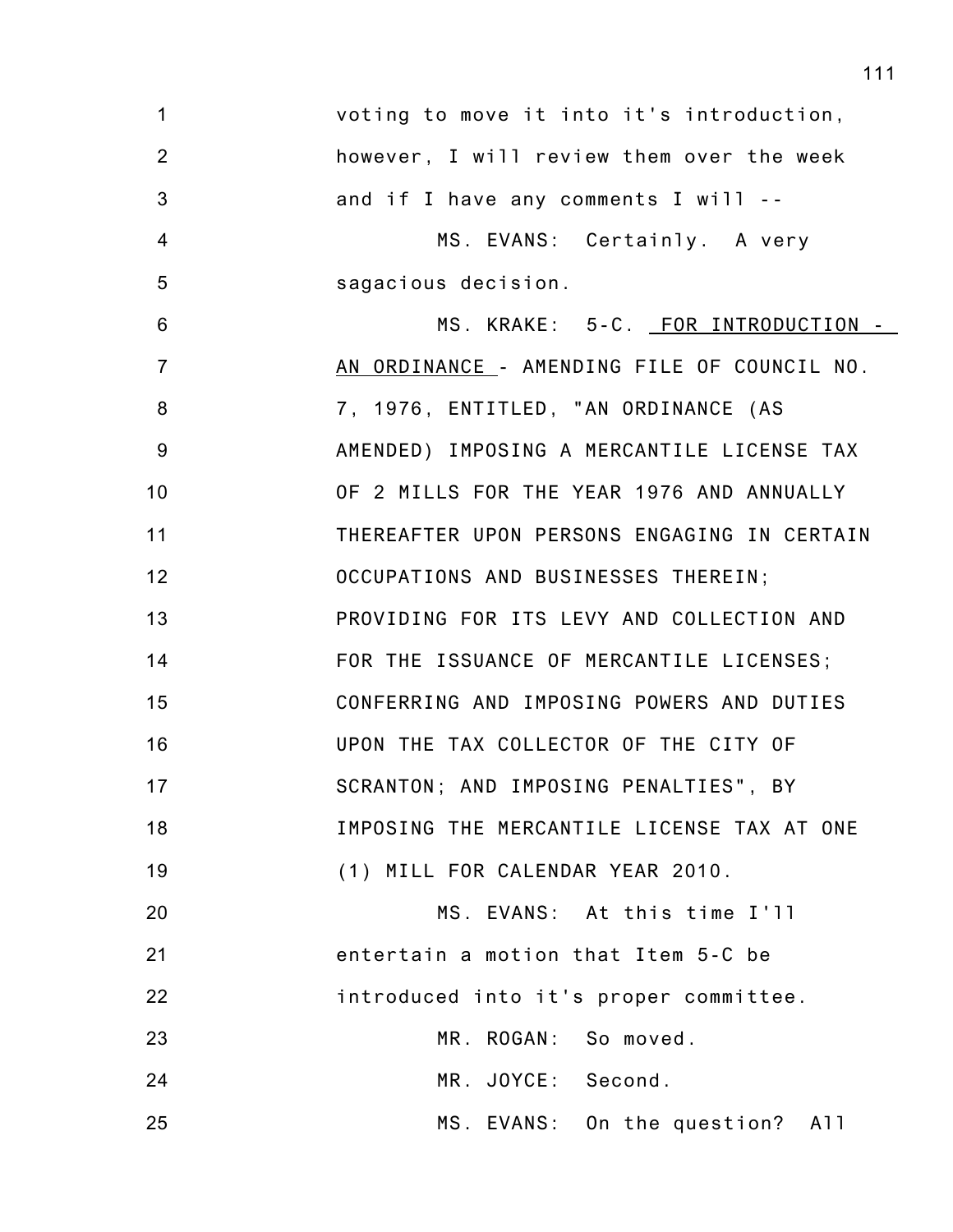1 2 3 4 5 6 7 8 9 10 11 12 13 14 15 16 17 18 19 20 21 22 23 24 25 those in favor of introduction signify by saying aye. MR. MCGOFF: Aye. MR. ROGAN: Aye. MR. LOSCOMBE: Aye. MR. JOYCE: Aye. MS. EVANS: Aye. Opposed? The ayes have it and so moved. MS. KRAKE: 5-D. FOR INTRODUCTION - AN ORDNANCE - AMENDING FILE OF COUNCIL NO. 8, 1976, ENTITLED "AN ORDINANCE (AS AMENDED) PROVIDING FOR THE GENERAL REVENUE BY IMPOSING A TAX AT THE RATE OF TWO (2) MILLS UPON THE PRIVILEGE OF OPERATING OR CONDUCTING BUSINESS INT E CITY OF SCRANTON AS MEASURED BY THE GROSS RECEIPTS THEREFROM; REQUIRING REGISTRATION AND PAYMENT OF THE TAX AS CONDITION to the CONDUCTING OF SUCH BUSINESS; PROVIDING FOR THE LEVY AND COLLECTION OF SUCH TAX; PRESCRIBING SUCH REQUIREMENTS FOR RETURNS AND RECORDS; CONFERRING POWERS AND DUTIES UPON THE TAX COLLECTOR; AND IMPOSING PENALTIES", BY IMPOSING THE BUSINESS PRIVILEGE TAX AT THE RATE OF ONE (1) MILL FOR CALENDAR YEAR 2010.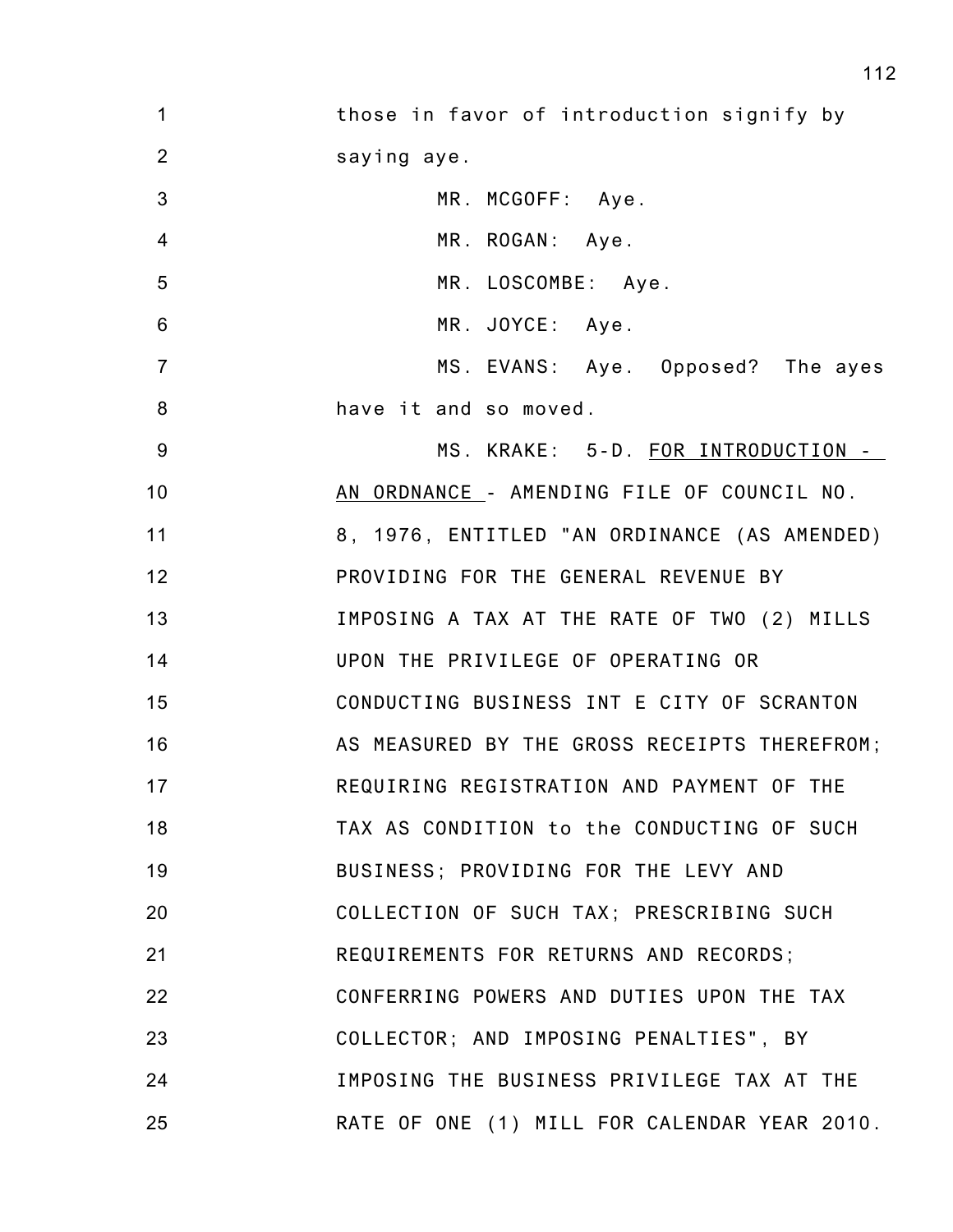1 2 3 4 5 6 7 8 9 10 11 12 13 14 15 16 17 18 19 20 21 22 23 24 25 MS. EVANS: At this time I'll entertain a motion that Item 5-D be introduced into it's proper committee. MR. JOYCE: So moved. MR. ROGAN: Second. MS. EVANS: On the question? All those in favor signify by saying aye. MR. MCGOFF: Aye. MR. ROGAN: Aye. MR. LOSCOMBE: Aye. MR. JOYCE: Aye. MS. EVANS: Aye. Opposed? The ayes have it and so moved. MS. KRAKE: 5-E. FOR INTRODUCTION - AN ORDINANCE - AMENDING FILE OF THE COU8NCIL NO. 11, 1976, ENTITLED "AN ORDINANCE (AS AMENDED) ENACTING, IMPOSING A TAX FOR GENERAL REVENUE PURPOSE IN THE AMOUNT OF TWO PERCENT (2%) ON EARNED INCOME AND NET PROFITS ON PERSONS, INDIVIDUALS, ASSOCIATIONS AND BUSINESSES WHO ARE RESIDENTS OF THE CITY OF SCRANTON, OR NON-RESIDENTS OF THE CITY OF SCRANTON, FOR WORK DONE, SERVICES PERFORMED OR BUSINESS CONDUCTED WITHIN THE CITY OF SCRANTON,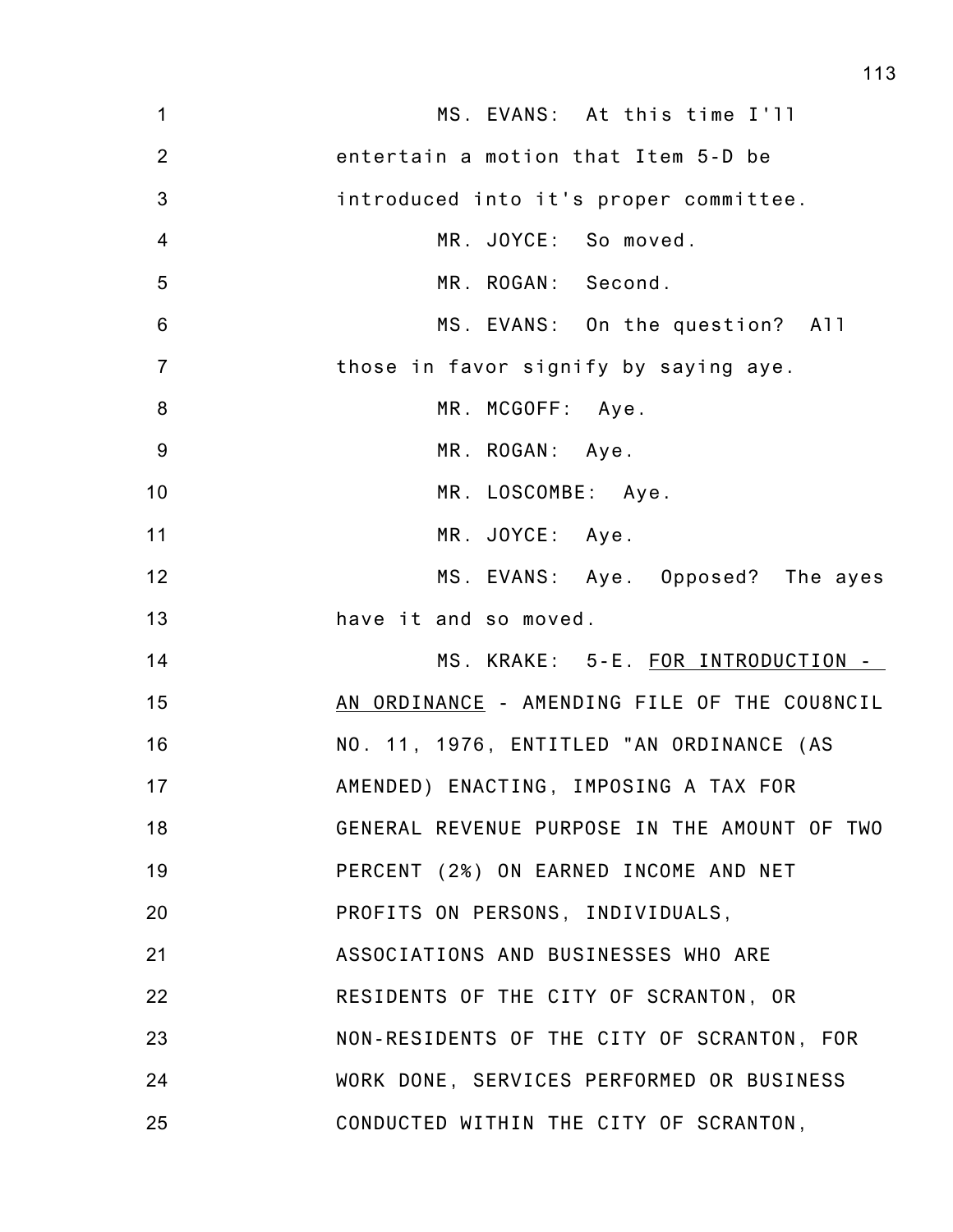1 2 3 4 5 6 7 8 9 10 11 12 13 14 15 16 17 18 19 20 21 22 23 24 25 REQUIRING THE FILING OR RETURNS BY TAXPAYERS SUBJECT TO THE TA TAX; REQUIRING EMPLOYERS TO COLLECT THE TAX AT SOURCE; PROVIDING FOR THE ADMINISTRATION, COLLECTION AND ENFORCEMENT OF THE SAID TAX; AND IMPOSING PENALTIES FOR THE VIOLATIONS", BY IMPOSING THE WAGE TAX AT TOW AND FOUR TENTHS PERCENT (2.4%) ON EARNED INCOME FOR THE YEAR4 2010 FOR RESIDENTS. MS. EVANS: At this time I'll entertain a motion that Item 5-E be introduced into it's proper committee. MR. JOYCE: So moved. MR. ROGAN: Second. MS. EVANS: On the question? All those in favor signify by saying aye. MR. MCGOFF: Aye. MR. ROGAN: Aye. MR. LOSCOMBE: Aye. MR. JOYCE: Aye. MS. EVANS: Aye. Opposed? The ayes have it and so moved. MS. KRAKE: 5-F. FOR INTRODUCTION - AN ORDNANCE - AMENDING FILE OF THE COUNCIL NO. 100, 1976, ENTITLED "AN ORDINANCE (AS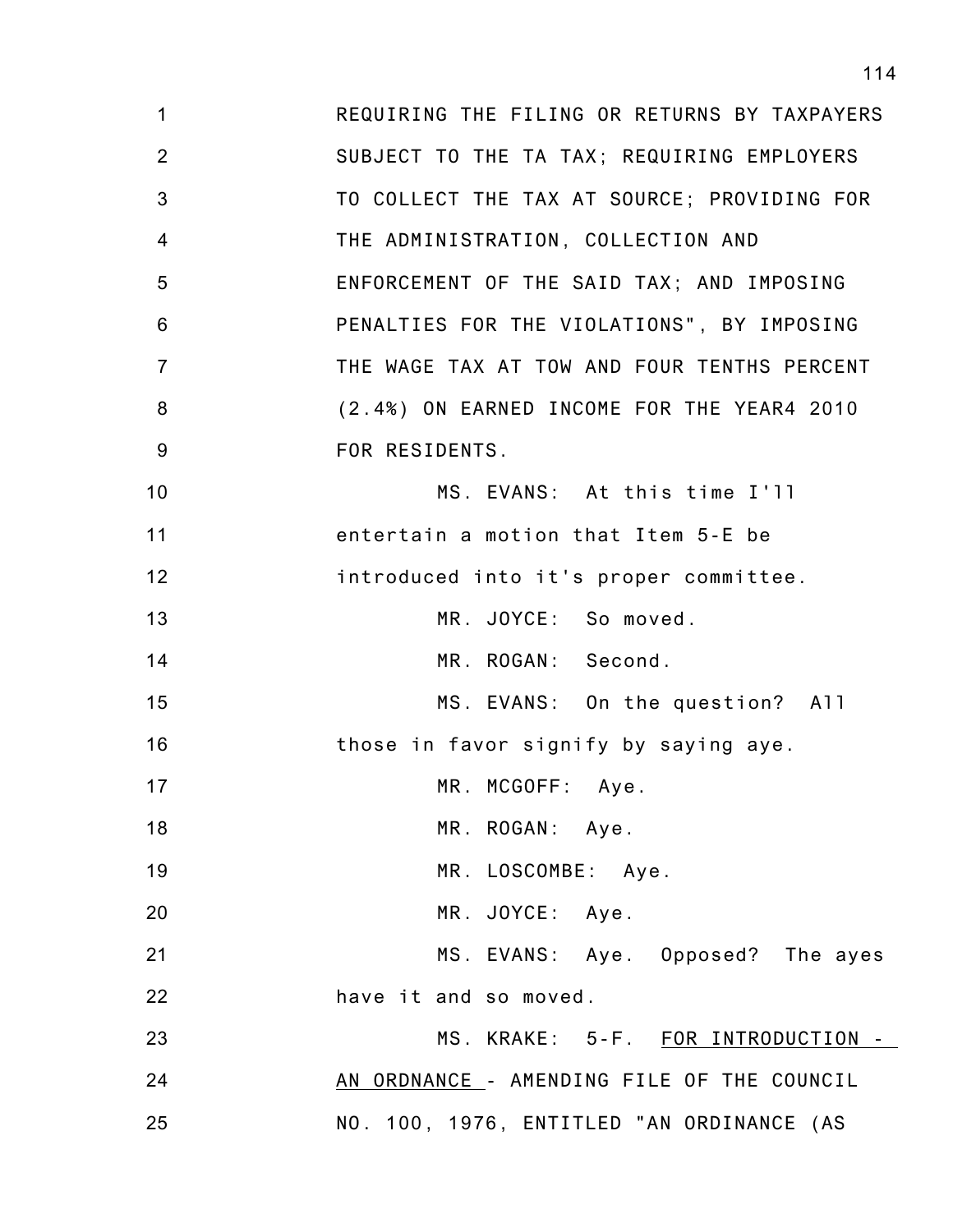| $\mathbf 1$    | AMENDED) LEVYING GENERAL AND SPECIAL TAXES   |
|----------------|----------------------------------------------|
| $\overline{2}$ | FOR THE FISCAL YEAR 1977" BY SETTING THE     |
| 3              | MILAGE OF LAND AT .1.03115, BUILDING.        |
| 4              | 022.32 MILLAGE FOR THE YEAR 2010.            |
| 5              | MS. EVANS: At this time I'll                 |
| 6              | entertain a motion that Item 5-F be          |
| $\overline{7}$ | introduced into it's proper committee.       |
| 8              | MR. JOYCE: So moved.                         |
| 9              | MR. ROGAN: Second.                           |
| 10             | MS. EVANS: On the question? All              |
| 11             | those in favor signify by saying aye.        |
| 12             | MR. MCGOFF: Aye.                             |
| 13             | MR. ROGAN: Aye.                              |
| 14             | MR. LOSCOMBE: Aye.                           |
| 15             | MR. JOYCE: Aye.                              |
| 16             | MS. EVANS: Aye. Opposed? The ayes            |
| 17             | have it and so moved.                        |
| 18             | MS. KRAKE: 5-G. FOR INTRODUCTION -           |
| 19             | AN ORDINANCE - AMENDING FILE OF THE COUNCIL  |
| 20             | NO. 17, 1994 ENTITLED "AN ORDINANCE (AS      |
| 21             | AMENDED) AUTHORIZING THE GOVERNING BODY OF   |
| 22             | THE CITY OF SCRANTON TO ENACT 'A WASTE       |
| 23             | DISPOSAL AND COLLECTION FEE' FOR THE PURPOSE |
| 24             | OR RAISING REVENUE TO COVER THE WAST         |
| 25             | DISPOSAL AND COLLECTION COSTS INCURRED BY    |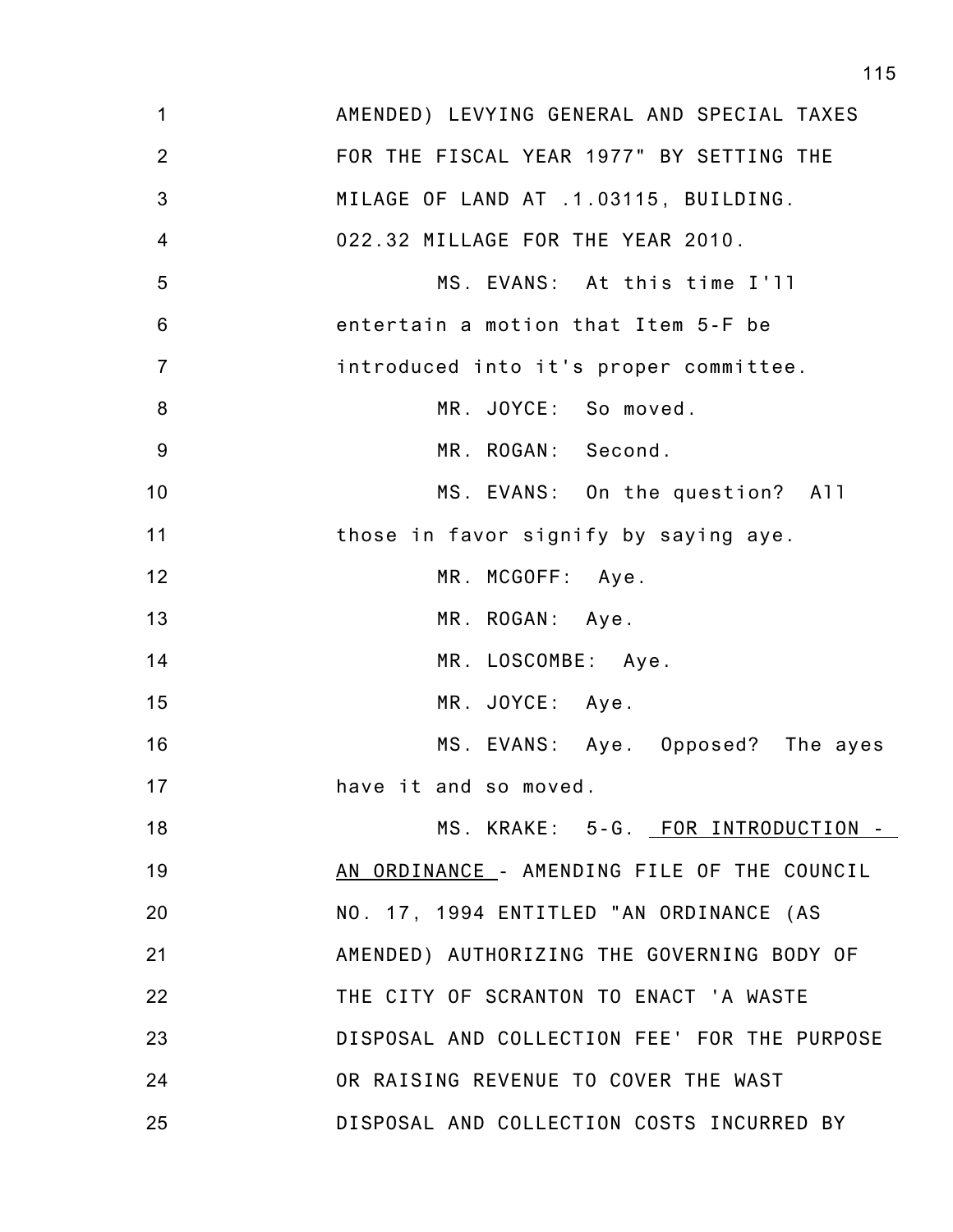| 1              | THE CITY OF SCRANTON FOR THE DISPOSAL OF     |
|----------------|----------------------------------------------|
| $\overline{2}$ | REFUSE," BY IMPOSING THE WASTE DISPOSAL AND  |
| 3              | COLLECTION FEE OF \$178.00 FOR CALENDAR YEAR |
| 4              | 2010.                                        |
| 5              | MS. EVANS: At this time I'll                 |
| $\,6$          | entertain a motion that Item 5-G be          |
| $\overline{7}$ | introduced into it's proper committee.       |
| 8              | MR. ROGAN: So moved.                         |
| $9\,$          | MR. MCGOFF: Second.                          |
| 10             | MS. EVANS: On the question? All              |
| 11             | those in favor signify by saying aye.        |
| 12             | MR. MCGOFF: Aye.                             |
| 13             | MR. ROGAN: Aye.                              |
| 14             | MR. LOSCOMBE: Aye.                           |
| 15             | MR. JOYCE: Aye.                              |
| 16             | MS. EVANS: Aye. Opposed? The ayes            |
| 17             | have it and so moved.                        |
| 18             | MS. KRAKE: 5-H. FOR INTRODUCTION -           |
| 19             | AN ORDINANCE - AMENDING FILE OF THE COUNCIL  |
| 20             | NO. 145 OF 2007 ENTITLED "AN ORDINANCE       |
| 21             | RENAMING THE EMERGENCY AND MUNICIPAL         |
| 22             | SERVICES TAX ("EMST") TO LOCAL SERVICE TAX   |
| 23             | ("LST") AND BY IMPOSING AND WITHHOLDING OF   |
| 24             | \$52.00 FOR THE CALENDAR YEAR 2010.          |
| 25             | MS. EVANS: At this time I'll                 |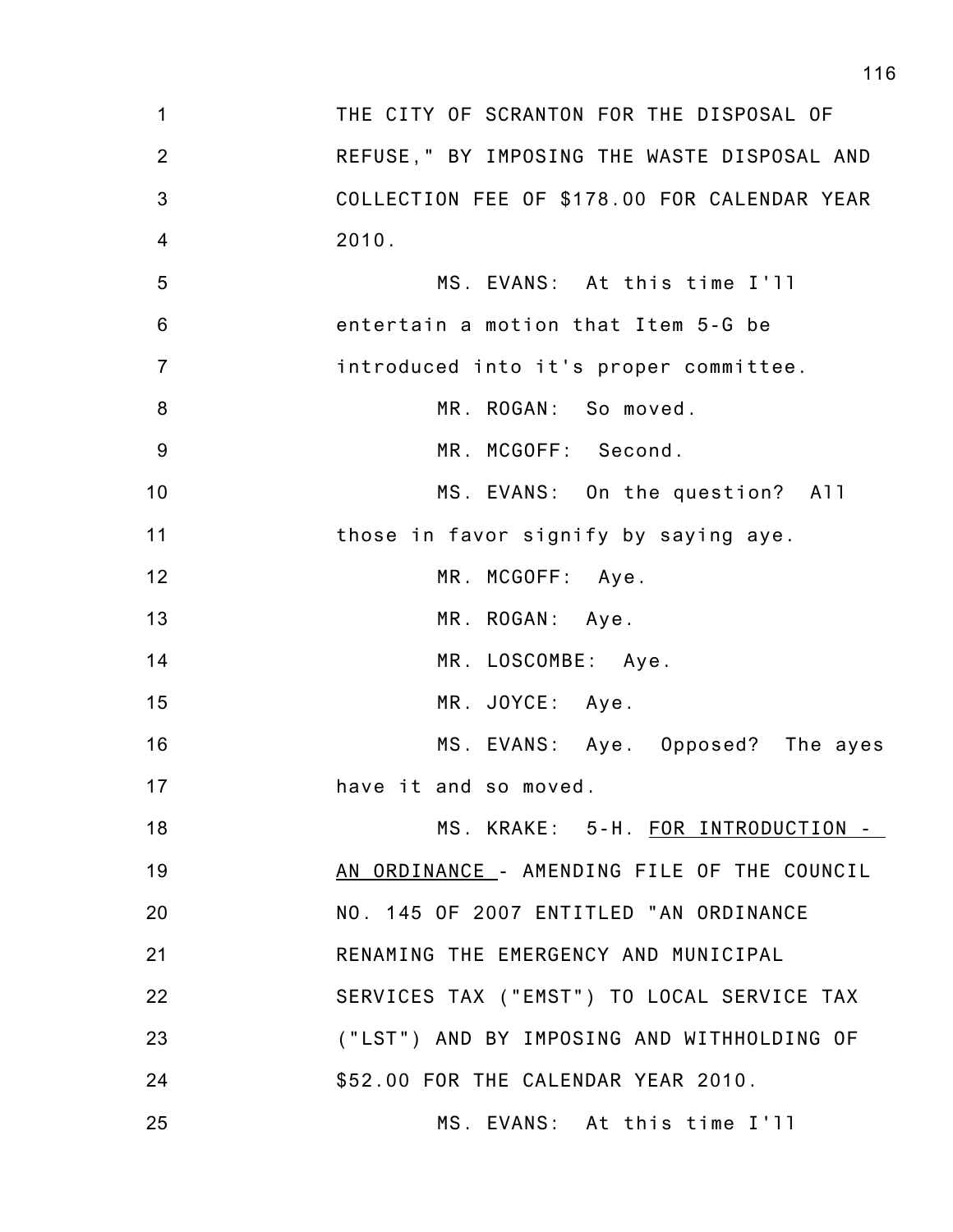1 2 3 4 5 6 7 8 9 10 11 12 13 14 15 16 17 18 19 20 21 22 23 24 25 entertain a motion that Item 5-H be introduced into it's proper committee. MR. ROGAN: So moved. MR. JOYCE: Second. MS. EVANS: On the question? All those in favor signify by saying aye. MR. MCGOFF: Aye. MR. ROGAN: Aye. MR. LOSCOMBE: Aye. MR. JOYCE: Aye. MS. EVANS: Aye. Opposed? The ayes have it and so moved. MS. KRAKE: 5-I. FOR INTRODUCTION - AN ORDINANCE - AMENDING FILE OF COUNCIL NO. 49, 2008, AN ORDINANCE ENTITLED "GENERAL CITY OPERATING BUDGET 2009" BY TRANSFERRING \$1,410.00 FROM ACCOUNT NO. 01.011.00011.4470 (TRAINING AND CERTIFICATION ) TO ACCOUNT NO. 01.011.00011.4010 (UNIFORM ALLOWANCE-MILEAGE) TO PROVIDE FUNDING TO REIMBURSE EMPLOYEES in the PUBLIC SAFETY DEPARTMENT FOR MILEAGE.) MS. EVANS: At this time I'll entertain a motion that Item 5-I be introduced into it's proper committee.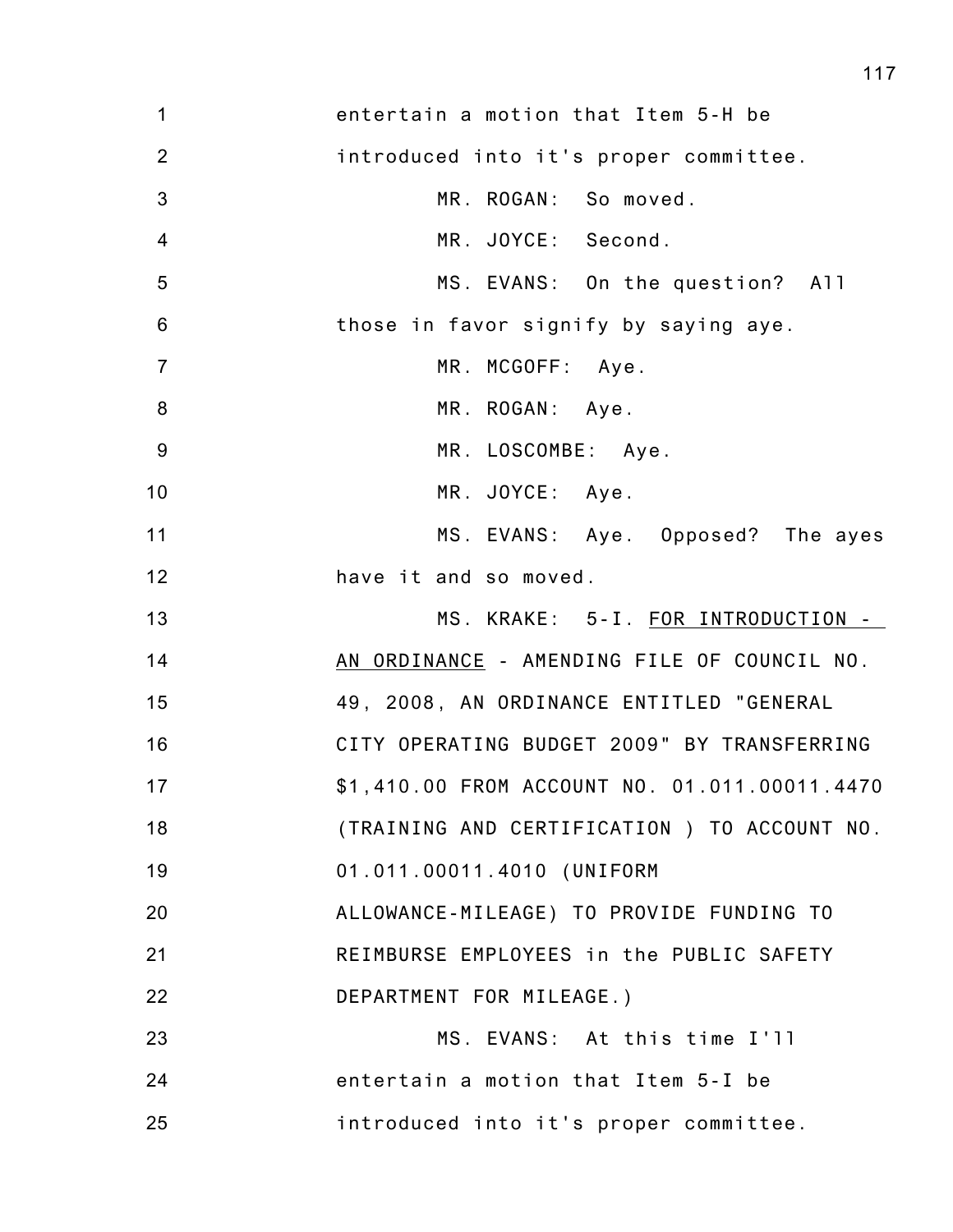1 2 3 4 5 6 7 8 9 10 11 12 13 14 15 16 17 18 19 20 21 22 23 24 25 MR. ROGAN: So moved. MR. JOYCE: Second. MS. EVANS: On the question? All those in favor signify by saying aye. MR. MCGOFF: Aye. MR. ROGAN: Aye. MR. LOSCOMBE: Aye. MR. JOYCE: Aye. MS. EVANS: Aye. Opposed? The ayes have it and so moved. MS. KRAKE: 5-J. FOR INTRODUCTION - A RESOLUTION - ACCEPTING THE GIFT OF A POLICE VEHICLE, VIN NUMBER 1FMEU74E86UB38911 FROM POLICE OFFICER MARY K. STEPPACHER FOR USE in the CITY'S FLEET PURSUANT TO A LEAST AGREEMENT BETWEEN THE CITY AND OFFICER MARY K. STEPPACHER. MS. EVANS: At this time I'll entertain a motion that Item 5-J be introduced into it's proper committee. MR. JOYCE: So moved. MR. ROGAN: Second. MS. EVANS: On the question? All those in favor signify by saying aye. MR. MCGOFF: Aye.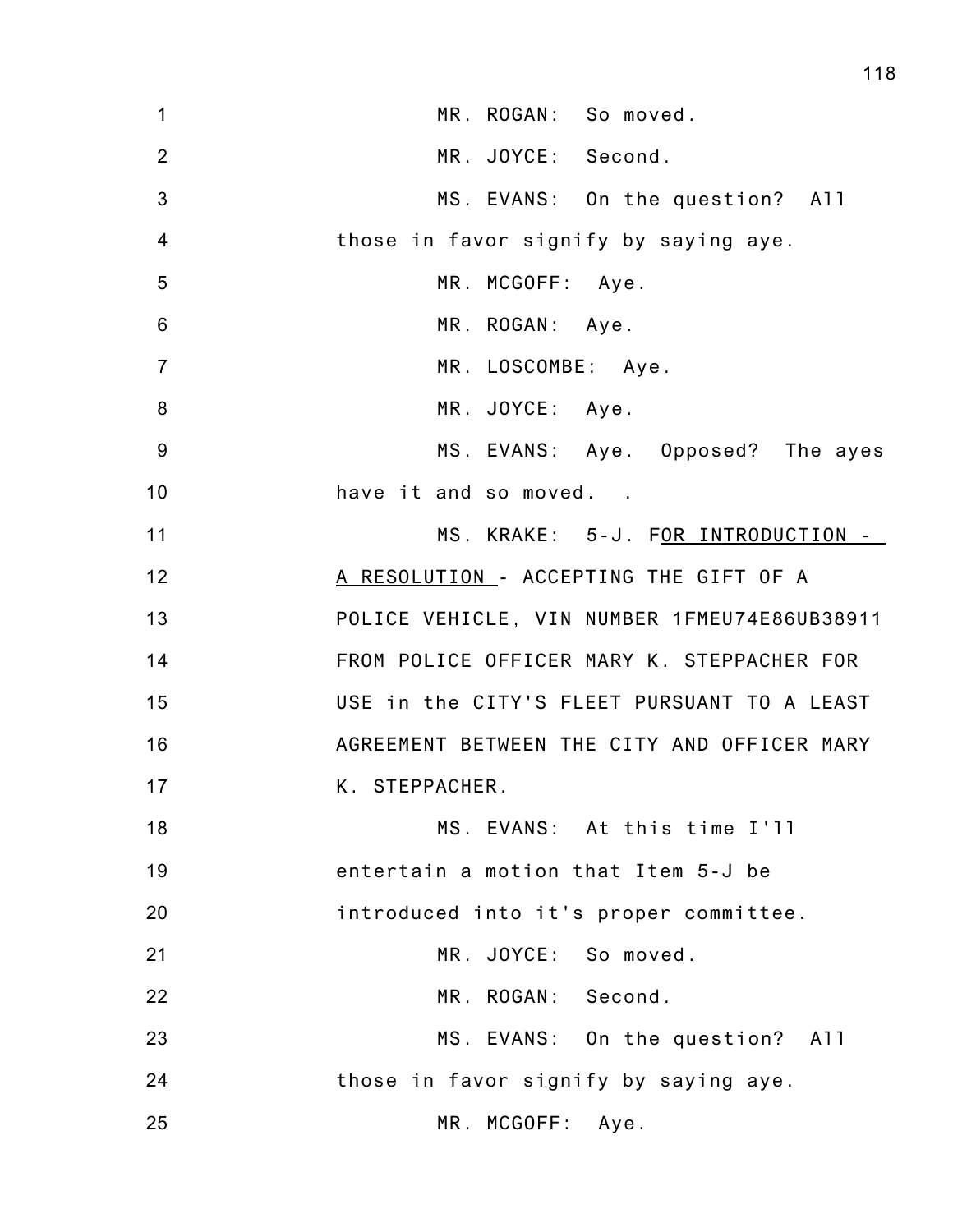1 2 3 4 5 6 7 8 9 10 11 12 13 14 15 16 17 18 19 20 21 22 23 24 25 MR. ROGAN: Aye. MR. LOSCOMBE: Aye. MR. JOYCE: Aye. MS. EVANS: Aye. Opposed? The ayes have it and so moved. MS. KRAKE: 5-K. FOR INTRODUCTION - A RESOLUTION - AUTHORIZING THE MAYOR AND OTHER APPROPRIATE CITY OFFICIALS TO EXECUTE AND ENTER INTO A LEASE/POLICY AGREEMENT WITH OFFICE MARY K. STEPPACHER, GOVERNING THE USE OF SCRANTON POLICE OFFICER STEPPACHERS' "PRIVATE CRUISER" AS DEFINED HEREIN." MS. EVANS: At this time I'll entertain a motion that Item 5-K be introduced into it's proper committee. MR. JOYCE: So moved. MR. ROGAN: Second. MS. EVANS: On the question? All those in favor signify by saying aye. MR. MCGOFF: Aye. MR. ROGAN: Aye. MR. LOSCOMBE: Aye. MR. JOYCE: Aye. MS. EVANS: Aye. Opposed? The ayes have it and so moved.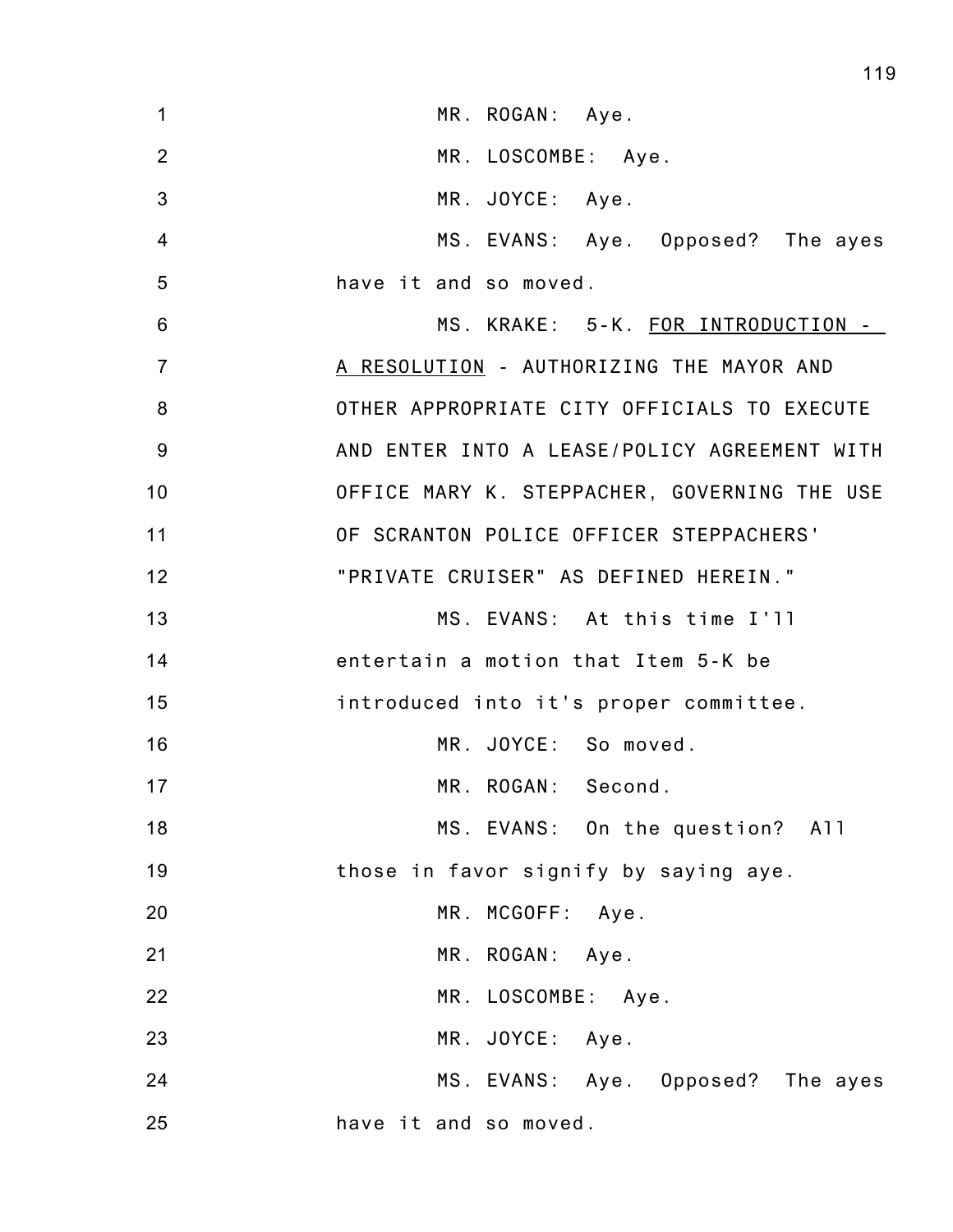| $\mathbf 1$     |                        |                    | MS. KRAKE: SIXTH ORDER. NO                              |
|-----------------|------------------------|--------------------|---------------------------------------------------------|
| $\overline{2}$  |                        |                    | BUSINESS AT THIS TIME. SEVENTH ORDER.<br>N <sub>0</sub> |
| $\mathbf{3}$    | BUSINESS AT THIS TIME. |                    |                                                         |
| $\overline{4}$  |                        |                    | MS. EVANS: I'll entertain a motion                      |
| $\overline{5}$  | to adjourn.            |                    |                                                         |
| $\,6$           |                        |                    | MR. MCGOFF: So moved.                                   |
| $\overline{7}$  |                        | MR. JOYCE: Second. |                                                         |
| $\,8\,$         |                        |                    | MS. EVANS: Meeting adjourned.                           |
| 9               |                        |                    |                                                         |
| 10              |                        |                    |                                                         |
| 11              |                        |                    |                                                         |
| 12              |                        |                    |                                                         |
| 13              |                        |                    |                                                         |
| 14              |                        |                    |                                                         |
| 15              |                        |                    |                                                         |
| 16              |                        |                    |                                                         |
| 17              |                        |                    |                                                         |
| 18              |                        |                    |                                                         |
| 19              |                        |                    |                                                         |
| 20              |                        |                    |                                                         |
| $\overline{21}$ |                        |                    |                                                         |
| 22              |                        |                    |                                                         |
| 23              |                        |                    |                                                         |
| 24              |                        |                    |                                                         |
| 25              |                        |                    |                                                         |